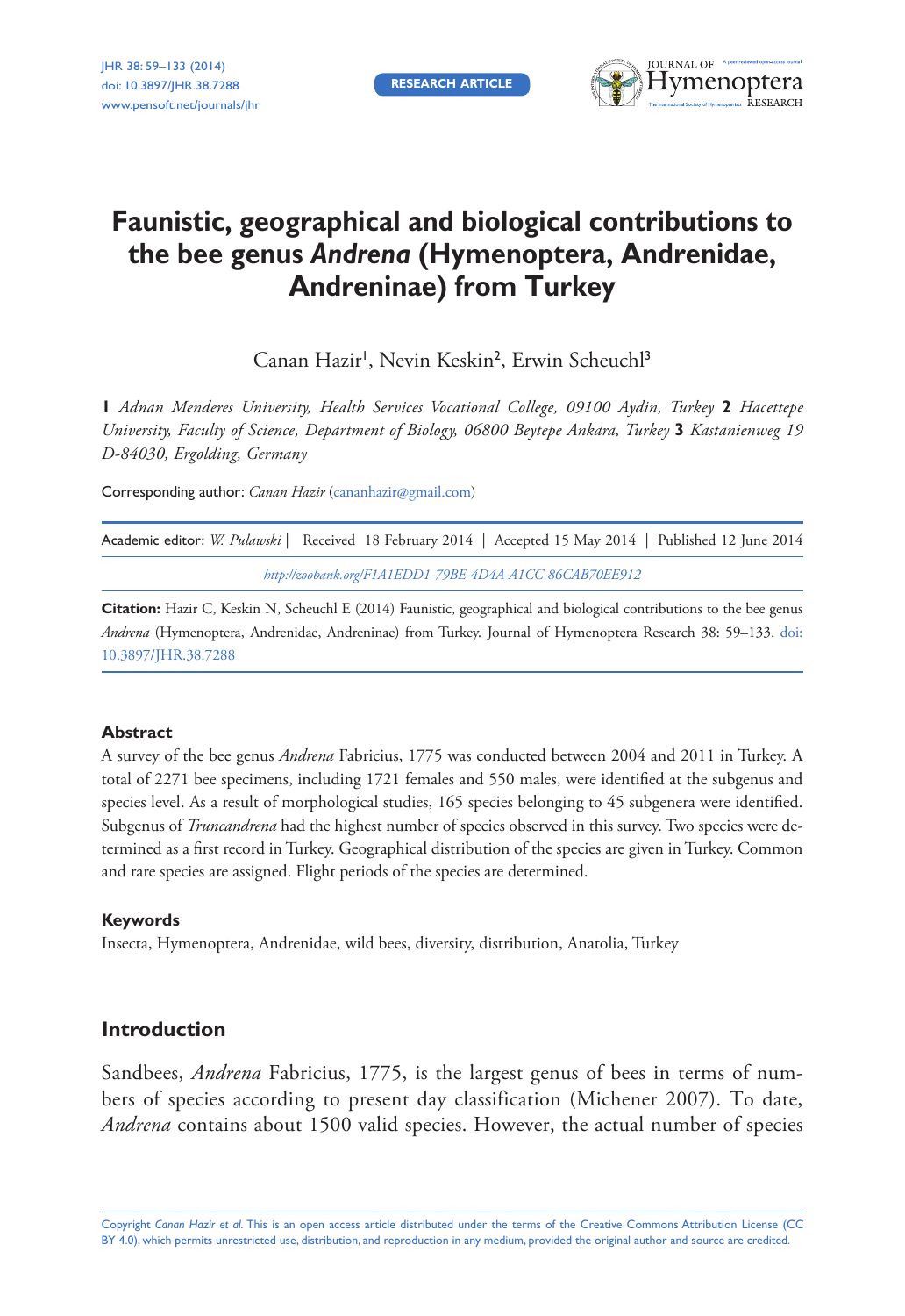of *Andrena* may be higher, and estimated at about 2000 species (Dubitzky et al. 2010). *Andrena* is found throughout the holarctic region, and probably absent in the lowland tropics of Africa; it is also absent from the Antilles, and not known from Australia and south of Panama (Michener 2007). All species burrow their nests into the ground, often preferring sunny exposed areas with sparse or bare vegetation and sandy soils. Sandbees are typically solitary, that is, each female constructs its own nest. Many species of *Andrena* are polylectic and use pollen from more than a single plant family for the provision of their brood (Dubitzky 2005). Faunistic studies on the genus *Andrena* of Turkey are limited. Nevertheless there have been nearly 300 species reported from Turkey (Warncke 1966, 1969, 1974, 1975; Özbek 1976; Gusenleitner 1998; Patiny 1998; Gusenleitner and Schwarz 2000; Gusenleitner and Schwarz 2002; Grünwaldt et al. 2005; Dubitzky 2006; Scheuchl and Hazir 2008; Scheuchl and Gusenleitner 2009; Hazir et al. 2012; Scheuchl and Hazir 2012). This number is increasing over time.

## **Materials and methods**

An extensive biogeographical survey was conducted during 2004–2010 (February -September) in seven different regions of Turkey (Central Anatolia, Mediterranean, Aegean, Black Sea, Eastern Anatolia, Southerneast Anatolia, Marmara). Bees were collected from wild flowers with sweepnets and aspirators. Bees were transferred to plastic boxes and killed with ethyl acetate vapors. The altitude and longitude and latitude coordinates were recorded for each site with a global positioning system (GPS) (Magellan) device. Adult bees were transported to the laboratory in plastic boxes and kept at 5°C until pinned. Identification of the species and subspecies were made according to Özbek (1975), Schönitzer et al. (1995), Michener (2000), Osytshnjuk et al. (2005), Warncke (1966, 1968, 1969, 1974, 1975) and Erwin Scheuchl's unpublished book "Key to Palaearctic Andrena species" and by comparing the specimens with the bee collections of the Zoologische Staatssammlung München, Germany and Oberösterreichisches Landesmuseum/Biologiezentrum in Linz, Austria. The collected specimens were deposited in the Wild Bee Museum of Turkey (TUYAM) established at Adnan Menderes University, Faculty of Arts and Science, Aydin-Turkey and Erwin Scheuchl's personnel collection in Germany. Distribution maps of most of species, also concerning Turkey, are to be found in Gusenleitner and Schwarz (2002).

## **Results**

This study was a faunistic survey to determine the distribution of biological diversity of the bee genus *Andrena* in Turkey. 2271 bee specimens were collected from 7 regions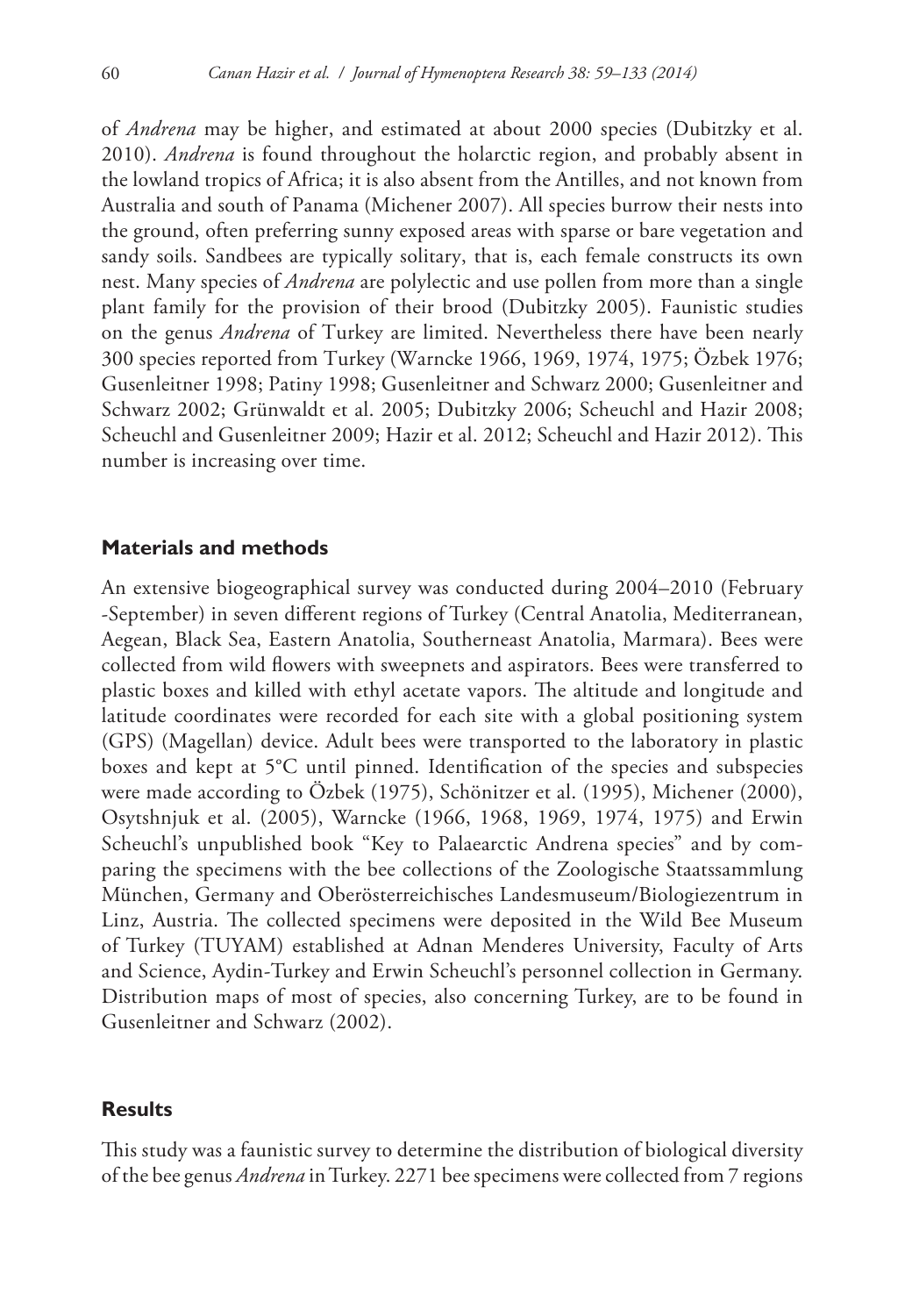

Figure 1. The number of the species according to geographical regions.

of Turkey. As a result of morphological diagnosis, 45 subgenera, 165 species were identified. When geographic regions listed in order to the number of species, Central Anatolia had the highest number (107) and followed with Aegean (101), Mediterranean (92), Marmara (30), Black Sea (29), Southerneast Anatolia (19) and Eastern Anatolia (9) respectively (Figure 1). Identified subgenera (with number of observed species) are *Aciandrena* Warncke (3), *Aenandrena* Warncke (3), *Avandrena* Warncke (1), *Brachyandrena* Pittioni (2), *Campylogaster* Dours (3), *Carandrena* Warncke (3), *Charitandrena* Hedicke (1), *Chlorandrena* Pérez (9), *Chrysandrena* Hedicke (4), *Cordandrena* Warncke (3), *Cryptandrena* Pittioni (3), *Cubiandrena* Warncke (2), *Didonia* Gribodo (2), *Euandrena* Hedicke (3), *Graecandrena* Warncke (1), *Holandrena* Pérez (3), *Hoplandrena* Pérez (2), *Hyperandrena* Pittioni (1), *Larandrena* LaBerge (3), *Leimelissa* Osychnyuk (1), *Lepidandrena* Hedicke (5), *Leucandrena* Hedicke (2), *Melanapis* Cameron (1), *Melandrena* Pérez (14), *Melittoides* Friese (1), *Micrandrena* Ashmead (7), *Nobandrena* Warncke (5), *Notandrena* Pérez (7), *Opandrena* Robertson (1), *Orandrena* Warncke (4), *Oreomelissa* Hirashima (1), *Pallandrena* Warncke (1), *Parandrenella* Popov (3), *Plastandrena* Hedicke (3), *Poecilandrena* Hedicke (8), *Poliandrena* Warncke (5), *Proxiandrena* Schmid-Egger (1), *Ptilandrena* Robertson (1), *Scitandrena* Warncke (1), *Simadrena* Pérez (7), *Thysandrena* Lanham (2), *Trachandrena* Robertson (1), *Truncandrena* Warncke (18), *Ulandrena* Warncke (10) and *Zonadrena* Hedicke (3). *Truncandrena* had the highest number of species observed in this survey. Considering the data obtained from previous studies, geographical distribution of the species in Turkey was given in Table 1.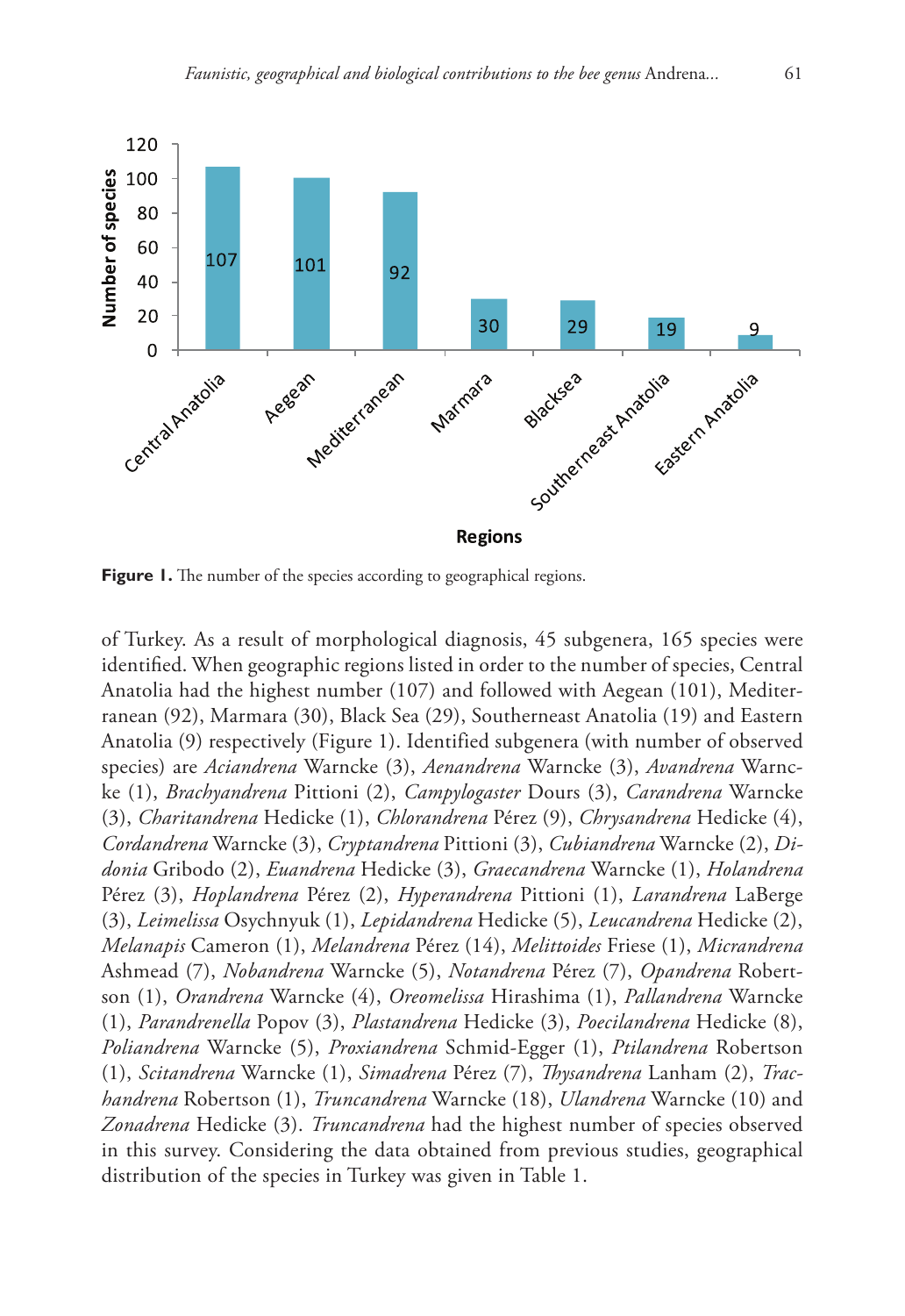| Subgenera     | <b>Species</b>                                   | Female $\mathcal{Q} \mathcal{Q}$ | Male $\textcircled{3}$   | <b>Geographical distribution</b> |
|---------------|--------------------------------------------------|----------------------------------|--------------------------|----------------------------------|
| Aciandrena    | <i>Andrena aciculata</i> Morawitz, 1868          | 3                                | 6                        | A, B, C, E, MA                   |
|               | <i>A. lamiana</i> Warncke, 1965                  | 11                               | 9                        | A, B, C, E, MA, ME, S            |
|               | <i>A. tenuis</i> Morawitz, 1877                  | 6                                | 7                        | С                                |
|               | <i>A. aeneiventris</i> Morawitz, 1872            | 10                               | $\frac{1}{2}$            | A, C, E, MA, ME, S               |
| Aenadrena     | A. bisulcata Morawitz, 1877                      | 10                               | $\overline{a}$           | A, B, MA, ME, S                  |
|               | <i>A. hystrix</i> Schmiedeknecht, 1883           | 12                               | 1                        | A, C, ME                         |
| Avandrena     | A. canohirta (Friese, 1922)                      |                                  | $\overline{a}$           | A, C, ME                         |
| Brachyandrena | A. colletiformis Morawitz, 1874                  | 7                                | 7                        | A, C, E, MA, ME                  |
|               | <i>A. pinguis</i> Ariana et al., 2009            | 5                                | 1                        | B, C, ME, S                      |
|               | <i>A. erberi</i> Morawitz, 1871                  | $\frac{1}{2}$                    | 1                        | C, ME                            |
|               | Campylogaster   A. incisa Eversmann, 1852        | 8                                | 4                        | A, B, C, E                       |
|               | A. lateralis Morawitz, 1876                      | 3                                | $\overline{a}$           | A, C, E                          |
|               | A. falcinella Warncke, 1969                      | 15                               | $\overline{\phantom{a}}$ | E, ME, S                         |
| Carandrena    | A. purpureomicans Alfken, 1935                   | 13                               | 19                       | A, C, E, ME                      |
|               | A. schlettereri Friese, 1896                     | 5                                | 2                        | A, B, C, MA, ME, S               |
|               | Charitandrena   A. hattorfiana (Fabricius, 1775) | $\overline{\phantom{a}}$         | 5                        | A, MA, ME                        |
|               | <i>A. astica</i> Warncke, 1967                   | 1                                | $\frac{1}{2}$            | MA, ME                           |
|               | <i>A. cinerea</i> Brullé, 1832                   | 17                               | 1                        | A, C, MA, ME                     |
|               | A. cinereophila Warncke, 1965                    | 42                               | 1                        | A, MA, ME, S                     |
|               | <i>A. clypella</i> Strand, 1921                  | 11                               | 1                        | A, C, MA                         |
|               | Chlorandrena   A. exquisita Warncke, 1975        | 19                               | $\overline{a}$           | A, MA, ME                        |
|               | <i>A. humabilis</i> Warncke, 1965                | 6                                | 1                        | A, MA, ME, S                     |
|               | <i>A. humilis</i> Imhoff, 1832                   | 22                               | 31                       | A, B, C, MA, ME, S               |
|               | A. orientana Warncke, 1965                       | 12                               | $\overline{2}$           | A, MA, ME, S                     |
|               | <i>A. panurgimorpha</i> Mavromoustakis, 1957     | 29                               | 12                       | A, B, C, E, MA, ME, S            |
|               | <i>A. fulvago</i> (Christ, 1791)                 | 2                                |                          | B, C, MA                         |
|               | <i>A. glandaria</i> Warncke, 1975                | 2                                | 1                        | A, ME, S                         |
| Chrysandrena  | A. <i>hesperia</i> Smith, 1853                   | 21                               | $\overline{a}$           | A, C, E, MA, ME, S               |
|               | A. merula Warncke, 1969                          | 21                               | $\frac{1}{2}$            | A, B, C, MA, ME, S               |
|               | A. cordialis Morawitz, 1878                      | 35                               | 5                        | A, B, C, E, MA, ME               |
| Cordandrena   | A. cypria Pittioni, 1950                         | 33                               | 3                        | A, C, E, ME                      |
|               | A. torda Warncke, 1965                           | 1                                | $\overline{a}$           | A, C, S                          |
|               | <i>A. brumanensis</i> Friese, 1899               | 7                                | 8                        | A, C, E, MA, ME, S               |
| Cryptandrena  | A. monacha Warncke, 1965                         | $\frac{1}{2}$                    | $\mathfrak{2}$           | A, MA, ME                        |
|               | <i>A. ventricosa</i> Dours, 1873                 | 5                                | 1                        | A, C, E, MA, ME                  |
|               | A. cubiceps Friese, 1914                         | $\frac{1}{2}$                    | 3                        | A, C, E, MA, ME, S               |
| Cubiandrena   | <i>A. cubicepsella</i> Warncke, 1975             | ÷,                               | 1                        | A, C                             |
|               | A. mucida Kriechbaumer, 1873                     | 1                                | $\frac{1}{2}$            | A, E, MA, ME, S                  |
| Didonia       | <i>A. nasuta</i> Giraud, 1863                    | 8                                | $\frac{1}{2}$            | A, C, E                          |
| Euandrena     | <i>A. bicolor</i> Fabricius, 1775                | 9                                | -                        | A, B, C, E, MA, ME               |
|               | A. glabriventris Alfken, 1935                    | 13                               | 3                        | C, E                             |
|               | A. symphyti Schmiedeknecht, 1883                 | 1                                | $\mathfrak{2}$           | A, B, C, E, MA, ME               |
| Graecandrena  | <i>A. impunctata</i> Pérez, 1895                 | $\overline{\phantom{a}}$         | 2                        | A, B, C, MA, ME                  |
|               | A. labialis (Kirby, 1802)                        | 28                               | 13                       | A, B, C, E, MA, ME               |
| Holandrena    | A. variabilis Smith, 1853                        | 9                                | 2                        | A, C, E, MA, ME                  |
|               | <i>A. wilhelmi</i> Schuberth, 1995               | 13                               | 4                        | C, E, MA, ME, S                  |

**Table 1.** The list of identified species and their geographical distribution in Turkey.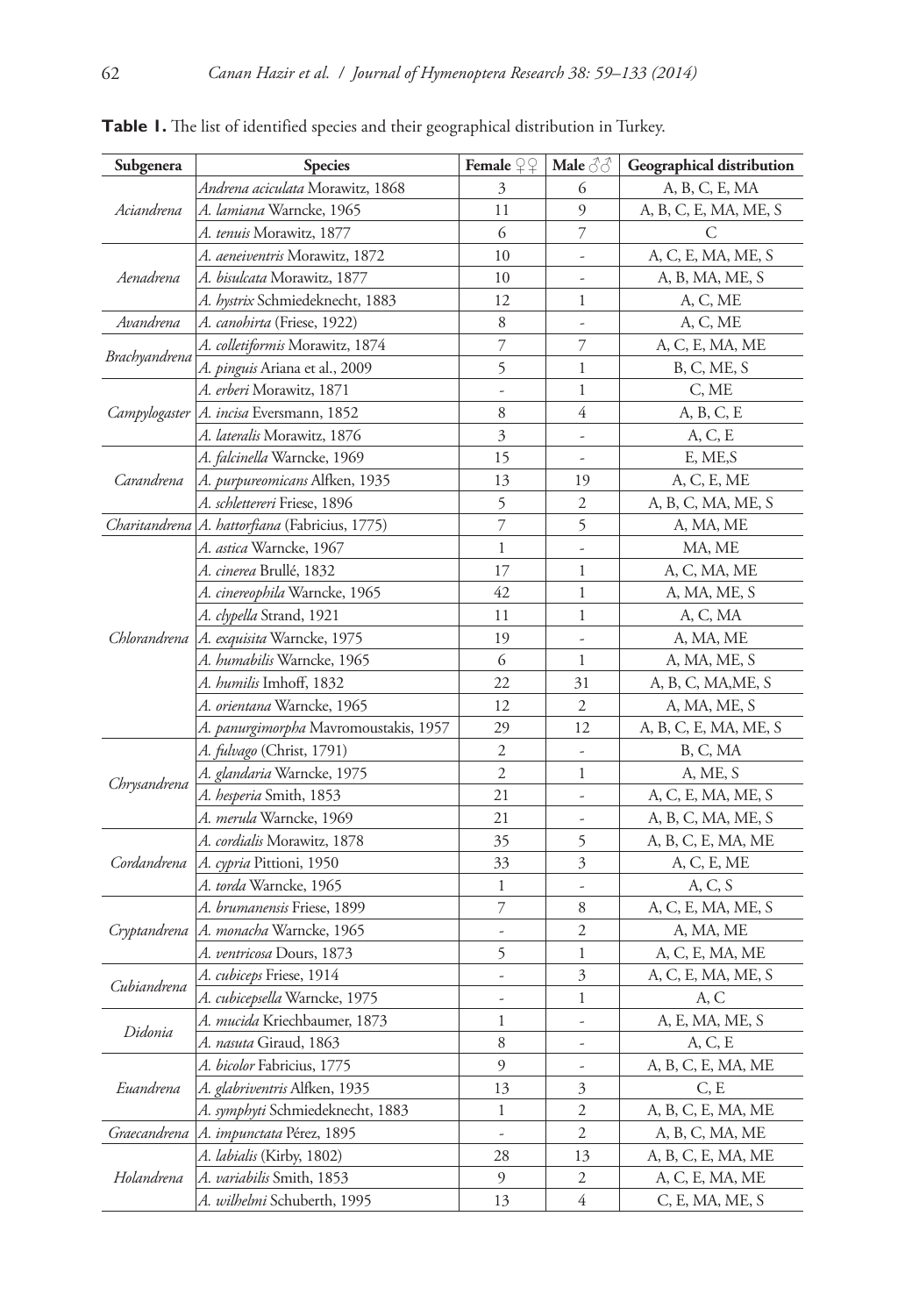| Subgenera   | <b>Species</b>                             | Female $\mathcal{Q} \mathcal{Q}$ | Male $\Im$               | <b>Geographical distribution</b> |
|-------------|--------------------------------------------|----------------------------------|--------------------------|----------------------------------|
| Hoplandrena | A. rosae Panzer, 1801                      | 2                                | 1                        | C, E                             |
|             | A. trimmerana (Kirby, 1802)                | 1                                | 1                        | A, B, E, MA, ME                  |
|             | Hyperandrena   A. bicolorata (Rossi, 1790) | 7                                | 1                        | A, MA                            |
|             | <i>A. larisana</i> Warncke, 1965           | $\mathbf{1}$                     | 1                        | A, MA                            |
| Larandrena  | A. medioxima Warncke, 1975                 | 3                                | $\overline{a}$           | A, C, ME, S                      |
|             | A. sericata Imhoff, 1866                   | 23                               | 23                       | A, ME, S                         |
| Leimelissa  | <i>A. ispida</i> Warncke, 1965             | 8                                | 3                        | A, C, E, MA, ME                  |
|             | A. curvungula Thomson, 1870                | $\mathfrak{2}$                   | $\overline{a}$           | A, B, C, E, MA                   |
|             | <i>A. elisaria</i> Gusenleitner, 1998      | 1                                | 1                        | E, ME, S                         |
|             | Lepidandrena   A. florivaga Eversmann 1852 | 3                                | $\overline{a}$           | B, C, E, MA, ME                  |
|             | A. gamskrucki ssp. eburnea Warncke, 1975   | 9                                | 5                        | A, C, MA, ME                     |
|             | A. paucisquama Noskiewicz, 1924            | 4                                | 1                        | A, C, MA                         |
| Leucandrena | A. mistrensis Grünwaldt, 2005              | 7                                | $\frac{1}{2}$            | А                                |
|             | <i>A. parviceps</i> Kriechbaumer, 1873     | $\overline{4}$                   | $\overline{a}$           | A, E, MA                         |
| Melanapis   | <i>A. fuscosa</i> Erichson, 1835           | 8                                | 1                        | A, C, E, MA, ME, S               |
|             | A. albopunctata (Rossi, 1792)              | 12                               | 2                        | C, E, MA, ME                     |
|             | A. assimilis Radoszkowski, 1876            | 2                                | $\overline{\phantom{m}}$ | A, B, C, E, MA, S                |
|             | A. atrotegularis Hedicke, 1923             | 5                                | $\frac{1}{2}$            | A, B, C, ME, S                   |
|             | <i>A. cussariensis</i> Morawitz, 1886      | 1                                | ÷,                       | C, E                             |
|             | <i>A. danuvia</i> Stöckhert, 1950          | 7                                | $\overline{a}$           | A, B, C, E, MA, ME               |
|             | A. dubiosa Kohl, 1905                      | $\overline{c}$                   | $\frac{1}{2}$            | C, E, ME                         |
| Melandrena  | A. fuscocalcarata Morawitz, 1878           | 5                                | 4                        | A, B, C, E, ME                   |
|             | A. limata Smith, 1853                      | 28                               | 4                        | A, B, C, E, MA, ME               |
|             | A. morio Brullè, 1832                      | 32                               | $\overline{\phantom{a}}$ | A, C, E, MA, ME                  |
|             | A. nigroaenea ssp. candiae Strand, 1915    | 19                               | 7                        | A, B, C, E, ME                   |
|             | <i>A. nitida</i> (Müller, 1776)            | 1                                | $\frac{1}{2}$            | B, C, E, MA                      |
|             | A. nitidemula Scheuchl & Hazir, 2012       | 15                               | 1                        | C, ME, S                         |
|             | <i>A. pyropygia</i> Kriechbaumer, 1873     | 6                                | $\overline{\phantom{m}}$ | A, B, E, MA, ME                  |
|             | A. thoracica Fabricius, 1775               | 6                                | ÷,                       | A, B, C, E, MA, ME               |
| Melittoides | A. curiosa (Morawitz, 1877)                | $\overline{c}$                   | 5                        | A, C, E, ME                      |
|             | <i>A. alfkenelloides</i> Warncke, 1965     | 4                                | $\overline{a}$           | A, C, E, ME                      |
|             | <i>A. enslinella</i> Stöckhert, 1924       | 5                                | 3                        | C, MA, ME                        |
|             | <i>A. magunta</i> Warncke, 1965            | 7                                | $\overline{a}$           | A, B, C, E, MA, ME               |
| Micrandrena | A. oenas Warncke, 1975                     | 2                                | $\overline{\phantom{0}}$ | C, E                             |
|             | A. stoeckhertella Pittioni, 1948           | 2                                | $\overline{\phantom{m}}$ | C, ME                            |
|             | A. tringa Warncke, 1973                    | 3                                | $\overline{\phantom{a}}$ | C, E, ME                         |
|             | <i>A. virgata</i> Warncke, 1975            | 7                                | ÷                        | A, C, E, ME                      |
|             | <i>A. anatolica</i> Alfken, 1935           | 10                               | 1                        | A, C, E, MA, ME                  |
| Nobandrena  | A. athenensis Warncke, 1965                | 8                                | 3                        | A, C, E, ME                      |
|             | <i>A. flavobila</i> Warncke, 1965          | 3                                | $\overline{a}$           | A, C                             |
|             | A. nobilis Morawitz, 1874                  | 32                               | 6                        | A, B, C, E, ME                   |
|             | A. probata Warncke, 1973                   | $\mathfrak{2}$                   | 3                        | C, E, MA                         |
| Notandrena  | A. erythrocnemis Morawitz, 1870            | 2                                | $\overline{\phantom{a}}$ | A, B, MA, ME                     |
|             | A. fulvicornis (Schenck, 1853)             | 22                               | $\overline{\phantom{a}}$ | B, C, E, ME                      |
|             | A. langadensis ssp. clanga Warncke, 1965   | 7                                | $\overline{\phantom{a}}$ | A, C, ME                         |
|             | A. recurvirostra Warncke, 1975             | 4                                | 5                        | A, C, E, S                       |
|             | A. selcuki Scheuchl & Hazir, 2008          | $\overline{\phantom{a}}$         | 2                        | C                                |
|             | A. stellaris Warncke, 1965                 | 2                                |                          | C                                |
|             | A. ungeri Mavromoustakis, 1952             | 13                               | 2                        | A, B, C, ME                      |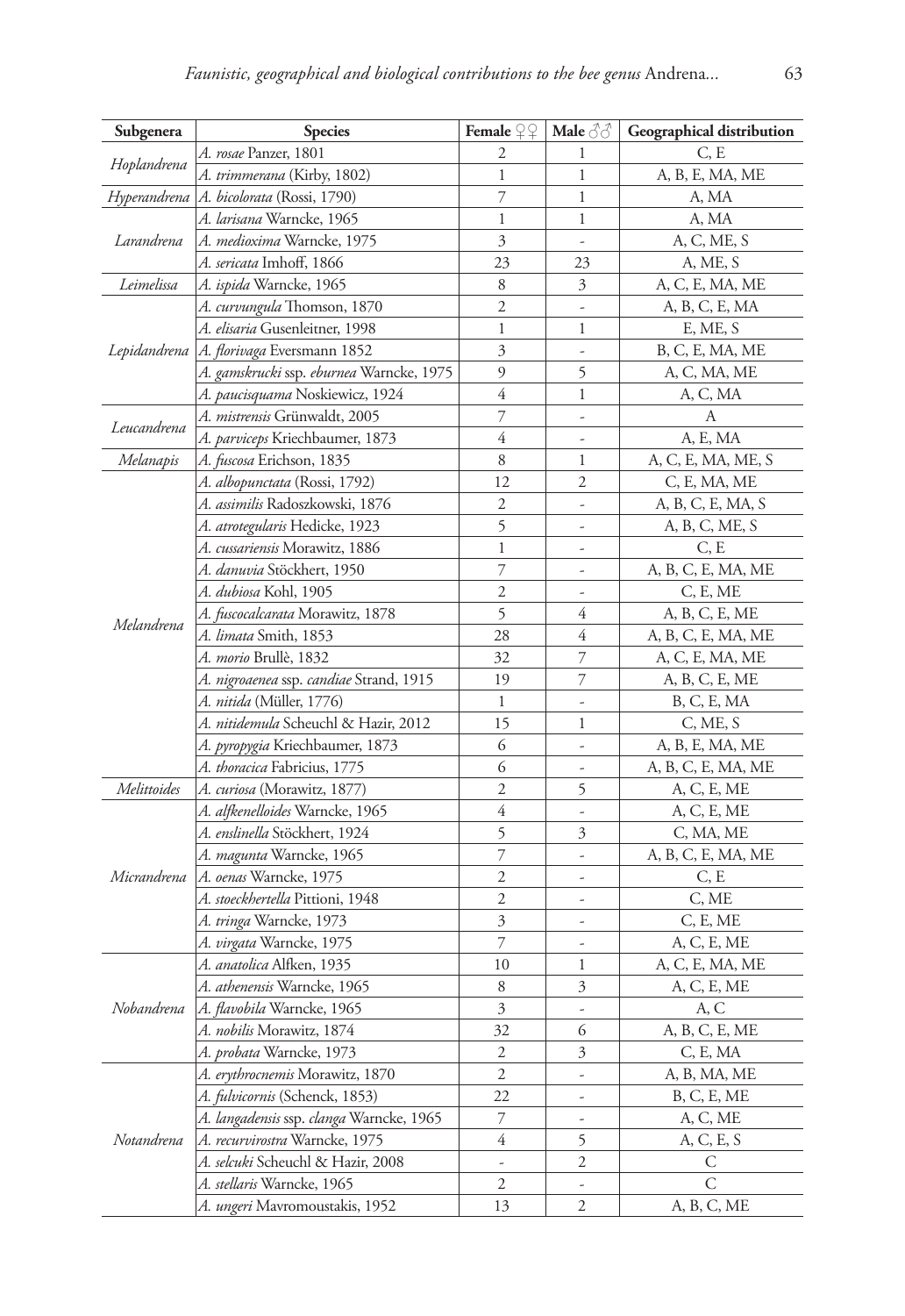| Subgenera     | <b>Species</b>                                 | Female $\mathcal{Q} \mathcal{Q}$ | Male $\Im \Im$           | Geographical distribution |
|---------------|------------------------------------------------|----------------------------------|--------------------------|---------------------------|
| Opandrena     | A. schencki Morawitz, 1866                     | 24                               | 4                        | A, B, C, E, MA, ME        |
| Orandrena     | <i>A. acrana</i> Warncke, 1967                 | 6                                | 1                        | C, E                      |
|               | <i>A. garrula</i> Warncke, 1966                | 12                               | $\frac{1}{2}$            | C, E, MA, ME              |
|               | <i>A. oralis</i> Morawitz, 1876                | 1                                | $\overline{a}$           | B, C                      |
|               | <i>A. platalea</i> Warncke, 1975               | 2                                | $\overline{a}$           | C, E, ME                  |
| Oreomelissa   | A. coitana ssp. xema Warncke, 1975             | 1                                | 1                        | B, E                      |
| Pallandrena   | A. korbella Grünwaldt, 2005                    | 3                                | $\mathfrak{Z}$           | E, ME                     |
|               | A. crispa Warncke, 1975                        | 13                               | 1                        | A, C, E, MA               |
|               | Parandrenella   A. dentiventris Morawitz, 1874 | 3                                | 2                        | C, E, ME                  |
|               | A. figurata Morawitz, 1866                     | 11                               | 6                        | C, E, MA, ME              |
|               | A. bimaculata (Kirby, 1802)                    | 8                                | 4                        | A, B, C, E, MA, ME        |
| Plastandrena  | <i>A. pilipes</i> Fabricius, 1781              | 29                               | 10                       | A, C, ME                  |
|               | A. tibialis (Kirby, 1802)                      | 3                                | $\overline{\phantom{a}}$ | A, B, C, E                |
|               | A. crassana Warncke, 1965                      | 9                                | $\frac{1}{2}$            | A, MA, ME                 |
|               | <i>A. efeana</i> Scheuchl & Hazir, 2012        | 7                                | 1                        | А                         |
|               | A. hybrida Warncke, 1975                       | 9                                | 2                        | A, C, E                   |
|               | A. iliaca Warncke, 1969                        | $\overline{\phantom{a}}$         | 1                        | S                         |
| Poecilandrena | <i>A. labiata</i> Fabricius, 1781              | 5                                | 3                        | B, C, ME                  |
|               | A. laticeps Morawitz, 1877                     | 11                               | 6                        | A, C, E, MA, ME           |
|               | A. seminuda Friese, 1896                       | 2                                | $\frac{1}{2}$            | B, C, MA                  |
|               | A. semirubra Morawitz, 1875                    | 13                               | 2                        | A, B, C, E, MA, ME        |
|               | <i>A. kriechbaumeri</i> Schmiedeknecht, 1883   | 19                               | 10                       | A, B, C, MA, ME           |
|               | A. limbata Eversmann, 1852                     | 7                                | $\overline{\phantom{a}}$ | A, C, E, MA, ME           |
| Poliandrena   | A. <i>polita</i> Smith, 1847                   | 15                               | 23                       | A, B, C, E, ME            |
|               | A. toelgiana Friese, 1921                      | 2                                | $\overline{\phantom{a}}$ | A, MA, ME                 |
|               | <i>A. westensis</i> Warncke, 1965              | 2                                | 2                        | A, C, MA, ME              |
| Proxiandrena  | A. alutacea Stöckhert, 1942                    | 15                               | $\overline{a}$           | A, B, C, E, ME            |
| Ptilandrena   | A. vetula Lepeletier, 1841                     | 33                               |                          | B, C, E, ME, S            |
| Scitandrena   | <i>A. scita</i> Eversmann, 1852                | 23                               | 14                       | A, B, C, E, MA, ME        |
|               | <i>A. combinata</i> (Christ, 1791)             | 5                                | $\frac{1}{2}$            | MA, ME                    |
|               | A. dorsata (Kirby, 1802)                       | 38                               | 11                       | A, B, C, E, MA, ME        |
|               | A. lepida Schenck, 1859                        | 36                               | 1                        | A, B, C, E, MA, ME        |
| Simandrena    | A. melba Warncke, 1966                         | $\mathfrak{2}$                   | $\overline{\phantom{a}}$ | A, E, ME                  |
|               | A. nucleola Warncke, 1973                      | 5                                | $\overline{\phantom{a}}$ | B, C, E                   |
|               | A. propinqua Schenck, 1853                     | 1                                | $\overline{a}$           | А                         |
|               | A. transitoria Morawitz, 1871                  | 18                               | 12                       | A, B, C, E, ME, S         |
|               | A. albiscopa Warncke, 1967                     | 3                                | $\overline{a}$           | A, B, C, E, ME, S         |
| Thysandrena   | A. ranunculorum Morawitz, 1877                 | 8                                | 2                        | A, B, C, E, ME            |
| Trachandrena  | A. haemorrhoa (Fabricius, 1781)                | 1                                | $\overline{a}$           | A, B, E, MA, ME           |
|               | <i>A. asiatica</i> Friese, 1921                | 18                               | 6                        | A, E, MA, ME              |
|               | A. bassana ssp. etesiaca Warncke, 1975         | 1                                | -                        | B, C                      |
|               | A. caneae Strand, 1915                         | 7                                | $\overline{a}$           | A, MA, ME, S              |
| Truncandrena  | A. combusta Morawitz, 1876                     | 7                                | 1                        | C, E, ME                  |
|               | A. delphiensis Warncke, 1965                   | 1                                | $\overline{a}$           | А                         |
|               | A. medeninensis ssp. usura Warncke, 1967       | 7                                | 1                        | A, B, C, E, MA, ME        |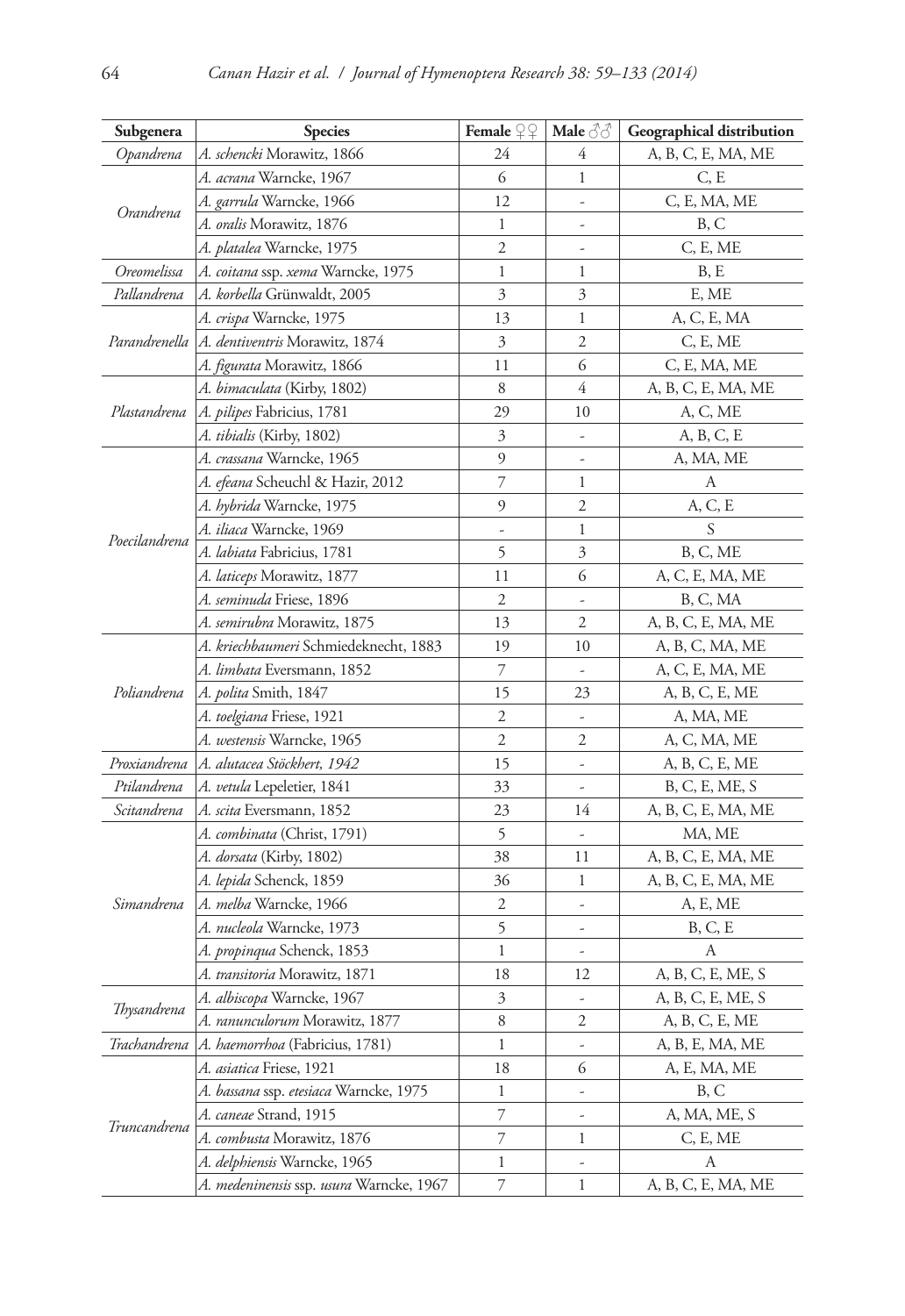| Subgenera        | <b>Species</b>                        | Female $\mathcal{Q} \mathcal{Q}$ | Male $\Im \Im$           | <b>Geographical distribution</b> |
|------------------|---------------------------------------|----------------------------------|--------------------------|----------------------------------|
|                  | A. noacki Alfken, 1935                | $\overline{2}$                   | $\overline{2}$           | A, C, E                          |
|                  | A. optata Warncke, 1975               | 22                               | 7                        | A, C, MA, ME                     |
|                  | A. paramythensis Mavromoustakis, 1957 | 1                                |                          | МE                               |
|                  | A. roseotincta Warncke, 1975          | 9                                | 1                        | C, ME, S                         |
|                  | A. rotundilabris Morawitz, 1877       | $\overline{2}$                   | 4                        | C, E, MA, ME                     |
| Truncandrena     | A. rufomaculata Friese, 1921          | 1                                | $\overline{\phantom{m}}$ | ME                               |
|                  | A. schmiedeknechti Magretti, 1883     | 11                               | 7                        | A, C, E, MA, ME                  |
|                  | A. seitzi Alfken, 1935                | 1                                |                          | C, ME, S                         |
|                  | A. truncatilabris Morawitz, 1877      | 77                               | 22                       | A, B, C, E, MA, ME, S            |
|                  | A. tscheki Morawitz, 1872             | 1                                | $\frac{1}{2}$            | A, C                             |
|                  | A. ulula Warncke, 1969                | 24                               | 3                        | A, C, MA, S                      |
|                  | A. urfanella Scheuchl & Hazir, 2012   | 27                               | $\overline{4}$           | C, ME, S                         |
|                  | A. cantiaca Warncke, 1975             | 17                               | 14                       | A, C, E, ME, S                   |
|                  | A. combaella Warncke, 1966            | $\overline{2}$                   | 1                        | C, E                             |
|                  | A. crecca Warncke, 1965               | 9                                | 9                        | A, B, C, E, MA, ME               |
| <b>Ulandrena</b> | A. elegans Giraud, 1863               | 8                                | 3                        | B, C, E, ME                      |
|                  | A. fulvitarsis Brullè, 1832           | 29                               | 8                        | A, B, C, E, MA, ME, S            |
|                  | A. heinrichi Grünwaldt, 2005          | 1                                | 3                        | A                                |
|                  | A. neocypriaca Mavromoustakis, 1956   | 7                                | $\overline{\phantom{a}}$ | A, MA, ME, S                     |
|                  | A. osychniukae Osytshnjuk, 1977       | 9                                | 28                       | A, C, E, MA, ME, S               |
|                  | A. paradoxa Friese, 1921              | $\overline{2}$                   | $\overline{\phantom{a}}$ | C, ME                            |
|                  | A. schulzi Strand, 1921               | $\overline{\phantom{a}}$         | 1                        | МA                               |
| Zonadrena        | A. <i>flavipes</i> Panzer, 1798       | 154                              | 45                       | A, B, C, E, MA, ME               |
|                  | A. gazella Friese, 1922               | 6                                | 1                        | B, C, E, ME, S                   |
|                  | A. gravida Imhoff, 1832               | 1                                | 3                        | A, C, MA                         |
| Total            | 165                                   | 1721                             | 550                      |                                  |

**A:** Aegean Region, **B:** Blacksea Region, **C:** Central Anatolia Region, **E:** Eastern Anatolia Region, **MA:** Marmara Region, **ME:** Mediterranean Region, **S:** Southeastern Anatolia Region.

## **Taxonomy**

## **Subgenus** *Aciandrena* **Warncke, 1968**

*Andrena aciculata* **Morawitz, 1868** [http://species-id.net/wiki/Andrena\\_aciculata](http://species-id.net/wiki/Andrena_aciculata)

**Distribution in Turkey.** All parts of the country except south (Warncke 1974); Erzurum (Özbek 1976).

**Material examined.** Ankara: Hacettepe Üniversitesi, Beytepe kampüsü, 39°51'49"N, 32°45'06"E, 11.V.2005, 1 ♂, 18.V.2005, 1 ♂, leg. E. Scheuchl, Kazan, 40°11'18"N, 32°40'37"E, 14.V.2005, 2 ♂♂, leg. E. Scheuchl; Aydın: Kuşadası, Davutlar, Ağaçlı köyü, 37°44'01"N, 27°18'49"E, 185 m, 27.V.2005, 2 ♀♀, leg. E. Scheuchl; Konya: Eskil-Karapınar arası, 38°08'18"N, 33°30'49"E, 900 m, 19.V.2005, 1 ♂, Kulu, 38°54'98"N, 32°59'56"E, 1145 m, 19.V.2005, 1 ♀, 1 ♂, leg. E. Scheuchl.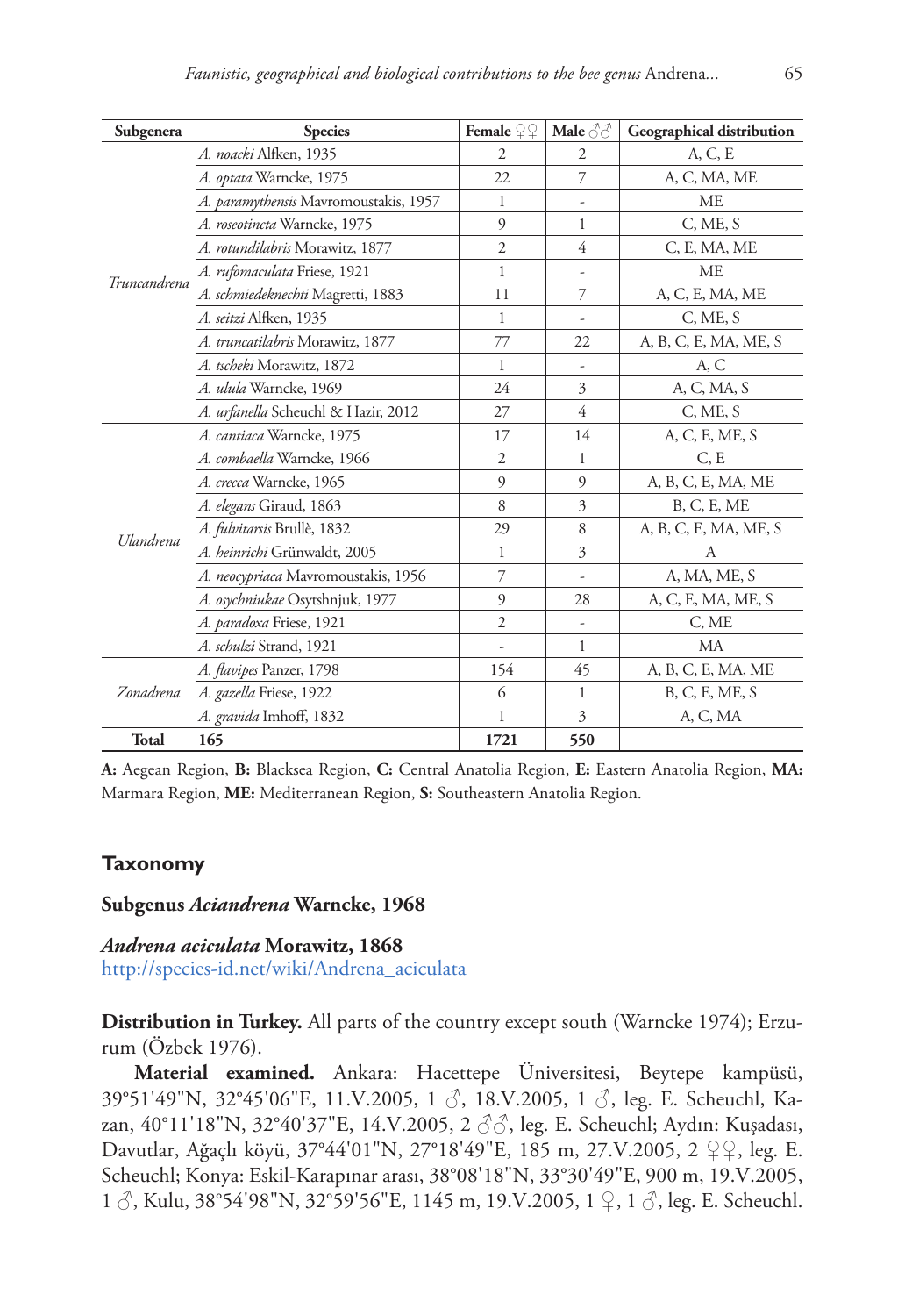#### *Andrena lamiana* **Warncke, 1965**

[http://species-id.net/wiki/Andrena\\_lamiana](http://species-id.net/wiki/Andrena_lamiana)

**Distribution in Turkey.** All parts of the country (Warncke 1974); Erzincan, Erzurum, Muş, Tunceli (Özbek 1976).

**Material examined.** Ankara: Hacettepe Üniversitesi, Beytepe kampüsü, 39°51'49"N, 32°45'06"E, 11.V.2005, 2 ♀♀, 1 ♂, 17.V.2005, 1 ♂, 3.VI.2005, 1 ♀, 7.VI.2005, 1 ♂, leg. E. Scheuchl, Kazan, 40°11'18"N, 32°40'37"E, 14.V.2005, 2 ♀♀, 1 ♂, leg. E. Scheuchl; Konya: Eskil-Karapınar arası, 38°08'18"N, 33°30'49"E, 900 m, 19.V.2005, 4 ♀♀, leg. E. Scheuchl, Tuz Gölü çevresi, 38°44'83"N, 33°03'56"E, 940 m, 19.V.2005, 1  $\beta$ , leg. E. Scheuchl, Karapınar yolu, 37°57'06"N, 33°37'19"E, 19.V.2005, 1070 m, 1 ♂, leg. E. Scheuchl; Mersin: Sertavul-Mut arası, 36°47'87"N, 33°20'13"E, 1150 m, 21.V.2005, 2 ♀♀, 1 ♂, 36°50'75"N, 33°18'51"E, 1400 m, 21.V.2005, 2 ♂♂, leg. E. Scheuchl.

## *Andrena tenuis* **Morawitz, 1877**

[http://species-id.net/wiki/Andrena\\_tenuis](http://species-id.net/wiki/Andrena_tenuis)

**Distribution in Turkey.** Karaman (Madenşehir), Kayseri (Yeşilhisar), Nevşehir (Ürgüp), Niğde (Ulukışla) (Warncke 1974).

**Material examined.** Kırşehir: Mucur, 39°04'01"N, 34°23'10"E, 1015 m, 4.VI.2005, 1 ♀, leg. E. Scheuchl; Konya: Eskil-Karapınar arası, 38°08'18"N, 33°30'49"E, 900 m, 19.V.2005, 2 ♂♂, leg. E. Scheuchl, Tuz Gölü çevresi, 38°44'83"N, 33°03'56"E, 940 m, 19.V.2005, 2 ♀♀, leg. E. Scheuchl, Kulu, 38°54'98"N, 32°59'56"E, 1145 m, 19.V.2005, 3 ♀♀, 5 ♂♂, leg. E. Scheuchl.

#### **Subgenus** *Aenandrena* **Warncke, 1968**

#### *Andrena aeneiventris* **Morawitz, 1872**

[http://species-id.net/wiki/Andrena\\_aeneiventris](http://species-id.net/wiki/Andrena_aeneiventris)

**Distribution in Turkey.** Aydın (Nazilli) (Warncke 1966); Çanakkale (Eceabat), Bursa (Kurlu), İzmir (Torbalı) (Warncke 1969); All parts of the country (Warncke 1974); Erzurum (Oltu) (Özbek 1976); Aydın (Nazilli), Hakkari, Hatay (Antakya), Kars, Konya, Sivas (Gürün), Şanlıurfa, (Gusenleitner 1984).

**Material examined.** Ankara: Hacettepe Üniversitesi, Beytepe kampüsü, 6.VI.2005, 1 ♀, leg. B. Gülcü, C. Çobanoğlu, Çamlıdere çevresi, 40°32'42"N, 32°34'19"E, 1190 m, 17.VI.2006, 1 ♀, leg. B. Gülcü, E. Scheuchl; Burdur: Söğüt-Çavdır arası, 37°06'36"N, 29°44'00"E, 1116 m, 6.VI.2006, 1 ♀, leg. C. Çobanoğlu, E. Scheuchl; Erzincan: Kemaliye,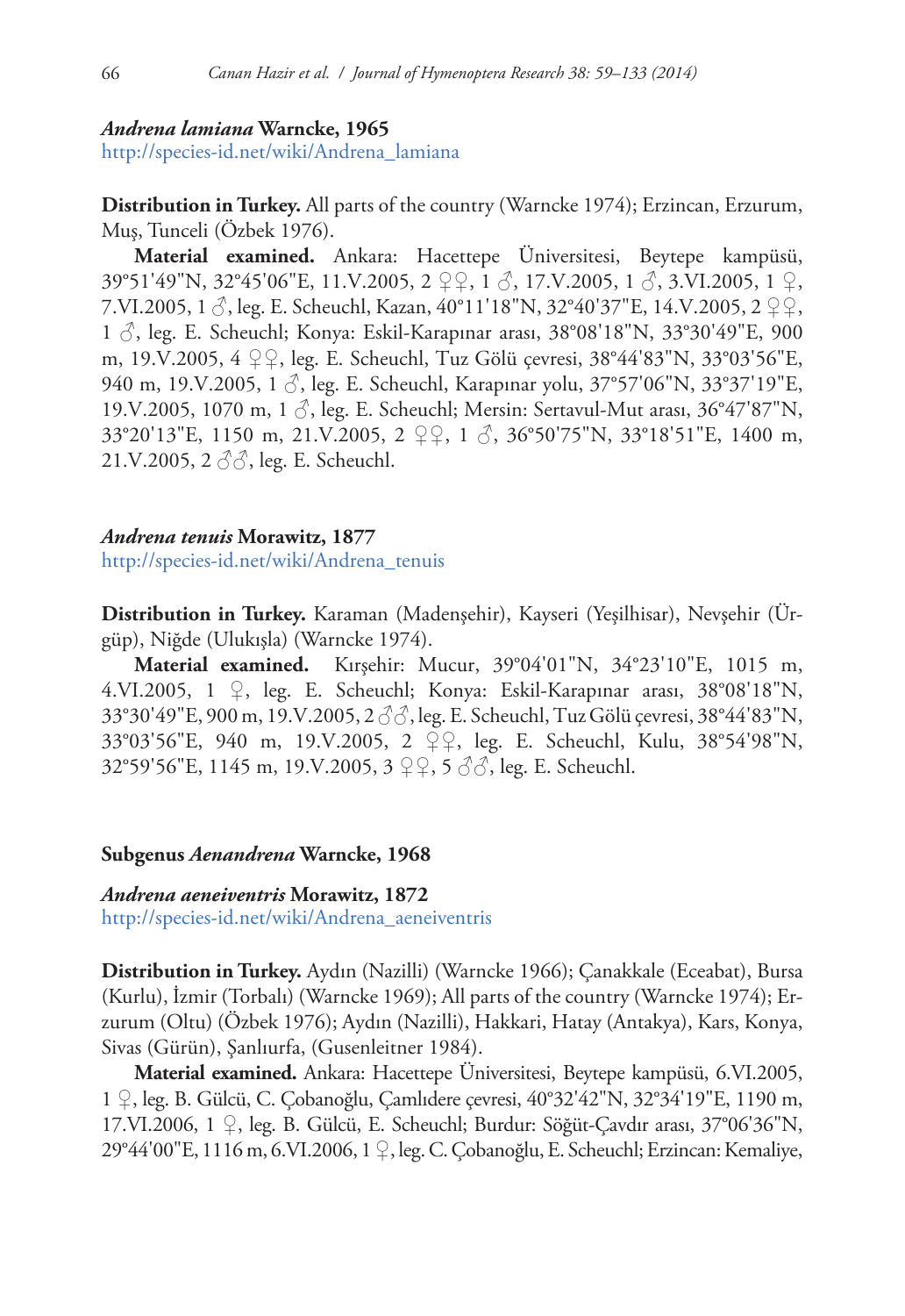Buğdaypınarı köyü, 12.VII.2005, 1 ♀, leg. C. Çobanoğlu; Erzurum: İspir, 40°27'56"N, 40°58'27"E, 1176 m, 13.VIII.2005, 1 ♀, leg. B. Gülcü, S. Hazır; Kırklareli: Sarpdere çıkışı mağara yolu, 41°51'92"N, 27°34'93"E, 390 m, 1.VI.2009, 2 ♀♀, leg. B. Gülcü, C. Demirtaş; Konya: Akören-Seydişehir arası, 37°28'22"N, 32°20'69"E, 1159 m, 23.V.2007, 1 ♀, leg. B. Gülcü, Ahırlı-Bozkır arası, 37°11'48"N, 32°12'89"E, 1200 m, 21.V.2007, 1 ♀, leg. B. Gülcü, S. Hazır; Kütahya: Tavşanlı-Harmancık arası, 39°34'91"N, 29°24'85"E, 851 m, 5.VI.2007, 1 ♀, leg. C. Hazır, S.Hazır.

# *Andrena bisulcata* **Morawitz, 1877**

## [http://species-id.net/wiki/Andrena\\_bisulcata](http://species-id.net/wiki/Andrena_bisulcata)

**Distribution in Turkey.** Adana (Ceyhan), Adapazarı, Balıkesir (Ayvalık), Çanakkale, Diyarbakır, Edirne, Hatay (İskenderun), Mersin (Tarsus), Samsun (Vezirköprü), Şanlıurfa, Tekirdağ (Warncke 1974); Hatay (Antakya), Siirt (Gusenleitner 1984).

**Material examined.** Burdur: Tefenni yolu, 37°16'10"N, 29°52'44"E, 1150 m, 8.VI.2006, 1 ♀, leg. C. Çobanoğlu; Çanakkale: Altınoluk, Küçükkuyu, Çetmi yolu, 39°34'99"N, 26°36'29"E, 231 m, 30.V.2009, 1 ♀, leg. B. Gülcü, C. Demirtaş; Gaziantep: Gaziantep-Kahramanmaraş arası, 37°13'40"N, 37°15'81"E, 914 m, 18.V.2006, 2 ♀♀, leg. C. Çobanoğlu, S. Hazır; Karaman: Tepebaşı-Ermenek arası, 36°41'41"N, 32°45'99"E, 821 m, 22.V.2007, 4 ♀♀, leg. B. Gülcü, S. Hazır; Manisa: Spil dağı, 38°34'99"N, 27°24'55"E, 821 m, 3.VI.2007, 1 ♀, leg. C. Hazır, S. Hazır; Mersin: Erdemli, 36°40'25"N, 34°24'44"E, 23.IV.2004, 1 ♀, leg. S. Hazır.

## *Andrena hystrix* **Schmiedeknecht, 1883**

[http://species-id.net/wiki/Andrena\\_hystrix](http://species-id.net/wiki/Andrena_hystrix)

Synonym: *Andrena hystrix* ssp. *rufilata* Warncke, 1975

**Distribution in Turkey.** Ankara, Erzurum (Warncke 1974); Erzurum (Özbek 1976). **Material examined.** Ankara: Hacettepe Üniversitesi, Beytepe kampüsü, 15.V.2005, 1 ♀, 1 ♂, leg. E. Scheuchl; Aydın: Kuşadası, Ağaçlı-Davutlar arası, 37°44'00"N, 27°19'17"E, 187 m, 10.IV.2006, 1 ♀, leg. B. Gülcü, C. Çobanoğlu; Burdur: Tefenni, 37°20'40"N, 29°48'24"E, 1132 m, 8.VI.2006, 4 ♀♀, leg. C. Çobanoğlu, E. Scheuchl, Yeşilova, 37°29'01"N, 29°46'37"E, 1239 m, 8.VI.2006, 2 ♀♀, leg. C. Çobanoğlu, E. Scheuchl; Manisa: Spil dağı, 38°34'99"N, 27°24'55"E, 821 m, 3.VI.2007, 1 ♀, leg. C. Hazır, S. Hazır; Konya: Akören, 37°31'22"N, 32°38'71"E, 1030 m, 23.V.2007, 1 ♀, leg. B. Gülcü, S. Hazır; Kütahya: Emet-Tavşanlı arası, 39°20'16"N, 29°18'22"E, 1047 m, 5.VI.2007, 1 ♀ leg. C. Hazır, S. Hazır, Tavşanlı-Harmancık arası, 39°34'91"N, 29°24'85"E, 851 m, 5.VI.2007, 1 ♀, leg. C. Hazır, S. Hazır.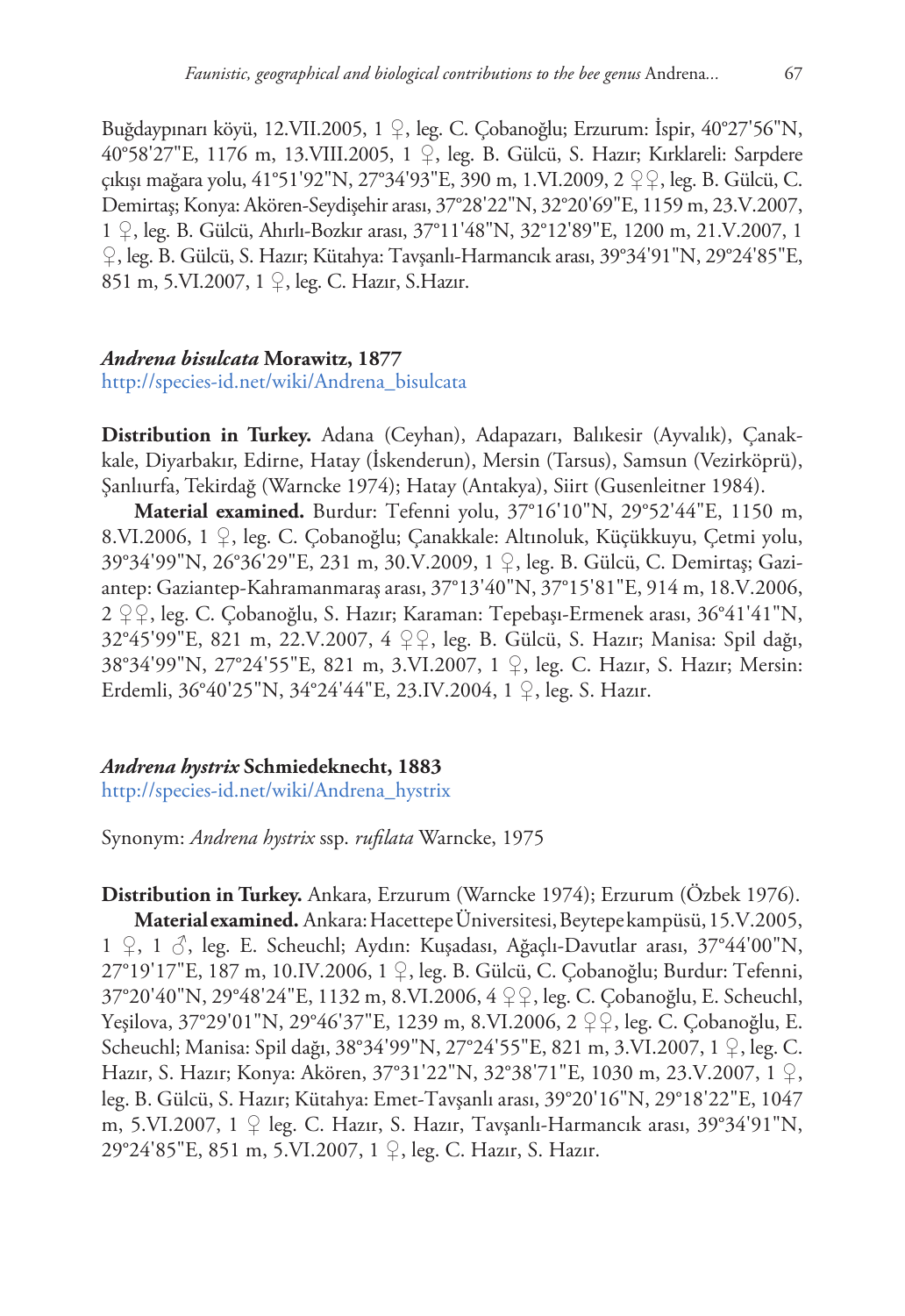## **Subgenus** *Avandrena* **Warncke, 1968**

*Andrena canohirta* **(Friese, 1922)** [http://species-id.net/wiki/Andrena\\_canohirta](http://species-id.net/wiki/Andrena_canohirta)

## **Distribution in Turkey.** Denizli (Acı göl), Konya (Warncke 1974).

**Material examined.** Aydın: Aytepe, Adnan Menderes Üniversitesi Kampüsü, 37°51'27"N, 27°51'14"E, 159 m, 7.III.2010, 2 ♀♀, 13.III.2010, 3 ♀♀, 14.III.2010, 1 ♀, 18.III.2010, 1 ♀, leg. E. Scheuchl; Antalya: Elmalı, 36°46'36"N, 29°59'32"E, 1175 m, 26.IV.2011, 1 ♀, leg. E. Scheuchl.

#### **Subgenus** *Brachyandrena* **Pittioni, 1948**

*Andrena colletiformis* **Morawitz, 1874** [http://species-id.net/wiki/Andrena\\_colletiformis](http://species-id.net/wiki/Andrena_colletiformis)

**Distribution in Turkey.** Adana, Ankara, Hatay (Amanos dağları), Toros dağları (Warncke 1966); İstanbul (Selimpaşa), Çanakkale, Denizli (Pamukkale), Adapazarı, İzmir (Torbalı), Tekirdağ, Edirne (İpsala), Bilecik (Osmaneli), Bursa (Gemlik, Kurlu) (Warncke 1969); All parts of the country (Warncke 1974); Erzurum (Oltu, Tortum, Horasan, İspir) (Özbek 1976).

**Material examined.** Ankara: Hacettepe Üniversitesi, Beytepe kampüsü, 29.V.2005, 1  $\mathcal{Q}$ , 1  $\mathcal{S}$ , leg. E. Scheuchl; Antalya: Gölova-Korkuteli arası, 36°48'31"N, 30°00'50 E, 1143 m, 7.VI.2006, 1 ♂, leg. C. Çobanoğlu, E. Scheuchl, Korkuteli-Tefenni arası, 37°09'30"N, 30°01'53 E, 1445 m, 8.VI.2006, 1 ♀, leg. C. Çobanoğlu, E. Scheuchl; Burdur: Gölhisar-Altınyayla arası, 37°05'34"N, 29°31'51"E, 977 m, 6.VI.2006, 1 ♀, 1 ♂, leg. C. Çobanoğlu, E. Scheuchl, Söğüt-Çavdır arası, 37°06'36"N, 29°44'00"E, 1116 m, 06.VI.2006, 1 ♀, leg. C. Çobanoğlu, E. Scheuchl; Çanakkale: Altınoluk, Küçükkuyu, Çetmi yolu, 39°34'99"N, 26°36'29"E, 231 m, 30.V.2009, 1 ♀, leg. B. Gülcü, C. Demirtaş; Karaman: Tepebaşı-Ermenek arası, 36°41'41"N, 32°45'99"E, 821 m, 22.V.2007, 1 ♀, leg. B. Gülcü, S. Hazır; Manisa: Demirci-Simav arası, 39°04'48"N, 28°43'36"E, 1260 m, 4.VI.2007, 1 ♀, leg. C. Hazır, S. Hazır.

#### *Andrena pinguis* **Ariana et al., 2009**

[http://species-id.net/wiki/Andrena\\_pinguis](http://species-id.net/wiki/Andrena_pinguis)

Synonym: *Andrena punctatissima* sensu Warncke, nec Morawitz 1866

**Distribution in Turkey.** Amasya, Ankara, Antalya, Burdur, Konya, Siirt (Ariana et al. 2009). **Material examined.** Ankara: Hacettepe Üniversitesi, Beytepe kampüsü, 39°51'49"N, 32°45'06"E, 16.VI.2006, 1 ♀, 1 ♂, leg. E. Scheuchl; Antalya: Gölova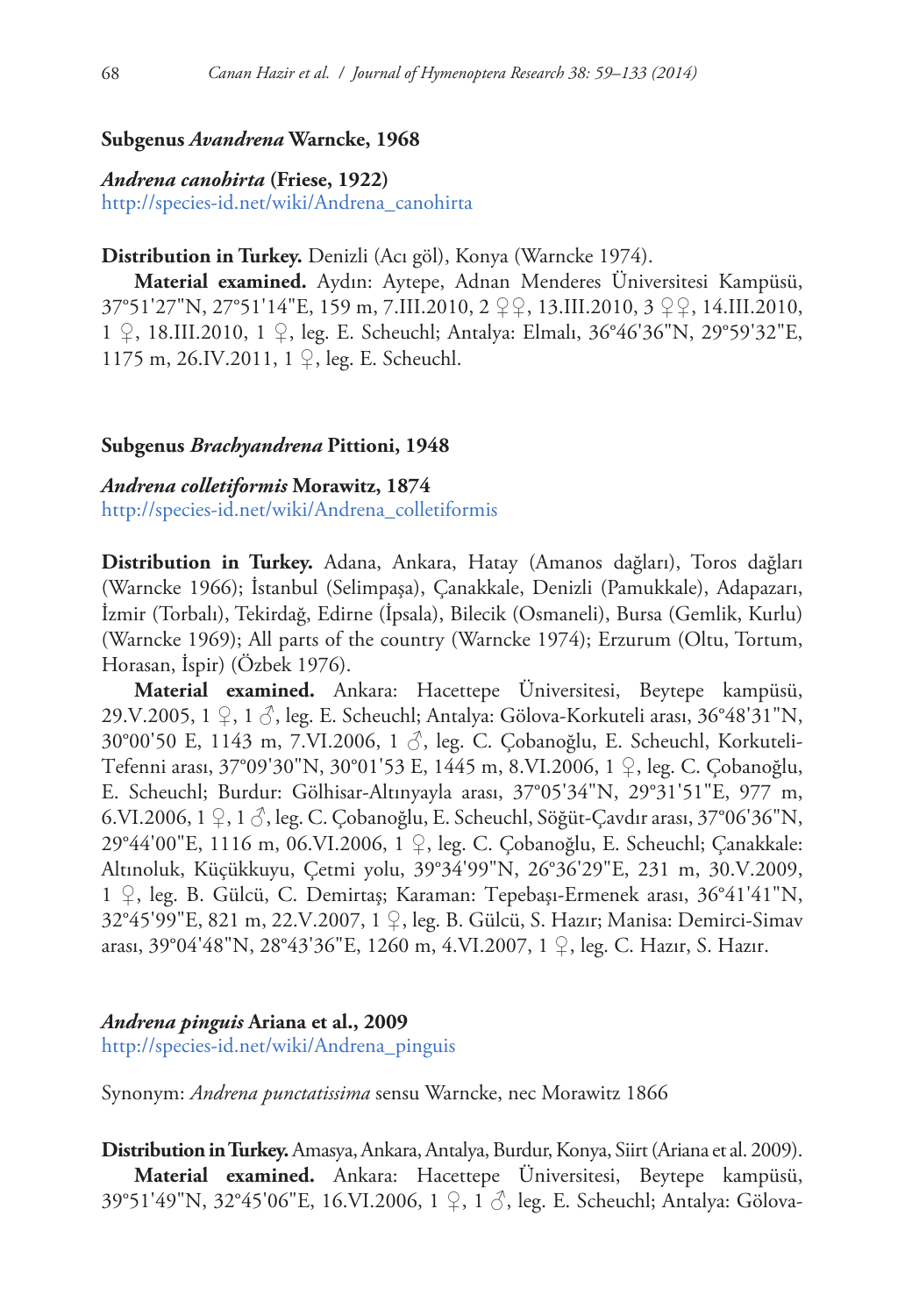Korkuteli arası, 36°48'31"N, 30°00'50"E, 1143 m, 7.VI.2006, 1 ♀, leg. E. Scheuchl, Korkuteli-Tefenni arası, 37°09'30"N, 30°01'53"E, 1445 m, 8.VI.2006, 2 ♀♀, leg. E. Scheuchl; Burdur: Tefenni çevresi, 37°10'54"N, 29°59'13"E, 1487 m, 8.VI.2006, 1 ♀, leg. E. Scheuchl.

## **Subgenus** *Campylogaster* **Dours, 1873**

*Andrena erberi* **Morawitz, 1871** [http://species-id.net/wiki/Andrena\\_erberi](http://species-id.net/wiki/Andrena_erberi)

**Distribution in Turkey.** Adana (Ceyhan), Ankara, Nevşehir (Ürgüp) (Warncke 1966); All regions of the country (Warncke 1974).

**Material examined.** Konya: Seydişehir-Beyşehir arası, 37°32'18"N, 31°48'36"E, 1166 m, 23.V.2007, 1 ♂, leg. B. Gülcü, S. Hazır.

#### *Andrena incisa* **Eversmann, 1852**

[http://species-id.net/wiki/Andrena\\_incisa](http://species-id.net/wiki/Andrena_incisa)

**Distribution in Turkey.** Ankara (Warncke 1966); Ankara, Amasya, Erzurum, Karaman (Madenşehir), Konya (Akşehir), Kütahya (Gediz), Nevşehir, Samsun (Vezirköprü), Sivas (Gürün) (Warncke 1974); Erzurum (Oltu) (Özbek 1976).

**Material examined.** Ankara: Hacettepe Üniversitesi, Beytepe kampüsü, 39°51'49"N, 32°45'06"E, 7.VI.2005, 1 ♀, leg. E. Scheuchl, Çamlıdere, 40°32'22"N, 32°30'15"E, 1345 m, 17.VI.2006, 1 ♀, 1 ♂, leg. E. Scheuchl, Kızılcahamam-Gerede arası, 40°32'17"N, 32°36'33"E, 1001 m, 17.VI.2006, 1 ♀, leg. E. Scheuchl; Çankırı: Saçakbeli dağ geçiti, 40°41'53"N, 33°00'46"E, 1473 m, 18.VI.2006, 5  $\varphi$ Q, 3  $\varphi$  $\varphi$ , leg. B. Gülcü, E. Scheuchl.

## *Andrena lateralis* **Morawitz, 1876**

[http://species-id.net/wiki/Andrena\\_lateralis](http://species-id.net/wiki/Andrena_lateralis)

**Distribution in Turkey.** Ankara, Konya (Akşehir, Beyşehir) (Warncke 1966); Ankara, Denizli, Erzurum (Horasan, İspir, Kandilli, Tatos dağları, Uzundere), Karaman (Madenşehir), Kırıkkale, Konya (Akşehir, Beyşehir), Kütahya (Gediz), Tunceli (Warncke 1974); Erzurum (Horasan, İspir, Kandilli, Tortum, Uzundere), Tunceli (Özbek 1976).

**Material examined.** Ankara: Kızılcahamam-Güvem arası, 40°34'05"N, 32°39'23"E, 1070 m, 18.VI.2006, 1 ♀, leg. B. Gülcü, E. Scheuchl; Konya: Akören-Seydişehir arası, 37°28'22"N, 32°20'69"E, 1159 m, 23.V.2007, 2 ♀♀, leg. B. Gülcü.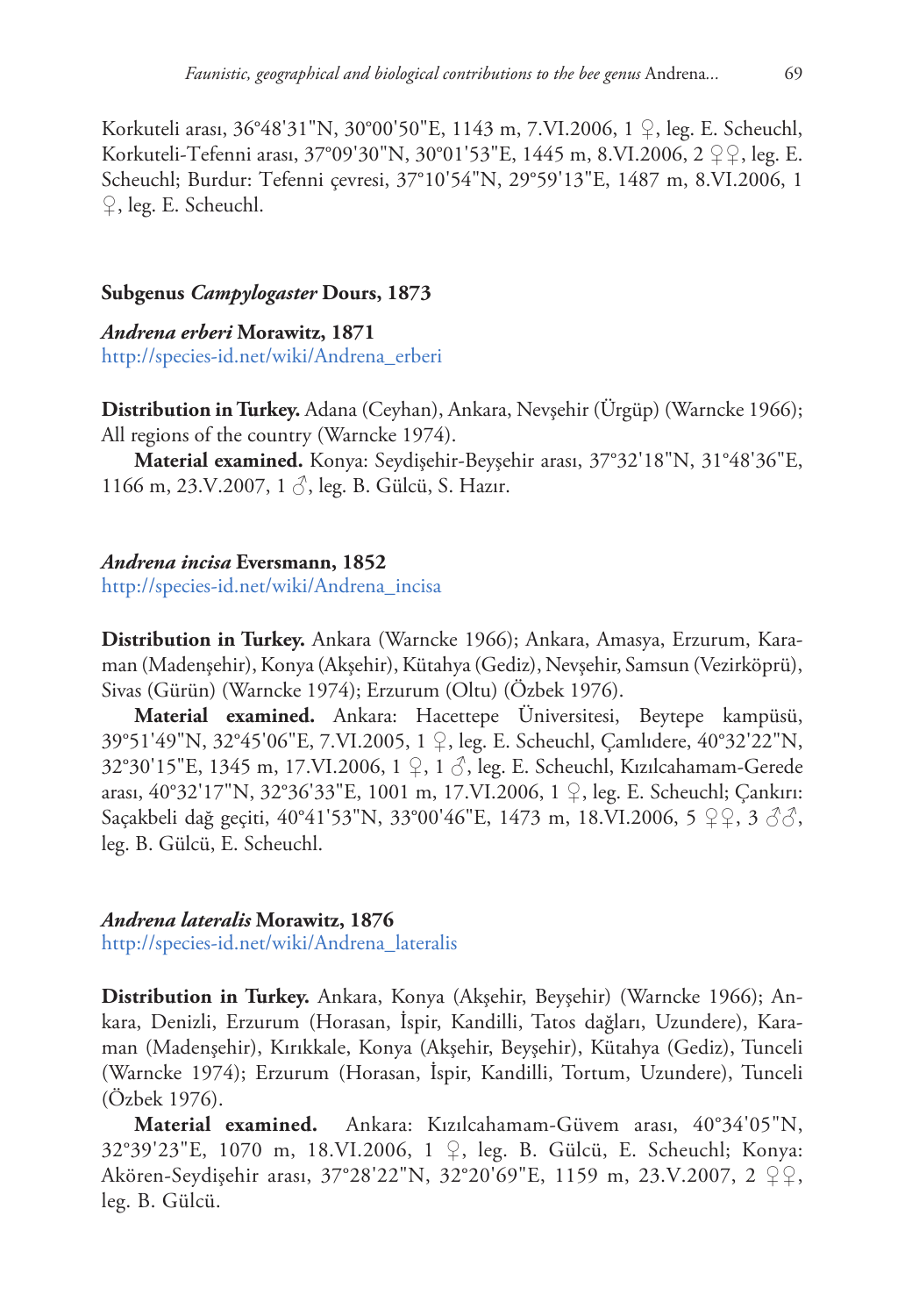## **Subgenus** *Carandrena* **Warncke, 1968**

## *Andrena falcinella* **Warncke, 1969** [http://species-id.net/wiki/Andrena\\_falcinella](http://species-id.net/wiki/Andrena_falcinella)

**Distribution in Turkey.** Adana, Diyarbakır, Muş, Şanlıurfa (Birecik) (Warncke 1974); Erzurum (Oltu), Muş (Özbek 1976).

**Material examined.** Adana: Pozantı otobanı çevresi, 25.IV.2004, 1 ♀, leg. C. Çobanoğlu, Misis-Ceyhan arası, 23.IV.2005, 2 ♀♀, leg. S. Hazır; Diyarbakır: Karacadağ dağı çevresi, 14.V.2005, 5 ♀♀, leg. B. Gülcü, A.B. Yasan, Şanlıurfa-Karacadağ arası, 14.V.2005, 4 ♀♀, leg. B. Gülcü, A.B. Yasan; Şanlıurfa: Siverek, 14.V.2005, 1 ♀, leg. B. Gülcü, A.B. Yasan, Siverek-Viranşehir arası, 14.V.2005, 2 ♀♀, leg. B. Gülcü, A.B. Yasan.

#### *Andrena purpureomicans* **Alfken, 1935**

[http://species-id.net/wiki/Andrena\\_purpureomicans](http://species-id.net/wiki/Andrena_purpureomicans)

**Distribution in Turkey.** Adana, Ankara, Hatay, Konya (Warncke 1966); Adana, Ankara (Gölbaşı, Polatlı, Şereflikoçhisar), Erzurum (İspir), Hatay (Antakya), Kayseri (Yeşilhisar), Konya (Sarayönü) Muş, Niğde (Ulukışla) (Warncke 1974); Erzurum (İspir), Muş (Özbek 1976).

**Material examined.** Aksaray: 38°37'29"N, 33°45'21"E, 921 m, 3.V.2007, 4 ♀♀,  $10 \text{ }\partial\beta$ , leg. C. Hazır, B. Gülcü; Ankara: Hacettepe Üniversitesi, Beytepe kampüsü, 39°51'49"N, 32°45'06"E, 11.V.2005, 1 ♂, leg. E. Scheuchl, Kazan, 40°11'18"N, 32°40'37"E, 14.V.2005, 1 ♀, 8 ♂♂, leg. E. Scheuchl; Burdur: Karamanlı-Yeşilova arası, 37°29'01"N, 29°46'37"E, 1239 m, 8.VI.2006, 1 ♀, leg. E. Scheuchl, Tefenni, 37°20'40"N, 29°48'24"E, 1132 m, 8.VI.2006, 1 ♀, leg. E. Scheuchl; Konya: Akören çevresi, 37°31'22"N, 32°38'71"E, 1030 m, 23.V.2007, 2 ♀♀, leg. E. Scheuchl; Kütahya: Tavşanlı-Harmancık arası, 39°39'52"N, 29°15'80"E, 832 m, 5.VI.2007, 1 ♀, leg. E. Scheuchl; Manisa: Demirci-Simav arası, 39°04'48"N, 28°43'36"E, 1260 m, 4.VI.2007, 3 ♀♀, leg. C. Hazır, S.Hazır.

## *Andrena schlettereri* **Friese, 1896**

[http://species-id.net/wiki/Andrena\\_schlettereri](http://species-id.net/wiki/Andrena_schlettereri)

**Distribution in Turkey.** Adapazarı, Çanakkale, İstanbul (Üsküdar), Tekirdağ (Warncke 1966); Adapazarı, Ankara (Şereflikoçhisar), Bursa (Mustafakemalpaşa), Çanakkale, Diyarbakır (Ergani), Edirne, İstanbul (Üsküdar), Konya, Kütahya, Samsun, Tekirdağ (Warncke 1974).

**Material examined.** Antalya: Manavgat, Başlar köyü-Ormana arası, 37°07'80"N, 31°30'92"E, 1063 m, 21.V.2007, 1 ♀, leg. E. Scheuchl; Aydın:Bahçearası, 16.IV.2005,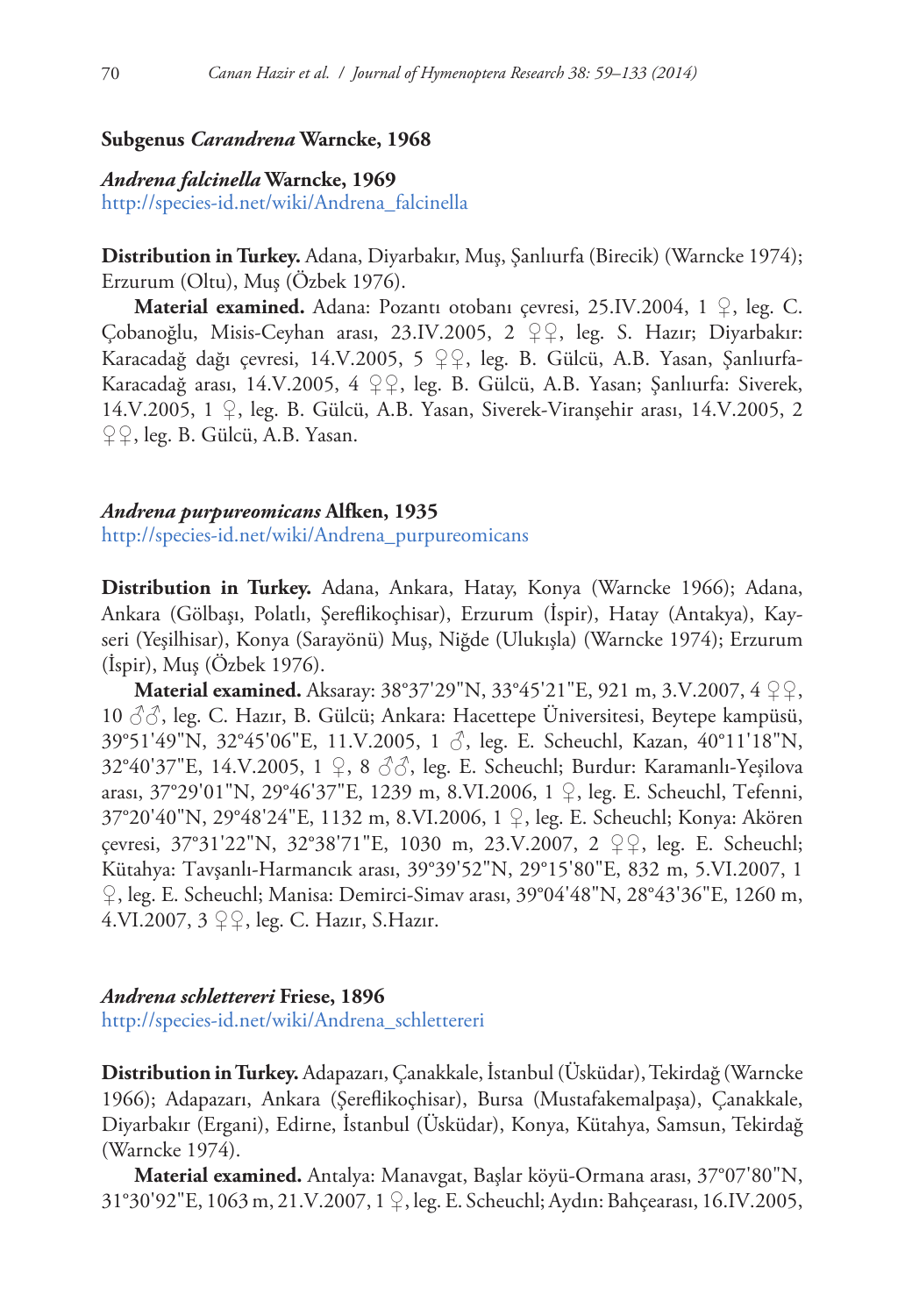1 ♀, leg. S. Hazır, Söke, Güllübahçe, 37°40'40"N, 27°20'55"E, 20 m, 10.IV.2006, 1 ♀, leg. B. Gülcü, C. Çobanoğlu, Söke, Tuzburgazı, 37°37'13"N, 27°12'20"E, 4 m, 10.IV.2006, 1 ♀, leg. B. Gülcü, C. Çobanoğlu, Bafa Gölü, Phrygana, 37°30'31"N, 27°21'35"E, 20 m, 7.III.2010, 2 ♂♂, leg. E. Scheuchl; Sivas: Yıldızeli, 39°50'09"N, 36°24'79"E 1509 m, 18.VI.2005, 1 ♀, leg. A.B. Yasan.

## **Subgenus** *Charitandrena* **Hedicke, 1933**

*Andrena hattorfiana* **(Fabricius, 1775)** [http://species-id.net/wiki/Andrena\\_hattorfiana](http://species-id.net/wiki/Andrena_hattorfiana)

**Distribution in Turkey.** Toroslar (Warncke 1966); Aydın, Mersin (Gülek) (Warncke 1974). **Material examined.** Aydın: Akçaköy-Çayır arası, 37°58'49"N, 28°00'42 E, 711 m, 28.V.2006, 1 ♀, 1 ♂, leg. B. Gülcü, S. Hazır, Paşayaylası, 37°54'10"N, 27°54'00"E, 696 m, 3.VI.2006, 1 ♀, leg. B. Gülcü, E. Scheuchl, Hamzabalı-Çavdarköy arası, 37°47'45"N, 28°07'41"E, 176 m, 22.IV.2007, 2 ♀♀, 1 ♂, leg. B. Gülcü, S. Hazır, Çine, İbrahim kavağı, 17.V.2007, 1 ♀, leg. B. Gülcü; Burdur: Çavdır-Söğüt arası, 37°06'36"N, 29°44'00"E, 1116 m, 6.VI.2006, 1 ♂, leg. E. Scheuchl; İzmir: Ödemiş-Bozdağ arası, 38°19'54"N, 28°03'50"E, 1132 m, 28.V.2006, 2 ♂♂, leg. E. Scheuchl; Kırklareli: Sarpdere, Dupnitsa mağarası yolu, 41°50'71"N, 27°33'57"E, 410 m, 1.VI.2009, 1 ♀, leg. B. Gülcü, C. Demirtaş; Muğla: Tuzabat, Milas-Yatağan arası, 37°18'46"N, 27°59'88"E, 675 m, 27.V.2007, 1 ♀, leg. B. Gülcü, S. Hazır.

## **Subgenus** *Chlorandrena* **Pérez, 1890**

*Andrena astica* **Warncke, 1967** [http://species-id.net/wiki/Andrena\\_astica](http://species-id.net/wiki/Andrena_astica)

**Distribution in Turkey.** Adana (Misis), Balıkesir (Ayvalık) (Warncke 1974).

**Material examined.**Kahramanmaraş: Kahramanmaraş-Göksun arası, 37°39'69"N, 36°41'75"E, 546 m, 5.V.2007, 1 ♀, leg. B. Gülcü, C. Hazır.

## *Andrena cinerea* **Brullé, 1832**

[http://species-id.net/wiki/Andrena\\_cinerea](http://species-id.net/wiki/Andrena_cinerea)

**Distribution in Turkey.** Bursa (İznik, Uludağ), İstanbul (Belgrad ormanı, Büyükdere, Üsküdar), Manisa, Muğla (Marmaris) (Warncke 1966, 1974).

**Material examined.** Adana: Pozantı otoban çevresi, 25.IV.2004, 1 ♀, leg. C. Çobanoğlu; Aydın: Kuşadası, Dilek yarımadası milli parkı, İçmeler koyu, 15.IV.2005, 1 ♂, leg. S. Hazır, Aytepe, Adnan Menderes Üniversitesi Kampüsü, 37°51'27"N,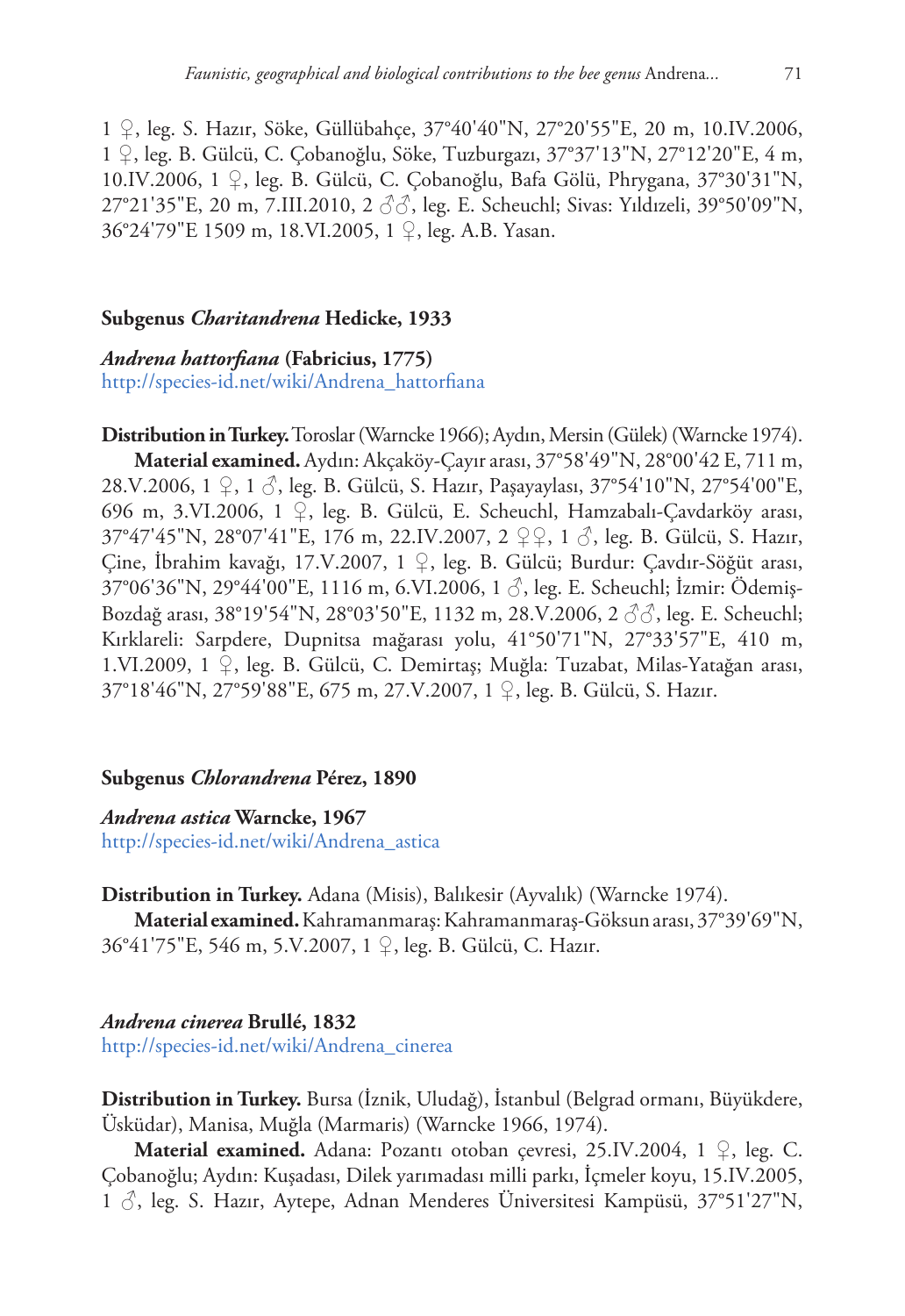27°51'14"E, 176 m, 1.VI.2006, 1 ♀, leg. B. Gülcü, S. Aydın, Kapıkırı, Bafa gölü, 37°29'46"N, 27°32'21"E, 11 m, 22.IV.2007, 11 ♀♀, leg. C. Çobanoğlu, B. Gülcü; Çanakkale: Bayramlı, Himidiye yaylası yolu, 40°08'74"N, 26°17'60"E, 197 m, 31.V.2009, 1 ♀, leg. B. Gülcü, C. Demirtaş; Kırklareli: Çukurpınar, 41°51'41"N, 27°29'72"E, 409 m, 1.VI.2009, 1 ♀, leg. B. Gülcü, C. Demirtaş, Sarpdere çıkışı, mağara yolu, 41°51'92"N, 27°34'93"E 390 m, 1.VI.2009, 1 ♀ leg. B. Gülcü, C. Demirtaş; Sivas: Koyulhisar-Mesudiye arası, 40°18'43"N, 37°50'34"E, 588 m, 12.VIII.2005, 1 ♀, leg. B. Gülcü, S. Hazır.

## *Andrena cinereophila* **Warncke, 1965**

[http://species-id.net/wiki/Andrena\\_cinereophila](http://species-id.net/wiki/Andrena_cinereophila)

**Distribution in Turkey.** Adapazarı, Balıkesir (Ayvalık), Mardin (Warncke 1966); All regions of the country (Warncke 1974).

**Material examined.** Aydın: Bafa gölü çevresi, 37°28'58"N, 27°24'12"E, 9 m, 11.IV.2006, 7 ♀♀, leg. C. Çobanoğlu, B. Gülcü, Karacasu, 37°35'51"N, 28°37'00"E, 795 m, 24.IV.2007, 1 ♀, leg. B. Gülcü, S. Hazır; Diyarbakır: Karacadağ, 14.V.2005, 2 ♀♀, leg. B. Gülcü, A.B. Yasan; Gaziantep: Gaziantep-Kahramanmaraş arası, 37°16'76"N, 37°12'36"E, 918 m, 18.V.2006, 1 ♀, leg. C. Çobanoğlu, S. Hazır; Kahramanmaraş: Kahramanmaraş-Göksun arası, 37°39'69"N, 36°41'75"E, 546 m, 5.V.2007, 1 ♀, leg. B. Gülcü, C. Hazır; Kırklareli: Çukurpınar, 41°51'41"N, 27°29'72"E, 409 m, 1.VI.2009, 1 ♀, leg. B. Gülcü, C. Demirtaş, Sarpdere-Balaban arası, 41°51'79"N, 27°37'58"E, 365 m, 1.VI.2009, 1 ♀, leg. B. Gülcü, C. Demirtaş; Mersin: Gülnar, 36°20'84"N, 33°37'58"E, 1010 m, 24.V.2005, 14 ♀♀, leg. S. Hazır, Silifke-Gülnar arası, 36°22'42"N, 33°46'46"E, 740 m, 24.V.2005, 6 ♀♀, leg. S. Hazır; Şanlıurfa: Siverek-Diyarbakır arası, 14.V.2005, 8 ♀♀, 1 ♂, leg. B. Gülcü, A.B. Yasan.

## *Andrena clypella* **Strand, 1921**

[http://species-id.net/wiki/Andrena\\_clypella](http://species-id.net/wiki/Andrena_clypella)

Synonym: *Andrena clypella* ssp. *hasitata* Warncke, 1973

## **Distribution in Turkey.** West Turkey (Warncke 1974).

**Material examined.** Aydın: Kuşadası, Güzelçamlı, Aydeniz, 37°41'93"N, 27°14'97"E, 5 m, 28.V.2005, 1 ♀, leg. E. Scheuchl; Çanakkale: Çanakkaleye 10 km kala Fiat petrol ofisi karşısı, 31.V.2009, 1 ♀, leg. B. Gülcü, C. Demirtaş; Gelibolu yarımadası, Çanakkale şehitlik abidesi yolu, 40°07'49"N, 26°17'75"E, 56 m, 31.V.2009, 3 ♀♀, leg. B. Gülcü, C. Demirtaş; Çorum: 17-06-2005, 40°34'47"N, 34°38'73"E, 646 m, 17.VI.2005, 1 ♀, 1 ♂, leg. A.B. Yasan; Kırklareli: Sarpdere çıkışı mağara yolu, 41°51'92"N, 27°34'93"E, 390 m, 1.VI.2009, 2 ♀♀, leg. B. Gülcü, C. Demirtaş; Muğla: Köyceğiz, 36°59'53"N, 28°38'83"E 15 m, 26.V.2005, 1 ♀, leg. S. Hazır, Gökova, Akya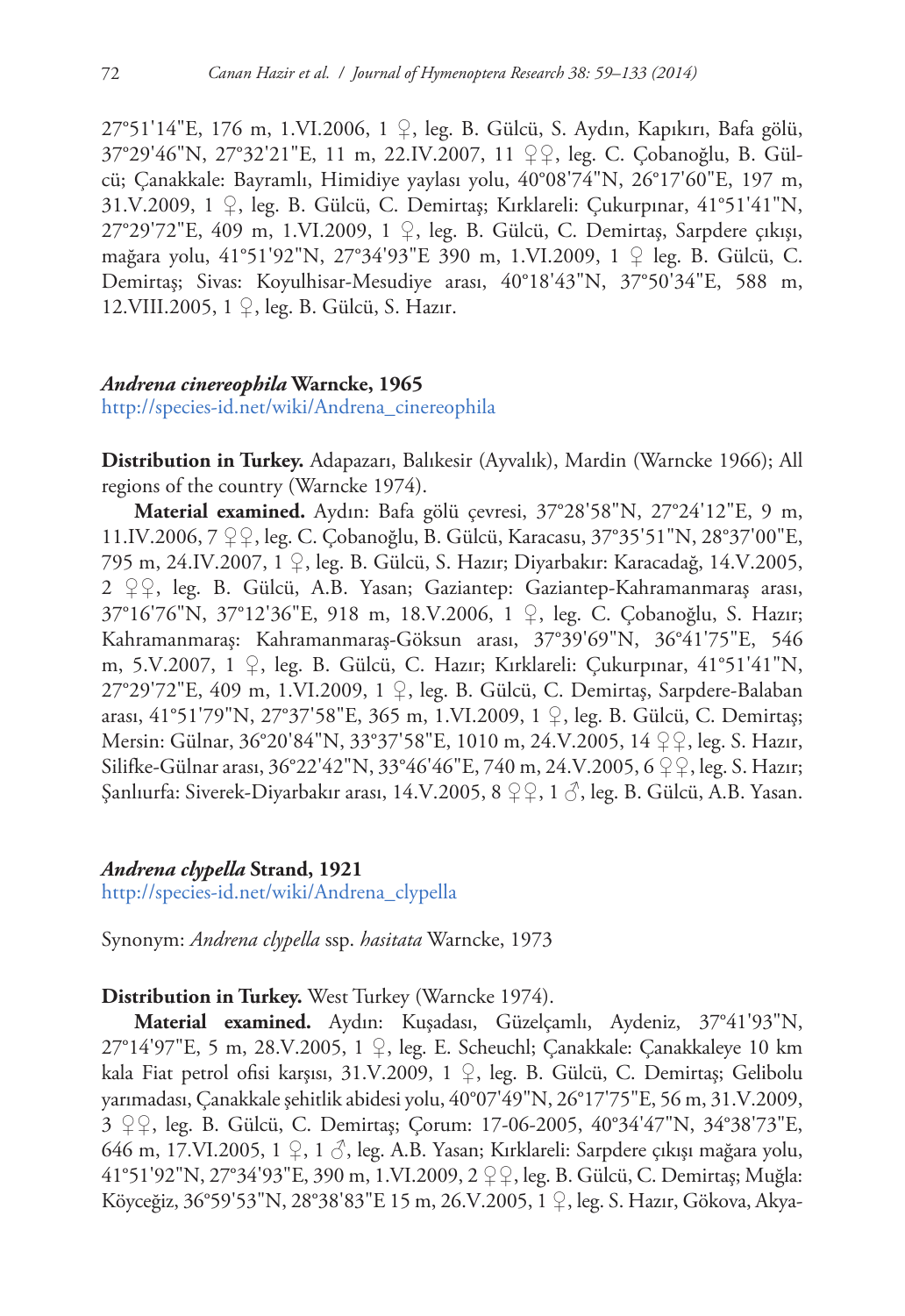ka, 37°03'09"N, 28°18'67"E, 0 m, 26.V.2005, 1 ♀, leg. S. Hazır, Bafa, Kapıkırı yolu, 37°27'41"N, 27°32'35"E, 15 m, 27.V.2007, 1 ♀, leg. B. Gülcü, C. Hazır.

## *Andrena exquisita* **Warncke, 1975**

[http://species-id.net/wiki/Andrena\\_exquisita](http://species-id.net/wiki/Andrena_exquisita)

**Distribution in Turkey.** Balıkesir (Bigadiç), İstanbul (Büyükdere) (Warncke 1974); İstanbul (Büyükdere) (Warncke 1975; Blank and Kraus 1994).

**Material examined.**Aydın: Yılmazköy-Paşayaylası arası, 37°52'49"N, 27°53'57"E, 339 m, 30.IV.2006, 1 ♀, leg. B. Gülcü, S. Hazır; Bursa: Uludağ Milli Parkı girişi-Soğuk Pınar arası, 40°06'14"N, 29°04'88"E, 1265 m, 3.VI.2009, 1 ♀, leg. B. Gülcü, C. Demirtaş; Çanakkale: Armağan-Çukurpınar arası, Dereköy civarı, 41°50'86"N, 27°26'73"E, 428 m, 1.VI.2009, 1 ♀, leg. B. Gülcü, C. Demirtaş; Kahramanmaraş: Kahramanmaraş-Göksun arası, 37°39'69"N, 36°41'75"E, 546 m, 5.V.2007, 9 ♀♀, leg. B. Gülcü, C. Hazır, 37°45'29"N, 36°41'97"E, 661 m, 6.V.2007, 1 ♀, leg. B. Gülcü, C. Hazır; Kırklareli: Çukurpınar, 41°51'41"N, 27°29'72"E, 409 m, 1.VI.2009, 4 ♀♀, leg. B. Gülcü, C. Demirtaş; Manisa: Spil dağı milli parkı, 38°36'01"N, 27°26'49"E, 406 m, 23.IV.2007, 2 ♀♀, leg. B. Gülcü, S. Hazır.

## *Andrena humabilis* **Warncke, 1965**

[http://species-id.net/wiki/Andrena\\_humabilis](http://species-id.net/wiki/Andrena_humabilis)

**Distribution in Turkey.** Adana, Balıkesir (Ayvalık, Bigadiç), Bursa (Karacabey, Mustafakemalpaşa), Çanakkale, Diyarbakır, İstanbul (Büyükdere) Mersin (Gülek), (Warncke 1966, 1974).

**Material examined.** Adana: Pozantı otoban çevresi, 25.IV.2004, 2 ♀♀, leg. C. Çobanoğlu; Antalya: Elmalı, 36°46'36"N, 29°59'32"E, 1175 m, 26.IV.2011, 1 ♀, leg. E. Scheuchl; Aydın: Bafa Gölü, Phrygana, 37°30'31"N, 27°21'35"E, 20 m, 7.III.2010, 1 ♂, leg. E. Scheuchl; Kahramanmaraş: Kahramanmaraş-Göksun arası, 37°39'69"N, 36°41'75"E, 546 m, 5.V.2007, 3 ♀♀, leg. B. Gülcü, C. Hazır.

## *Andrena humilis* **Imhoff, 1832**

[http://species-id.net/wiki/Andrena\\_humilis](http://species-id.net/wiki/Andrena_humilis)

Synonym*: Andrena humilis* ssp. *indigena* Warncke, 1975

**Distribution in Turkey.** Balıkesir (Havran), İstanbul (Kilyos) (Warncke 1966); Bolu (Abant) (Warncke 1969).

**Material examined.** Adana: Pozantı otoban çevresi, 25.IV.2004, 1 ♀, leg. C. Çobanoğlu; Saimbeyli, 38°04'25"N, 36°08'88"E, 1468 m, 6.V.2007, 1 ♂, leg. B.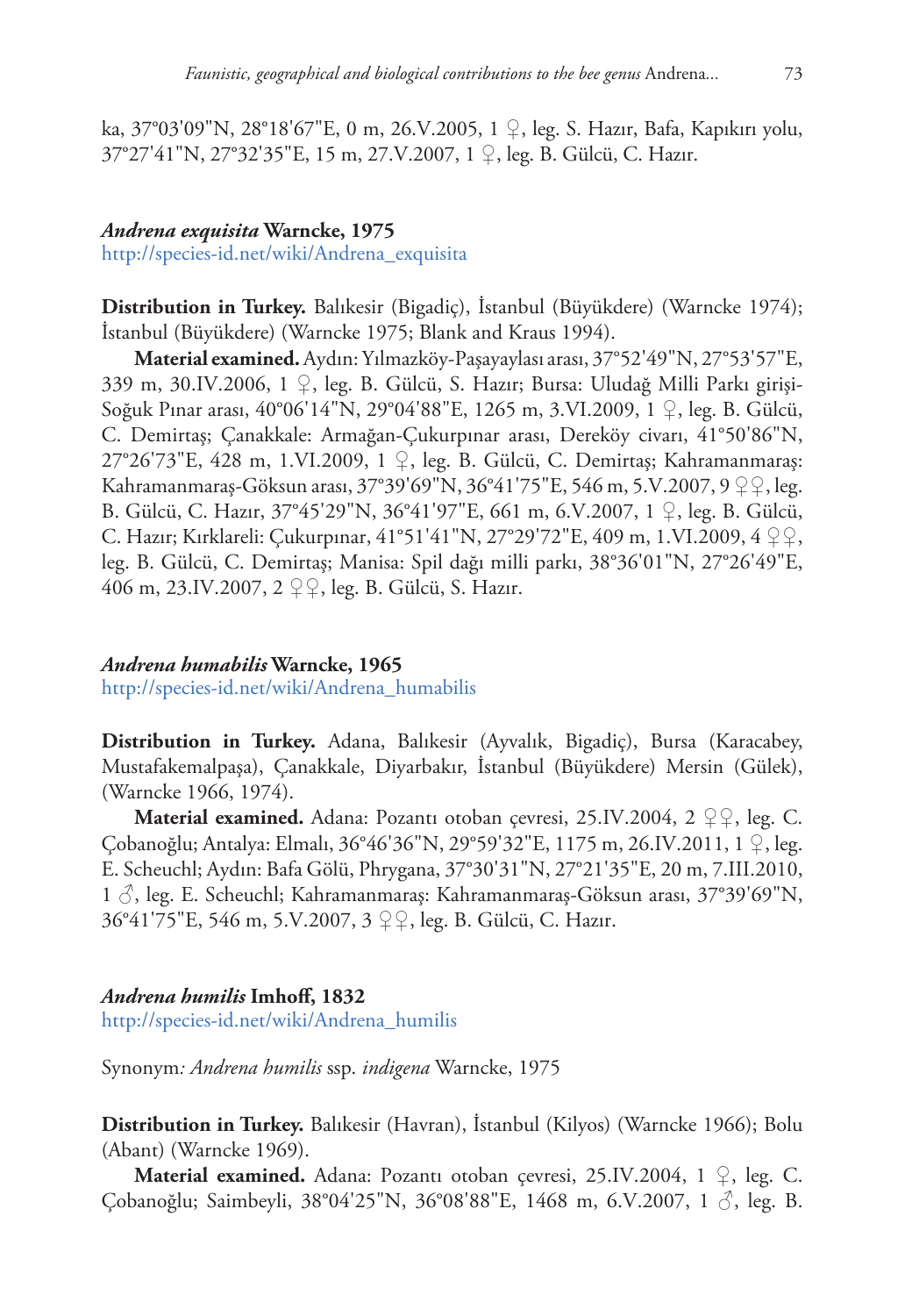Gülcü, C. Hazır; Ankara: Güvem-Çerkes arası, 40°41'15"N, 32°43'57"E, 1606 m, 18.VI.2006, 1 ♀, 4 ♂♂, leg. B. Gülcü, E. Scheuchl; Bursa: Uludağ Soğuk Pınar yolu, 40°03'84"N, 29°07'11"E, 1029 m, 3.VI.2009, 2 ♀♀, 4 ♂♂, leg. B. Gülcü, C. Demirtaş, Uludağ Milli Parkı girişi-Soğuk Pınar arası, 40°06'14"N, 29°04'88"E, 1265 m, 3.VI.2009, 5 ♀♀, 14 ♂♂, leg. B. Gülcü, C. Demirtaş, Soğuk Pınar yolu, Uludağ eteği, 40°04'68"N, 29°06'16"E 1231 m, 3.VI.2009, 6 ♂♂, leg. B. Gülcü, C. Demirtaş; Çanakkale: Gelibolu yarımadası, Çanakkale şehitlik abidesi yolu, 40°07'49"N, 26°17'75"E 56 m, 31.V.2009, 1 ♀, 1 ♂, leg. B. Gülcü, C. Demirtaş; Karaman: Taşkent, 36°54'45"N, 33°30'19"E, 1649 m, 22.V.2007, 1 ♀, leg. B. Gülcü, S. Hazır; Kayseri: Erciyes-Hacılar arası, 38°36'13"N, 35°29'53"E, 1800 m, 20.VI.2006, 1 ♀, leg. B. Gülcü, E. Scheuchl; Kırklareli: Çukurpınar, 41°51'41"N, 27°29'72"E, 409 m, 1.VI.2009, 1 ♀, 1 ♂, leg. B. Gülcü, C. Demirtaş; Manisa: Spil dağı milli parkı, 38°34'21"N, 27°24'00"E, 972 m, 23.IV.2007, 1 ♀, leg. B. Gülcü, S. Hazır; Rize: Ovit dağı geçiti, 40°37'39"N, 40°48'39"E, 2566 m, 2.VII.2006, 1 ♀, leg. B. Gülcü, E. Scheuchl; Şanlıurfa: Siverek-Diyarbakır arası, 14.V.2005, 7 ♀♀, leg. B. Gülcü, A.B. Yasan.

## *Andrena orientana* **Warncke, 1965**

[http://species-id.net/wiki/Andrena\\_orientana](http://species-id.net/wiki/Andrena_orientana)

Synonym: *Andrena taraxaci* ssp. *orientana* Warncke, 1965

**Distribution in Turkey.** Adana (Misis), Adapazarı, Antalya (Akseki, Manavgat, Side), Çanakkale, Balıkesir (Ayvalık, Bigadiç), Bursa (İznik, Karacabey), Denizli (Acıgöl, Pamukkale), Diyarbakır, Hatay (Antakya), İstanbul (Büyükdere), Manisa, Mersin (Tarsus) (Warncke 1974); Adana, Antalya (Side) (Schwenninger 2007).

**Material examined.** Antalya: Elmalı, 36°46'36"N, 29°59'32"E, 1175 m, 26.IV.2011, 1 ♀, leg. E. Scheuchl; Aydın: Bozdoğan, 1.IV.2005, 2 ♀♀, leg. S. Hazır, Aytepe, Adnan Menderes Üniversitesi Kampüsü, 37°51'27"N, 27°51'14"E, 176 m, 1.III.2006, 1 ♂, leg. B. Gülcü, S. Aydın, Kuşadası, Ağaçlı-Davutlar arası, 37°44'00"N, 27°19'17"E, 187 m, 10.IV.2006, 1 3, leg. C. Çobanoğlu, B. Gülcü, Bafa gölü çevresi, 37°28'25"N, 27°25'17"E, 11 m, 22.IV.2007, 2 ♀♀, 37°28'58"N, 27°24'12"E 9 m. 5 ♀♀, Karacasu, Yazır-Nargedik arası, 37°40'16"N, 28°38'49"E, 630 m, 24.IV.2007, 1 ♀, leg. B. Gülcü, C. Hazır; Şanlıurfa: Siverek-Diyarbakır arası, 14.V.2005, 1 ♀, leg. B. Gülcü, A.B. Yasan.

# *Andrena panurgimorpha* **Mavromoustakis, 1957**

[http://species-id.net/wiki/Andrena\\_panurgimorpha](http://species-id.net/wiki/Andrena_panurgimorpha)

**Distribution in Turkey.** Balıkesir (Ayvalık), Çanakkale, Konya (Beyşehir) (Warncke 1966); All parts of the country (Warncke 1974); Erzurum (İspir), Muş (Özbek 1976).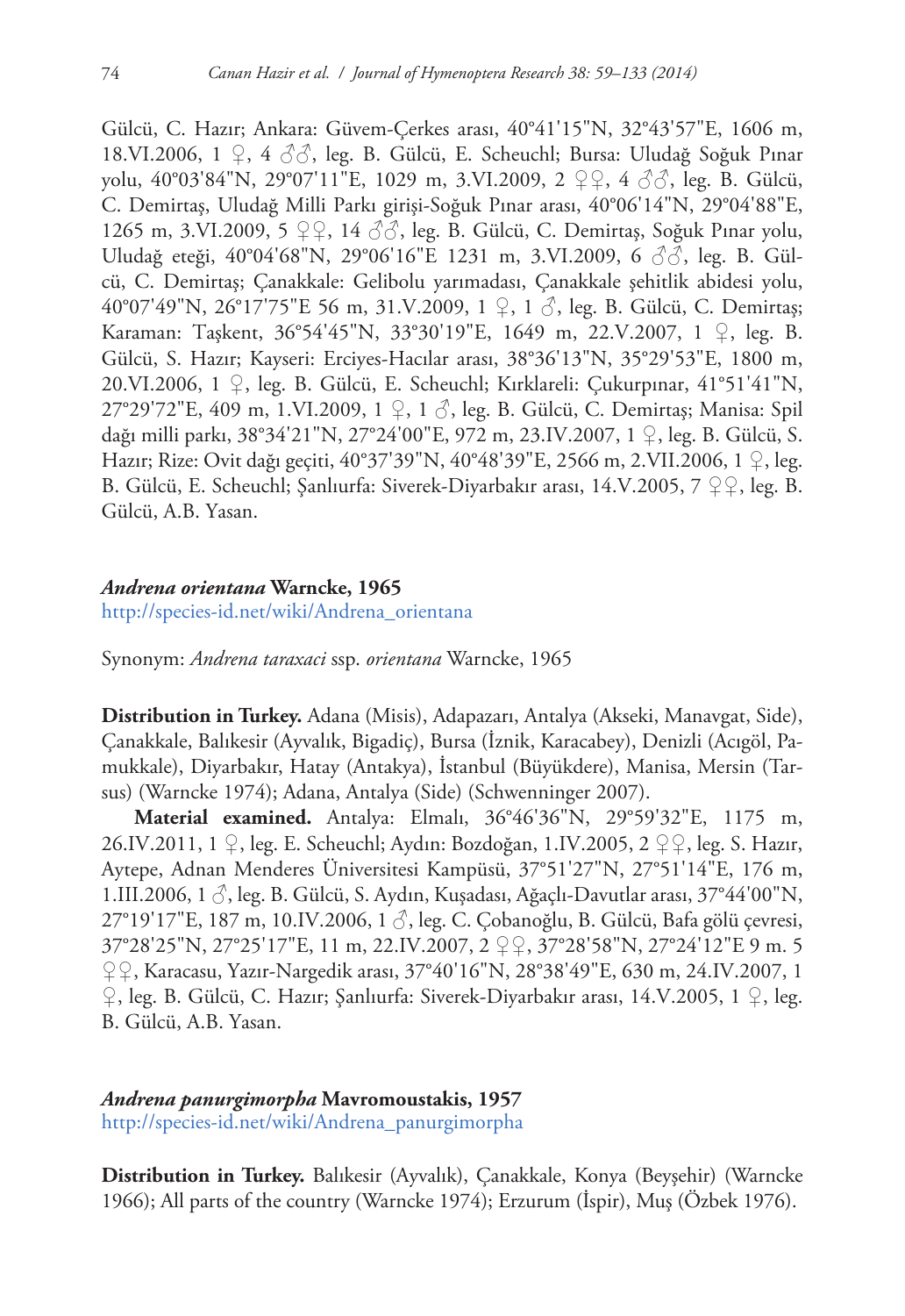**Material examined.** Ankara: Hacettepe Üniversitesi, Beytepe kampüsü, 39°51'49"N, 32°45'06"E, 6.VI.2005, 1 ♀, leg. E. Scheuchl, Kazan, 40°11'18"N,  $32^{\circ}40'37''$ E, 14.V.2005, 2 $\langle \partial \phi \rangle$ , leg. E. Scheuchl; Antalya: Korkuteli-Tefenni arası, 37°08'08"N, 30°04'07"E, 1325 m, 8.VI.2006, 2 ♀♀, leg. C. Çobanoğlu, E. Scheuchl; Aydın: Karacasu, Yazır-Nargedik arası, 37°40'16"N, 28°38'49"E, 630 m, 24.IV.2007, 1 ♂, leg. B. Gülcü, S.Hazır, Söke, 37°45'24"N, 27°21'94"E, 95 m, 28.V.2005, 1  $\Diamond$ , leg. S.Hazır, Bafa gölü, 37°28'58"N, 27°24'12"E, 9 m, 11.IV.2006, 5 ♀♀, leg. C. Çobanoğlu, B. Gülcü; Çorum: Çerkeş köyü yakını, 40°42'01"N, 34°16'04"E, 916 m, 17.VI.2005, 2 ♀♀, leg. A.B. Yasan; Gaziantep: Gaziantep-Kahramanmaraş arası, 37°13'40"N, 37°15'81"E, 914 m, 18.V.2006, 6 ♀♀, 1 ♂, leg. C. Çobanoğlu, S. Hazır; Kahramanmaraş: 37°19'07"N, 37°10'40"E, 8 m, 18.V.2006, 1 ♀, leg. S. Hazır, C. Çobanoğlu, 06-05-2007 K.Maraş-Göksun arası, 37°45'29"N, 36°41'97"E, 661 m, 6.V.2007, 1 ♀, leg. B.Gülcü, C.Hazır; Konya: Seydişehir-Beyşehir arası, 37°32'18"N, 31°48'36"E, 1166 m, 23.V.2007, 1 ♂, leg. B. Gülcü, S.Hazır; Mersin: Gülnar çevresi, 36°20'84"N, 33°37'58"E, 1010 m, 24.V.2005, 2 ♂♂, Erdemli çevresi, 36°37'21"N, 34°19'96"E, 180 m, 22.V.2005, 4  $22$ , 1  $\circ$ , leg. S. Hazır; Nevşehir: Nevşehir-Aksaray arası, 38°32'49"N, 34°28'27"E, 1269 m, 5.VI.2005, 2 ♀♀, 1 ♂, leg. B. Gülcü, S. Hazır; Niğde: Ulukışla çevresi, 37°32'82"N, 34°31'40"E, 1389 m, 1 ♂, leg. C. Çobanoğlu, S. Hazır; Rize: Camçavuş, 2.VII.2006, 2 ♀♀, Ovit dağı geçidi, 40°37'39"N, 40°48'39"E, 2566 m, 2.VII.2006, 2 ♀♀, leg. B. Gülcü, E. Scheuchl; Şanlıurfa: Karacadağ kasabasından 1 km sonra, 14.V.2005,1 ♂, Şanlıurfa-Birecik arası, 15.V.2005, 1 ♀, leg. B. Gülcü, A.B. Yasan.

#### **Subgenus** *Chrysandrena* **Hedicke, 1933**

*Andrena fulvago* **(Christ, 1791)** [http://species-id.net/wiki/Andrena\\_fulvago](http://species-id.net/wiki/Andrena_fulvago)

**Distribution in Turkey.** Bolu (Abant) (Warncke 1969); Bolu (Abant gölü, Karagöl), İstanbul (Belgrat ormanı) (Warncke 1974).

**Material examined.**Ankara: Kızılcahamam-Güvem arası, 40°34'05"N, 32°39'23"E, 1070 m, 18.VI.2006, 1 ♀, leg. B. Gülcü, E. Scheuchl; Kırklareli: Çukurpınar, 41°51'41"N, 27°29'72"E, 409 m, 1.VI.2009, 1 ♀, leg. B. Gülcü, C. Demirtaş.

## *Andrena glandaria* **Warncke, 1975**

[http://species-id.net/wiki/Andrena\\_glandaria](http://species-id.net/wiki/Andrena_glandaria)

# **Distribution in Turkey.** Antalya, Şanlıurfa (Warncke 1974).

**Material examined.** Aydın: Söke, 37°45'24"N, 27°21'94 E, 95 m, 28.V.2005, 1  $\circ$ , leg. S. Hazır; Isparta: Gelendost, 38°04'08"N, 30°58'70"E, 940 m, 25.V.2005, 1 ♀, leg. E. Scheuchl; Muğla: Bafa, 37°27'41"N, 27°32'35"E, 15 m, 27.V.2007, 1 ♀, leg. B. Gülcü.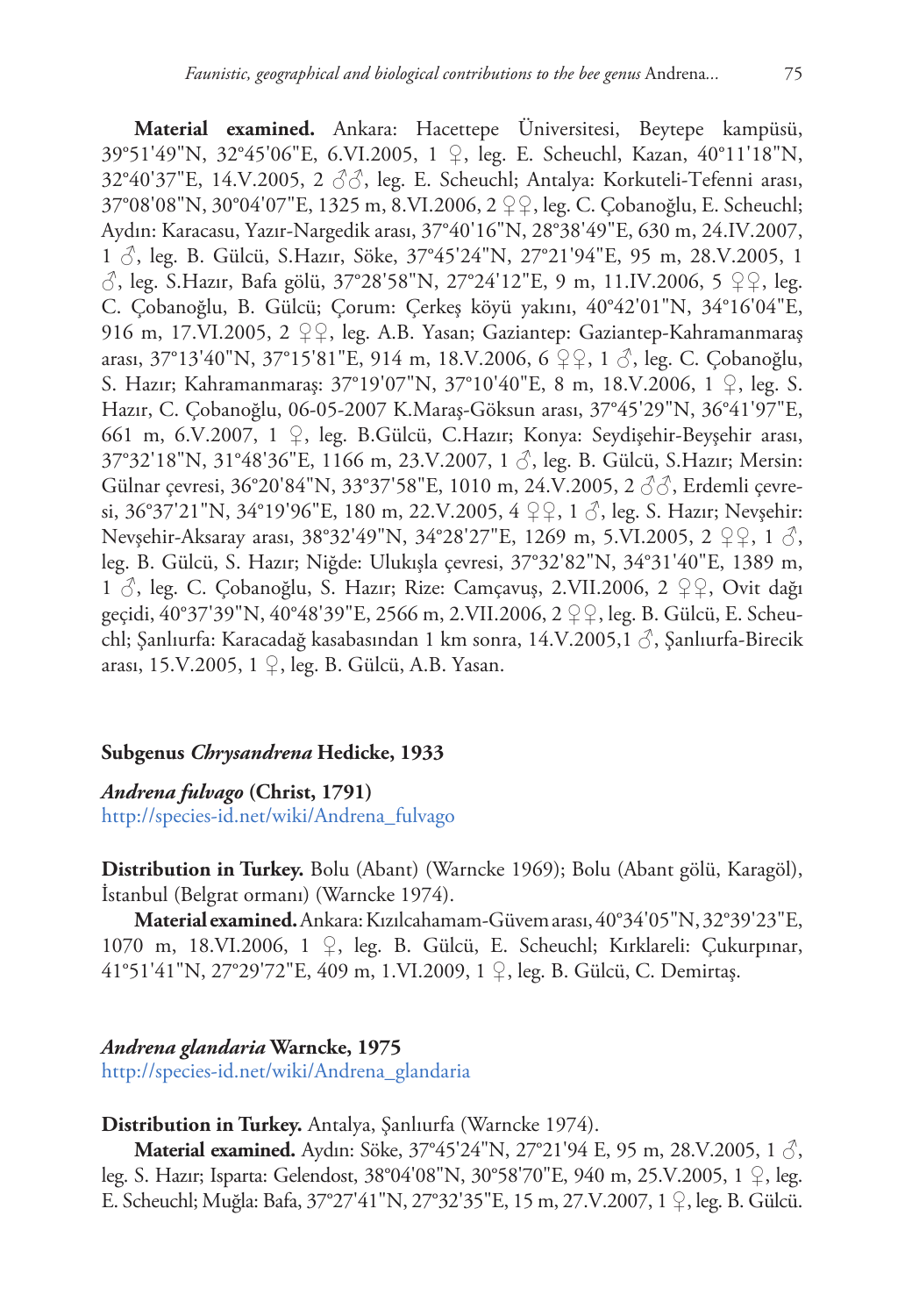## *Andrena hesperia* **Smith, 1853**

[http://species-id.net/wiki/Andrena\\_hesperia](http://species-id.net/wiki/Andrena_hesperia)

**Distribution in Turkey.** Adana, Balıkesir (Ayvalık), Konya (Warncke 1966); Adana, Ankara, Antalya (Akseki, Side), Balıkesir (Ayvalık), Bursa, Denizli (Acıgöl, Pamukkale), Diyarbakır, Erzurum (İspir), İstanbul (Büyükçekmece, Büyükdere), Konya (Sarayönü), Manisa, Mersin (Tarsus) (Warncke 1974); Erzurum (İspir) (Özbek 1976). **Material examined.** Adana: 37°02'23"N, 35°08'14"E, 104 m, 19.V.2006, 1 ♀, leg. C. Çobanoğlu, S. Hazır; Pozantı otoban çevresi, 25.IV.2004, 4 ♀♀, leg. C. Çobanoğlu; Ankara: Çamlıdere-Elmalı arası, 40°25'51"N, 32°28'01"E, 1278 m, 17.VI.2006, 2 ♀♀, leg. B. Gülcü, E. Scheuchl, Kızılcahamam-Çerkes arası, 40°31'18"N, 32°38'11"E, 1113 m,18.VI.2006, 2 ♀♀, leg. B. Gülcü, E. Scheuchl; Antalya: Korkuteli-Tefenni arası, 37°08'14"N, 30°03'51"E, 1353 m, 8.VI.2006, 1 ♀, leg. E. Scheuchl; Aydın: Söke, 37°45'24"N, 27°21'94"E, 95 m, 28.V.2005, 1 ♀, leg. S. Hazır, 27-05-2005 Kuşadası, Dilek yarımadası milli parkı, 37°41'52"N, 27°09'12"E, 0 m, 27.V.2005, 1 ♀ , leg. S. Hazır, Yılmazköy-Paşayaylası arası, 37°51'18"N, 27°53'49"E, 86 m, 30.IV.2006, 1 ♀, leg. B. Gülcü, S. Hazır, Yılmazköy, 37°51'09"N, 27°53'43"E, 73 m, 30.IV.2006, 1 ♀, leg. B. Gülcü, S. Hazır; Çanakkale: Çanakkaleye 10 km kala, 31.V.2009, 1 ♀, leg. B. Gülcü, C. Demirtaş; Kahramanmaraş: Kahramanmaraş-Göksun arası, 37°39'69"N, 36°41'75"E, 546 m, 5.V.2007, 1 ♀, leg. B. Gülcü, C. Hazır; Karaman: Taşkent, 36°54'45"N, 32°30'19"E, 1649 m, 22.V.2007, 2 ♀♀, leg. E. Scheuchl; Manisa: Spil dağı milli parkı, 38°34'21"N, 27°24'00"E, 972 m, 23.IV.2007, 1 ♀, leg. B. Gülcü, S. Hazır; Muğla: Kapıkırı çevresi, 37°27'41"N, 27°32'35"E, 15 m, 27.V.2007, 2 ♀♀, leg. E. Scheuchl.

## *Andrena merula* **Warncke, 1969**

[http://species-id.net/wiki/Andrena\\_merula](http://species-id.net/wiki/Andrena_merula)

**Distribution in Turkey.** Amasya, İstanbul (Belgrad ormanı), Mersin (Mut) (Warncke 1969, 1974).

**Material examined.** Antalya: Korkuteli-Tefenni arası, 37°08'08"N, 30°04'07"E, 1325 m, 8.VI.2006, 1 ♀, leg, C. Çobanoğlu, E. Scheuchl; Aydın: Yılmazköy-Paşayaylası arası, 37°52'49"N, 27°53'57"E, 339 m, 30.IV.2006, 2 ♀♀, leg. B. Gülcü, S. Hazır, Söke, 37°45'24"N, 27°21'94"E, 95 m, 28.V.2005, 1 ♀, leg. S. Hazır, Köşk, Uzundere, 292 m, 28.V.2006, 1 ♀, leg. B. Gülcü, S. Hazır, Aytepe, Adnan Menderes Üniversitesi Kampüsü, 37°51'27"N, 27°51'14"E, 176 m, 19.IV.2007, 5 ♀♀, leg. B. Gülcü, S. Hazır; Gaziantep: Gaziantep-Kahramanmaraş arası, 37°16'76"N, 37°12'36"E, 918 m, 18.V.2006, 6 ♀♀, leg. C. Çobanoğlu, S. Hazır; Isparta: Gelendost, 38°04'08"N, 30°58'70"E, 940 m, 25.V.2005, 1 ♀, leg. E. Scheuchl; Konya: Bozkır-Seydişehir arası, 37°15'92"N, 32°07'86"E, 1170 m, 25.V.2005, 1 ♀, leg. S. Hazır; Manisa: Spil dağı milli parkı, 38°36'01"N, 27°26'49"E, 406 m, 23.IV.2007, 1 ♀, leg. B. Gülcü, S. Hazır; Mersin: Gülnar, 36°20'84"N, 33°37'58"E, 1010 m, 24.V.2005, 1 ♀, leg. S. Hazır; Muğla: Yatağan, 37°12'54"N, 28°20'10"E, 625 m, 26.V.2005, 1 ♀, leg. S. Hazır.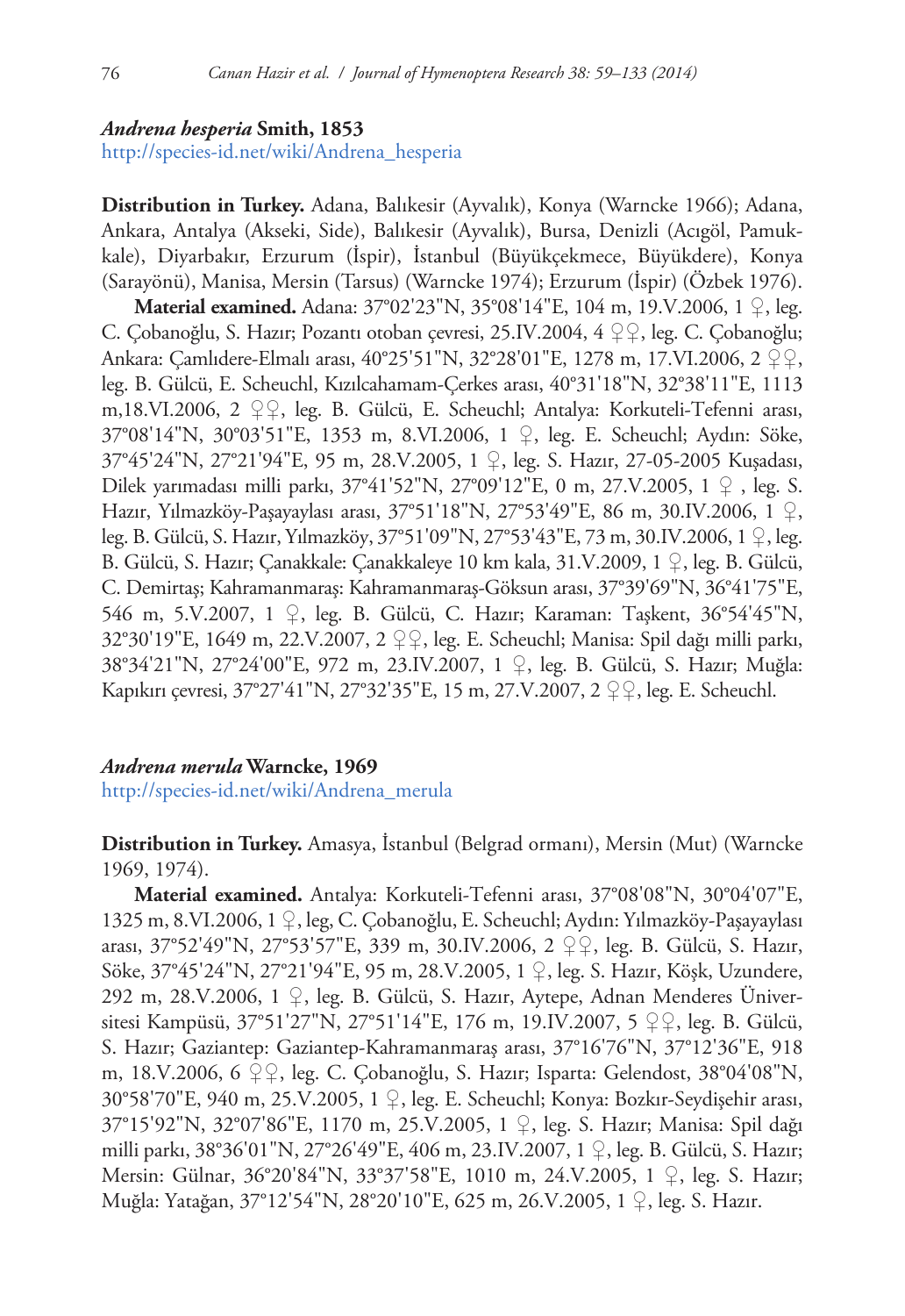## **Subgenus** *Cordandrena* **Warncke, 1968**

## *Andrena cordialis* **Morawitz, 1878**

[http://species-id.net/wiki/Andrena\\_cordialis](http://species-id.net/wiki/Andrena_cordialis)

**Distribution in Turkey.** Adapazarı, Ankara, Konya, Samsun (Warncke 1966); Adapazarı, Ankara (Şereflikoçhisar), Bursa (Mustafakemalpaşa), Erzurum, Iğdır, Kırıkkale, Kayseri (Yeşilhisar), Konya (Kulu, Sarayönü), Kütahya, Mersin (Sertavul), Muş, Samsun, Tokat (Niksar) (Warncke 1974); Erzurum (Oltu), Iğdır, Muş (Özbek 1976).

**Material examined.** Aksaray: 38°28'97"N, 33°53'30"E, 973 m, 5.VI.2005, 1 ♀, leg. B. Gülcü, S. Hazır; Ankara: Kazan, 15.V.2005, 5 ♀♀, leg. S. Hazır, 1 ♂, leg. E. Scheuchl, 39°04'45"N, 33°24'85"E, 916 m, 5.VI.2005, 1 ♀, leg. B. Gülcü, S. Hazır, Kızılcahamam-Gerede arası, 40°32'17"N, 32°36'33"E 1001 m, 17.VI.2006, 1 ♀, leg. B. Gülcü, E. Scheuchl, Peçenek-Çamlıdere arası, 40°27'21"N, 32°25'21"E, 1144 m, 17.VI.2006, 7 ♀♀, leg. C. Çobanoğlu, Güvem-Çerkes arası, 40°42'43"N, 32°46'05"E, 1294 m, 18.VI.2006, 3 ♀♀, leg. B. Gülcü, E. Scheuchl; Aydın: Aytepe, Adnan Menderes Üniversitesi Kampüsü, 37°51'27"N, 27°51'14"E, 176 m, 21.VI.2006, 1  $\varphi$ , leg. B. Gülcü, S. Hazır; Burdur: Cavdır-Gölhisar arası, 37°08'41"N, 29°33'13"E, 956 m, 6.VI.2006, 1 ♀, leg. C. Çobanoğlu, Gölhisar-Altınyayla arası, 37°05'34"N, 29°31'51"E, 977 m, 6.VI.2006, 1 ♀, leg. C. Çobanoğlu, E. Scheuchl, Söğüt-Çavdır arası, 37°06'36"N, 29°44'00"E, 1116 m, 6.VI.2006, 1 ♀, leg. C. Çobanoğlu, E. Scheuchl; Çorum: 40°36'37"N, 35°08'01"E, 1057 m, 17.VI.2005, 1 ♀, leg. A.B. Yasan; Hatay: Altınözü, 36°06'57"N, 36°16'27"E, 204 m, 17.V.2006, 1 ♀, leg. S. Hazır; Kastamonu: Tosya-İskilip arası, 40°56'18"N, 34°15'10"E 1507 m, 19.VI.2006, 4 ♀♀, 40°58'43"N, 34°11'23"E 1171 m, 19.VI.2006, 1 ♀ leg. B. Gülcü, E. Scheuchl; Konya: Akören, 37°31'22"N, 32°38'71"E, 1030 m, 23.V.2007, 3 ♀♀, Seydişehir-Beyşehir arası, 37°32'18"N, 31°48'36"E, 1166 m, 23.V.2007, 1 ♀ leg. B. Gülcü, S. Hazır; Kütahya: Tavşanlı-Harmancık arası, 39°34'91"N, 29°24'85"E, 851 m, 5.VI.2007, 1  $\varphi$ , 3  $\varphi$   $\varphi$ , leg. C. Hazır, S. Hazır; Manisa: Demirci-Simav arası, 39°04'48"N, 28°43'36"E, 1260 m, 4.VI.2007, 1 ♂, leg. C. Hazır, S. Hazır; Sivas: Karakaya köyü, 39°49'07"N, 36°17'21"E, 1222 m, 18.VI.2005, 1 ♀, leg. A.B. Yasan.

#### *Andrena cypria* **Pittioni, 1950**

[http://species-id.net/wiki/Andrena\\_cypria](http://species-id.net/wiki/Andrena_cypria)

**Distribution in Turkey.** Konya (Warncke 1966); Ankara (Gölbaşı, Şereflikoçhisar), Erzurum, Kayseri (Yeşilhisar), Konya (Sarayönü), Kırşehir (Kaman), Mersin (Mut), Muş, Nevşehir (Ürgüp), Niğde (Ulukışla), Sivas (Gürün) (Warncke 1974); Erzurum, Muş (Özbek 1976).

**Material examined.** Aksaray: 38°32'05"N, 33°49'90"E, 966 m, 5.VI.2005, 1 ♀, 3 ♂♂, leg. S. Hazır, 38°38'22"N, 33°44'30"E, 929 m, 5.VI.2005, 2 ♀♀, leg. B. Gülcü, S. Hazır, 38°37'29"N, 33°45'21"E, 921 m, 3.V.2007, 1 ♀, leg. B.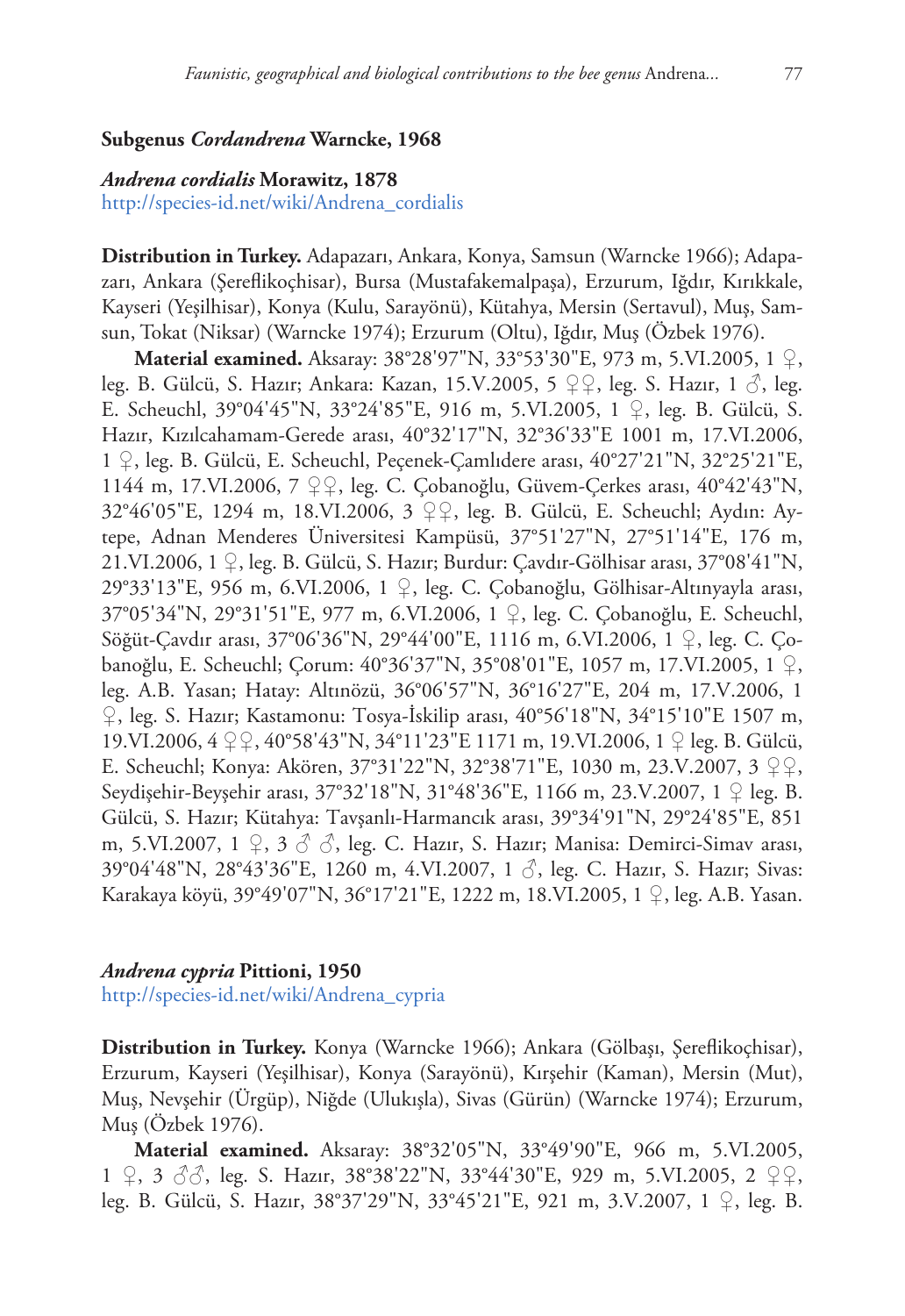Gülcü, C. Hazır; Ankara: Gölbaşı, 39°31'10"N, 32°52'02"E, 19.V.2005, 1 ♀, leg. S. Hazır; 39°04'45"N, 33°24'85"E, 916 m, 5.VI.2005, 6 ♀♀, leg. S. Hazır, Haymana, 39°20'77"N, 32°45'58"E, 1094 m, 5.VI.2005, 2 ♀♀ leg. S. Hazır, Güvem-Çerkes arası, 40°42'43"N, 32°46'05"E, 1294 m, 18.VI.2006, 1 ♀, leg. B. Gülcü, E. Scheuchl; Aydın: Kuşadası, Güzelçamlı-Davutlar arası, 37°43'18"N, 27°15'03"E, 3 m, 10.IV.2006, 1 ♀, leg. C. Çobanoğlu, B. Gülcü, Bafa gölü çevresi, 37°28'25"N, 27°25'17"E, 11 m, 11.IV.2006, 1 ♀, leg. C. Çobanoğlu, B. Gülcü, Aytepe, Adnan Menderes Üniversitesi Kampüsü, 37°51'27"N, 27°51'14"E, 176 m, 21.VI.2006, 1 ♀, leg.B. Gülcü, S. Hazır; Burdur: Yeşilova, 37°29'01"N, 29°46'37"E, 1239 m, 8.VI.2006, 1 ♀, leg. C. Çobanoğlu, E. Scheuchl; Kırşehir: Kaman çıkışı, 39°22'16"N, 33°47'71"E, 1057 m, 4.VI.2005,1 ♀, leg. B. Gülcü, S. Hazır; Konya: Ahırlı-Bozkır arası, 37°11'48"N, 32°12'89"E, 1200 m, 21.V.2007, 3 ♀♀, leg. B. Gülcü, Bozkır-Yalnızca arası, 37°09'58"N, 32°15'75"E, 1464 m, 21.V.2007, 1 ♀, leg. B. Gülcü, Akören, 37°31'22"N, 32°38'71"E, 1030 m, 23.V.2007,1 ♀, leg B. Gülcü, S. Hazır; Manisa: Spil dağı milli parkı, 38°35'15"N, 27°26'16"E, 612 m, 23.IV.2007, 2 ♀♀, leg. B. Gülcü, S. Hazır; Sivas: Karakaya köyü, 39°49'07"N, 36°17'21"E, 1222 m, 18.VI.2005, 1 ♀, Yıldızeli, 39°50'09"N, 36°24'79"E, 1509 m, 18.VI.2005, 1 ♀, leg. A.B. Yasan; Yozgat: Ozan köyü, 39°48'82"N, 35°08'42"E, 1166 m, 18.VI.2005, 3 ♀♀, Sorgun, 39°49'82"N, 35°08'42"E, 1166 m, 18.VI.2005, 2 ♀♀, leg. A.B. Yasan.

#### *Andrena torda* **Warncke, 1965**

[http://species-id.net/wiki/Andrena\\_torda](http://species-id.net/wiki/Andrena_torda)

**Distribution in Turkey.** Konya (Beyşehir) (Warncke 1966); Ankara, Aydın (Bozdoğan), Diyarbakır, Konya (Beyşehir, Sarayönü) (Warncke 1974).

**Material examined.** Aydın: Milas-Akbük arası, 37°28'07"N, 27°20'20"E, 113 m, 11.IV.2006, 1 ♀, leg. C. Çobanoğlu, B. Gülcü.

## **Subgenus** *Cryptandrena* **Pittioni, 1948**

*Andrena brumanensis* **Friese, 1899** [http://species-id.net/wiki/Andrena\\_brumanensis](http://species-id.net/wiki/Andrena_brumanensis)

Synonym: *Andrena clypeata* Brullé, 1832

**Distribution in Turkey.** Adana, Ankara, Balıkesir (Ayvalık, Bigadiç), Bursa, Çanakkale, İstanbul (Kilyos), Konya, Mersin (Mut), Muş, Şanlıurfa (Birecik) (Warncke 1974); Erzurum (Oltu), Muş (Özbek 1976).

**Material examined.** Ankara: Hacettepe Üniversitesi, Beytepe kampüsü, 39°51'49"N, 32°45'06"E, 17.V.2005, 2 ♂♂, 29.V.2005, 1 ♀, 7.VI.2005, 1 ♂, leg. E. Scheuchl, Kazan, 14.V.2005, 1 ♂, leg. S. Hazır; Antalya: Manavgat, Başlar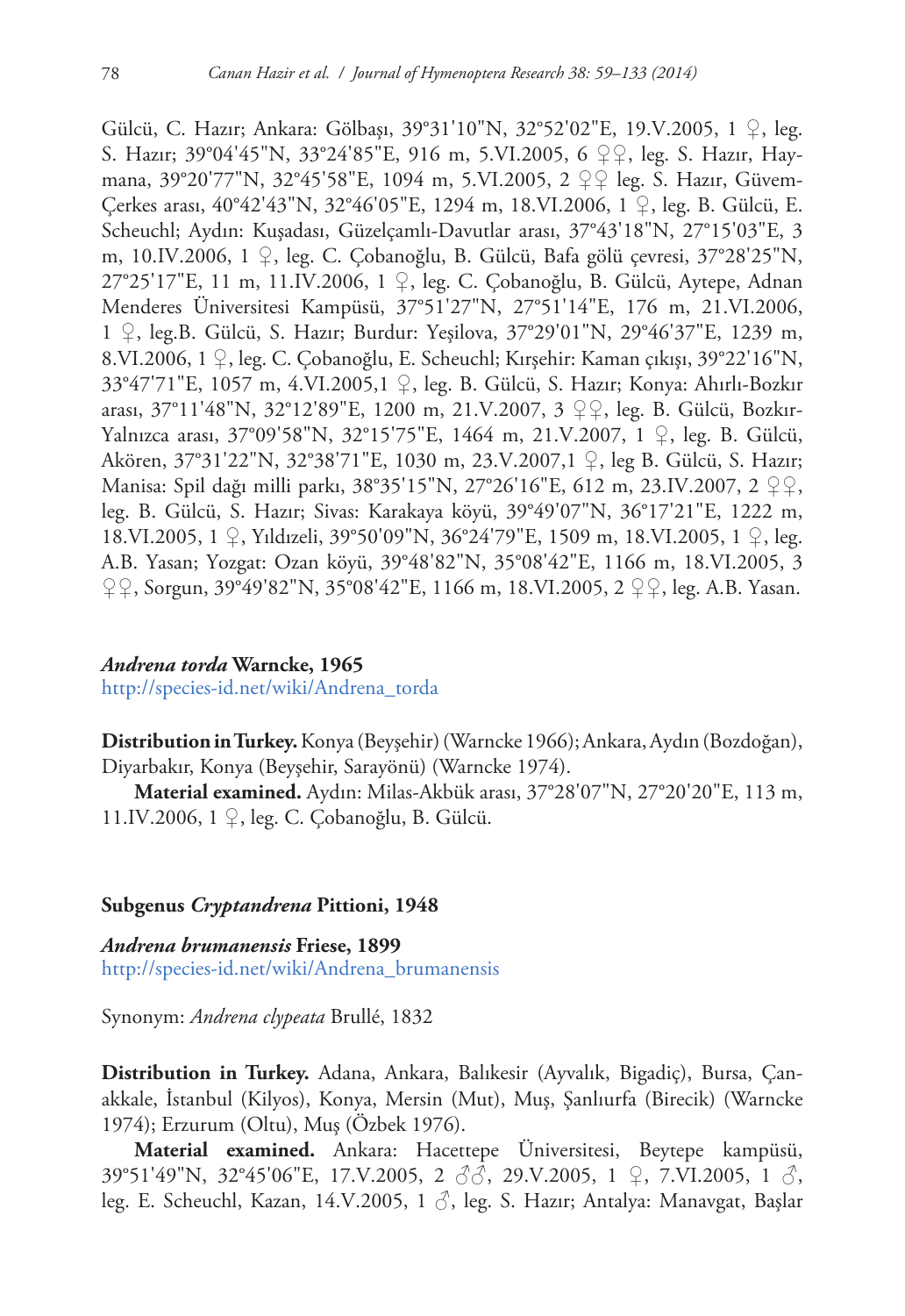köyü-Ormana arası, 37°07'80"N, 31°30'92"E, 1063 m, 21.V.2007, 1 ♀, leg. E. Scheuchl, Korkuteli, 36°55'05"N, 30°03'33"E, 1295 m, 26.IV.2011, 1  $\delta$ , leg. E. Scheuchl; Diyarbakır: Karacadağ, 14.V.2005, 2 ♀♀, 1 ♂, leg. B. Gülcü, A.B. Yasan; Konya: Akören çevresi, 37°28'22"N, 32°20'69"E, 1159 m, 23.V.2007, 2 ♀♀, leg. E. Scheuchl; Mersin: Gülnar-Ermenek arası, Toros dağları, 24.V.2005, 1  $\Diamond$ , leg. E. Scheuchl; Şanlıurfa: Siverek-Viranşehir arası, 14.V.2005, 1 ♀, Siverek-Diyarbakır arası, 14.V.2005, 1 $\Diamond$ , leg. B. Gülcü, A.B. Yasan.

## *Andrena monacha* **Warncke, 1965**

[http://species-id.net/wiki/Andrena\\_monacha](http://species-id.net/wiki/Andrena_monacha)

**Distribution in Turkey.** Adapazarı, Balıkesir (Ayvalık, Bigadiç), Toros dağları (Warncke 1966; Blank and Kraus 1994); Adana (Karataş), Adapazarı, Antalya (Aspendos, Finike, Side), Balıkesir (Ayvalık, Bigadiç), Bursa (Karacabey), Mersin (Gülek), Muğla, Osmaniye (Warncke 1974).

**Material examined.** Antalya: Elmalı, 36°46'36"N, 29°59'32"E, 1175 m, 26.IV.2011, 1 $\beta$ , leg. E. Scheuchl; Aydın: Malgaçmustafa-Ovacık arası, 37°59'11"N, 28°10'21"E, 771 m, 21.IV.2007, 1 3, leg. B. Gülcü, S. Hazır.

## *Andrena ventricosa* **Dours, 1873**

[http://species-id.net/wiki/Andrena\\_ventricosa](http://species-id.net/wiki/Andrena_ventricosa)

**Distribution in Turkey.** Adana (Karataş), Balıkesir (Ayvalık), Bilecik, Konya (Beyşehir), Manisa (Warncke 1966); All regions of the country (Warncke 1974); Erzurum (Horasan, İspir, Oltu) (Özbek 1976).

**Material examined.** Ankara: Hacettepe Üniversitesi, Beytepe kampüsü, 39°51'49"N, 32°45'06"E, 15.V.2005, 1 ♀, 1 ♂, leg. E. Scheuchl; Antalya: Korkuteli-Tefenni arası, 37°09'30"N, 30°01'53"E, 1445 m, 8.VI.2006, 1 ♀, leg. C. Çobanoğlu, E. Scheuchl; Çanakkale: Bayramlı, Himidiye yaylası yolu, 40°08'74"N, 26°17'60"E, 197 m, 31.V.2009, 1 ♀, leg. B. Gülcü, C. Demirtaş; Konya: Akören-Seydişehir arası, 37°28'22"N, 32°20'69"E, 1159 m, 23.V.2007,1 ♀, leg. B. Gülcü; Mersin: Gülnar-Ermenek arası, Toros dağları, 24.V.2005, 1 ♀, leg. E. Scheuchl.

## **Subgenus** *Cubiandrena* **Warncke, 1968**

*Andrena cubiceps* **Friese, 1914** [http://species-id.net/wiki/Andrena\\_cubiceps](http://species-id.net/wiki/Andrena_cubiceps)

**Distribution in Turkey.** Adana, Eskişehir (Warncke 1966); Aydın (Söke), Çanakkale, Nevşehir (Göreme), Tekirdağ (Warncke 1969); Adana, Antalya, Aydın (Söke), Bil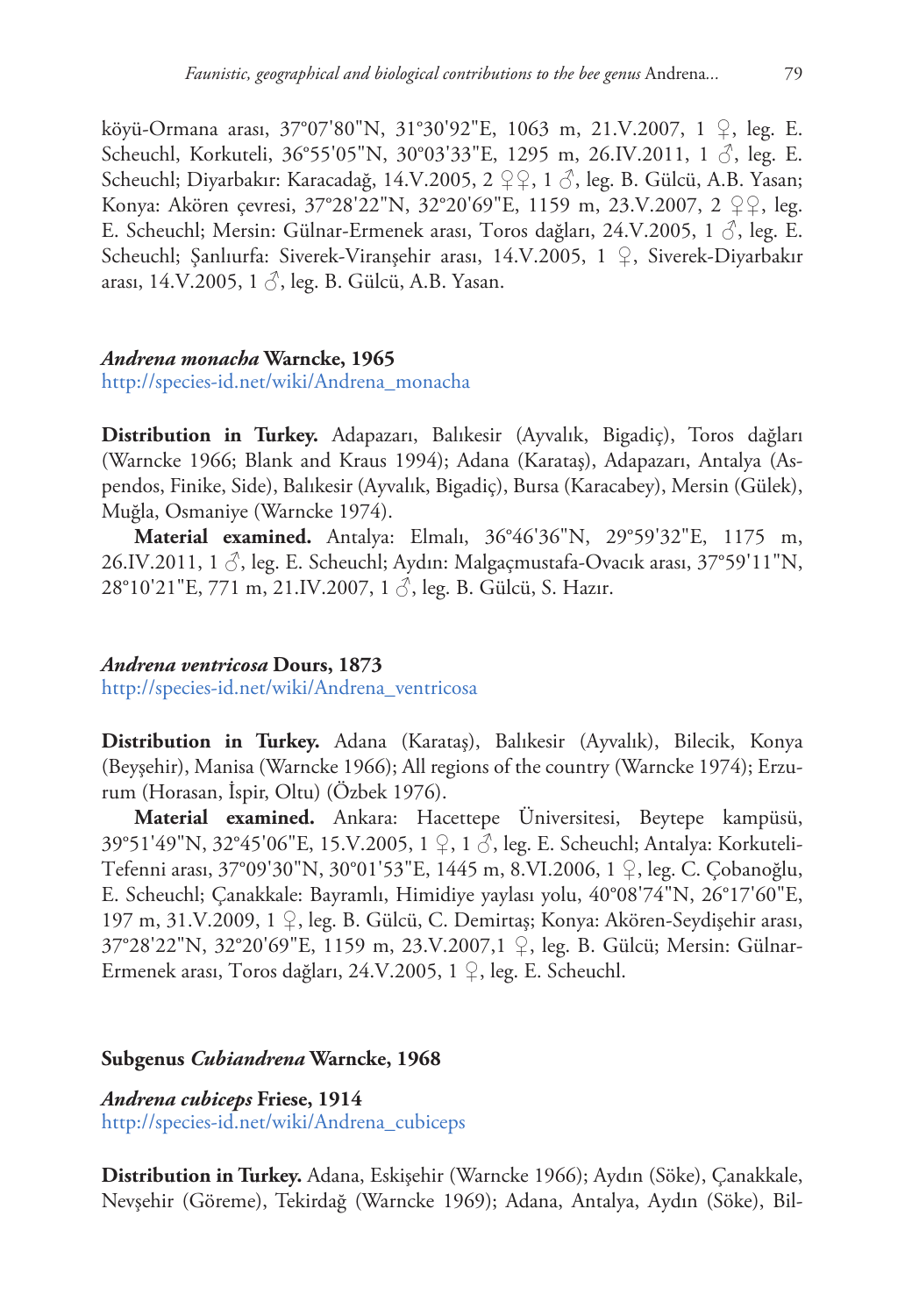ecik, Çanakkale, Eskişehir, Hatay (Antakya), İstanbul, Karaman (Madenşehir), Konya, Mersin (Alata, Gülek, Mut, Silifke, Tarsus), Nevşehir (Göreme), Osmaniye, Şanlıurfa, Tekirdağ (Warncke 1974).

**Material examined.** Aydın: Yılmazköy, 3.VI.2006, 1 ♂, leg. E. Scheuchl; Erzurum: İspir-Bayburt arası, 40°26'29"N, 40°49'26"E, 1258 m, 2.VII.2006, 1  $\circ$ , leg. E. Scheuchl; Mersin: Limonlu, 23.V.2005, 1 $\beta$ , leg. E. Scheuchl.

#### *Andrena cubicepsella* **Warncke, 1975**

[http://species-id.net/wiki/Andrena\\_cubicepsella](http://species-id.net/wiki/Andrena_cubicepsella)

**Distribution in Turkey.** Ankara, Karaman (Madenşehir), Nevşehir (Avanos) (Warncke 1974).

**Material examined.** Aydın: Aytepe, Adnan Menderes Üniversitesi Kampüsü, 11.VI.2006,  $1 \circ$ , leg. E. Scheuchl.

## **Subgenus** *Didonia* **Gribodo, 1894**

## *Andrena mucida* **Kriechbaumer, 1873**

[http://species-id.net/wiki/Andrena\\_mucida](http://species-id.net/wiki/Andrena_mucida)

**Distribution in Turkey.** Edirne (Çamlıca) (Warncke 1969); Denizli (Acı göl), Diyarbakır, Edirne, Erzurum (Horasan, Oltu), Hatay (Antakya), Kars (Sarıkamış) (Warncke 1974); Erzurum (Horasan, Oltu), Kars (Sarıkamış) (Özbek 1976).

**Material examined.** Adana: Saimbeyli, 38°04'25"N, 36°28'88"E, 1468 m, 6.V.2007, 1 ♀, leg. B. Gülcü, C. Hazır.

## *Andrena nasuta* **Giraud, 1863**

[http://species-id.net/wiki/Andrena\\_nasuta](http://species-id.net/wiki/Andrena_nasuta)

**Distribution in Turkey.** Ankara (Warncke 1966); Erzurum (Oltu) (Özbek 1976).

**Material examined.** Ankara: Çamlıdere çevresi, 40°25'51"N, 32°28'01"E, 1278 m, 17.VI.2006, 1  $\varphi$ , leg. E. Scheuchl, Kızılcahamam-Güvem arası, 40°34'05"N, 32°39'23"E, 1070 m, 18.VI.2006, 1 ♀, leg. E. Scheuchl; Aydın: Aytepe, Adnan Menderes Üniversitesi Kampüsü, 37°51'27"N, 27°51'14"E, 176 m, 21.VI.2006, 1 ♀, Hamzabalı-Çavdarköy arası, 37°47'45"N, 28°07'41"E, 176 m, 22.IV.2007, 2 ♀♀, leg. B. Gülcü, S. Hazır; Karaman: Göktepe-Ermenek arası, 36°38'95"N, 32°41'13"E, 1616 m, 22.V.2007, 1 ♀, leg. E. Scheuchl; Kayseri: Erciyes-Develi arası, 38°29'00"N, 35°30'45"E, 2002 m, 20.VI.2006, 2 ♀♀, leg. B. Gülcü, E. Scheuchl; Kütahya: Tavşanlı-Harmancık arası, 39°34'91"N, 29°24'85"E, 851 m, 5.VI.2007, 1 ♀, leg. C. Hazır, S. Hazır.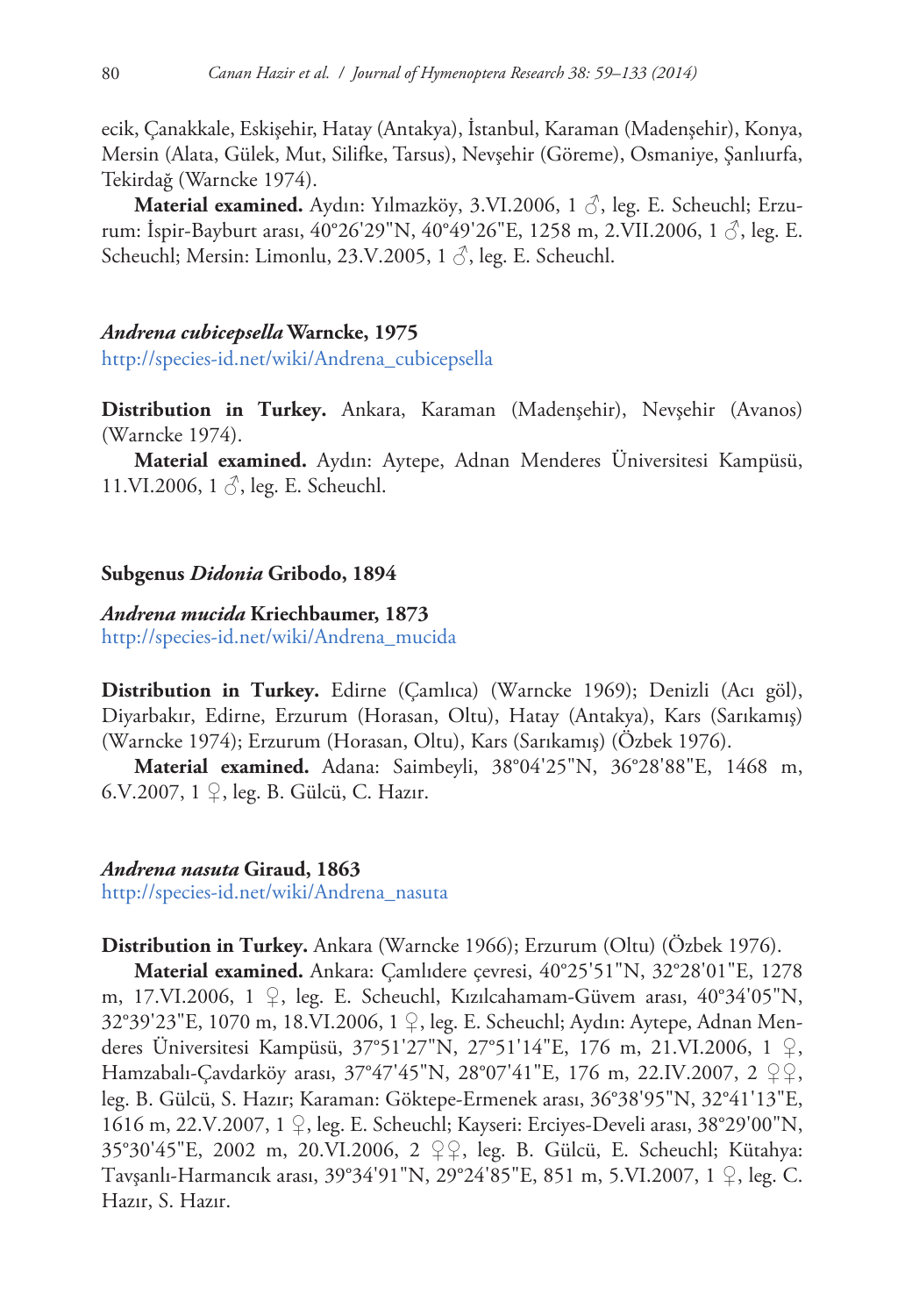## **Subgenus** *Euandrena* **Hedicke, 1933**

## *Andrena bicolor* **Fabricius, 1775**

[http://species-id.net/wiki/Andrena\\_bicolor](http://species-id.net/wiki/Andrena_bicolor)

**Distribution in Turkey.** Balıkesir (Ayvalık), Kayseri (Erciyes dağı), Tekirdağ (Warncke 1966); Amasya, Ankara, Antalya (Akseki), Ardahan, Balıkesir (Ayvalık), Bursa (Uludağ), Diyarbakır, Erzurum (Oltu), Kayseri (Erciyes dağı), Konya, Nevşehir (Ürgüp), Tekirdağ (Warncke 1974); Ardahan, Erzincan, Erzurum (Oltu) (Özbek 1976).

**Material examined.** Ankara: Güvem-Çerkes arası, 40°41'15"N, 32°43'57"E, 1606 m, 18.VI.2006, 1 ♀, leg. B. Gülcü, E. Scheuchl; Aydın: Bozdoğan, 1.IV.2005, 2 ♀♀, leg. S. Hazır, Aytepe, Adnan Menderes Üniversitesi kampüsü, 37°51'27"N, 27°51'14"E, 176 m, 21.II.2006, 1 ♀, 1.III.2006, 1 ♀, leg. B. Gülcü, S. Aydın, Gölhisar-Mesutlu arası, 37°47'57"N, 27°55'42"E, 48 m, 23.II.2006, 1 ♀, leg. S. Hazır, B. Gülcü; Bursa: Uludağ, Soğuk Pınar yolu, 40°03'84"N, 29°07'11"E, 1029 m, 3.VI.2009, 1 ♀, leg. B. Gülcü, C. Demirtaş; Kırklareli: Sarpdere-Balaban arası, 41°51'79"N, 27°37'58"E, 365 m, 1.VI.2009, 1 ♀, leg. B. Gülcü, C. Demirtaş; Sivas: Koyulhisar-Mesudiye arası, 40°21'49"N, 37°48'44"E, 1713 m, 12.VIII.2005, 1 ♀, leg. B. Gülcü, S. Hazır.

## *Andrena glabriventris* **Alfken, 1935**

[http://species-id.net/wiki/Andrena\\_glabriventris](http://species-id.net/wiki/Andrena_glabriventris)

**Distribution in Turkey.** Ankara (Warncke 1966); Ankara (Gölbaşı, Hasanoğlan, Şereflikoçhisar), Erzurum, Nevşehir (Ürgüp), Niğde (Ulukışla), Konya (Warncke 1974); Erzurum (Özbek 1976).

**Material examined.** Aksaray: Sivrihisar dağ geçidi, 38°14'36"N, 34°25'35"E, 1706 m, 20.VI.2006, 1 ♀, leg. B. Gülcü, E. Scheuchl; Ankara: Karakeçili, 39°35'00"N, 33°24'67"E, 762 m, 4.VI.2005, 4 ♀♀, leg. S. Hazır, Emirdağ, 40°09'14"N, 32°38'12"E, 854 m, 17.VI.2006, 1 ♀, leg. B. Gülcü, E. Scheuchl; Kırşehir: Karakaya köyü, 39°26'34"N, 33°28'24"E, 971 m, 4.VI.2005, 2 ♀♀, leg. S. Hazır, B. Gülcü, Kaman, 6.VI.2005, 3 ♀♀, leg. S. Hazır; Konya: Seydişehir-Bozkır arası, 37°21'57"N, 32°05'01"E, 1098 m, 21.V.2007, 1 ♂, leg. E. Scheuchl, Akören çevresi, 37°28'22"N, 32°20'69"E, 1159 m, 23.V.2007, 1  $\Diamond$ , leg. E. Scheuchl; Kütahya: Simav-Saphane arası, 39°03'06"N, 29°06'02"E, 966 m, 4.VI.2007, 1 ♂, leg. E. Scheuchl; Sivas: Karakaya köyü, 39°49'07"N, 36°17'21"E, 1222 m, 18.VI.2005, 1 ♀, leg. A.B. Yasan; Yozgat: Pazarcık, 39°47'90"N, 36°00'49"E, 1242 m, 18.VI.2005, 1 ♀, leg. A. B. Yasan.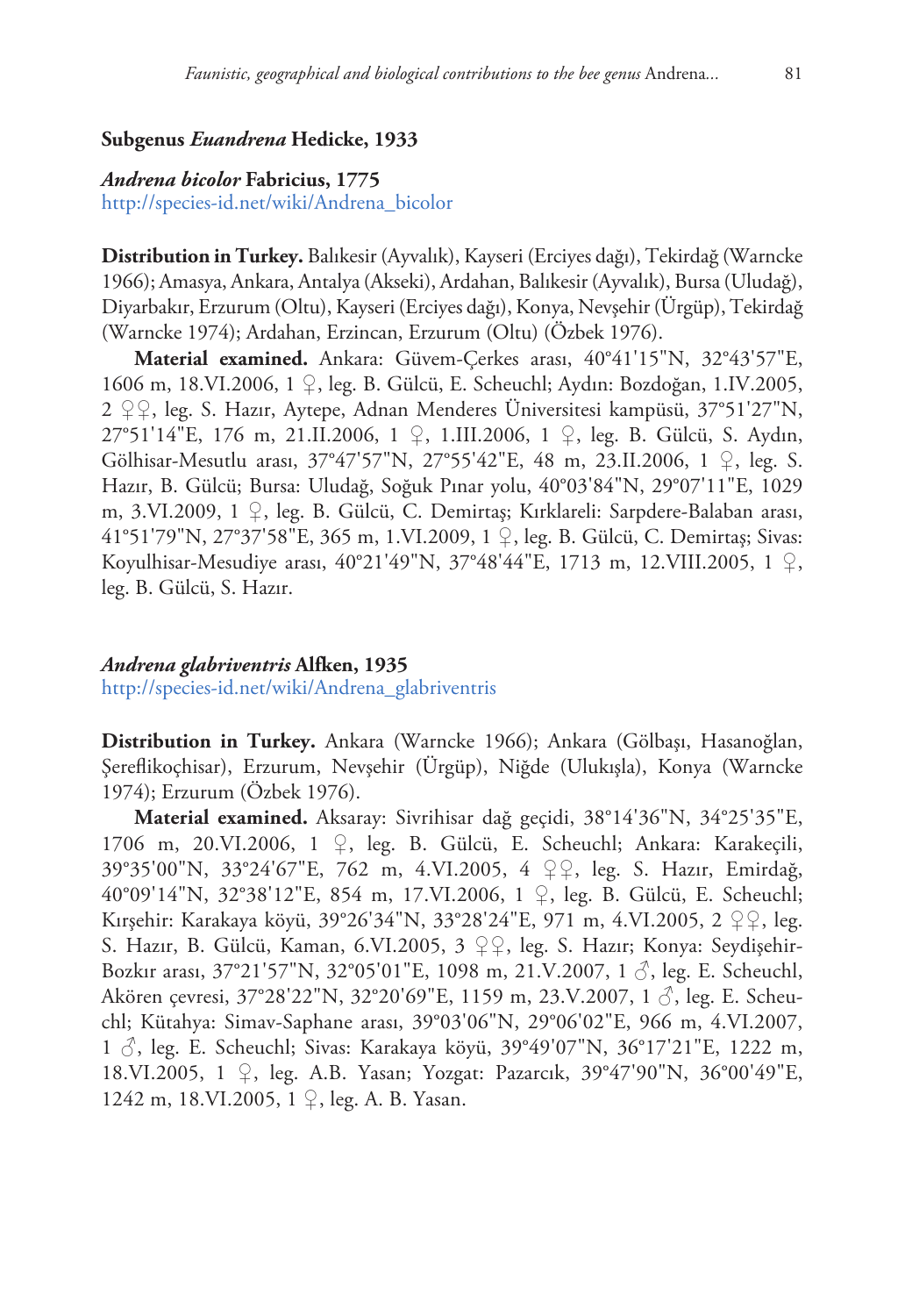# *Andrena symphyti* **Schmiedeknecht, 1883**

[http://species-id.net/wiki/Andrena\\_symphyti](http://species-id.net/wiki/Andrena_symphyti)

Synonym: *Andrena symphyti* ssp. *furcata* Friese, 1921

**Distribution in Turkey.** Ankara, Erzurum (Oltu, Tanyeri), Gümüşhane (Zigana geçidi), Hatay (Amanos dağları), İstanbul, Karaman (Madenşehir), Konya (Akşehir, Sarayönü), Nevşehir (Ürgüp), Mersin (Mut, Gülek), Rize (Çinçiva), Topraklı, Hardman (Warncke 1974); Erzurum (Özbek 1976).

**Material examined.** Aydın: Malgaçmustafa-Ovacık arası, 37°59'11"N, 28°10'21"E, 771 m, 21.IV.2007, 1 ♀, 2 o3, leg. B. Gülcü, S. Hazır.

## **Subgenus** *Graecandrena* **Warncke, 1968**

*Andrena impunctata* **Pérez, 1895** [http://species-id.net/wiki/Andrena\\_impunctata](http://species-id.net/wiki/Andrena_impunctata)

**Distribution in Turkey.** Adapazarı, Ankara (Şereflikoçhisar), Balıkesir (Ayvalık), Bursa (Mustafakemalpaşa), Çanakkale, İstanbul, İzmir, Samsun (Warncke 1974).

**Material examined.** Ankara, Kazan, 40°11'18"N, 32°40'37"E, 14.V.2005, 1  $\Diamond$ , leg. E. Scheuchl; Mersin: Çamlıyayla çevresi, Ulaş köyü, 36°59'23"N, 34°47'39"E, 22.V.2005, 1 ♂, leg. E. Scheuchl.

## **Subgenus** *Holandrena* **Pérez, 1890**

## *Andrena labialis* **(Kirby, 1802)**

[http://species-id.net/wiki/Andrena\\_labialis](http://species-id.net/wiki/Andrena_labialis)

**Distribution in Turkey.** Toprakkale (Fahringer and Friese 1921); Bursa (Uludağ) (Fahringer 1922); Ankara (Şereflikoçhisar), Antalya (Finike), Erzurum (Kandilli, Oltu, Zigana köyü, Tatos dağları, İspir), Gümüşhane, Karaman (Madenşehir), Kars, Konya, Mersin (Sertavul, Gülek), Niğde (Ulukışla), Tunceli (Warncke 1974); Erzurum (Oltu, Tortum, İspir, Horasan, Narman, Hınıs), Muş, Iğdır, Tunceli, Bayburt, Elazığ (Özbek 1976).

**Material examined.** Ankara: Yeşilköy-Kızılcahamam arası, 40°24'15"N, 32°33'38"E, 1327 m, 17.VI.2006, 3 ♀♀, 1 ♂, Şabanözü-Çankırı arası, 40°30'23"N, 33°24'54"E, 1487 m, 18.VI.2006, 1 ♀, Kızılcahamam, 40°24'24"N, 32°34'20"E, 1317 m, 17.VI.2006, 1 ♀, Çamlıdere, 40°32'42"N, 32°34'19"E, 1190 m, 17.VI.2006, 3 ♀♀, leg. B. Gülcü, E. Scheuchl; Aydın: Ovacık, 38°03'02"N, 28°08'09"E, 1089 m, 24.VI.2008, 1 ♀, leg. B. Gülcü, S. Hazır; Burdur: Tefenni, 37°16'10"N, 29°52'44"E, 1150 m, 8.VI.2006, 1 ♀, leg. C. Çobanoğlu, E. Scheuchl; Çanakkale: Bayramlı,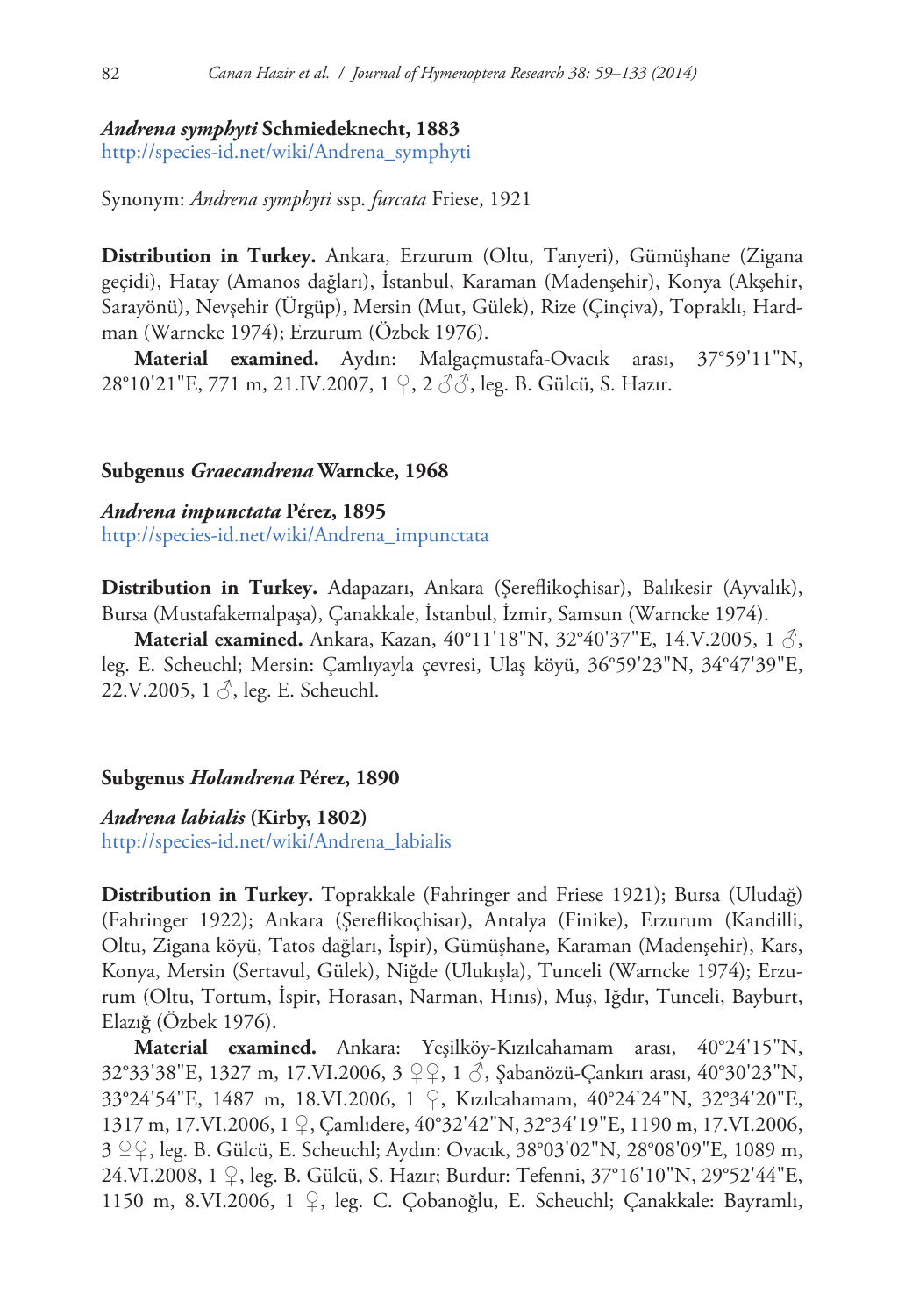Himidiye yaylası yolu, 40°08'74"N, 26°17'60"E, 197 m, 31.V.2009, 1 ♀, leg. B. Gülcü, C. Demirtaş; Çankırı: Saçakbeli dağ geçidi, 40°41'53"N, 33°00'46"E, 1473 m, 18.VI.2006, 2  $\Im$ , leg. B. Gülcü, E. Scheuchl; Denizli: Acıpayam-Cameli arası, 37°11'11"N, 29°25'15"E, 1557 m, 8.VI.2006, 1 ♀, leg. C. Çobanoğlu, E. Scheuchl; Erzincan: Kemaliye, 39°12'80"N, 38°32'14"E, 1528 m, 8.VII.2005, 1 ♀, leg. C. Çobanoğlu; Erzurum: İspir-Bayburt arası, 40°26'29"N, 40°49'26"E, 1258 m, 2.VII.2006, 1 ♀, leg. B. Gülcü, E. Scheuchl; Karabük: Bartın-Safranbolu arası, 41°26'54"N, 32°44'52"E, 364 m, 10.VII.2005, 1 ♀, Eflani yolu, Yağlıca Köyü, 41°23'13"N, 32°50'06"E, 953 m, 10.VII.2005, 1 ♀, leg. B. Gülcü; Kastamonu: Çankırı-Ilgaz arası, 40°50'30"N, 33°34'52"E, 1314 m, 18.VI.2006, 2 ♀♀, 6 ♂♂, Eflani-Daday arası, 41°28'20"N, 33°04'50"E, 1006 m, 10.VII.2005, 1 ♀, 19-06-2006 Tosya-İskilip arası, 40°58'43"N, 34°11'23"E, 1171 m, 19.VI.2006, 2 ♂♂, Türbe dağı geçiti, 40°56'14"N, 34°12'33"E, 1625 m, 19.VI.2006, 1 3, leg. B. Gülcü; Kayseri: Kayseri-Erciyes arası, 38°36'57"N, 35°30'48"E, 1680 m, 20.VI.2006, 1 ♀, 1 ♂, leg. B. Gülcü, E. Scheuchl; Konya: Seydişehir-Bozkır arası, 37°21'57"N, 32°05'01"E, 1098 m, 21.V.2007, 1 ♀, leg. E. Scheuchl; Kütahya: Simav-Saphane arası, 39°03'06"N, 29°06'02"E, 966 m, 4.VI.2007, 1 ♀, leg. E. Scheuchl, Emet-Tavşanlı arası, 39°27'30"N, 29°19'03"E, 881 m, 5.VI.2007, 3 ♀♀, leg. E. Scheuchl; Mersin: Gülnar, 36°20'40"N, 33°28'77"E, 1140 m, 24.V.2005, 2 ♀♀, leg. S. Hazır; Sivas: Karakaya köyü, 39°49'07"N, 36°17'21"E, 1222 m, 18.VI.2005, 1 ♀, leg. A.B. Yasan.

## *Andrena variabilis* **Smith, 1853**

[http://species-id.net/wiki/Andrena\\_variabilis](http://species-id.net/wiki/Andrena_variabilis)

**Distribution in Turkey.** Amanos dağları, İstanbul (Warncke 1966); İzmir (Ensetepe) (Warncke 1969); All regions of the country (Warncke 1974); Erzurum (İspir), Iğdır (Tuzluca) (Özbek 1976).

**Material examined.** Adana: Karaisalı, 16.VI.2005, 1 ♀, leg. S. Hazır; Ankara: Kurtboğazı barajı çevresi, 40°16'28"N, 32°41'19"E, 1014 m, 17.VI.2006, 2 ♀♀, Yeşilköy-Kızılcahamam arası, 40°24'15"N, 32°33'38"E, 1327 m, 17.VI.2006, 3 ♀♀, 2 ♂♂, leg. B. Gülcü, E. Scheuchl, Akyurt, 40°08'11"N, 33°11'95"E, 1329 m, 16.VI.2005, 1 ♀, leg. A.B. Yasan; Konya: Akören-Seydişehir arası, 37°28'22"N, 32°20'69"E, 1159 m, 23.V.2007, 1 ♀, leg. B. Gülcü; Sivas: Koyulhisar-Mesudiye arası, 40°18'24"N, 37°51'38"E, 1221 m, 12.VIII.2005, 1 ♀, leg. B. Gülcü, S. Hazır.

# *Andrena wilhelmi* **Schuberth, 1995**

[http://species-id.net/wiki/Andrena\\_wilhelmi](http://species-id.net/wiki/Andrena_wilhelmi)

**Distribution in Turkey.** Adana (Ceyhan), Ankara (Şereflikoçhisar), Balıkesir (Ayvalık), Bursa (Karacabey), Hatay (Topboğazı), Iğdır, İstanbul (Florya), Konya (Beyşehir), Mersin (Mut, Namrum) (Schuberth 1995).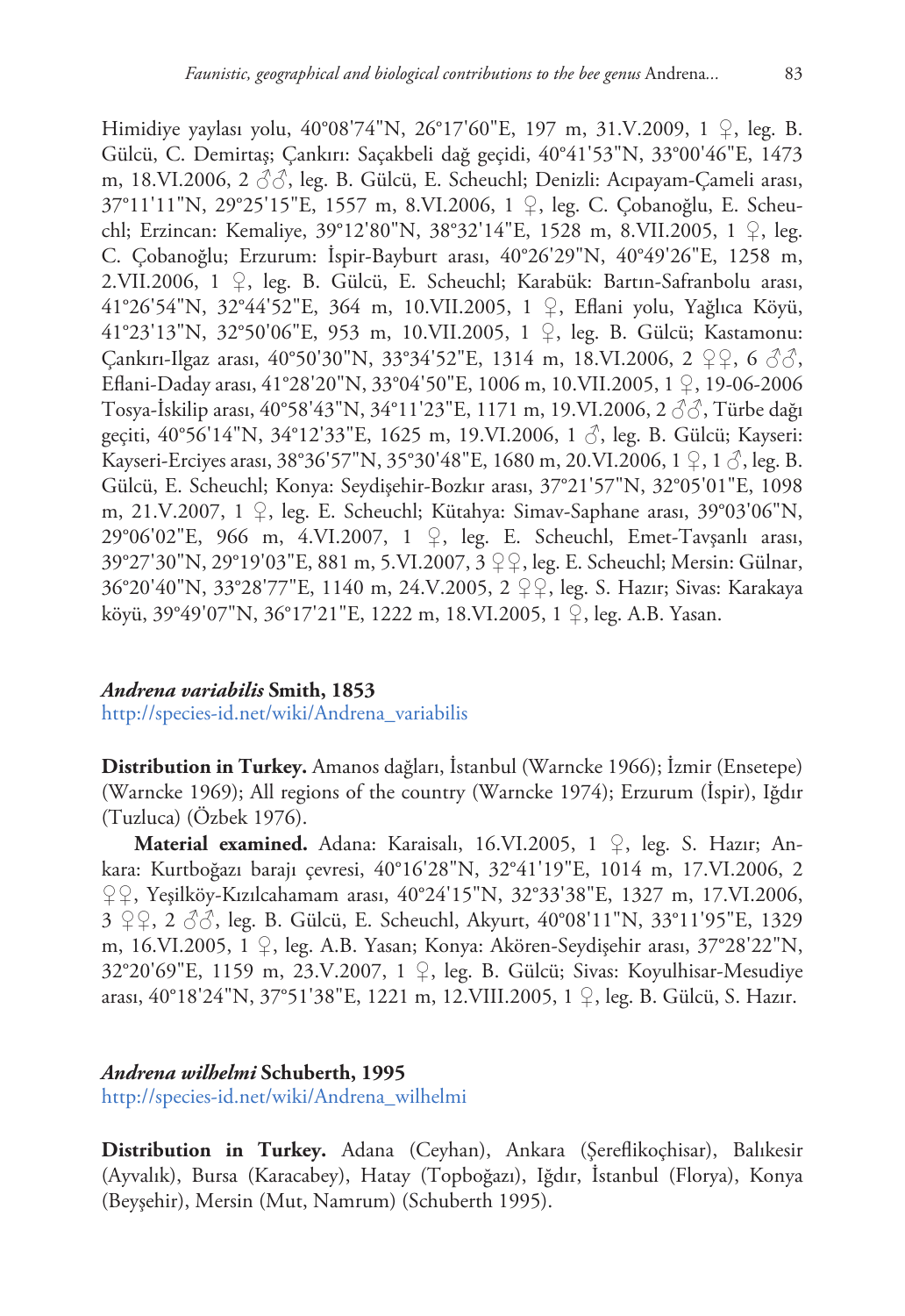**Material examined.**Antalya:Başlar köyü-Ormana arası, 37°07'80"N, 31°30'92"E, 1063 m, 21.V.2007, 1 ♀, leg. B. Gülcü, S. Hazır; Diyarbakır: Karacadağ, 14.V.2005, 2 33, Şanlıurfa-Karacadağ arası, 14.V.2005, 1 3, leg. B. Gülcü, A.B. Yasan; Gaziantep: Nurdağı, 15.V.2005, 1 ♀, leg. B. Gülcü, A.B. Yasan; Konya: Akören-Seydişehir arası, 37°28'22"N, 32°20'69"E, 1159 m, 23.V.2007, 3 ♀♀, leg. B. Gülcü, Seydişehir-Beyşehir arası, 37°32'18"N, 31°48'36"E, 1166 m, 23.V.2007, 1 ♀, 1 ♂, leg. B. Gülcü, S. Hazır; Mersin: Gülnar, 36°20'40"N, 33°28'77"E, 1140 m, 24.V.2005, 7 ♀♀, leg. S. Hazır.

#### **Subgenus** *Hoplandrena* **Pérez, 1890**

*Andrena rosae* **Panzer, 1801** [http://species-id.net/wiki/Andrena\\_rosae](http://species-id.net/wiki/Andrena_rosae)

#### **Distribution in Turkey.** Erzurum (Tanyeri) (Warncke 1974).

**Material examined.** Konya: Bozkır-Yalnızca arası, 37°09'58"N, 32°15'75"E, 1464 m, 21.V.2007,  $2 \nsubseteq \{1, 6\}$ , leg. E. Scheuchl.

## *Andrena trimmerana* **(Kirby, 1802)** [http://species-id.net/wiki/Andrena\\_trimmerana](http://species-id.net/wiki/Andrena_trimmerana)

**Distribution in Turkey.** İstanbul, Erzurum (Oltu, Tortum), Mersin (Gülek) (Warncke 1974); Erzurum (Oltu, Tortum) (Özbek 1976).

**Material examined.** Aydın: Aytepe, Adnan Menderes Üniversitesi kampüsü, 37°51'27"N, 27°51'14"E, 176 m, 21.VI.2006, 1 ♀, leg. B. Gülcü, S. Hazır; Kastamonu: Tosya-İskilip arası, 40°56'18"N, 34°15'10"E, 1507 m, 19.VI.2006, 1 $\zeta$ , leg. E. Scheuchl.

## **Subgenus** *Hyperandrena* **Pittioni, 1948**

*Andrena bicolorata* **(Rossi, 1790)** [http://species-id.net/wiki/Andrena\\_bicolorata](http://species-id.net/wiki/Andrena_bicolorata)

**Distribution in Turkey.** İzmir (Warncke 1966); Bursa (Mustafakemalpaşa), İzmir (Seydiköy) (Warncke 1974).

**Material examined.** Aydın: Kuşadası, Davutlar, 15.IV.2005, 1 ♀, 1 ♂, leg. S. Hazır, Söke, Akçakonak köyü, 37°41'30"N, 27°21'35"E, 20 m, 10.IV.2006, 3 ♀♀, Söke, Güllübahçe, 37°40'40"N, 27°20'55"E, 20 m, 10.IV.2006, 2 ♀♀, leg. C. Çobanoğlu, B. Gülcü, Umurlu, Serçeköy köyü, 37°49'59"N, 27°55'50"E, 30 m, 13.III.2010, 1 ♀, leg. E. Scheuchl.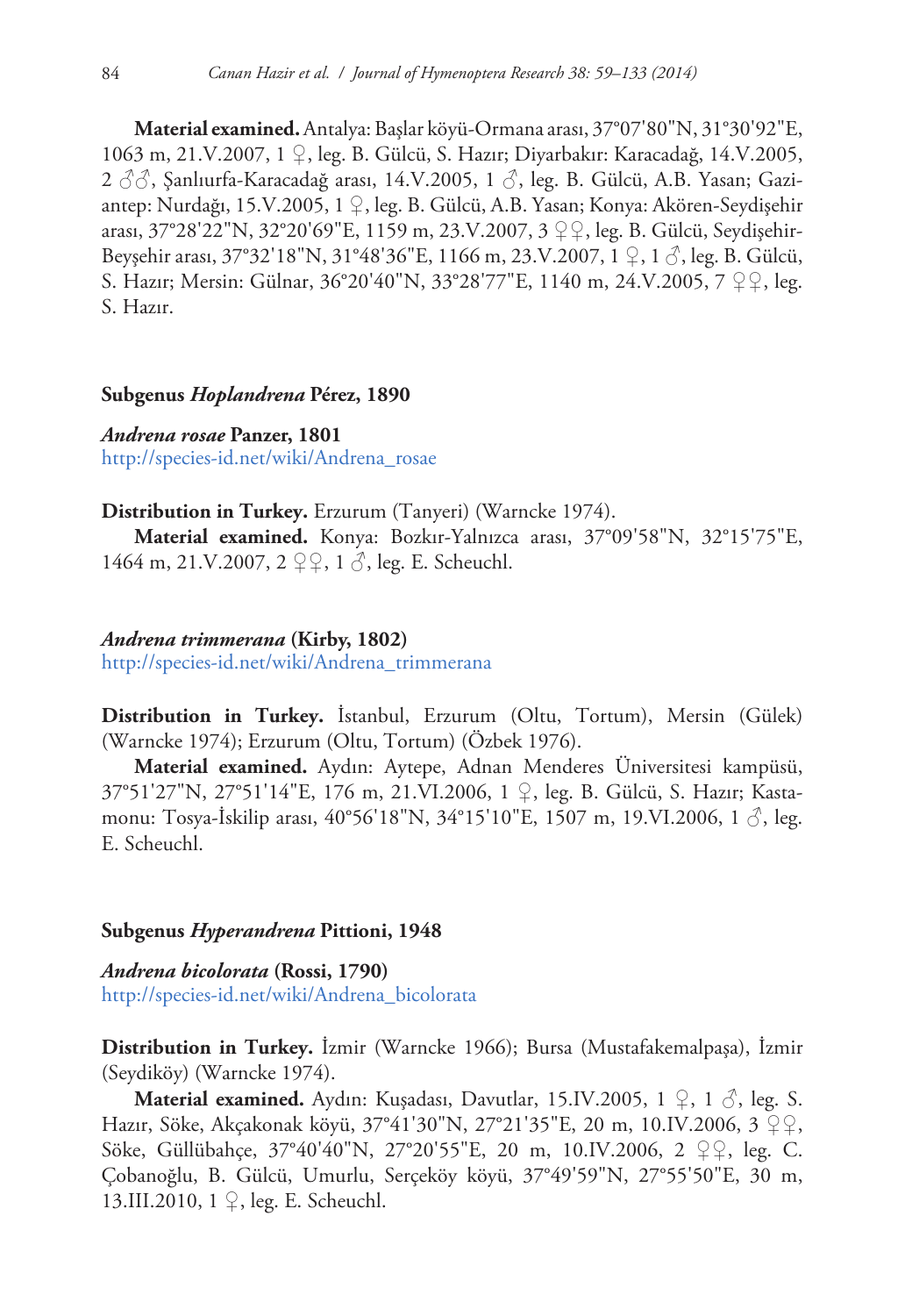## **Subgenus** *Larandrena* **LaBerge, 1964**

#### *Andrena larisana* **Warncke, 1965**

[http://species-id.net/wiki/Andrena\\_larisana](http://species-id.net/wiki/Andrena_larisana)

Synonym: *Andrena tunetana* ssp. *larisana* Warncke, 1965

**Distribution in Turkey.** Adapazarı, Bursa (Mustafakemalpaşa), Balıkesir (Ayvalık, Bigadiç), İstanbul (Üsküdar) (Warncke 1974).

**Material examined.** Aydın: Çine, Çine Çayı, Söğütçük, 37°28'08"N, 28°09'33"E, 236 m, 12.III.2010, 1 ♀, 1 ♂, leg. E. Scheuchl.

#### *Andrena medioxima* **Warncke, 1975**

[http://species-id.net/wiki/Andrena\\_medioxima](http://species-id.net/wiki/Andrena_medioxima)

Synonym: *Andrena tunetana* ssp. *medioxima* Warncke, 1975

**Distribution in Turkey.** Ankara (Şereflikoçhisar), Antalya (Side), Denizli (Acıgöl), Kayseri (Yeşilhisar), Nevşehir (Ürgüp) (Warncke 1974); Nevşehir, Şanlıurfa (Birecik) (Warncke 1975).

**Material examined.** Ankara: Karakeçili, 39°35'00"N, 33°24'67"E, 762 m, 4.VI.2005, 1 ♀, leg. B. Gülcü, S. Hazır; Aydın: Bahçearası, 16.IV.2005, 1 ♀, leg. S. Hazır; Nevşehir: Nevşehir-Aksaray arası, 38°32'49"N, 34°28'27"E, 1269 m, 5.VI.2005, 1 ♀, leg. B. Gülcü, S. Hazır.

*Andrena sericata* **Imhoff, 1866**

[http://species-id.net/wiki/Andrena\\_sericata](http://species-id.net/wiki/Andrena_sericata)

## **Distribution in Turkey.** Diyarbakır, Antalya (Elmalı) (Warncke 1974).

**Material examined.** Aydın: Baltaköy, 37°47'06"N, 27°53'07"E, 38 m, 23.II.2006, 1 ♀, 5 ♂♂, Gölhisar-Mesutlu arası, 37°47'57"N, 27°55'42"E, 48 m, 23.II.2006, 7 ♀♀, 2 ♂♂, Karahayıt köyü, 37°48'06"N, 28°00'55"E, 46 m, 23.II.2006, 6 ♀♀, 6 ♂♂, Tepeköy, 37°47'24"N, 27°53'43"E, 35 m, 23.II.2006, 1♀, 3 ♂♂, Yenipazar-Bozdoğan arası, Alarmut köyü, 37°48'49"N, 28°18'48"E, 61 m, 23.II.2006, 7 ♂♂, leg. B. Gülcü, S. Hazır, Umurlu, Serçeköy köyü, 37°49'59"N, 27°55'50"E, 30 m, 13.III.2010, 8 ♀♀, leg. E. Scheuchl.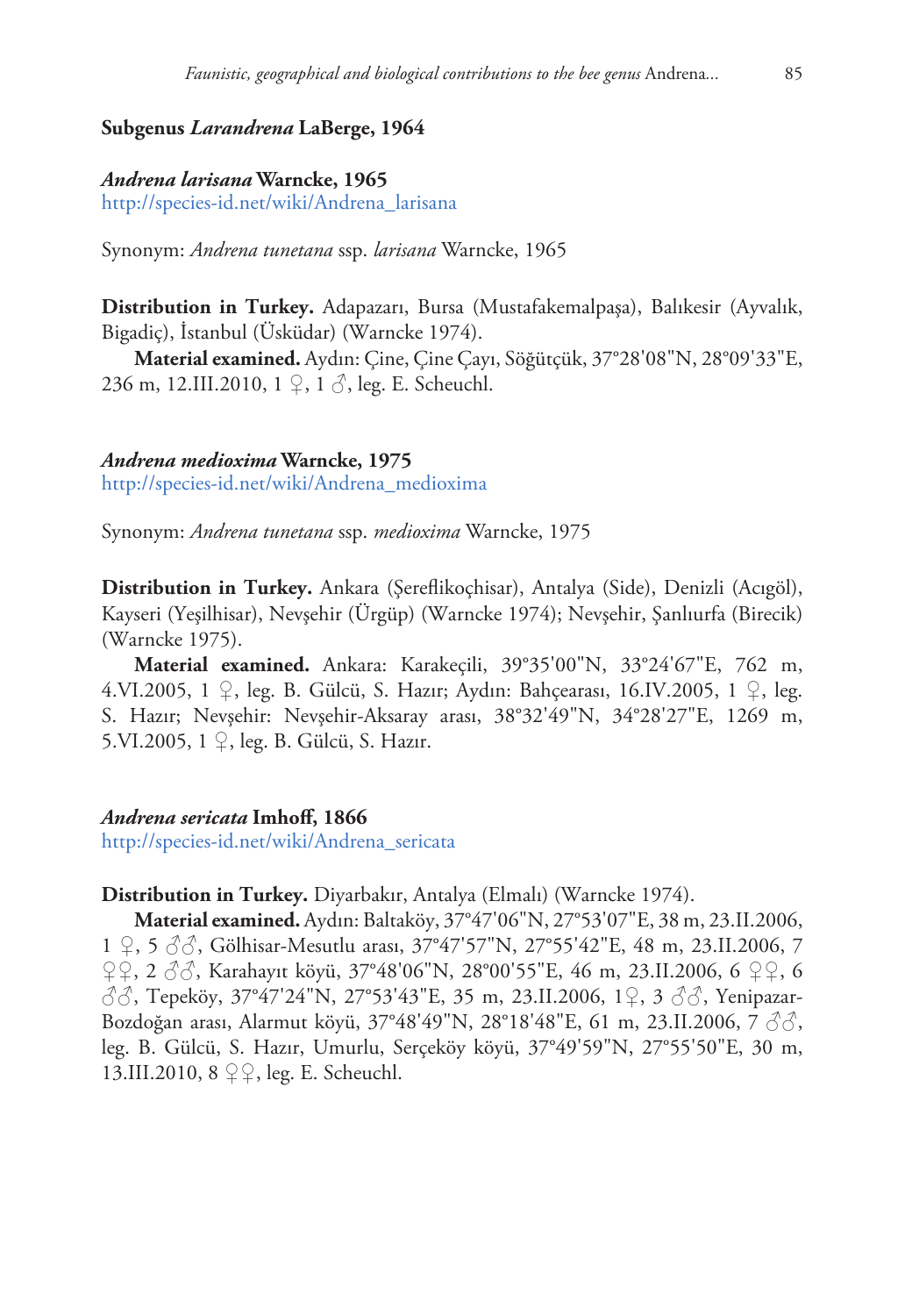## **Subgenus** *Leimelissa* **Osychnyuk, 1984**

## *Andrena ispida* **Warncke, 1965**

[http://species-id.net/wiki/Andrena\\_ispida](http://species-id.net/wiki/Andrena_ispida)

**Distribution in Turkey.** Konya (Beyşehir) (Warncke 1966); Çanakkale (Eceabat), Erzurum (Oltu, İspir, Uzundere-the old name is Azort), Kırşehir, Konya (Akşehir, Beyşehir), Nevşehir (Ürgüp), Niğde (Çiftehan), Mersin (Mut), Sivas (Gürün) (Warncke 1974); Erzurum (Oltu, İspir, Tortum) (Özbek 1976).

**Material examined.** Ankara: Yeşilköy-Kızılcahamam arası, 40°24'15"N, 32°33'38"E, 1328 m, 17.VI.2006, 1 ♀, leg. E. Scheuchl; Antalya: Korkuteli-Tefenni arası, 37°08'14"N, 30°03'51"E, 1353 m, 8.VI.2006, 1 ♀, leg. C. Çobanoğlu, E. Scheuchl, Başlar köyü-Ormana arası, 37°07'80"N, 31°30'92"E, 1063 m, 21.V.2007, 1 ♀, leg. B. Gülcü, S. Hazır; Burdur: Gölhisar-Altınyayla arası, 37°05'34"N, 29°31'51"E, 977 m, 6.VI.2006,1 ♀, leg. C. Çobanoğlu, E. Scheuchl; Konya: Kulu, 38°54'98"N, 32°59'56"E, 1145 m, 19.V.2005, 1 ♂, leg. E. Scheuchl; Kütahya: Gediz-Hisarcık arası, 39°04'79"N, 29°23'95"E, 967 m, 4.VI.2007, 1 ♂, leg. E. Scheuchl, Emet-Tavşanlı arası, 39°27'30"N, 29°19'03"E, 881 m, 5.VI.2007, 1 ♀, leg. E. Scheuchl; Mersin: Sertavul-Mut arası, 36°47'87"N, 33°20'13"E, 1150 m, 19.V.2005, 2 ♀♀, 1 √, leg. E. Scheuchl, Çamlıyayla çevresi, Ulaş köyü, 36°59'23"N, 34°47'39"E, 22.V.2005, 1 ♀, leg. E. Scheuchl.

#### **Subgenus** *Lepidandrena* **Hedicke, 1933**

*Andrena curvungula* **Thomson, 1870** [http://species-id.net/wiki/Andrena\\_curvungula](http://species-id.net/wiki/Andrena_curvungula)

**Distribution in Turkey.** Amasya, Ankara, Aydın (Bozdoğan), Erzurum (İspir), Kayseri (Erciyes dağı) (Warncke 1974); Erzurum (İspir) (Özbek 1976).

**Material examined.** Aydın: Aytepe, Adnan Menderes Üniversitesi Kampüsü, 37°51'48"N, 27°51'49"E, 197 m, 24.IV.2011, 1 ♀, leg. E. Scheuchl; Kırklareli: Çukurpınar, 41°52'65"N, 27°30'78"E, 369 m, 1.VI.2009, 1 ♀, leg. B. Gülcü, C. Demirtaş.

#### *Andrena elisaria* **Gusenleitner, 1998**

[http://species-id.net/wiki/Andrena\\_elisaria](http://species-id.net/wiki/Andrena_elisaria)

**Distribution in Turkey.** Hakkari (Süvari Halil Geçidi, Yüksekova), Şırnak (Uludere) (Gusenleitner 1998).

**Material examined.** Adana: Pınarlı-Saimbeyli arası, 38°07'50"N, 36°10'00"E, 1442 m, 6.V.2007, 1 ♂, leg. B. Gülcü, C. Hazır; Antalya: Korkuteli-Elmalı arası, 36°56'39"N, 30°08'20"E, 1335 m, 7.VI.2006, 1 ♀, leg. E. Scheuchl.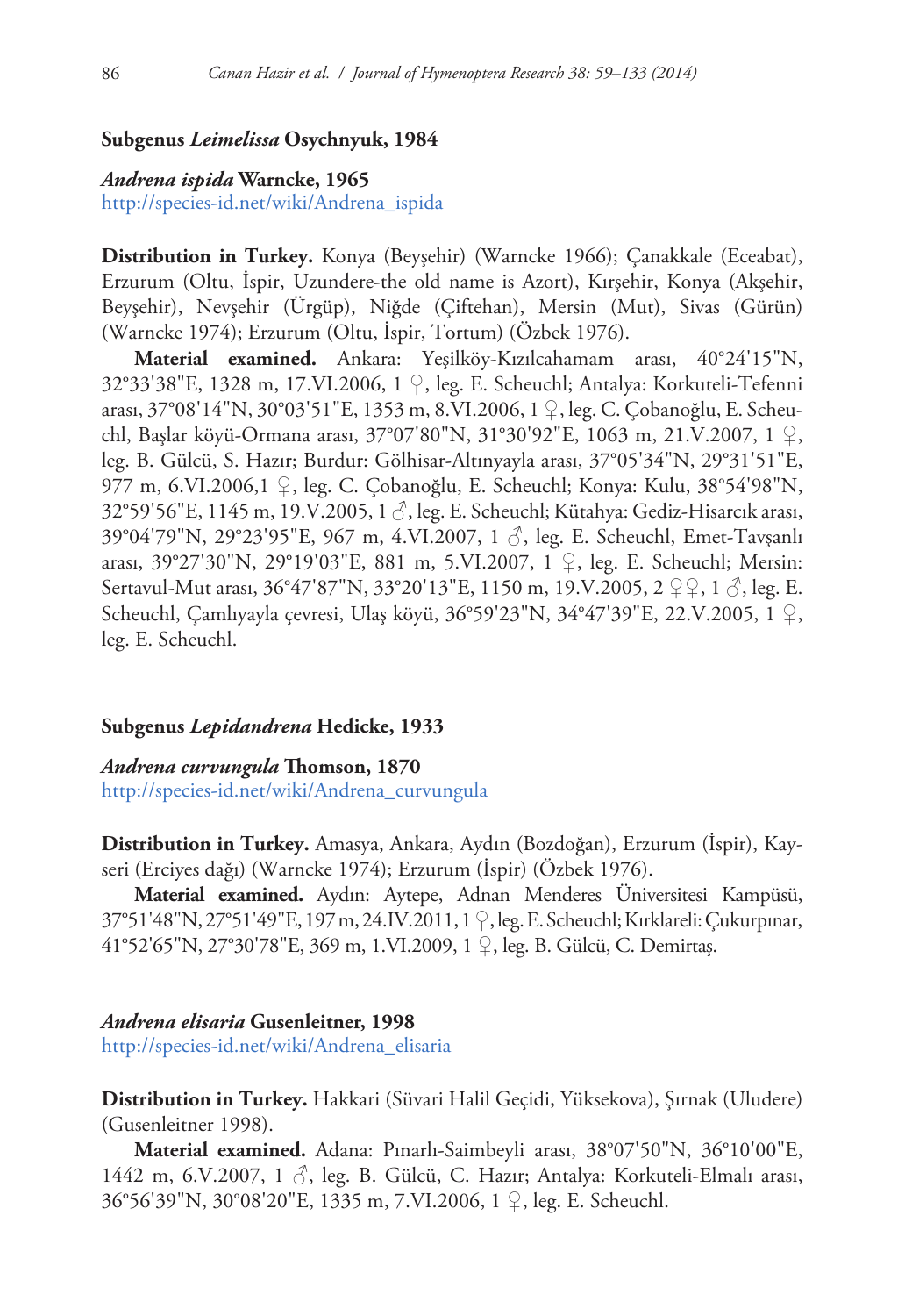#### *Andrena florivaga* **Eversmann, 1852**

[http://species-id.net/wiki/Andrena\\_florivaga](http://species-id.net/wiki/Andrena_florivaga)

**Distribution in Turkey.** İstanbul (Üsküdar) (Warncke 1966); Adana (Pozantı), İstanbul (Üsküdar), Erzurum (İspir), Muş, Samsun (Bafra) (Warncke 1974); Erzurum (Oltu, İspir), Muş (Özbek 1976).

**Material examined.** Ankara: Kazan, 14.V.2005, 1 ♀, leg. E. Scheuchl, Güven-Çerkeş arası, 40°41'15"N, 32°43'57"E, 1606 m, 18.VI.2006, 1 ♀, leg. B. Gülcü, E. Scheuchl; Kastamonu: Tosya-İskilip arası, 40°58'43"N, 34°11'23"E, 1171 m, 19.VI.2006, 1 ♀, leg. B. Gülcü, E. Scheuchl.

#### *Andrena gamskrucki* **ssp.** *eburnea* **Warncke, 1975**

**Distribution in Turkey.** Balıkesir (Ayvalık, Bigadiç, Sındırgı), Burdur, Denizli (Acı göl), Nevşehir (Warncke 1974).

**Material examined.** Antalya: Korkuteli, 36°55'05"N, 30°03'33"E, 1295 m, 26.IV.2011, 1 ♀, leg. E. Scheuchl; Aydın: Boğaziçi yolu, 16.IV.2005, 2 ♀♀, Orhaneli-Bahçearası arası, 16.IV.2005, 3 ♀♀, leg. S. Hazır, Aytepe, Adnan Menderes Üniversitesi kampüsü, 37°51'27"N, 27°51'14"E, 176 m, 21.II.2006, 1 ♀, leg. B. Gülcü, S. Aydın, Karahayıt köyü, 37°48'06"N, 28°00'55"E, 46 m, 23.II.2006, 4 ♂♂, leg. B. Gülcü, S. Hazır, Madran dağı, 37°39'12"N, 28°11'51"E, 1546 m, 17.V.2007, 1 ♂, leg. B. Gülcü; Burdur: Çamköy, 37°14'17"N, 29°32'07"E, 925 m, 25.IV.2011, 2 ♀♀, leg. E. Scheuchl.

#### *Andrena paucisquama* **Noskiewicz, 1924**

[http://species-id.net/wiki/Andrena\\_paucisquama](http://species-id.net/wiki/Andrena_paucisquama)

Synonym: *Andrena paucisquama* ssp. *curonica* Warncke, 1975

**Distribution in Turkey.** Ankara, Balıkesir (Sındırgı), Bursa (Karacabey), Manisa (Akhisar, Kayapınar) (Warncke 1974).

**Material examined.** Ankara: Kızılcahamam-Çerkeş arası, 40°31'18"N, 32°38'11"E, 1113 m, 18.VI.2006, 1 ♀, leg. E. Scheuchl; Aydın: Paşayaylası, 37°55'47"N, 27°53'44"E, 1151 m, 3.VI.2006, 1 ♀, leg. E. Scheuchl, Aytepe, Adnan Menderes Üniversitesi Kampüsü, 37°51'48"N, 27°51'49"E, 197 m, 23.IV.2011, 1 ♀, leg. E. Scheuchl; Kütahya: Demirci-Simav arası, 39°06'11"N, 28°43'96"E, 1348 m, 4.VI.2007,  $1 \nsubseteq$ ,  $1 \nless$ , leg. E. Scheuchl.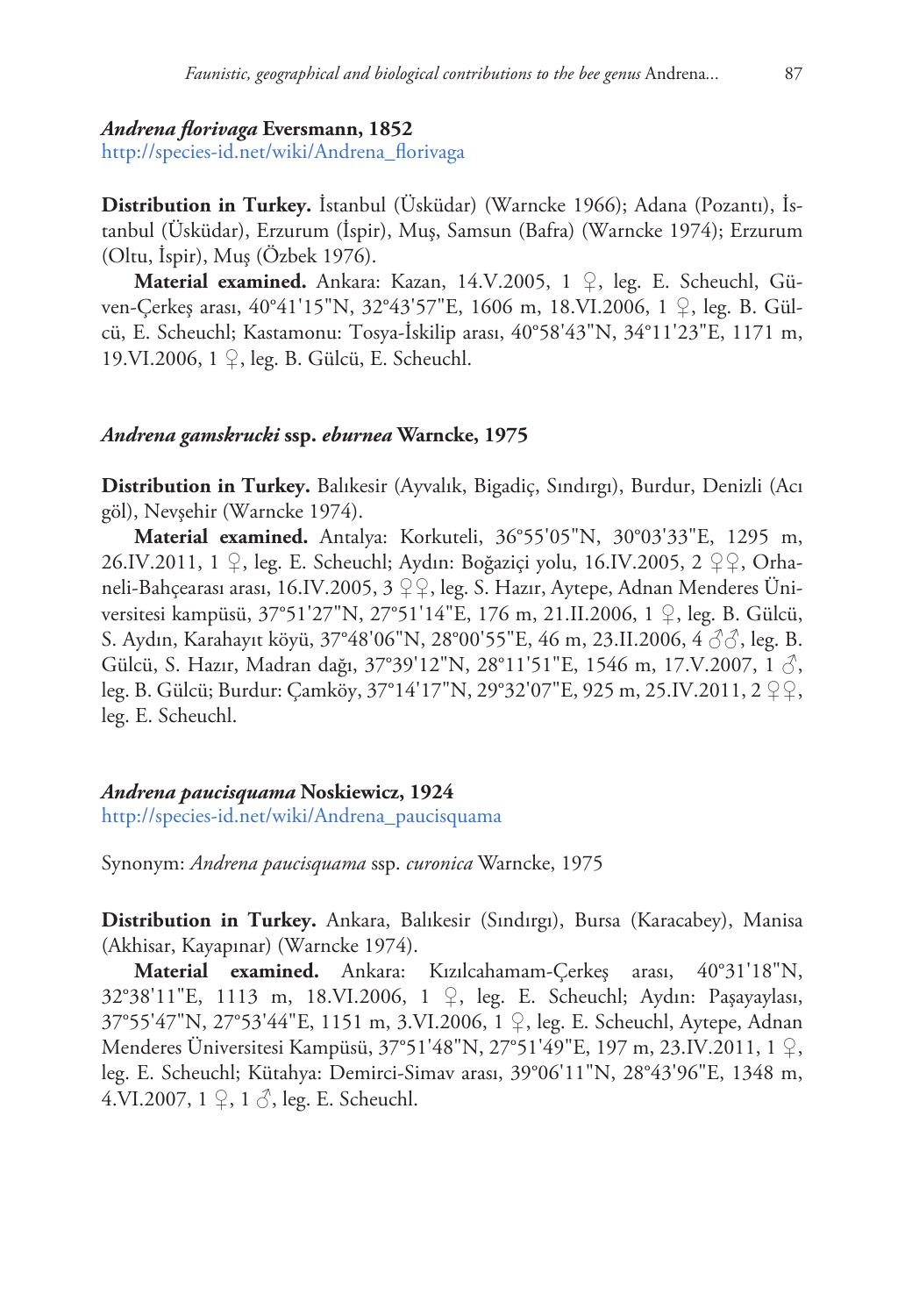## **Subgenus** *Leucandrena* **Hedicke, 1933**

#### *Andrena mistrensis* **Grünwaldt, 2005**

[http://species-id.net/wiki/Andrena\\_mistrensis](http://species-id.net/wiki/Andrena_mistrensis)

## **Distribution in Turkey.** Aydın (Hazir et al. 2012).

**Material examined.** Aydın: Aytepe, Adnan Menderes Üniversitesi kampüsü, 37°51'27"N, 27°51'14"E, 176 m, 16.IV.2005, 1 ♀, leg. B. Gülcü, S. Aydın, Boğaziçi yolu, 16.IV.2005, 1 ♀, Koçarlı, 16.IV.2005, 1 ♀, Orhaneli-Bahçearası arası, 16.IV.2005, 3 ♀♀, leg. S. Hazır, Karacasu, Yazır-Bingeş arası, 37°38'05"N, 28°39'03"E, 860 m, 24.IV.2007, 1 ♀, leg. B. Gülcü, S. Hazır.

#### *Andrena parviceps* **Kriechbaumer, 1873**

[http://species-id.net/wiki/Andrena\\_parviceps](http://species-id.net/wiki/Andrena_parviceps)

**Distribution in Turkey.** Bursa (Uludağ), Erzincan (Kemaliye), Muş (Warncke 1974); Erzurum (Oltu), Muş (Özbek 1976).

**Material examined.** Aydın: Kuşadası, 16.IV.2005, 1 ♀, Orhaneli-Bahçearası arası, 16.IV.2005, 3 ♀♀, leg. S. Hazır.

## **Subgenus** *Melanapis* **Cameron, 1902**

*Andrena fuscosa* **Erichson, 1835** [http://species-id.net/wiki/Andrena\\_fuscosa](http://species-id.net/wiki/Andrena_fuscosa)

**Distribution in Turkey.** Adana (Ceyhan, Karataş), Adapazarı, Amanos dağları, Ankara, Balıkesir (Ayvalık) (Warncke 1966); Aydın (Kuşadası), Bilecik (Warncke 1969); All regions of the country (Warncke 1974); Erzurum (İspir, Horasan) (Özbek 1976).

**Material examined.** Antalya: Bozova, 37°12'02"N, 30°15'58"E, 935 m, 26.IV.2011, 1 ♂, leg. E. Scheuchl; Aydın: Kuşadası, Davutlar, 15.IV.2005, 1 ♀, leg. B.Gülcü, S. Hazır, Söke, Güllübahçe, 34°40'40"N, 27°20'55"E, 20 m, 10.IV.2006, 1 ♀, Milas-Akbük arası, 37°28'07"N, 27°20'20"E, 113 m, 11.IV.2006, 1 ♀, leg. B. Gülcü, C. Çobanoğlu, Aytepe, Adnan Menderes Üniversitesi kampüsü, 17.IV.2007, 1 ♀, leg. B.Gülcü, Sultanhisar, Güvendik köyü, 37°57'16"N, 28°10'01"E, 558 m, 21.IV.2007, 1 ♀, leg. B. Gülcü, S. Hazır; Erzurum: İspir-Bayburt arası, 40°26'29"N, 40°49'26"E, 1258 m, 2.VII.2006, 1 ♀, leg. E. Scheuchl; Gaziantep: Nizip-Gaziantep arası, 15.V.2005, 1 ♀, leg. B. Gülcü, A.B. Yasan; Konya: Ahırlı-Bozkır arası, 37°15'06"N, 32°09'00"E, 1201 m, 21.V.2007, 1 ♀, leg. B. Gülcü, S. Hazır.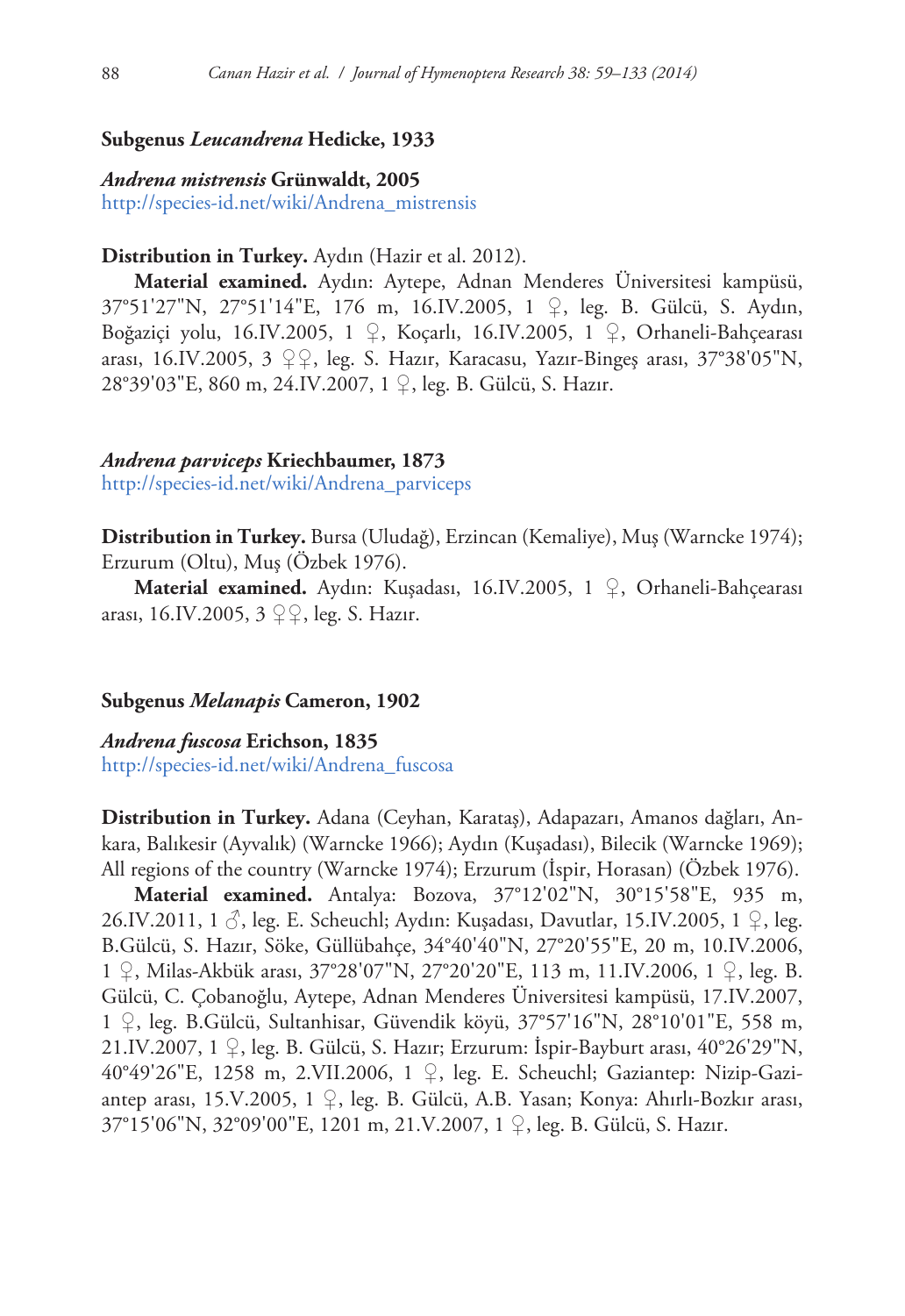## **Subgenus** *Melandrena* **Pérez, 1890**

#### *Andrena albopunctata* **(Rossi, 1792)**

[http://species-id.net/wiki/Andrena\\_albopunctata](http://species-id.net/wiki/Andrena_albopunctata)

Synonym: *Andrena albopunctata* ssp. *funebris* Panzer, 1798

**Distribution in Turkey.** Ankara, Bursa, Kayseri (Erciyes), Konya (Beyşehir), Toros dağları (Warncke 1966); All regions of the country (Warncke 1974); Erzurum (Horasan) (Özbek 1976).

**Material examined.** Ankara: Hacettepe Üniversitesi, Beytepe kampüsü, 39°51'49"N, 32°45'06"E, 29.V.2005, 1 ♀, 6.VI.2005, 1 ♀, leg. E. Scheuchl; Konya: Eskil-Aksaray arası, 38°35'52"N, 33°10'44 E, 920 m, 19.V.2005, 1 ♂, Toros Dağları, Görmeli çevresi, 36°31'47"N, 33°59'62"E, 1400 m, 24.V.2005 2 ♀♀, Beyşehir, 37°51'35"N, 31°36'19"E, 1140 m, 25.V.2005, 1 ♀, Bozkır-Seydişehir arası, 37°15'92"N, 32°07'86"E, 1170 m, 25.V.2005, 2 ♀♀, leg. S. Hazır, Ahırlı-Bozkır arası, 37°15'06"N, 32°09'00"E, 1201 m, 21.V.2007, 3 ♀♀, Akören-Seydişehir arası, 37°28'22"N, 32°20'69"E 1159 m, 23.V.2007, 2 ♀♀, leg. B. Gülcü, S. Hazır; Kırşehir: Mucur, 39°04'01"N, 34°23'10"E, 1015 m, 4.VI.2005, 1 √, leg. E. Scheuchl.

*Andrena assimilis* **Radoszkowski, 1876** [http://species-id.net/wiki/Andrena\\_assimilis](http://species-id.net/wiki/Andrena_assimilis)

**Distribution in Turkey.** Balıkesir (Ayvalık), Kayseri (Erciyes) (Warncke 1966); Balıkesir (Ayvalık), Diyarbakır, Erzurum (Oltu, Tortum), Kayseri (Erciyes dağı), Malatya (Warncke 1974); Erzurum (Oltu, Tortum) (Özbek 1976).

**Material examined.** Aydın: Karacasu, Yolaltı-Aşağıgörle arası, 37°34'10"N, 28°39'48"E, 806 m, 24.IV.2007,1 ♀, leg. B. Gülcü, S. Hazır; Kastamonu: Tosya-İskilip arası, 40°56'18 N", 34°15'10"E, 1507 m, 19.VI.2006, 1 ♀, leg. B. Gülcü, S. Hazır.

#### *Andrena atrotegularis* **Hedicke, 1923**

[http://species-id.net/wiki/Andrena\\_atrotegularis](http://species-id.net/wiki/Andrena_atrotegularis)

**Distribution in Turkey.** Ankara (Warncke 1966); Amasya, Ankara, Kahramanmaraş, Karaman (Madenşehir), Konya, Şanlıurfa (Warncke 1974).

**Material examined.** Aydın: Kuşadası, Davutlar, Ağaçlı köyü, 37°43'95"N, 27°19'08"E, 185 m, 28.V.2005, 5 ♀♀, leg. S. Hazır.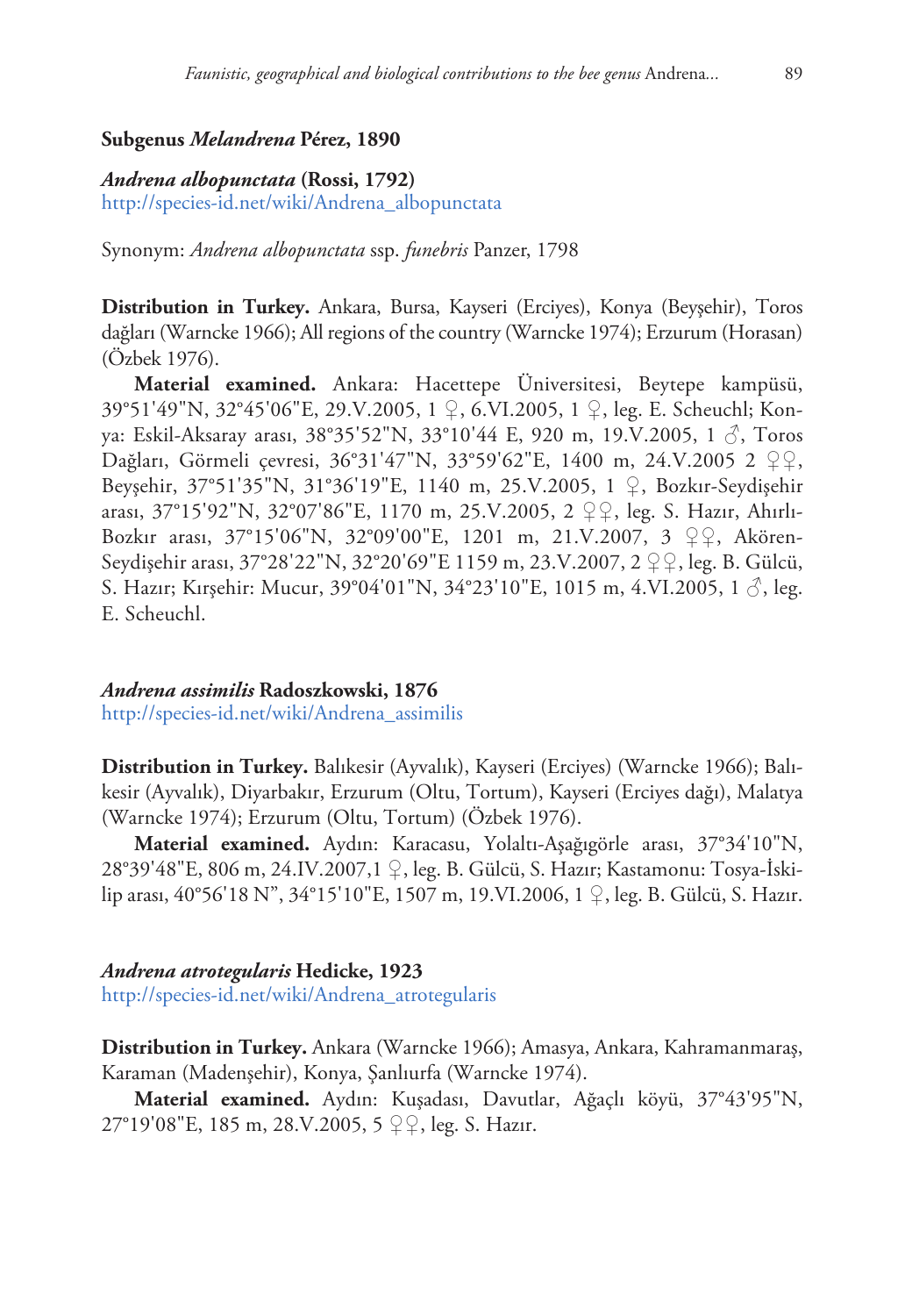#### *Andrena cussariensis* **Morawitz, 1886**

[http://species-id.net/wiki/Andrena\\_cussariensis](http://species-id.net/wiki/Andrena_cussariensis)

**Distribution in Turkey.** Erzurum, Hakkari (Yüksekova), Kayseri (Erciyes dağı) (Warncke 1974); Erzincan, Erzurum (Özbek 1976).

**Material examined.** Sivas: Yıldızeli, 39°53'26"N, 36°34'28"E, 1380 m, 18.VI.2005, 1 ♀, leg. A.B. Yasan.

#### *Andrena danuvia* **Stöckhert, 1950**

[http://species-id.net/wiki/Andrena\\_danuvia](http://species-id.net/wiki/Andrena_danuvia)

Synonym: *Andrena cineraria* ssp. *danuvia* Stöckhert, 1950

**Distribution in Turkey.** Amanos dağları, Artvin, Erzurum (Oltu, Tortum), İstanbul (Belgrat ormanı), Karaman (Madenşehir), Kastamonu (Ilgaz dağı), Kayseri (Erciyes dağı), Konya (Beyşehir), Manisa (Kayapınar), Mersin (Sertavul), Trabzon (Hamsiköy, Soğanlı geçiti) (Warncke 1974); Erzurum (Başaklı-Oltu) (Özbek 1976).

**Material examined.** Aydın: Kuşadası, Dilek yarımadası milli parkı, 37°41'56"N, 27°09'55"E, 0 m, 10.IV.2006, 4 ♀♀, leg. B. Gülcü, C. Çobanoğlu; Manisa: Spil dağı, 38°34'21"N, 27°24'00"E, 972 m, 23.IV.2007, 2 ♀♀, 38°35'15"N, 27°26'16"E, 612 m, 23.IV.2007, 1 ♀, leg. B. Gülcü, C. Hazır.

## *Andrena dubiosa* **Kohl, 1905**

[http://species-id.net/wiki/Andrena\\_dubiosa](http://species-id.net/wiki/Andrena_dubiosa)

**Distribution in Turkey.** Amanos dağları, Ankara, Kayseri (Erciyes), Toros dağları (Warncke 1966); Amanos dağları, Ankara, Karaman (Madenşehir) (Warncke 1974).

**Material examined.** Erzincan: Kemaliye, Osnohot, 39°19'07"N, 38°29'20"E, 1333 m, 5.VII.2005, 1 ♀, Kemaliye, Venk çayı çevresi, 39°17'08"N, 38°31'44"E, 1366 m, 13.VII.2005, 1 ♀, leg. C. Çobanoğlu.

## *Andrena fuscocalcarata* **Morawitz, 1878**

[http://species-id.net/wiki/Andrena\\_fuscocalcarata](http://species-id.net/wiki/Andrena_fuscocalcarata)

**Distribution in Turkey.** Ankara, Konya (Beyşehir) (Warncke 1966); Ankara, Erzurum (İspir, Uzundere), Kayseri (Yeşilhisar), Konya (Beyşehir, Karapınar), Mersin (Sertavul geçiti), Niğde (Ulukışla), Sivas (Warncke 1974); Erzurum (İspir, Horasan, Tortum) (Özbek 1976).

**Material examined.** Ankara: Hacettepe Üniversitesi Beytepe kampüsü, 3.VI.2005, 1 ♂, leg. C. Çobanoğlu, 15.VI.2005, 1 ♂, 16.VI.2006, 1 ♀, leg. E. Scheuchl; Çankırı: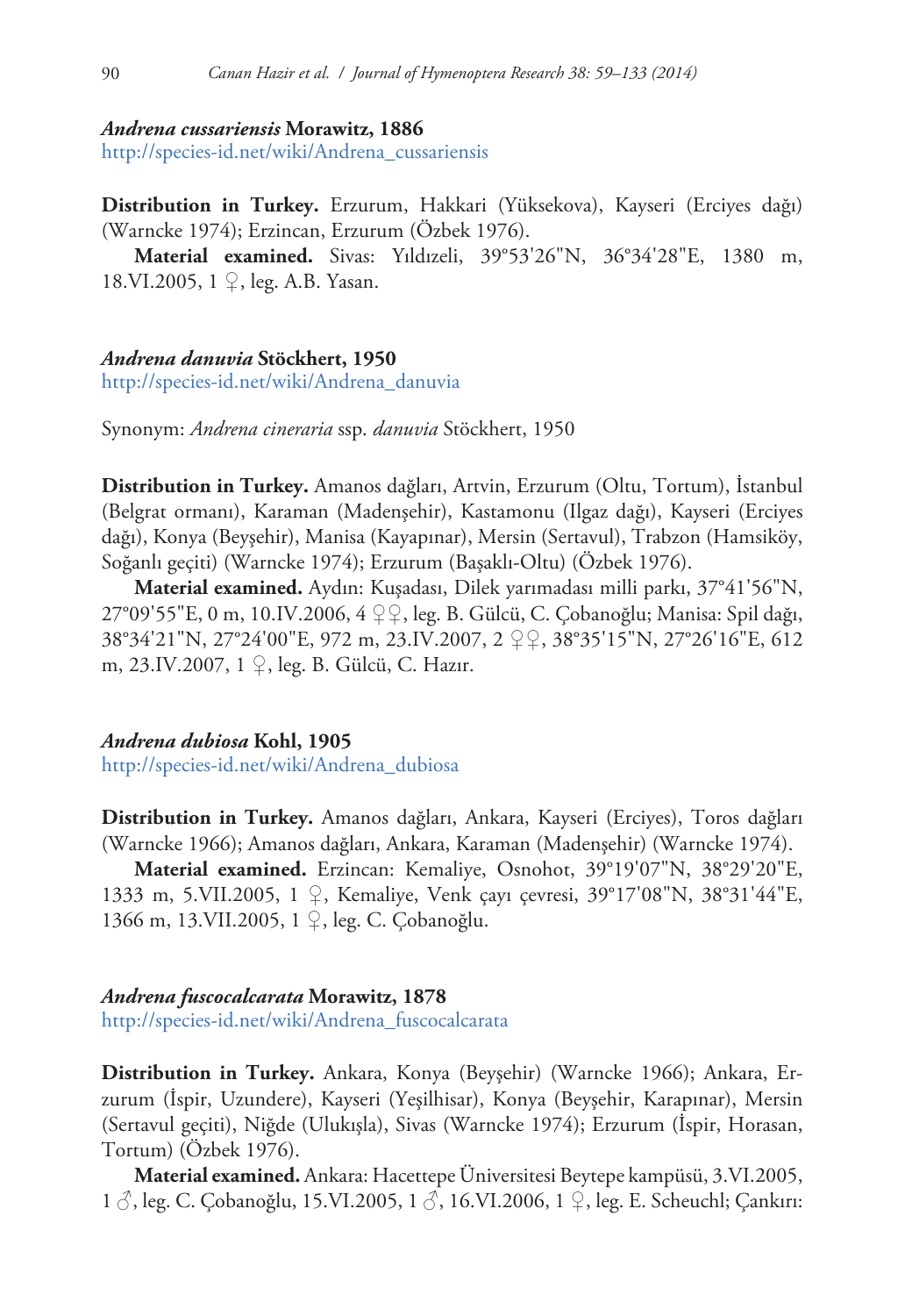Güvem-Çerkeş arası, Yumaklı köyü, 40°42'43"N, 32°46'05"E, 1294 m, 18.VI.2006, 1 ♂, leg. E. Scheuchl; Çorum: 40°34'47"N, 34°38'73"E, 646 m, 17.VI.2005, 1 ♀, leg. A.B. Yasan; Konya: Bozkır-Seydişehir arası, 37°15'92"N, 32°07'86"E, 1170 m, 25.V.2005, 2 ♀♀, leg. E. Scheuchl; Kütahya: Emet-Tavşanlı arası, 39°27'30"N, 29°19'03"E, 881 m, 5.VI.2007, 1 ♀, leg. E. Scheuchl; Yozgat: Pazarcık, 39°47'90"N, 36°00'49"E, 1242 m, 18.VI.2006, 1 ♂, leg. A.B. Yasan.

#### *Andrena limata* **Smith, 1853**

[http://species-id.net/wiki/Andrena\\_limata](http://species-id.net/wiki/Andrena_limata)

Synonym: *Andrena nitida* ssp. *batesiae* Cockerell, 1910

**Distribution in Turkey.** Adana, Adapazarı, Amasya, Ankara, Balıkesir (Ayvalık), Burdur, Kayseri (Erciyes), Nevşehir (Ürgüp) (Warncke 1966); Aydın (Germencik), İzmir (Ensetepe) (Warncke 1969); Erzurum (Tortum, Oltu-Başaklı) (Özbek 1976).

**Material examined.** Ankara: Kazan, 15.V.2005, 1 ♀, Hacettepe Üniversitesi Beytepe kampüsü, 27.VI.2005, 1 ♂, leg. E. Scheuchl, Kızılcahamam, kurtboğazı, 40°16'28"N, 32°41'19"E, 1003 m, 7.VII.2005, 1 ♀, leg. B. Gülcü; Antalya: Olympos çevresi, 36°24'42"N, 30°25'48"E, 312 m, 13.IV.2006, 1 ♀, 36°32'52"N, 30°26'57 E, 30 m, 13.IV.2006, 2 ♀♀, Hacıobası-Akseki arası, 36°44'01"N, 31°36'10"E, 17 m, 14.IV.2006, 3 ♀♀, leg. B. Gülcü, C. Çobanoğlu; Aydın: Bahçearası çevresi, 16.IV.2005, 1 ♀, leg. B. Gülcü, S. Hazır, Tire çevresi, 10.IV.2006, 2 3 3, leg. B. Gülcü, Kuşadası, 29.VI.2006, 2 ♀♀, leg. E. Scheuchl, Karacasu, Yukarıgörle-Karabağlar arası, 37°33'21"N, 28°37'45"E, 554 m, 24.IV.2007, 2 ♀♀, Karacasu, Yazır-Bingeş arası, 37°38'05"N, 28°39'03"E, 860 m, 24.IV.2007, 1 ♀, leg. B. Gülcü, S. Hazır; Bolu: Bolu'ya 8 km kala, 10.VII.2004, 1 ♀, leg. S. Hazır; Denizli: Denizli-Serinhisar arası, 37°42'38"N, 29°12'17"E, 697 m, 12.IV.2006, 1 ♀, leg. B. Gülcü, C. Çobanoğlu; Erzurum: İspir,  $40^{\circ}27'56''N$ ,  $40^{\circ}58'27''E$ , 1176 m, 13.VIII.2005, 1 $\Diamond$ , leg. B. Gülcü, S. Hazır, İspir-Bayburt arası, 40°26'29"N, 40°49'26"E, 1258 m, 2.VII.2006, 7 ♀♀, leg. B. Gülcü, E. Scheuchl; Manisa: Salihli, 16.VII.2005, 2 ♀♀, leg. B. Gülcü, S. Hazır; Muğla: Dalyan, Gökbel, 36°47'31"N, 28°39'88"E, 0 m, 26.V.2005, 1 ♀, leg. S. Hazır; Uşak: Uşak-Afyon yolu, Büyük Oturak kasabası, 16.VII.2005, 2 ♀♀, leg. B. Gülcü, S. Hazır.

## *Andrena morio* **Brullé, 1832**

[http://species-id.net/wiki/Andrena\\_morio](http://species-id.net/wiki/Andrena_morio)

**Distribution in Turkey.** Adapazarı, Amanos dağları, Ankara, Aydın (Kuşadası), Balıkesir (Ayvalık), Eskişehir, İzmir, Konya (Beyşehir) (Warncke 1966); All regions of the country (Warncke 1974); Aydın (Kuşadası), Toros dağları (Warncke 1969); Erzurum (Oltu-Başaklı, Tortum) (Özbek 1976).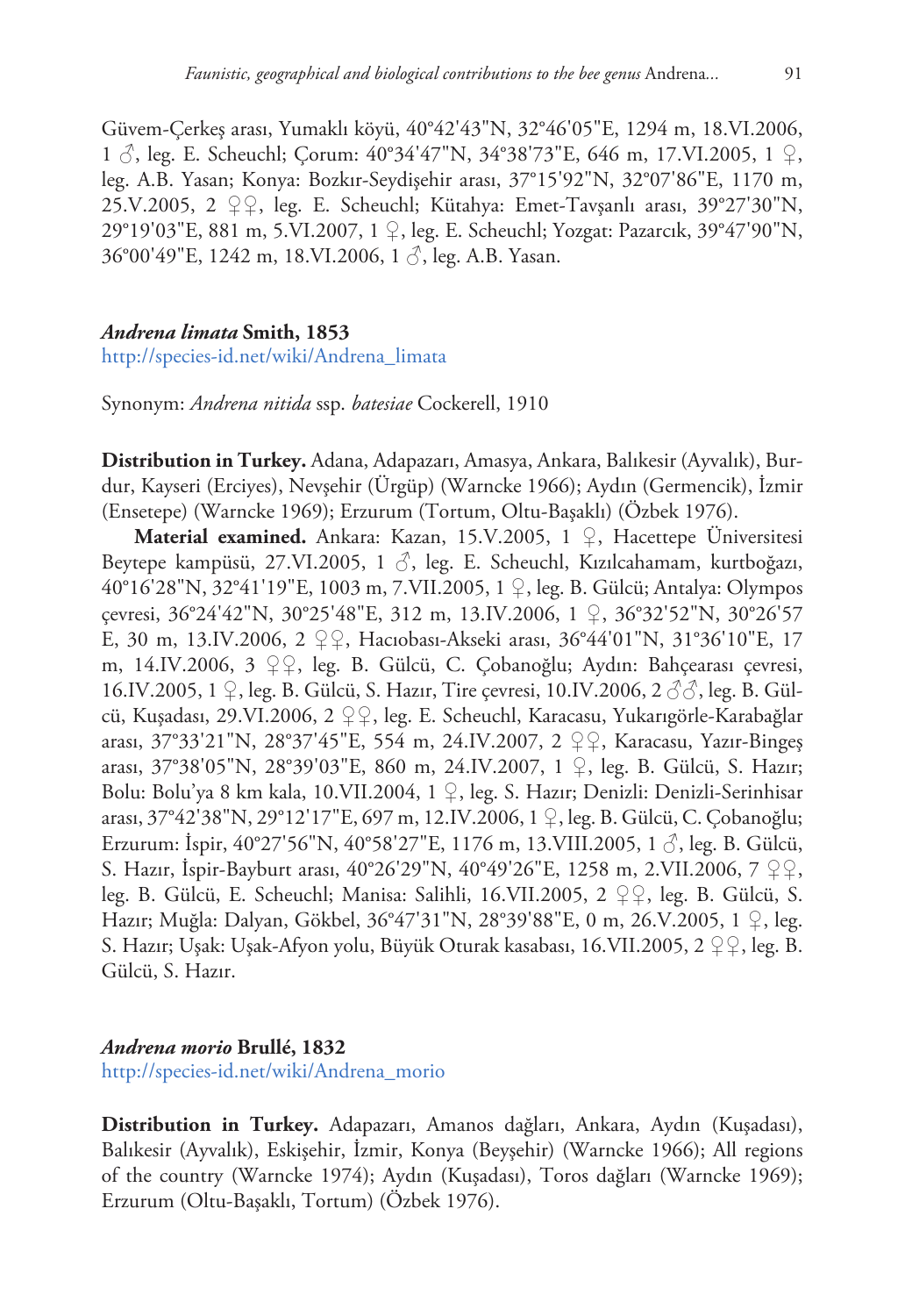**Material examined.** Ankara: Bala, 39°32'42"N, 33°10'22"E, 961 m, 4.VI.2005, 1 ♀, leg. B. Gülcü, S.Hazır; Antalya: Olympos çevresi, 36°32'52"N, 30°26'57"E, 30 m, 13.IV.2006, 2 ♀♀, leg. B. Gülcü, C. Çobanoğlu; Aydın: Aytepe, Adnan Menderes Üniversitesi kampüsü, 37°51'27"N, 27°51'14"E, 176 m, 1.III.2006, 2 ♂♂, 17.III.2006, 1 ♀, 21.III.2006, 1 ♂, 31.III.2006, 1 ♀, leg. B. Gülcü, S. Aydın, Kuşadası, Dilek yarımadası milli parkı, 37°41'56"N, 27°09'55 E, 0 m, 10.IV.2006, 2 ♀♀, Bafa Gölü çevresi, 37°28'25"N, 27°25'17"E, 11 m, 11.IV.2006, 1 ♀, leg. B. Gülcü, C. Çobanoğlu, Karacasu, Yazar-Nargedik arası, 37°40'16"N, 28°38'40"E, 630 m, 24.IV.2006, 1 ♀, Umurlu, 37°51'16"N, 27°58'43"E, 66 m, 30.IV.2006,1 ♀, Ovacık-Beydağ, Bıçakcı köyü, 38°03'31"N, 28°06'58"E, 799 m, 21.IV.2007, 1 ♂, Sultanhisar-Malgaçmustafa arası, 37°54'56"N, 28°09'58"E, 164 m, 21.IV.2007,1 ♀, Hamzabalı-Çavdar köy arası, 37°47'45"N, 28°07'41"E, 176 m, 22.IV.2007, 1 ♀, Karacasu, Yazar-Bingeş arası, 37°38'05"N, 28°39'03"E, 860 m, 24.IV.2007, 1 ♀, Karacasu, Kemer köyü-Güneyyaka arası, 37°32'19"N, 28°31'15"E, 349 m, 24.IV.2007, 7 ♀♀, leg. B. Gülcü, S.Hazır; Erzurum: İspir-Bayburt arası, 40°26'29"N, 40°49'26"E, 1258 m, 2.VII.2006, 2 ♀♀, leg. B. Gülcü, E. Scheuchl; Kırşehir: Mucur, 39°04'01"N, 34°23'10"E, 1015 m, 4.VI.2005, 1 ♀, 1 ♂, leg. E. Scheuchl; Konya: Tuz Gölü çevresi, 38°44 83 N, 33°03 56 E, 940 m, 19.V.2005, 2 $\beta \hat{\beta}$ , leg. E. Scheuchl, Ahırlı-Bozkır arası, 37°15'06"N, 32°09'00"E, 1201 m, 21.V.2007, 2 ♀♀, Akören-Seydişehir arası, 37°28'22"N, 32°20'69"E, 1159 m, 23.V.2007, 2 ♀♀, leg. B. Gülcü, S.Hazır; Nevşehir: 38°58'59"N, 34°32'76"E, 1150 m, 4.VI.2005, 1 ♀, leg. E. Scheuchl; Niğde: Gölcük-Çiftlik arası, 38°14'24"N, 34°34'05"E, 1572 m, 20.VI.2006, 3 ♀♀, Sekrin boğazı geçidi, 38°13'42"N, 34°32'35"E, 1657 m, 20.VI.2006, 1 ♀, leg. B. Gülcü, E. Scheuchl.

## *Andrena nigroaenea* **ssp.** *candiae* **Strand, 1915**

**Distribution in Turkey.** All regions of the country (Warncke 1974); Erzurum (Oltu) (Özbek 1976).

**Material examined.** Ankara: Hacettepe Üniversitesi Beytepe kampüsü, 27.VI.2005, 2 ♀♀, 29.VI.2005, 2 ♀♀ 1 ♂, leg. E. Scheuchl, 24.III.2006, 4 ♂♂, leg. C. Çobanoğlu, 12.III.2008, 1 ♂, leg. E. Aytekin, Emirdağ, 40°09'14"N, 32°38'12"E, 854 m, 17.VI.2006, 1 ♀, leg. B. Gülcü, E. Scheuchl, Güvem-Çerkes arası, 40°41'15"N, 32°43'57"E, 1606 m, 18.VI.2006, 1 ♀, Kızılcahamam-Güvem arası, 40°34'05"N, 32°39'23"E, 1070 m, 18.VI.2006, 1 ♀, leg. B. Gülcü, E. Scheuchl; Antalya: Manavgat-Alanya arası, 36°44'57"N, 31°30'31"E, 6 m, 13.IV.2006, 1 ♀, Hacıobası-Akseki arası, 36°44'01"N, 31°36'10"E, 17 m, 14.IV.2006, 1 ♀, leg. C. Çobanoğlu, B. Gülcü, Seki-Elmalı arası, 36°49'45"N, 29°45'36"E, 1434 m, 6.VI.2006, 2 ♀♀, leg. C. Çobanoğlu, E. Scheuchl; Aydın: Kuşadası, Dilek yarımadası milli parkı, 18.IV.2005, 1 ♀, leg. B. Gülcü, Aytepe, Adnan Menderes Üniversitesi kampüsü, 37°51'27"N, 27°51'14"E, 176 m, 1.III.2006, 1 ♀, leg. B. Gülcü, S. Aydın, Kuşadası, Dilek yarımadası milli parkı, 37°41'56"N, 27°09'55"E, 0 m, 10.IV.2006, 1 ♂, leg. C. Çobanoğlu, B. Gülcü, Akçaköy-Çayır arası, 37°58'49"N, 28°00'42"E, 711 m, 28.V.2006, 2 ♀♀, leg. B. Gülcü, S. Hazır; Kasta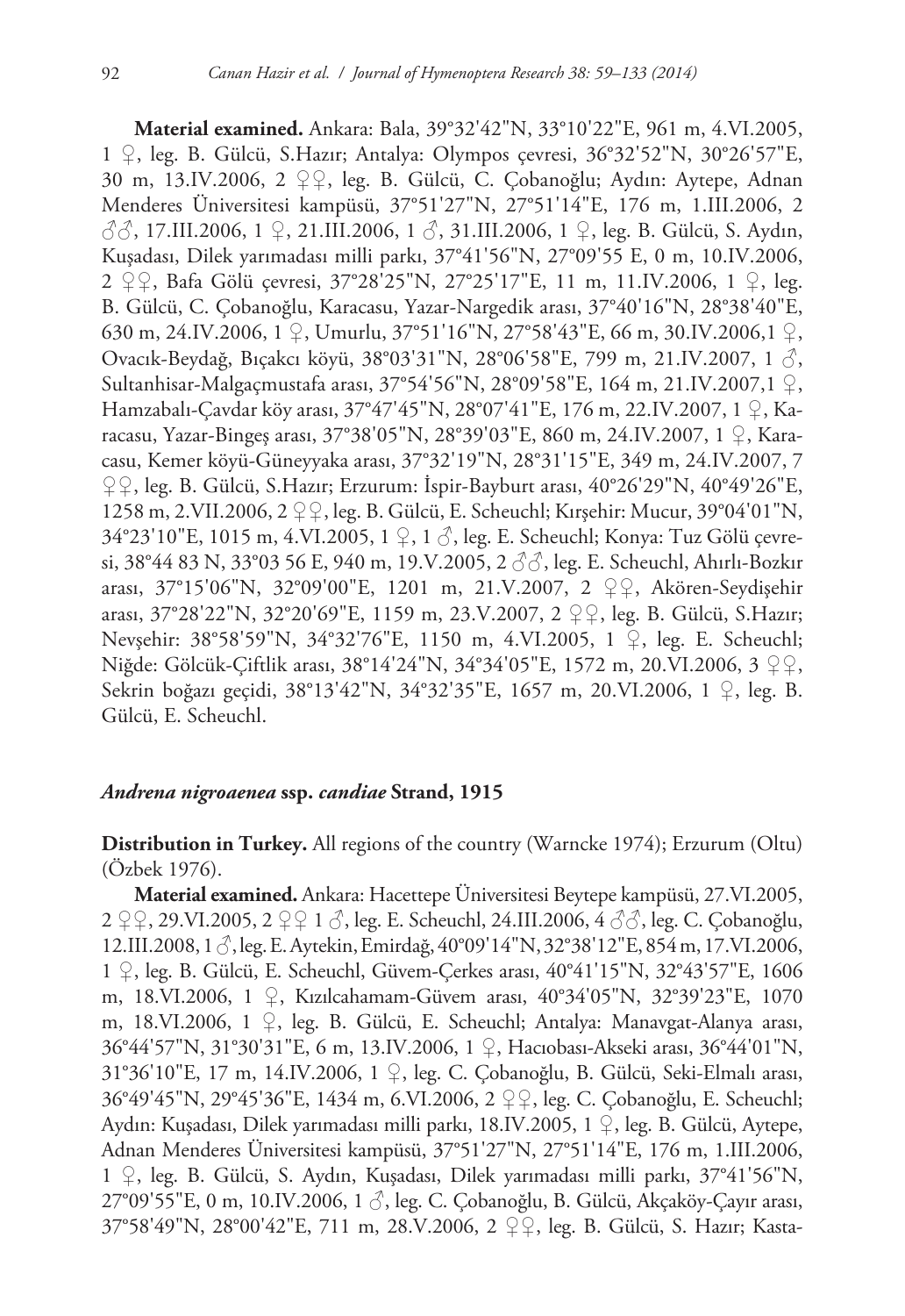monu: Kastamonu-Ilgaz arası, Çatören, 41°08'41"N, 33°46'49"E 1163 m, 11.VII.2005, 1 ♀, leg. B. Gülcü, Türbe dağı geçiti, 40°56'14"N, 34°12'33"E, 1625 m, 19.VI.2006, 1 ♀, leg. B. Gülcü, E. Scheuchl; Kütahya: Emet-Tavşanlı arası, 39°20'16"N, 29°18'22"E, 1047 m, 5.VI.2007, 1 ♀, leg. C. Hazır, S. Hazır; Muğla: Milas-Yatağan arası, Tuzabat, 37°18'46"N, 27°59'88"E, 675 m, 27.V.2007, 1 ♀, leg. B. Gülcü, S. Hazır.

## *Andrena nitida* **(Müller, 1776)**

[http://species-id.net/wiki/Andrena\\_nitida](http://species-id.net/wiki/Andrena_nitida)

**Distribution in Turkey.** Erzurum (İspir, Kandilli, Ovacık), Gümüşhane (Zigana dağı), Rize (Çayeli, Çinçiva), Trabzon (Soğanlı geçiti), İstanbul (Belgrat ormanı) (Warncke 1974); Erzurum (İspir, Kandilli, Ovacık) (Özbek 1976).

**Material examined.** Ankara: Çamlıdere-Elmalı arası, 40°25'51"N, 32°28'01"E, 1278 m, 17.VI.2006, 1 ♀, leg. B. Gülcü, E. Scheuchl.

## *Andrena nitidemula* **Scheuchl & Hazir, 2012**

[http://species-id.net/wiki/Andrena\\_nitidemula](http://species-id.net/wiki/Andrena_nitidemula)

**Distribution in Turkey.** Ankara (Çamlıdere), Burdur, Hakkari, Konya, Mersin (Limonlu, Mut), Sivas (Scheuchl and Hazir 2012).

**Material examined.** Ankara: Çamlıdere çevresi, 40°25'51"N, 32°28'01"E, 1278 m, 17.VI.2006, 1 ♀, leg. E. Scheuchl, 40°27'10"N, 32°28'33"E, 1150 m, 17.VI.2006, 1 ♀, leg. E. Scheuchl, Yeşilköy-Kızılcahamam arası, 40°24'15"N, 32°33'38"E, 1328 m, 17.VI.2006, 1 $\Diamond$ , leg. E. Scheuchl; Burdur: Gölhisar-Altınyayla arası, 37°02'31"N, 29°32'15"E, 1330 m, 6.VI.2006, 1 ♀, leg. E. Scheuchl; Konya: Görmeli çevresi, Toros dağları, 34°31'47"N, 33°59'63"E, 1400 m, 24.V.2005, 1 ♀, leg. S. Hazır; Mersin: Limonlu, 36°33'52"N, 34°13'02"E, 140 m, 23.V.2005, 7 ♀♀, leg. S. Hazır, 2 ♀♀, leg. E. Scheuchl, Gülnar-Ermenek arası, 36°21'38"N, 33°18'84"E, 1075 m, 24.V.2005, 1 ♀, leg. E. Scheuchl; Sivas: Koyulhisar-Mesudiye arası, 40°23'15"N, 37°46'36"E, 12.VIII.2005, 1542 m, 1 ♀, leg. S. Hazır, B. Gülcü.

## *Andrena pyropygia* **Kriechbaumer, 1873**

[http://species-id.net/wiki/Andrena\\_pyropygia](http://species-id.net/wiki/Andrena_pyropygia)

**Distribution in Turkey.** Amanos dağları, Amasya, Bursa, Toros dağları (Warncke 1966); Aydın (Kuşadası) (Warncke 1969).

**Material examined.** Aydın: Davutlar, Ağaçlı köyü, 37°43'99"N, 27°18'80"E, 185 m, 27.V.2005, 1 ♀, leg. E. Scheuchl, Kuşadası, 27.VI.2006, 1 ♀, leg. E. Scheuchl; Çorum: Bayat, 40°35'61"N, 34°18'54"E, 619 m, 17.VI.2005, 1 ♀, 40°37'10"N, 34°17'80"E, 648 m, 17.VI.2005, 2 ♀♀, leg. A.B. Yasan; Mersin: Gülnar, 36°20'40"N, 33°28'77"E, 1140 m, 24.V.2005, 1 ♀, leg. S. Hazır.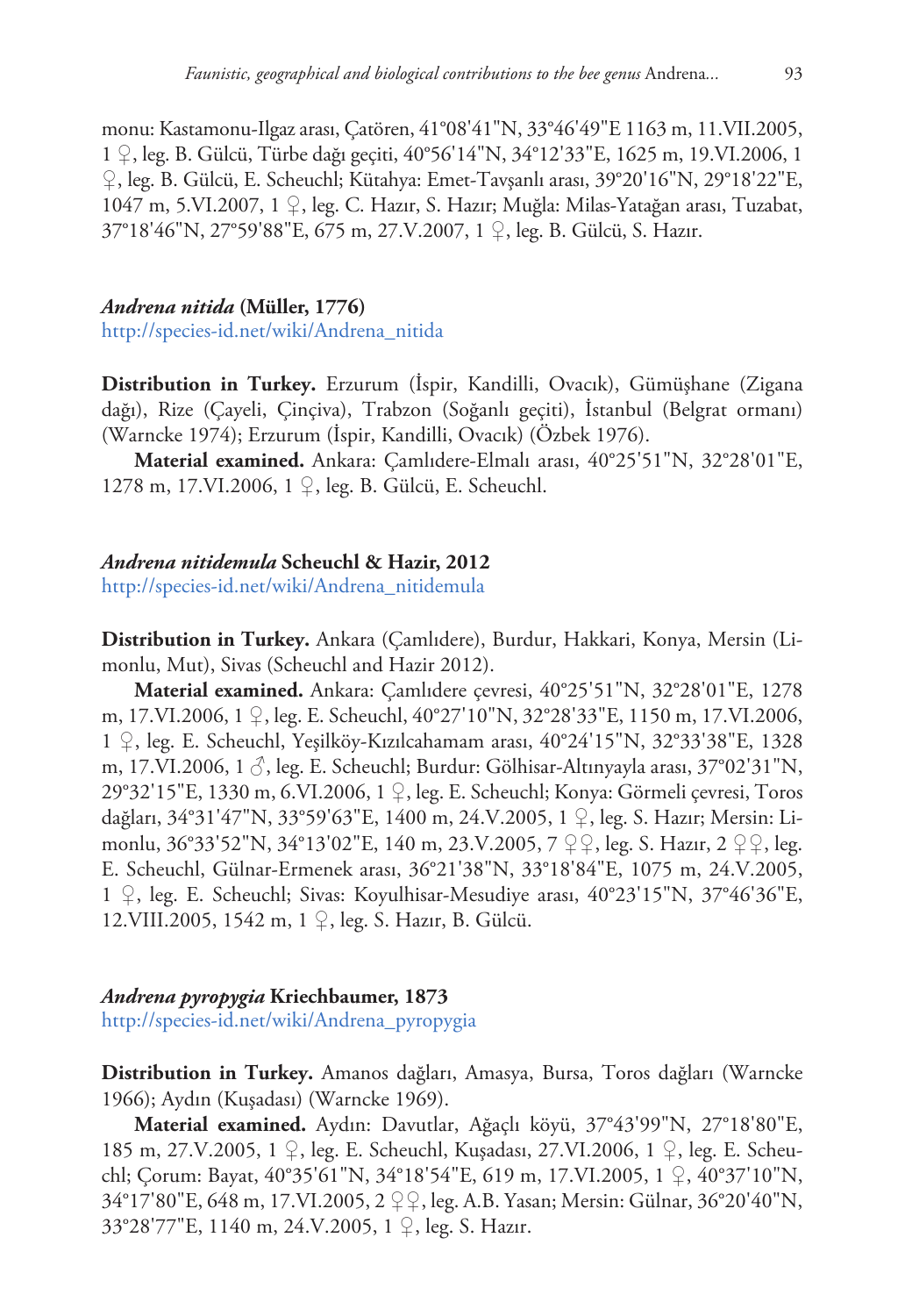## *Andrena thoracica* **(Fabricius, 1775)**

[http://species-id.net/wiki/Andrena\\_thoracica](http://species-id.net/wiki/Andrena_thoracica)

Synonym: *Andrena thoracica* ssp. *kotschyi* Mavromoustakis, 1953

**Distribution in Turkey.** Amanos dağları, Amasya, Balıkesir (Ayvalık), Eskişehir (Sivrihisar), İstanbul, Manisa, (Warncke 1966); Işık dağları (Warncke 1969); Erzurum (Oltu-Başaklı) (Özbek 1976).

**Material examined.** Ankara: Hacettepe Üniversitesi, Beytepe kampüsü, 39°51'49"N, 32°45'06"E, 15.VI.2006, 1 ♀, leg. E. Scheuchl; Aydın: Aytepe, Adnan Menderes Üniversitesi Kampüsü, 37°51'27"N, 27°51'14"E 176 m, 21.II.2006, 1 ♀, leg. B. Gülcü, S. Hazır, 1.III.2006, 1 ♀, leg. B. Gülcü, S. Aydın; Erzurum: İspir-Bayburt arası, 40°26'29"N, 40°49'26"E, 1258 m, 2.VII.2006, 1 ♀, leg. B. Gülcü, E. Scheuchl; Muğla: Yatağan, 37°12'54"N, 28°20'10"E, 625 m, 26.V.2005, 1 ♀, leg. E. Scheuchl; Sivas: Koyulhisar-Mesudiye arası, 40°23'15"N, 37°46'36"E, 1542 m, 12.VIII.2005, 1 ♀, leg. B. Gülcü, S. Hazır.

## **Subgenus** *Melittoides* **Friese, 1921**

*Andrena curiosa* **(Morawitz, 1877)** [http://species-id.net/wiki/Andrena\\_curiosa](http://species-id.net/wiki/Andrena_curiosa)

**Distribution in Turkey.** Erzurum (Horasan, İspir, Kandilli, Tatos dağları, Tortum), Hatay (Amanos dağları), İzmir, Karaman (Madenşehir), Konya (Warncke 1974); Erzurum (Aşkale, Horasan, İspir, Tortum) (Özbek 1976).

**Material examined.** Ankara: Hacettepe Üniversitesi, Beytepe kampüsü, 39°51'49"N, 32°45'06"E, 18.V.2005, 2 ♂♂, 29.V.2005, 1 ♂, 3.VI.2005, 1 ♀, 1 ♂, leg. E. Scheuchl; Konya: Karapınar yolu, 37°57'06"N, 33°37'19"E, 1070 m, 19.V.2005, 1 ♂, leg. E. Scheuchl, Bozkır-Seydişehir arası, 37°15'92"N, 32°07'86"E, 1170 m, 25.V.2005, 1 ♀, leg. E. Scheuchl.

# **Subgenus** *Micrandrena* **Ashmead, 1899**

*Andrena alfkenelloides* **Warncke, 1965** [http://species-id.net/wiki/Andrena\\_alfkenelloides](http://species-id.net/wiki/Andrena_alfkenelloides)

Synonym: *Andrena alfkenelloides* ssp. *alfkenelloides* Warncke, 1965; *Andrena alfkenelloides* ssp. *cardalia* Warncke, 1975

**Distribution in Turkey.** Ankara, Antalya (Akseki, Side), Denizli (Çardak), Mersin (Gülek) Nevşehir (Ürgüp), Niğde (Çiftehan), Tunceli (Warncke 1974); Tunceli (Özbek 1976).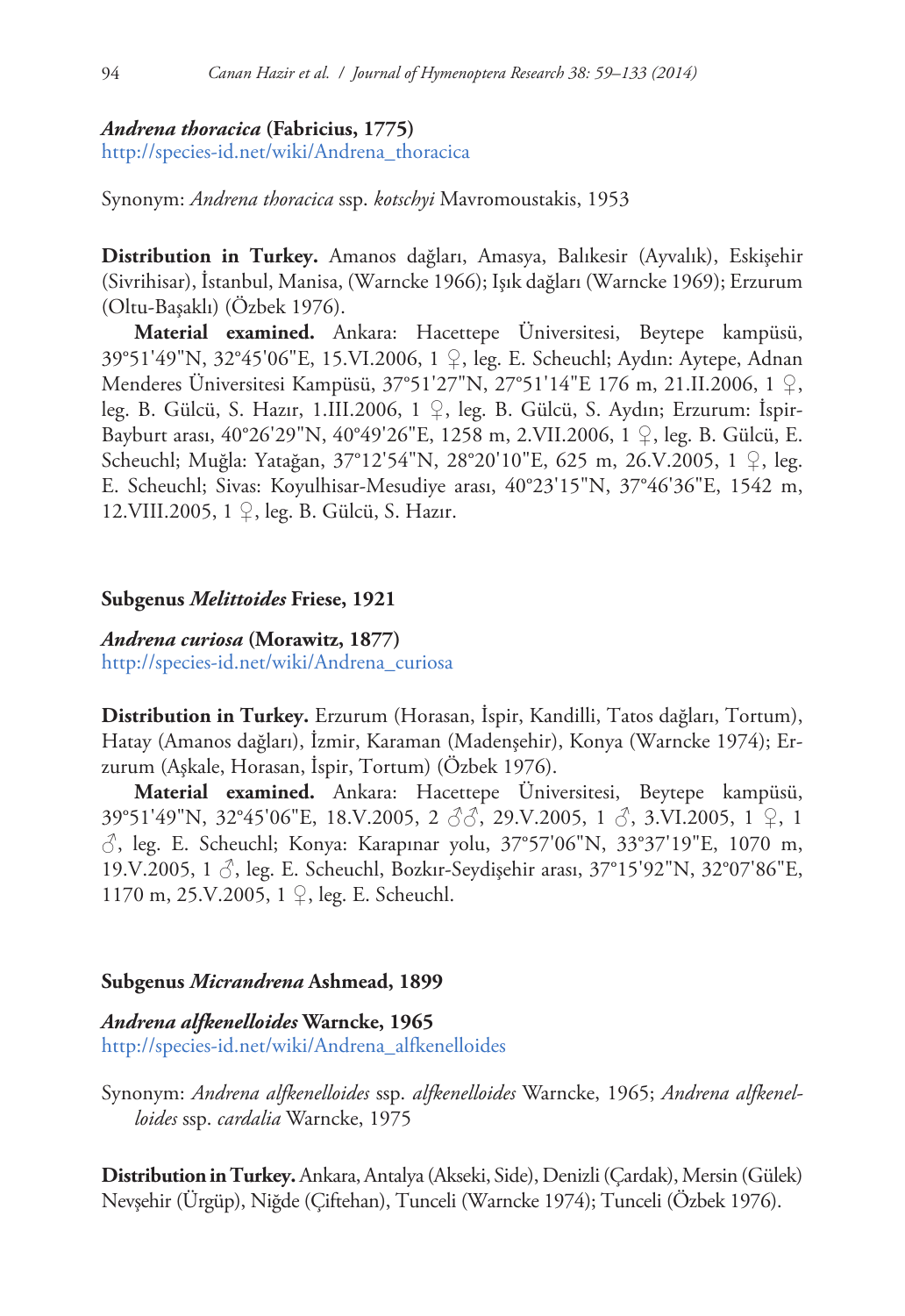**Material examined.** Aydın: Akçaköy-Ödemiş arası, 37°58'49"N, 28°00'42"E, 711 m, 28.V.2006, 1 ♀, leg. E. Scheuchl; Burdur: Çavdır-Söğüt arası, 37°06'36"N, 29°44'00"E, 1116 m, 6.VI.2006, 1 ♀, leg. E. Scheuchl; Mersin: Yastıbağı, 36°38'55"N, 34°01'16"E, 1030 m, 23.V.2005, 1 ♀, leg. E. Scheuchl, Akova, 36°22'98"N, 33°12'23"E, 24.V.2005, 1 ♀, leg. E. Scheuchl.

#### *Andrena enslinella* **Stöckhert, 1924**

[http://species-id.net/wiki/Andrena\\_enslinella](http://species-id.net/wiki/Andrena_enslinella)

**Distribution in Turkey.** Ankara, Çorum, İstanbul (Üsküdar), Konya (Akşehir), Mersin (Sertavul), Sivas (Gürün) (Warncke 1974).

**Material examined.** Ankara: Kazan, 40°11'18"N, 32°40'37"E, 14.V.2005, 1  $\varphi$ , 1  $\mathcal{S}$ , leg. E. Scheuchl, Hacettepe Üniversitesi, Beytepe kampüsü, 39°51'49"N, 32°45'06"E, 15.V.2005, 1 ♀, 2 ♂♂, 7.VI.2005, 2 ♀♀, leg. E. Scheuchl; Isparta: Gelendost, 38°04'08"N, 30°58'70"E, 940 m, 25.V.2005, 1 ♀, leg. E. Scheuchl.

#### *Andrena magunta* **Warncke, 1965**

[http://species-id.net/wiki/Andrena\\_magunta](http://species-id.net/wiki/Andrena_magunta)

**Distribution in Turkey.** Adana, Amanos dağları, Balıkesir (Ayvalık), Kayseri (Erciyes) (Warncke 1966); Adana, Ağrı (Ararat), Amanos dağları, Ankara, Antalya (Akseki), Balıkesir (Ayvalık), Erzurum (Horasan, İspir, Tortum), Gümüşhane, Hatay (Antakya), Kayseri (Erciyes dağı), Konya, Mersin (Namrun, Sertavul), Nevşehir (Ürgüp), Niğde (Ulukışla), Sivas (Gürün) (Warncke 1974); Erzurum (Horasan, İspir, Tortum) (Özbek 1976).

**Material examined.** Ankara: Çamlıdere çevresi, 40°25'51"N, 32°28'01"E, 1278 m, 17.VI.2006, 1 ♀, leg. E. Scheuchl; Aydın: Aytepe, Adnan Menderes Üniversitesi Kampüsü, 37°51'07"N, 27°51'24"E, 159 m, 12.III.2010, 1 ♀, leg. E. Scheuchl; Kütahya: Emet-Tavşanlı arası, 39°20'16"N, 29°18'22"E, 1047 m, 5.VI.2007,1 ♀, Tavşanlı-Harmancık arası, 39°34'91"N, 29°24'85"E, 851 m, 5.VI.2007, 1 ♀, leg. C. Hazır, S. Hazır; Manisa: Demirci, 39°04'48"N, 28°43'36"E, 1260 m, 4.VI.2007, 2 ♀♀, leg. E. Scheuchl; Muğla: Milas-Yatağan arası, 37°18'46"N, 27°59'88"E, 675 m, 27.V.2007, 1 ♀, leg. E. Scheuchl.

# *Andrena oenas* **Warncke, 1975**

[http://species-id.net/wiki/Andrena\\_oenas](http://species-id.net/wiki/Andrena_oenas)

**Distribution in Turkey.** Ankara, Erzurum (Horasan), Konya (Warncke 1974); Erzurum (Horasan) (Özbek 1976).

**Material examined.** Ankara: Hacettepe Üniversitesi, Beytepe kampüsü, 39°51'49"N, 32°45'06"E, 29.V.2005, 2 ♀♀, leg. E. Scheuchl.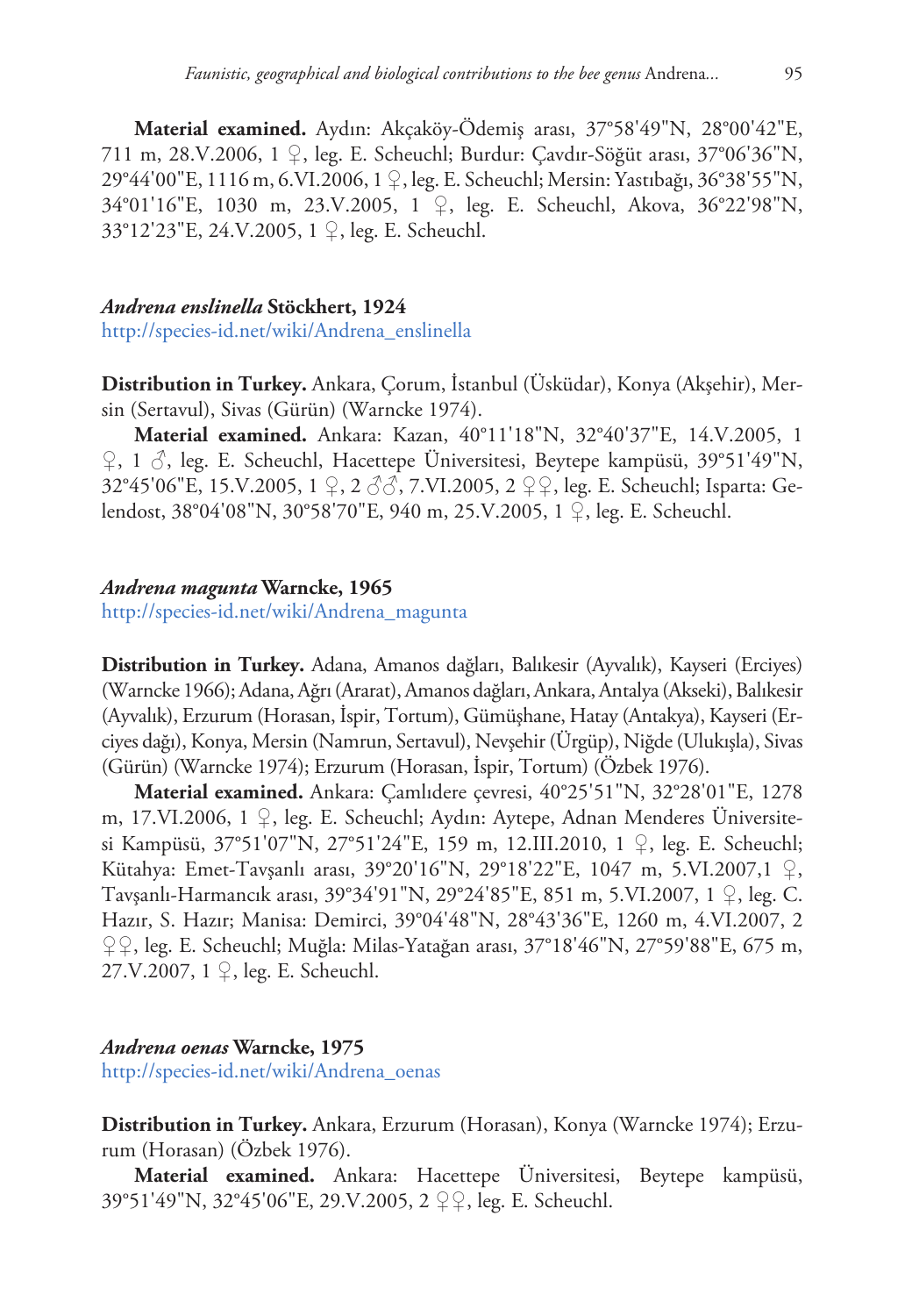#### *Andrena stoeckhertella* **Pittioni, 1948**

[http://species-id.net/wiki/Andrena\\_stoeckhertella](http://species-id.net/wiki/Andrena_stoeckhertella)

#### **Distribution in Turkey.** Ankara, Konya (Warncke 1974).

**Material examined.** Ankara: Hacettepe Üniversitesi, Beytepe kampüsü, 39°51'49"N, 32°45'06"E, 15.V.2005, 1 ♀, leg. E. Scheuchl; Mersin: Esenpınar, 36°35'79"N, 34°02'70"E, 970 m, 23.V.2005, 1 ♀, leg. E. Scheuchl.

#### *Andrena tringa* **Warncke, 1973**

[http://species-id.net/wiki/Andrena\\_tringa](http://species-id.net/wiki/Andrena_tringa)

**Distribution in Turkey.** Ankara (Şereflikoçhisar), Ardahan, Burdur, Erzurum (Oltu), Kayseri (Yeşilhisar), Konya (Sarayönü), Nevşehir (Ürgüp) (Warncke 1974); Ardahan, Erzurum (Oltu, Tortum), Kars (Özbek 1976).

**Material examined.** Ankara: Kazan, 40°11'18"N, 32°40'37"E, 14.V.2005, 2 ♀♀, leg. E. Scheuchl; Kırşehir: 39°10'72"N, 34°09'08"E, 1010 m, 4.V.2005, 1 ♀, leg. E. Scheuchl.

#### *Andrena virgata* **Warncke, 1975**

[http://species-id.net/wiki/Andrena\\_virgata](http://species-id.net/wiki/Andrena_virgata)

**Distribution in Turkey.** Ağrı (Ararat), Ankara, Erzurum (Horasan) (Warncke 1974); Ağrı (Doğubayazıt), Erzurum (Horasan) (Özbek 1976).

**Material examined.** Antalya: Manavgat, Başlar köyü-Ormana arası, 37°07'80"N, 31°30'92"E, 1063 m, 21.V.2007, 1 ♀, leg. E. Scheuchl; Aydın: Ovacık-Beydağ arası, 38°03'31"N, 28°06'58"E, 799 m, 21.IV.2007, 2 ♀♀, leg. B. Gülcü, S. Hazır; Manisa: Spil dağı milli parkı, 38°35'15"N, 27°26'16"E, 612 m, 23.IV.2007, 2 ♀♀, leg. B. Gülcü, S. Hazır; Mersin: Şahmurlu köyü, 36°38'58"N, 34°01'23"E, 970 m, 23.V.2005, 1 ♀, leg. E. Scheuchl, Gülnar çevresi, Pinus ormanı, 36°20'40"N, 33°28'77"E, 1140 m, 24.V.2005, 1 ♀, leg. E. Scheuchl.

#### **Subgenus** *Nobandrena* **Warncke, 1968**

# *Andrena anatolica* **Alfken, 1935** [http://species-id.net/wiki/Andrena\\_anatolica](http://species-id.net/wiki/Andrena_anatolica)

**Distribution in Turkey.** Ankara, Eskişehir, Konya, Mersin (Mut) (Warncke 1966); Ankara, Erzurum (Horasan), Eskişehir, Karaman (Madenşehir), Konya (Ereğli), Mersin (Mut), Sivas (Gürün) (Warncke 1974); Erzurum (Horasan) (Özbek 1976).

**Material examined.** Ankara: Hacettepe Üniversitesi, Beytepe kampüsü, 39°51'49"N, 32°45'06"E, 29.V.2005, 1 ♂, leg. E. Scheuchl, 3.VI.2005, 1 ♀, leg. C. Çobanoğlu, Kızılcahamam-Güvem arası, 40°34'05"N, 32°39'23"E, 1070 m,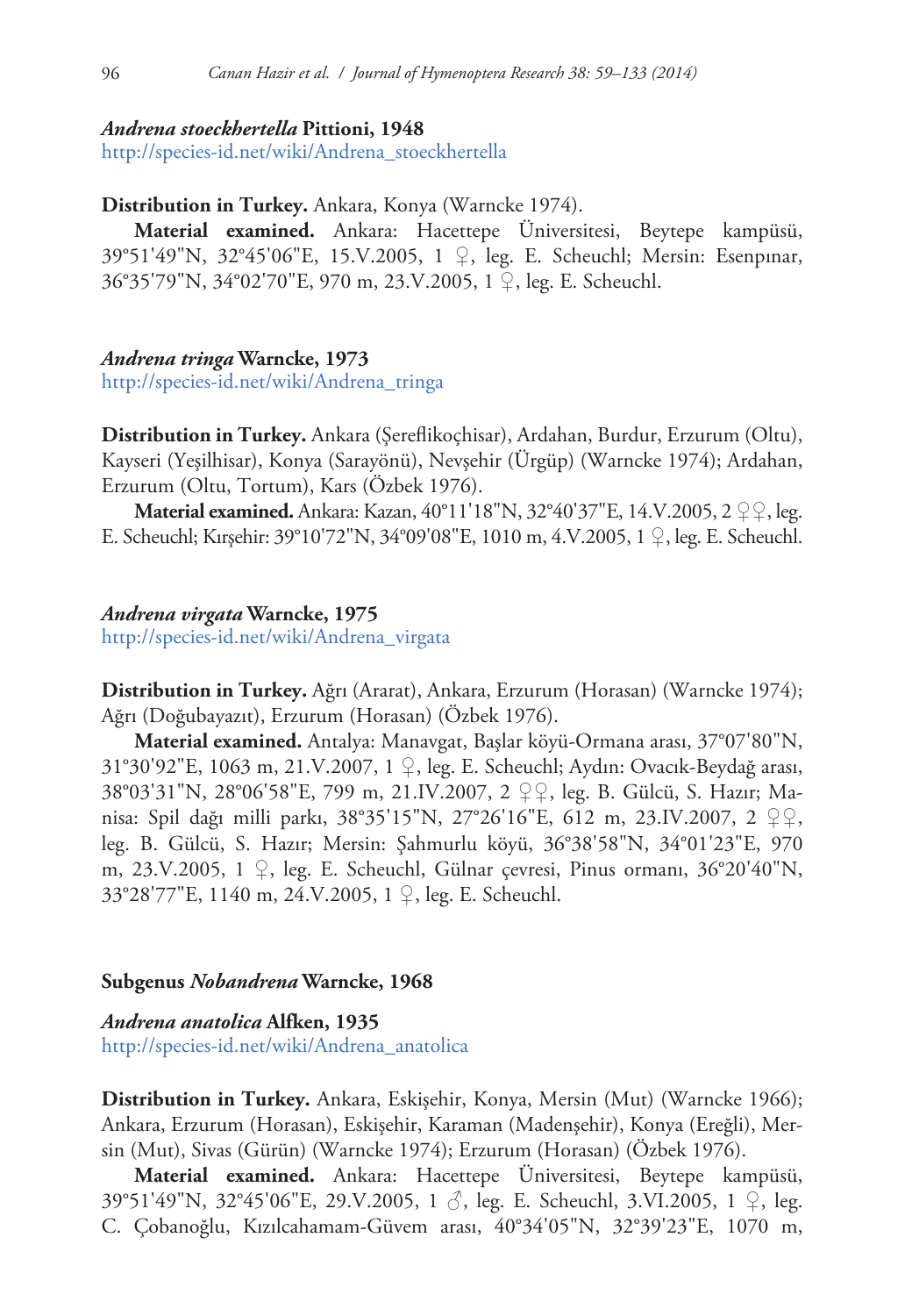18.VI.2006, 1 ♀, leg. B. Gülcü, E. Scheuchl; Karaman: Gölcük-Ermenek arası, 36°38'95"N, 32°41'13"E, 1616 m, 22.V.2007, 1 ♀, leg. B. Gülcü, S. Hazır; Kırklareli: Çukurpınar, 41°51'41"N, 27°29'72"E, 409 m, 1.VI.2009, 1 ♀, leg. B. Gülcü, C. Demirtaş; Konya: Akören-Seydişehir arası, 37°28'22"N, 32°20'69"E, 1159 m, 23.V.2007, 1 ♀, leg. B. Gülcü, S. Hazır; Kütahya: Emet-Tavşanlı arası, 39°20'16"N, 29°18'22"E, 1047 m, 5.VII.2007, 1 ♀, leg. C. Hazır, S. Hazır; Mersin: Sertavul-Mut arası, 36°48'36"N, 33°19'48"E, 1270 m, 21.V.2005, 1 ♀, leg. S. Hazır; Muğla: Marmaris yolu, 37°11'33"N, 28°21'82"E, 620 m, 27.V.2007, 2 ♀♀, leg. B. Gülcü; Nevşehir: 38°58'59"N, 34°32'76"E, 1150 m, 4.VI.2005, 1 ♀, leg. E. Scheuchl.

# *Andrena athenensis* **Warncke, 1965**

[http://species-id.net/wiki/Andrena\\_athenensis](http://species-id.net/wiki/Andrena_athenensis)

**Distribution in Turkey.** Erzurum (Horasan), Konya (Warncke 1974); Erzurum (Horasan) (Özbek 1976).

**Material examined.** Afyon: Köroğlu dağ geçiti, 38°55'20"N, 30°53'40"E, 1295 m, 21.VI.2006, 2  $\varphi$ , 1  $\varphi$ , leg. E. Scheuchl; Burdur: Gölhisar-Altınyayla arası, 37°05'34"N, 29°31'51"E, 977 m, 6.VI.2006, 1 ♀, Söğüt-Çavdır arası, 37°06'36"N, 29°44'00"E, 1116 m, 6.VI.2006, 1 ♀, 1 ♂, 37°08'05"N, 29°41'18"E, 1015 m, 6.VI.2006, 2 ♀♀, Yeşilova, 37°29'01"N, 29°46'37 E, 1239 m, 8.VI.2006, 1 ♀, leg. C. Çobanoğlu; Kütahya: Demirci-Simav arası, 39°08'00"N, 28°47'26"E, 686 m, 4.VI.2007, 1 ♀, leg. C. Hazır, S. Hazır, Dereköy, 39°11'44"N, 29°17'45"E, 868 m, 4.VI.2007,  $1 \circ$ , leg. E. Scheuchl.

# *Andrena flavobila* **Warncke, 1965**

[http://species-id.net/wiki/Andrena\\_flavobila](http://species-id.net/wiki/Andrena_flavobila)

Synonym: *Andrena flavobila* ssp. *albicilla* Warncke, 1975

**Distribution in Turkey.** Konya (Sarayönü) (Warncke 1966), Ankara (Şereflikoçhisar), Denizli (Acı göl), Nevşehir (Ürgüp), Niğde (Ulukışla) (Warncke 1974).

**Material examined.** Ankara: Kazan, 14.V.2005, 1 ♀, leg. E. Scheuchl, Hacettepe Üniversitesi, Beytepe kampüsü, 39°51'49"N, 32°45'06"E, 15.V.2005, 1 ♀, leg. E. Scheuchl; Konya: Tuz Gölü çevresi, 38°44'83"N, 33°03'56"E, 940 m, 19.V.2005, 1 ♀, leg. E. Scheuchl.

# *Andrena nobilis* **Morawitz, 1874**

[http://species-id.net/wiki/Andrena\\_nobilis](http://species-id.net/wiki/Andrena_nobilis)

**Distribution in Turkey.** Aksaray, Ankara, Kayseri, Kırıkkale, Konya (Beyşehir), Toros dağları (Warncke 1966); Adana (Pozantı), Aksaray, Amasya, Ankara, İzmir (Selçuk),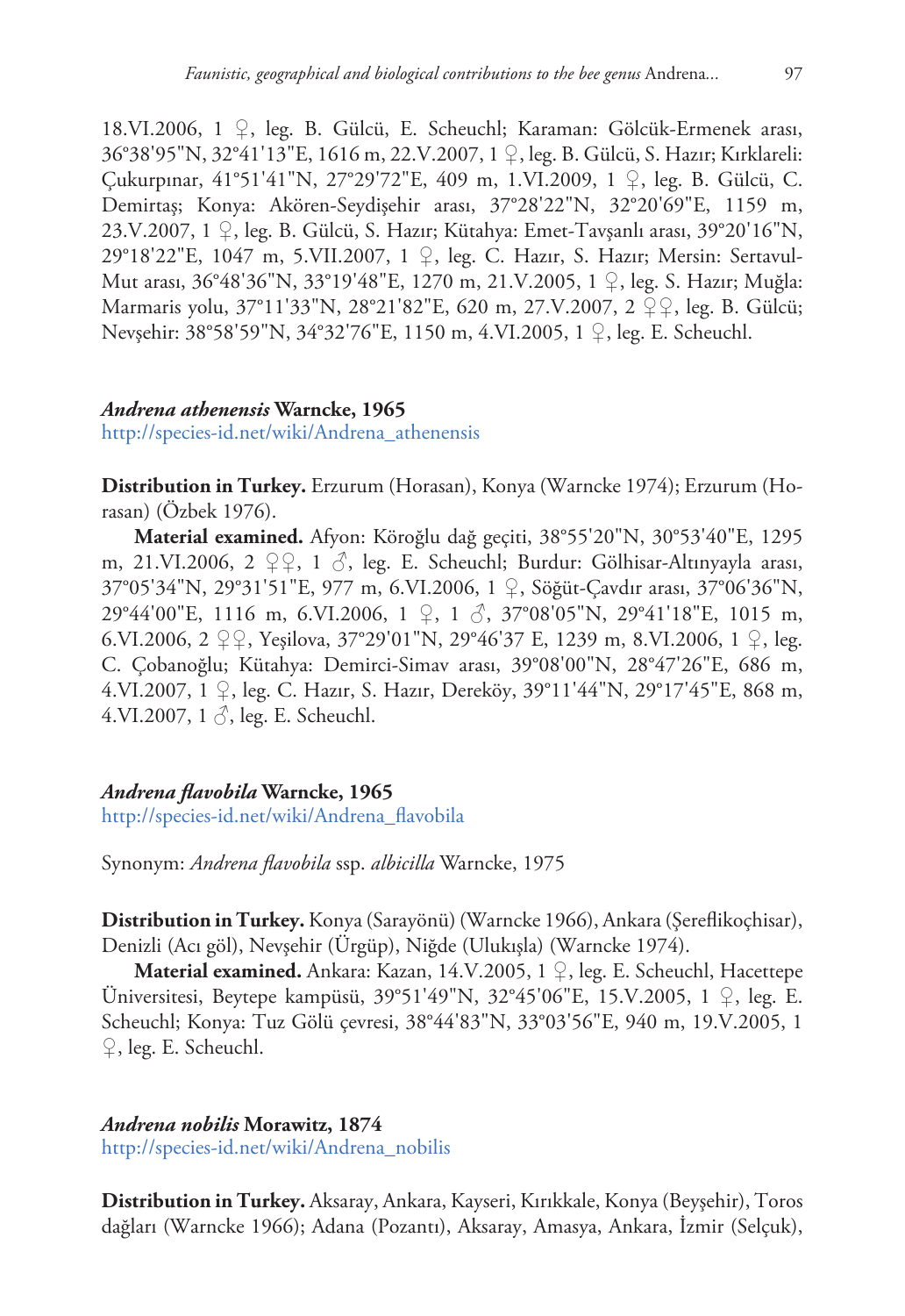Erzurum (Azort, İspir, Horasan, Tanyeri), Karaman (Madenşehir), Kayseri, Kırıkkale, Konya (Beyşehir), Mersin (Gülek, Sertavul), Nevşehir (Ürgüp) (Warncke 1974); Erzurum (Oltu, Tortum, İspir, Horasan) (Özbek 1976).

**Material examined.** Aksaray: 38°28'97"N, 33°53'31"E, 977 m, 5.VI.2005, 1♀, leg. B. Gülcü, S. Hazır; Ankara: Karakeçili, 39°35'00"N, 33°24'67"E, 762 m, 4.VI.2005, 1 ♀, leg. B. Gülcü, S. Hazır, Beypazarı, Kargı köyü, 9.VI.2005, 1 ♀, leg. E. Aytekin; Aydın: Aytepe, Adnan Menderes Üniversitesi kampüsü, 37°51'27"N, 27°51'14"E, 176 m, 19.IV.2007, 1 ♂, Ovacık, 38°01'18"N, 28°10'75"E, 1292 m, 24.VI.2008, 7 ♀♀, Uzunlar-Ovacık arası, 38°00'86"N, 28°10'80"E, 1300 m, 24.VI.2008, 6 ♀♀, leg. B. Gülcü, S. Hazır; Burdur: Söğüt-Çavdır arası, 37°06'36"N, 29°44'00"E, 1116 m, 6.VI.2006, 2 ♀♀, Tefenni, 37°16'10"N, 29°52'44"E, 1150 m, 8.VI.2006, 1 ♀, 37°20'40"N, 29°48'24"E 1132 m, 8.VI.2006, 1 ♀ leg. C. Çobanoğlu, E. Scheuchl; Çorum: Bayat, 40°40'06"N, 34°27'19"E, 715 m, 17.VI.2005, 2 ♀♀, leg. S. Hazır, B. Gülcü; İzmir: Ödemiş-Bozdağ arası, 38°17'45"N, 28°03'56"E, 1018 m, 28.V.2006, 1 ♀, leg. B. Gülcü, S. Hazır; Karaman: Göktepe-Ermenek arası, 36°38'95"N, 32°41'13"E, 1616 m, 22.V.2007, 2 ♀♀, leg. B. Gülcü, S. Hazır; Konya: Seydişehir-Bozkır arası, 37°23'56"N, 32°01'06"E, 1097 m, 21.V.2007, 1 ♀, Akören, 37°31'22"N, 32°38'71"E, 1030 m, 23.V.2007, 3 ♀♀, leg. B. Gülcü, S. Hazır; Kütahya: Gediz-Hisarcık arası, 39°07'55"N, 29°21'05"E, 1009 m, 4.VI.2007, 1 ♀, leg. E. Scheuchl; Nevşehir: Gülhisar, 38°43'42"N, 34°41'00"E, 1011 m, 4.VI.2005, 5  $\Im$  $\Im$ , leg. B. Gülcü, S. Hazır; Yozgat: 39°40'86"N, 35°45'89"E, 1254 m, 18.VI.2005, 2 ♀♀, leg. S. Hazır, B. Gülcü.

## *Andrena probata* **Warncke, 1973**

[http://species-id.net/wiki/Andrena\\_probata](http://species-id.net/wiki/Andrena_probata)

#### **Distribution in Turkey.** Erzurum (Warncke 1974; Özbek 1976).

**Material examined.** Ankara: Kızılcahamam-Güvem arası, 40°34'05"N, 32°39'23"E, 1070 m, 18.VI.2006, 1 ♀, leg. B. Gülcü, E. Scheuchl; Bursa: Uludağ, Soğuk Pınar yolu, 40°03'84"N, 29°07'11"E, 1029 m, 3.VI.2009, 2 ♂♂, leg. B. Gülcü, C. Demirtaş; Karaman: Göktepe-Ermenek arası, 36°38'95"N, 32°41'13"E, 1616 m, 22.V.2007, 1  $\Diamond$ , leg. B. Gülcü, S. Hazır; Kayseri: Erciyes-Develi arası, 38°29'00"N, 35°30'45"E, 2002 m, 20.VI.2006, 1 ♀, leg. B. Gülcü, E. Scheuchl.

#### **Subgenus** *Notandrena* **Pérez, 1890**

*Andrena erythrocnemis* **Morawitz, 1870** [http://species-id.net/wiki/Andrena\\_erythrocnemis](http://species-id.net/wiki/Andrena_erythrocnemis)

**Distribution in Turkey.** Antalya (Finike), İzmir (Selçuk), Muğla (Marmaris), Samsun (Warncke 1974).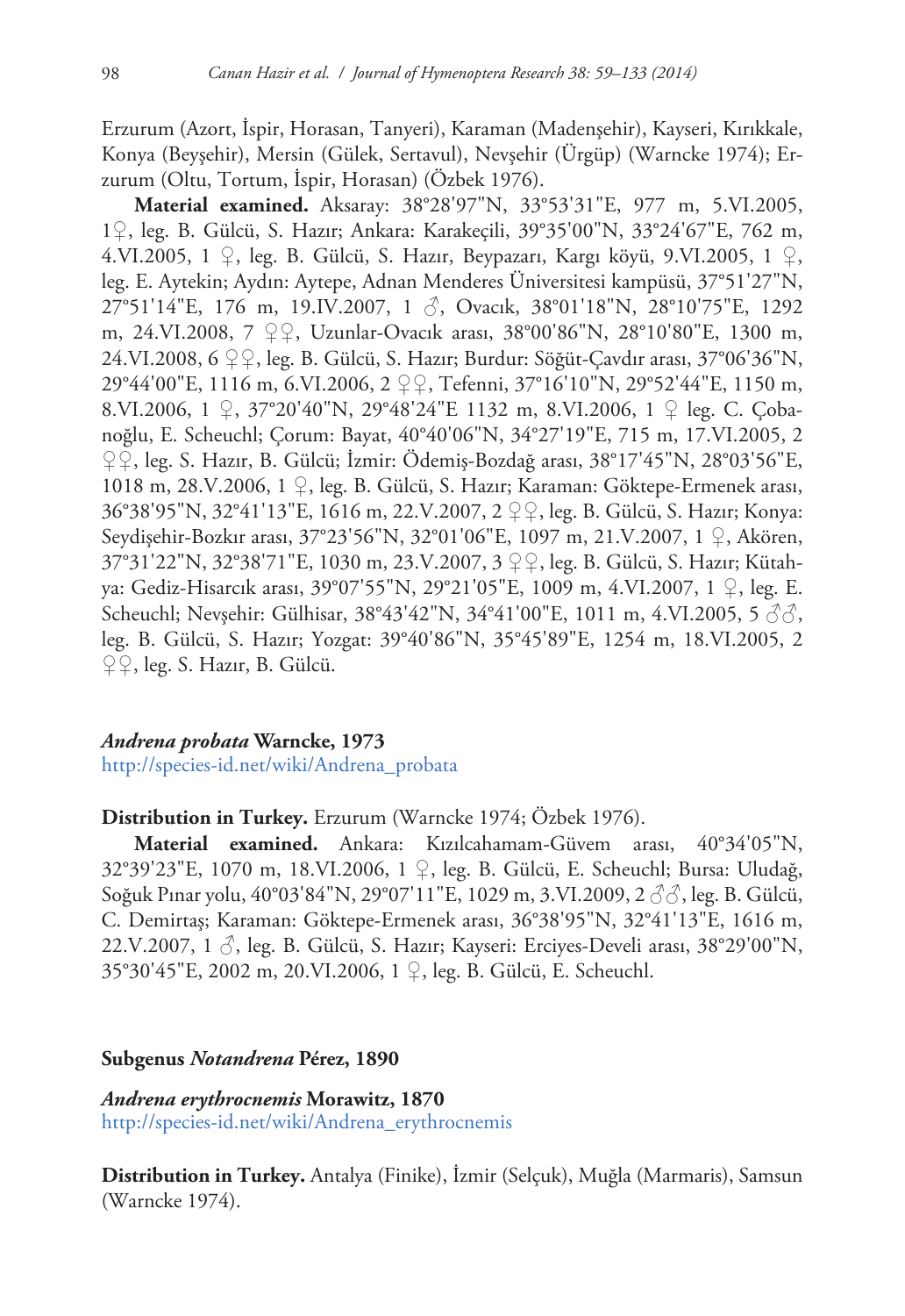**Material examined.** Kırklareli: Sarpdere çıkışı mağara yolu, 41°51'92"N, 27°34'93"E, 390 m, 1.VI.2009, 1 ♀, leg. B. Gülcü, C. Demirtaş; Samsun: Samsun-Ankara arası, 41°05'24"N, 36°05'04"E, 728 m, 3.VII.2006, 1 ♀, leg. E. Scheuchl.

#### *Andrena fulvicornis* **(Schenck, 1853)**

[http://species-id.net/wiki/Andrena\\_fulvicornis](http://species-id.net/wiki/Andrena_fulvicornis)

Synonym: *Andrena nitidiuscula* sensu Warncke 1974 partim, nec Schenck 1853

**Distribution in Turkey.** Antalya, Erzurum, Hakkari (Schmid-Egger and Doczkal 1995); Erzurum (Schwenninger 2013).

**Material examined.** Adana: Ceyhan, 23.IV.2005, 2 ♀♀, Misis-Ceyhan arası, 23.IV.2005, 7 ♀♀, leg. S. Hazır; Ankara: Kazan, 15.V.2005,1 ♀, leg. S. Hazır; Burdur: Söğüt-Çavdır arası, 37°06'36"N, 29°44'00"E, 1116 m, 6.VI.2006, 1 ♀, Tefenni, 37°20'40"N, 29°48'24"E, 1132 m, 8.VI.2006, 2 ♀♀, Yeşilova, 37°29'01"N, 29°46'37"E, 1239 m, 8.VI.2006, 5 ♀♀, leg. C. Çobanoğlu, E. Scheuchl; Isparta: Gelendost, 38°06'82"N, 31°01'45"E, 960 m, 25.V.2005, 1 ♀, leg. S. Hazır; Mersin: Gülnar, 36°20'84"N, 33°37'58"E, 1010 m, 24.V.2005, 1 ♀, leg. S. Hazır; Samsun: Samsun-Ankara arası, 41°05'24"N, 36°05'04"E, 728 m, 3.VII.2006, 2 ♀♀, leg. E. Scheuchl.

## *Andrena langadensis* **ssp.** *clanga* **Warncke, 1965**

**Distribution in Turkey.** Adana (Ceyhan, Kadirli) (Warncke 1966); Adana (Ceyhan, Kadirli, Karataş), İzmir (Selçuk), Mersin (Tarsus) (Warncke 1974).

**Material examined.** Ankara: Kazan, 40°11'18"N, 32°40'37"E, 14.V.2005, 2 ♀♀, leg. E. Scheuchl; Kırıkkale: 39°55'25"N, 33°59'05"E, 1165 m, 18.VI.2005, 5 ♀♀, leg. A.B. Yasan.

#### *Andrena recurvirostra* **Warncke, 1975**

[http://species-id.net/wiki/Andrena\\_recurvirostra](http://species-id.net/wiki/Andrena_recurvirostra)

**Distribution in Turkey.** Konya (Beyşehir), Muş, Şanlıurfa (Warncke 1974); Konya (Beyşehir) (Warncke 1975); Erzurum (Oltu), Muş (Özbek 1976).

**Material examined.** Ankara: Kazan, 40°09'14"N, 32°38'12"E, 14.V.2005, 1 ♀, leg. E. Scheuchl; Aydın: Aytepe, Adnan Menderes Üniversitesi Kampüsü, 37°51'27"N, 27°51'14"E, 180 m, 4.VI.2006, 1 ♀, leg. E. Scheuchl; Konya: Bozkır-Yalnızca arası, 37°09'58"N, 32°15'75"E, 1464 m, 21.V.2007, 2 ♂♂, leg. B. Gülcü, Akören-Seydişehir arası, 37°28'22"N, 32°20'69"E, 1159 m, 23.V.2007, 1 ♀, Seydişehir-Beyşehir arası, 37°32'18"N, 31°48'36"E, 1166 m, 23.V.2007, 1  $\varphi$ , 3  $\Im$   $\Im$ , leg. B. Gülcü, S. Hazır.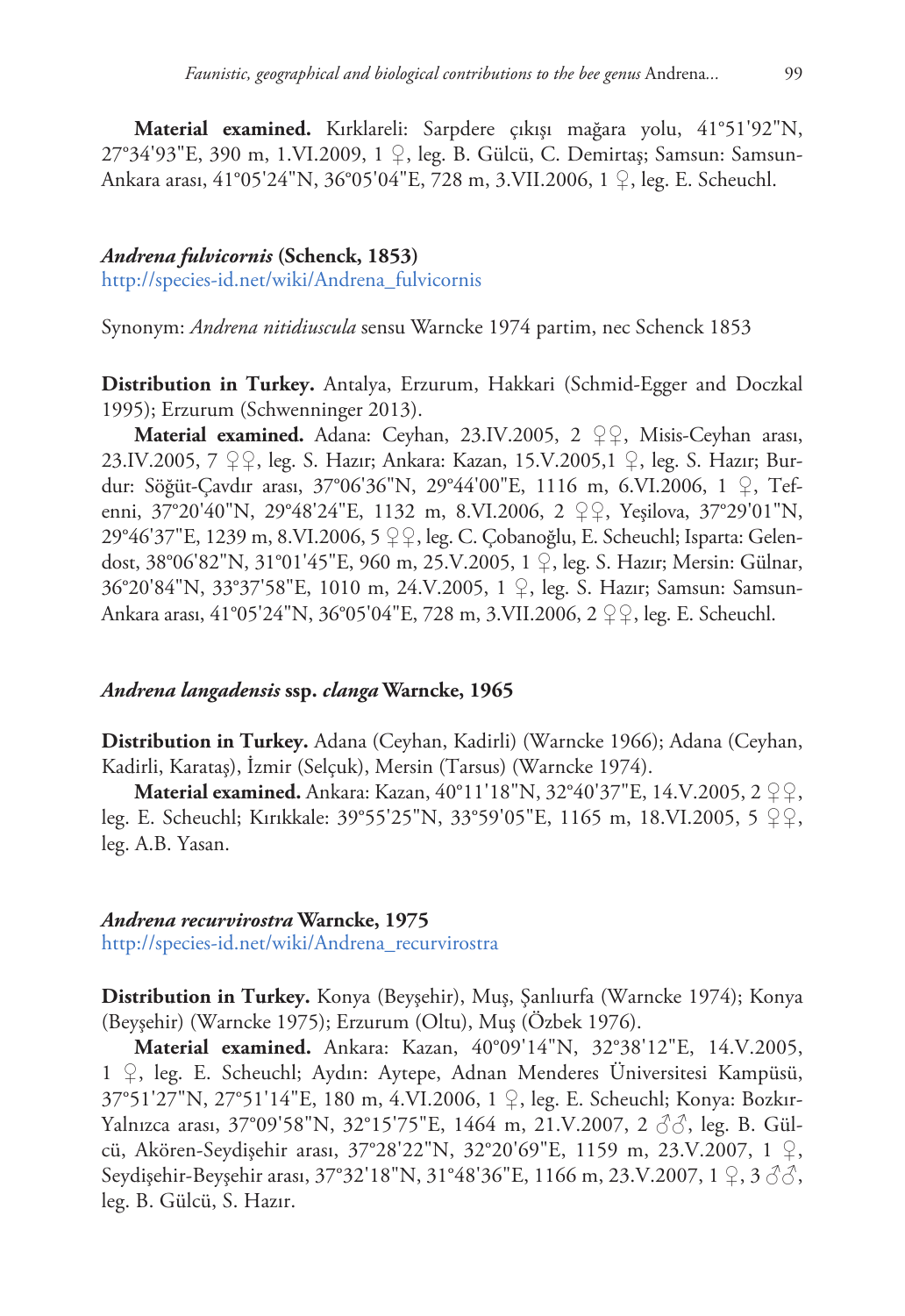#### *Andrena selcuki* **Scheuchl & Hazir, 2008**

[http://species-id.net/wiki/Andrena\\_selcuki](http://species-id.net/wiki/Andrena_selcuki)

**Distribution in Turkey.** Konya (Kulu) (Scheuchl and Hazir 2008).

**Material examined.** Konya, Kulu, 38°54'98"N, 32°59'56"E, 1145 m, 19.V.2005,  $2 \land \land$ , leg. E. Scheuchl.

*Andrena stellaris* **Warncke, 1965** [http://species-id.net/wiki/Andrena\\_stellaris](http://species-id.net/wiki/Andrena_stellaris)

**Distribution in Turkey.** Aksaray (Warncke 1966); Aksaray, Nevşehir (Ürgüp), Niğde, Kayseri (Yeşilhisar, Sultanhanı) (Warncke 1974).

**Material examined.** Kırıkkale: 39°55'25"N, 33°59'05"E, 1165 m, 18.VI.2005, 2 ♀♀, leg. A.B. Yasan.

#### *Andrena ungeri* **Mavromoustakis, 1952**

[http://species-id.net/wiki/Andrena\\_ungeri](http://species-id.net/wiki/Andrena_ungeri)

**Distribution in Turkey.** Adana (Ceyhan, Kadirli), Hatay (Warncke 1966).

**Material examined.** Adana: Pozantı otoban çevresi, 25.IV.2004, 1 ♀, leg. C. Çobanoğlu, Ceyhan, 23.IV.2005, 2 ♀♀, Misis-Ceyhan arası, 23.IV.2005, 1 ♀, 1 ♂, leg. S. Hazır; Aksaray: 38°28'97"N, 33°53'30"E, 975 m, 5.VI.2005, 1  $\Im$ , leg. E. Scheuchl; Amasya: Yeşilöz, 40°33'19"N, 36°08'46"E, 822 m, 17.VI.2005, 1 ♀, leg. B. Gülcü; Aydın: Umurlu, Serçeköy köyü, 37°50'30"N, 27°56'00"E, 32 m, 9.VI.2007, 1 ♀, leg. E. Scheuchl; Burdur: Tefenni, 37°20'40"N, 29°48'24"E, 1132 m, 8.VI.2006, 1 ♀, leg. C. Çobanoğlu, E. Scheuchl; 16-05-2006 Hatay: Yayladağı, 35°55'20"N, 36°02'86"E, 437 m, 16.V.2006, 1 ♀, Yayladağı-Leylekli arası, 35°57'79"N, 36°02'88"E, 628 m, 16.V.2006, 2 ♀♀, Altınözü, 36°06'57"N, 36°16'27"E, 204 m, 17.V.2006, 2 ♀♀, leg. C. Çobanoğlu, S. Hazır, Serinyol, 36°22'07"N, 36°11'89"E, 152 m, 4.V.2007,1 ♀, leg. B. Gülcü, C. Hazır.

#### **Subgenus** *Opandrena* **Robertson, 1902**

*Andrena schencki* **Morawitz, 1866** [http://species-id.net/wiki/Andrena\\_schencki](http://species-id.net/wiki/Andrena_schencki)

**Distribution in Turkey.** All regions of the country (Warncke 1974); Erzurum (Oltu, Hınıs, Pasinler, Horasan) (Özbek 1976).

**Material examined.** Ankara: Çamlıdere, 40°32'42"N, 32°34'19"E, 1190 m, 17.VI.2006,1 ♀, Kızılcahamam, 40°24'24"N, 32°34'20"E, 1317 m, 17.VI.2006, 1 ♀, Kurtboğazı barajı çevresi, 40°16'28"N, 32°41'19"E, 1014 m, 17.VI.2006, 2 ♀♀,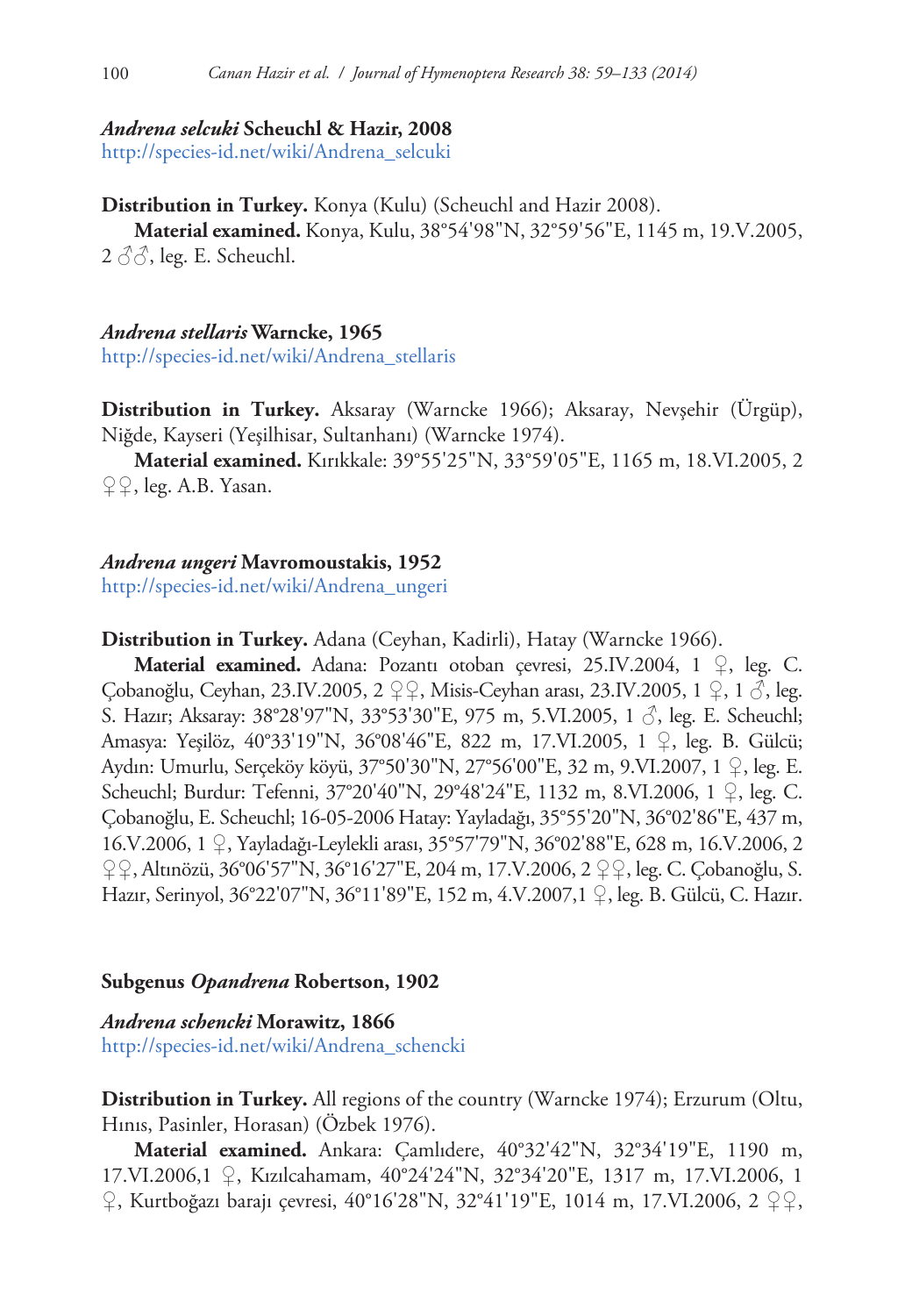Şabanözü-Çankırı arası, 40°30'23"N, 33°24'54"E, 1487m, 18.VI.2006, 1 ♀, leg. B. Gülcü, E. Scheuchl; Antalya: Korkuteli-Tefenni arası, 37°09'30"N, 30°01'53"E, 1445 m, 8.VI.2006, 1 ♀, leg. C. Çobanoğlu, E. Scheuchl, Taşağıl, Beydiğin köyü, 37°00'54"N, 31°22'74"E, 250 m, 20.V.2007, 7 ♀♀, leg. B. Gülcü, C. Hazır; Aydın: Madran dağı, 37°39'12"N, 28°11'51"E, 1546 m, 17.V.2007, 1 ♂, leg. B. Gülcü; Balıkesir: Kazdağları, Küçükkuyu-Kırcı yolu, 39°36'01"N, 26°34'51"E, 477 m, 30.V.2009, 2 ♀♀, leg. B. Gülcü, C. Demirtaş; Çankırı: Saçakbeli dağ geçiti, 40°41'53"N, 33°00'46"E, 1473 m, 18.VI.2006, 2 ♀♀, 1 ♂, leg. E. Scheuchl; Çorum: 40°34'82"N, 34°45'08"E, 1167 m, 17.VI.2005, 1 ♀, leg. A.B. Yasan; Konya: Kulu, 38°54'98"N, 32°59'56"E, 1145 m, 19.V.2005, 1 ♀, leg. E. Scheuchl, Akören-Seydişehir arası, 37°28'22"N, 32°20'69"E, 1159 m, 23.V.2007, 2 ♀♀, leg. B. Gülcü; Mersin: Gülnar-Ermenek arası, Toros dağları, 24.V.2005, 1 ♀, leg. E. Scheuchl; Kütahya: Simav-Saphane arası, 39°03'06"N, 29°06'02"E, 966 m, 4.VI.2007, 1 ♂, leg. E. Scheuchl; Emet-Tavşanlı arası, 39°27'30"N, 29°19'03"E, 881 m, 5.VI.2007, 2 ♀♀, 1 ♂, leg. E. Scheuchl.

#### **Subgenus** *Orandrena* **Warncke, 1968**

#### *Andrena acrana* **Warncke, 1967**

[http://species-id.net/wiki/Andrena\\_acrana](http://species-id.net/wiki/Andrena_acrana)

**Distribution in Turkey.** Aksaray, Ankara (Gölbaşı, Şereflikoçhisar), Erzurum, Kayseri (Yeşilhisar), Nevşehir (Ürgüp), Niğde (Ulukışla), Konya (Sarayönü) (Warncke 1974); Erzurum (Özbek 1976).

**Material examined.** Aksaray: 38°28'97"N, 33°53'30"E, 975 m, 5.VI.2005, 1 ♀, leg. E. Scheuchl; Ankara: Kazan, 15.V.2005, 1 ♀, leg. S. Hazır, 1 ♀, leg. E. Scheuchl, Hacettepe Üniversitesi, Beytepe kampüsü, 39°51'49"N, 32°45'06"E, 11.V.2005, 1 $\beta$ , 29.V.2005, 1 ♀, leg. E. Scheuchl; Konya: Eskil-Karapınar çevresi, 38°08 18 N, 33°30 49 E, 900 m, 19.V.2005, 1 ♀, leg. E. Scheuchl, Kulu-Cihanbeyli arası, 38°41'74"N, 32°55'32"E, 986 m, 19.V.2005, 1 ♀, leg. S. Hazır, Tuz Gölü çevresi, 38°44'83"N, 33°03'56"E, 940 m, 19.V.2005, 1 ♂, leg. E. Scheuchl.

## *Andrena garrula* **Warncke, 1965**

[http://species-id.net/wiki/Andrena\\_garrula](http://species-id.net/wiki/Andrena_garrula)

**Distribution in Turkey.** Ankara (Şereflikoçhisar), Edirne, Kayseri (Yeşilhisar), Konya (Sarayönü), Nevşehir (Ürgüp), Muş (Warncke 1974); Erzurum (Oltu), Muş (Özbek 1976); Konya (Sarayönü) (Blank and Kraus 1994).

**Material examined.** Aksaray: 38°37′29″N, 33°45′21″E, 921 m, 3.V.2007, 6 ♀♀, leg. B. Gülcü, C. Hazır); Ankara: Kazan, 15.V.2005, 1 ♀, leg. S. Hazır, 1 ♀, leg. E. Scheuchl, Hacettepe Üniversitesi Beytepe kampüsü, 21.IV.2006, 3  $\mathcal{Q} \mathcal{Q}$ , leg. C. Çobanoğlu; Antalya: Bozova, 37°12'02"N, 30°15'58"E, 935 m, 26.IV.2011, 1 ♀, leg. E. Scheuchl.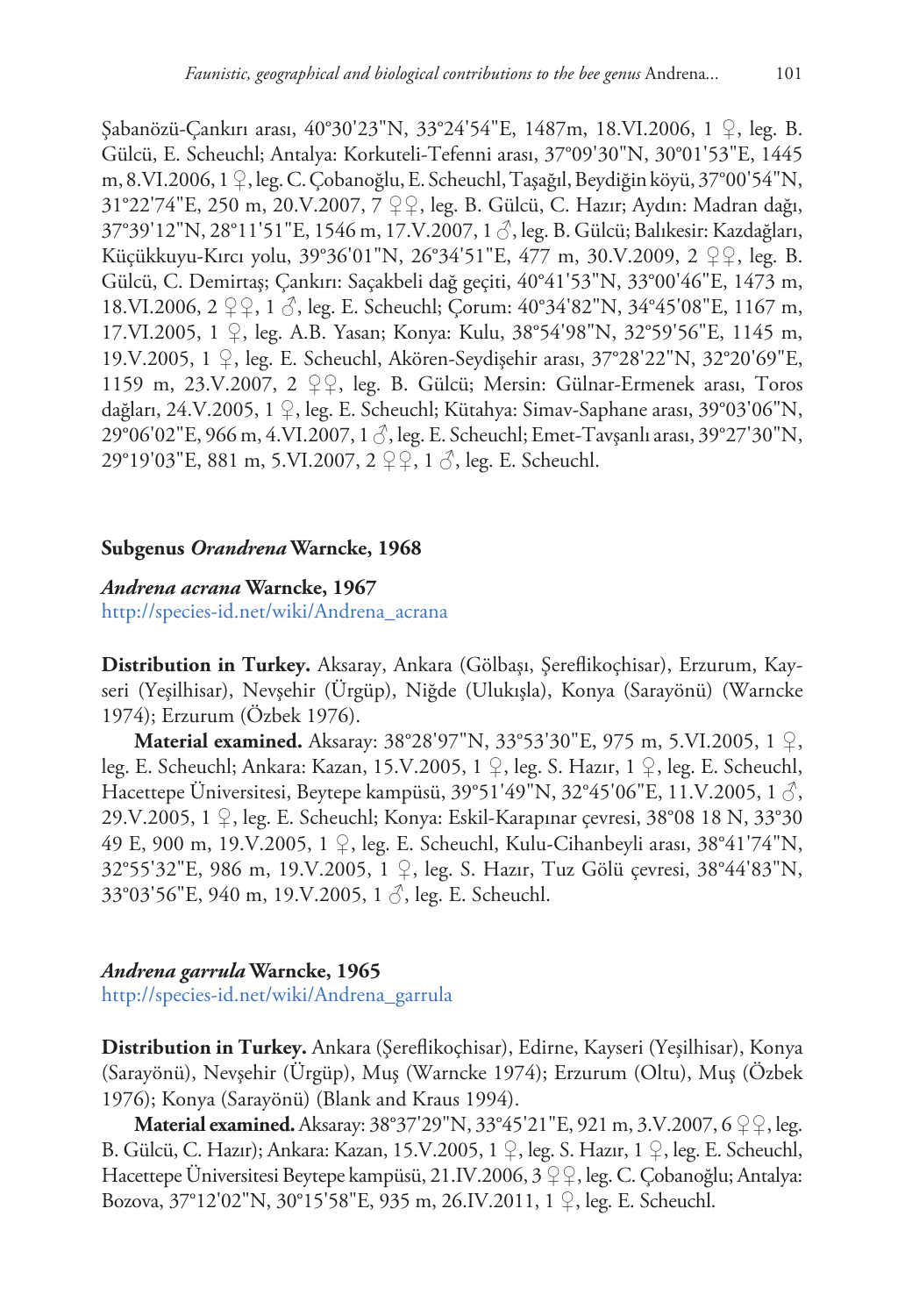#### *Andrena oralis* **Morawitz, 1876**

[http://species-id.net/wiki/Andrena\\_oralis](http://species-id.net/wiki/Andrena_oralis)

**Distribution in Turkey.** Amasya, Ankara (Elmadağı) (Warncke 1974).

**Material examined.** Kayseri: Kayseri-Erciyes arası, 38°36'57"N, 35°30'48"E, 1680 m, 20.VI.2006, 1 ♀, leg. B. Gülcü, E. Scheuchl.

# *Andrena platalea* **Warncke, 1975**

[http://species-id.net/wiki/Andrena\\_platalea](http://species-id.net/wiki/Andrena_platalea)

**Distribution in Turkey.** Erzurum, Niğde (Ulukışla), Sivas (Gürün) (Warncke 1974); Erzurum (Özbek 1976).

**Material examined.** Antalya: Korkuteli-Tefenni arası, 37°08'14"N, 30°03'51"E, 1353 m, 8.VI.2006, 1 ♀, leg. C. Çobanoğlu, E. Scheuchl; Konya: Eskil-Karapınar çevresi, 38°08 18 N, 33°30 49 E, 900 m, 19.V.2005, 1 ♀, leg. E. Scheuchl.

## **Subgenus** *Oreomelissa* **Hirashima & Tadauchi, 1975**

#### *Andrena coitana* **ssp.** *xema* **Warncke, 1975**

**Distribution in Turkey.** Bayburt, Erzurum (Tatos dağları 1600 m), Gümüşhane (Zigana dağı), Rize (İkizdere, 2100 m) (Warncke 1974); Bayburt, Erzurum (İspir) (Özbek 1976); Rize (İkizdere) (Blank and Kraus 1994).

**Material examined.** Rize: İspir yolu, Sivrikaya köyü, 40°40'32"N, 40°42'33"E, 1860 m, 2.VII.2006, 1 ♀, 1 ♂, leg. C. Çobanoğlu.

## **Subgenus** *Pallandrena* **Warncke, 1968**

# *Andrena korbella* **Grünwaldt, 2005** [http://species-id.net/wiki/Andrena\\_korbella](http://species-id.net/wiki/Andrena_korbella)

**Distribution in Turkey.** Ağrı, Erzincan, Erzurum, Hakkari (Grünwaldt et al. 2005). **Material examined.** Adana: Saimbeyli çevresi, 38°04'15"N, 36°08'52"E, 1470 m, 6.V.2007, 3  $\Im$  leg. S. Hazır, B. Gülcü, Pınarlar-Saimbeyli arası, 38°07'31"N, 36°10'00"E, 1440 m, 6.V.2007, 3 ♀♀, leg. S. Hazır, B. Gülcü.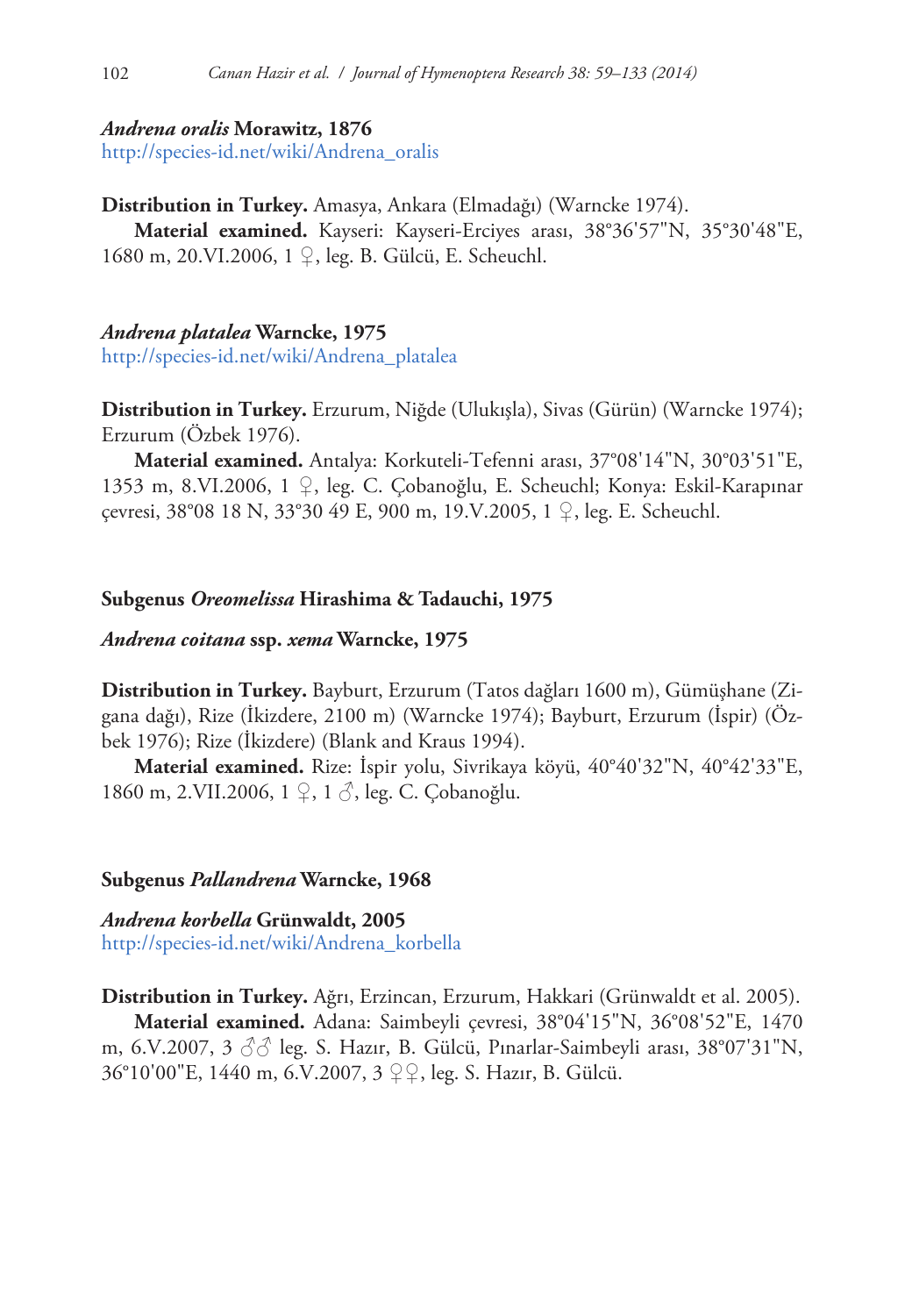# **Subgenus** *Parandrenella* **Popov, 1958**

## *Andrena crispa* **Warncke, 1975**

[http://species-id.net/wiki/Andrena\\_crispa](http://species-id.net/wiki/Andrena_crispa)

**Distribution in Turkey.** Erzurum (Horasan) (Warncke 1974; Özbek 1976; Blank and Kraus 1994).

**Material examined.** Ankara: Çamlıdere, 40°32'42"N, 32°34'19"E, 17.VI.2006, 1190 m. 1 ♀, Çamlıdere-Elmalı arası, 40°27'10"N, 32°28'33"E, 1150 m, 17.VI.2006, 1 ♀, Peçenek-Çamlıdere arası, 40°27'21"N, 32°25'21"E, 1144 m, 17.VI.2006, 7 ♀♀, Kızılcahamam-Gerede arası, 40°32'17"N, 32°36'33"E, 1001 m, 17.VI.2006, 1 ♀, leg. B. Gülcü, E. Scheuchl; Bursa: Uludağ, Soğuk Pınar-Keleş yolu, 40°01'74"N, 29°07'44"E, 798 m, 3.VI.2009, 1 ♀, 1 ♂, leg. B. Gülcü, C. Demirtaş; Kayseri: Kayseri-Erciyes arası, 38°36'57"N, 35°30'48"E, 1680 m, 20.VI.2006, 1 ♀, leg. B. Gülcü, E. Scheuchl; Kütahya: Tavşanlı-Harmancık arası, 39°34'91"N, 29°24'85"E, 851 m, 5.VI.2007, 1 ♀, leg. C. Hazır, S. Hazır.

#### *Andrena dentiventris* **Morawitz, 1873**

[http://species-id.net/wiki/Andrena\\_dentiventris](http://species-id.net/wiki/Andrena_dentiventris)

**Distribution in Turkey.** Aksaray, Konya (Warncke 1966); Aksaray, Ankara (Gölbaşı, Polatlı), Erzurum, Kayseri (Sultanhanı, Yeşilhisar), Konya (Sarayönü), Nevşehir (Ürgüp), Niğde (Ulukışla) (Warncke 1974); Erzurum, Muş (Özbek 1976).

**Material examined.** Antalya: Bozova, 37°12'02"N, 30°15'58"E, 935 m, 26.IV.2011, 2  $\Im$ , leg. E. Scheuchl; Konya: Kulu-Cihanbeyli arası, 38°41'74"N, 32°55'32"E, 986 m, 19.V.2005, 2 ♀♀, leg. S. Hazır, Akören, 37°31'22"N, 32°38'71"E, 1030 m, 23.V.2007, 1 ♀, leg. B. Gülcü, S. Hazır.

# *Andrena figurata* **Morawitz, 1866**

[http://species-id.net/wiki/Andrena\\_figurata](http://species-id.net/wiki/Andrena_figurata)

**Distribution in Turkey.** Adapazarı, Ankara, Konya (Warncke 1966); Adapazarı, Ankara (Gölbaşı), Erzurum (Horasan), Kayseri (Yeşilhisar), Konya (Sarayönü), Mersin (Sertavul), Nevşehir (Ürgüp), Niğde (Ulukışla), Sivas (Gürün) (Warncke 1974); Erzurum (Horasan) (Özbek 1976).

**Material examined.** Ankara: Hacettepe Üniversitesi, Beytepe kampüsü, 39°51'49"N, 32°45'06"E, 3.VI.2005, 2 ♀♀, leg. C. Çobanoğlu; 11.V.2005, 1 ♂, 18.V.2005, 2 ♂♂, leg. E. Scheuchl, Kazan, 40°11'18"N, 32°40'37"E, 14.V.2005,  $2 \text{ }\partial\phi$ , leg. E. Scheuchl; Kırşehir: Kaman çıkışı, 39°22'16"N, 33°47'71"E, 1057 m, 4.VI.2005, 1 ♀, Karakaya köyü, 39°26'34"N, 33°38'72"E, 971 m, 4.VI.2005, 1 ♀, leg. B. Gülcü, S. Hazır; Konya: Kulu, 38°54'98"N, 32°59'56"E, 1145 m, 19.V.2005,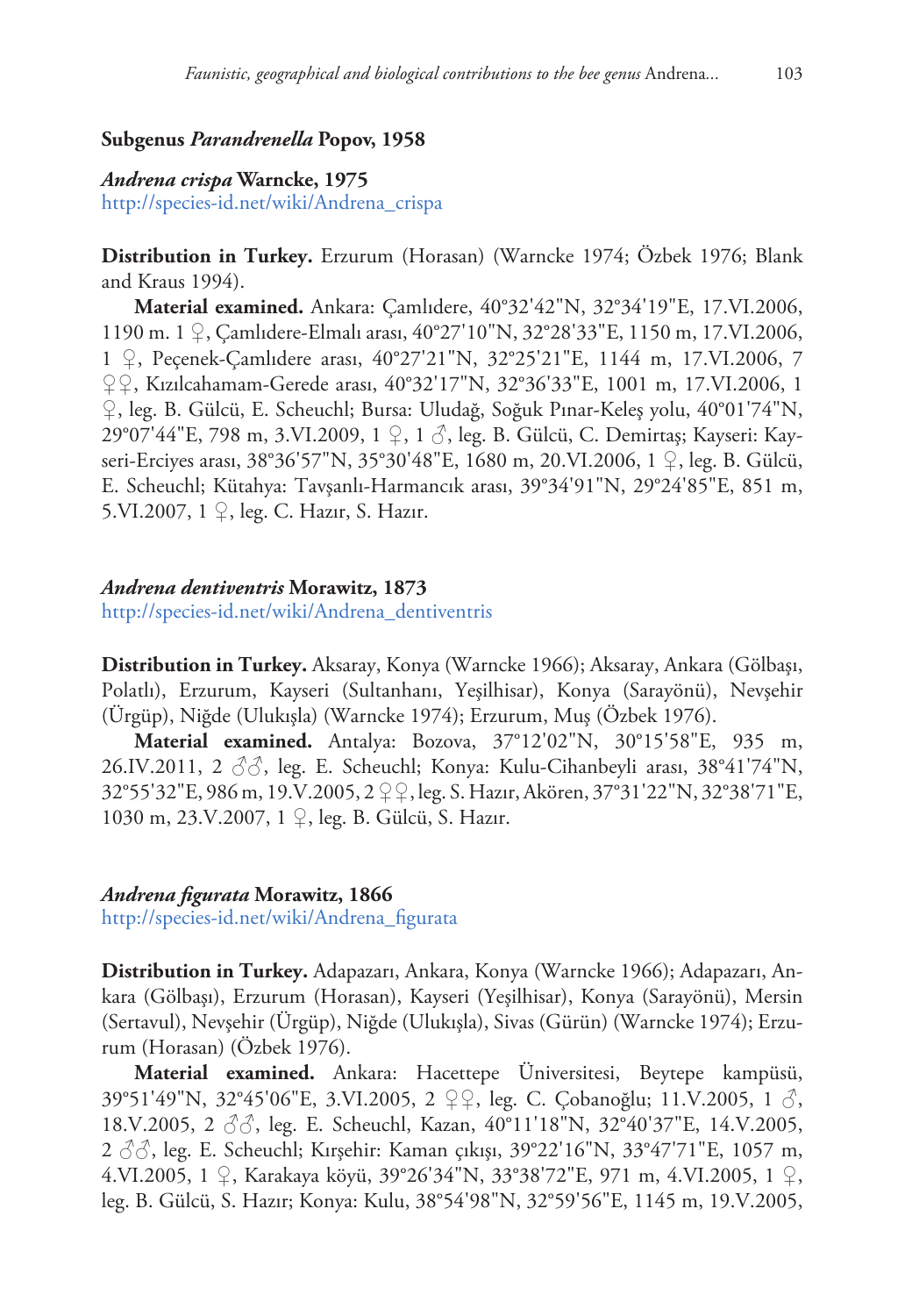1 ♂, leg. E. Scheuchl, Kulu-Cihanbeyli arası: 38°41'74"N, 32°55'32"E, 986 m, 19.V.2005, 1 ♀, Beyşehir, 37°51'35"N, 31°36'19"E, 1140 m, 25.V.2005, 1 ♀, leg. S. Hazır; Mersin: Gülnar-Ermenek arası, 36°21'38"N, 33°18'84"E, 1075 m, 24.V.2005, 1 ♀, E. Scheuchl; Niğde: Ulukışla, 37°32'82"N, 34°31'40"E, 1389 m, 19.V.2006, 1 ♀, leg. C. Çobanoğlu, S. Hazır; Sivas: Yıldızeli, 39°53'26"N, 36°34'28"E, 1380 m, 18.VI.2005, 1 ♀, leg. A.B. Yasan; Yozgat: Ozan köyü, 39°48'82"N, 35°08'42"E, 1166 m, 18.VI.2005, 1 ♀, Pazarcık, 39°47'90"N, 36°00'49"E, 1242 m, 18.VI.2005, 1 ♀, leg. A.B. Yasan.

#### **Subgenus** *Plastandrena* **Hedicke, 1933**

# *Andrena bimaculata* **(Kirby, 1802)**

[http://species-id.net/wiki/Andrena\\_bimaculata](http://species-id.net/wiki/Andrena_bimaculata)

**Distribution in Turkey.** Adana, Adapazarı, Balıkesir (Ayvalık), Malatya (Warncke 1966); Erzincan, Erzurum, Muş (Özbek 1976).

**Material examined.** Ankara: Kurtboğazı-Pazar arası, 40°19'36"N, 32°42'12"E, 993 m, 17.VI.2006, 2 ♀♀, Kurtboğazı barajı çevresi, 40°16'28"N, 32°41'19"E, 1014 m, 17.VI.2006, 1 ♂, Emirdağ, 40°09'14"N, 32°38'12"E 854 m, 17.VI.2006, 1 ♀, Kızılcahamam-Çerkes arası, 40°31'18"N, 32°38'11"E, 1113 m, 18.VI.2006, 1 ♀, 1 ♂, Şabanözü-Çankırı arası, 40°30'23"N, 33°24'54"E, 1487 m, 18.VI.2006, 1 ♂, leg. B. Gülcü, E. Scheuchl; Aydın: Kuşadası, Dilek yarımadası milli parkı, Jandarma karakolu çevresi, 15.IV.2005, 1 ♂, leg. S. Hazır, Ağaçlı-Davutlar arası, 37°44'00"N, 27°19'17"E, 187 m, 10.IV.2006, 1 ♀, leg. C. Çobanoğlu, B. Gülcü; Kastamonu: Tosya-İskilip arası, 40°56'18"N, 34°15'10"E, 1507 m, 19.VI.2006, 1 ♀, 40°58'43"N, 34°11'23"E, 1171 m, 19.VI.2006, 1  $\varphi$ , leg. B. Gülcü, E. Scheuchl; Kayseri: Erciyes-Develi arası, 38°29'00"N, 35°30'45"E, 2002 m, 20.VI.2006, 1 ♀, leg. B. Gülcü, E. Scheuchl.

## *Andrena pilipes* **Fabricius, 1781**

[http://species-id.net/wiki/Andrena\\_pilipes](http://species-id.net/wiki/Andrena_pilipes)

Synonym: *Andrena carbonaria* (Linné, 1767)

## **Distribution in Turkey.** Denizli (Dazkırı) (Warncke 1969).

**Material examined.** Adana: Pozantı otoban çevresi, 25.IV.2004, 2 ♀♀, leg. C. Çobanoğlu, Göksun-Tufanbeyli arası, 38°14'76"N, 36°18'22"E, 1449 m, 6.V.2007, 1  $\circ$ , leg. B. Gülcü, C. Hazır; Aksaray: Zengen, 10.V.2004, 2  $\circ$  Q., leg. S. Hazır; Ankara: Kazan, 15.V.2005, 1  $\varphi$ , leg. E. Scheuchl, 1  $\varphi$ , 1  $\Diamond$ , leg. S. Hazır; Antalya: Taşağıl-Beşkonak arası, 36°56'53"N, 31°13'00"E, 68 m, 14.IV.2006, 2 ♀♀, leg. C. Çobanoğlu, B. Gülcü; Aydın: Kuşadası, Ağaçlı-Davutlar arası, 37°44'00"N, 27°19'17"E, 187 m, 10.IV.2006, 1 ♂, leg. C. Çobanoğlu, Umurlu, 37°51'16"N, 27°58'43"E, 66 m, 30.IV.2006, 2 ♀♀,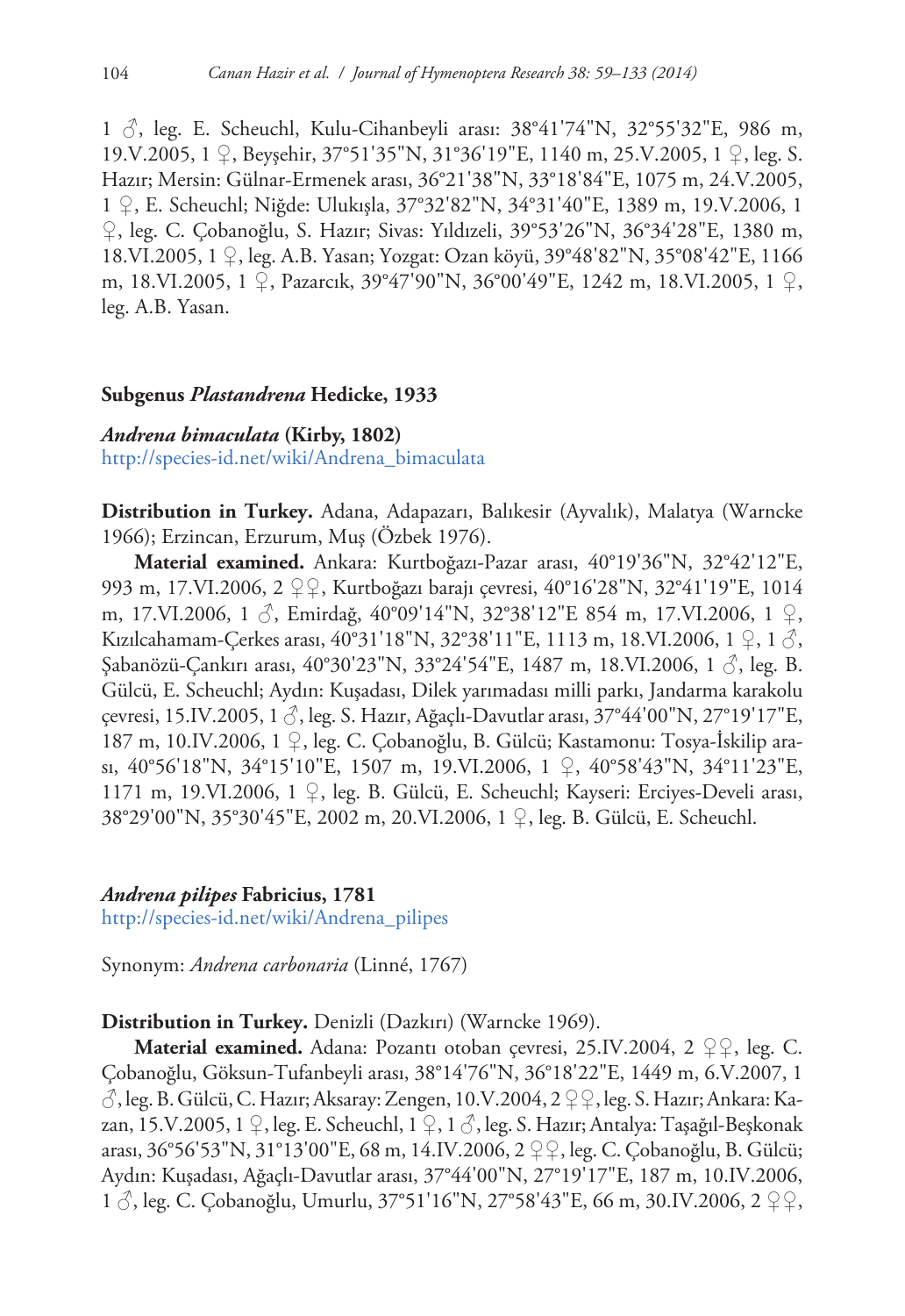leg. B. Gülcü, S. Hazır, Aytepe, Adnan Menderes Üniversitesi Kampüsü, 37°51'27"N, 27°51'14"E, 176 m, 19.IV.2007, 1 ♀, 21.VI.2007, 1 ♀, leg. B. Gülcü, S. Hazır, Sultanhisar-Malgaçmustafa arası, 37°54'56"N, 28°09'58"E, 164 m, 21.IV.2007, 1 ♀, leg. B. Gülcü, Malgaçmustafa-Ovacık arası, 37°59'11"N, 28°10'21"E, 771 m, 21.IV.2007, 1 ♀, leg. S. Hazır, Atça, 37°52'40"N, 28°13'52"E, 52 m, 22.IV.2007, 1 ♀, leg. B. Gülcü, Hamzabalı-Çavdarköy arası, 37°47'45"N, 28°07'41"E, 176 m, 22.IV.2007, 2 ♀♀, leg. C. Çobanoğlu, B. Gülcü, Karacasu, 37°38'05"N, 28°39'03"E, 860 m, 24.IV.2007, 3 ♀♀, 1 ♂, Karacasu, Güneyyaka köyü, 37°31'01"N, 28°30'45"E, 588 m, 24.IV.2007, 2 ♀♀, leg. B. Gülcü, S. Hazır; İzmir: Tire, 10.IV.2006, 2 3 3, leg. B. Gülcü; Kırşehir: Karakaya köyü, 39°26'34"N, 33°38'72"E, 971 m, 4.VI.2005, 1 ♀, leg. B. Gülcü, S. Hazır; Konya: Tuz gölü çevresi, 38°44'83"N, 33°03'56"E, 940 m, 19.V.2005, 1  $\Diamond$ , leg. S. Hazır, Seydişehir-Bozkır arası, 37°21'57"N, 32°05'01"E, 1098 m, 21.V.2007, 3 ♀♀, Bozkır-Yalnızca arası, 37°09'58"N, 32°15'75"E, 1464 m, 21.V.2007, 1 ♀, leg. B. Gülcü, Akören, 37°31'22"N, 32°38'71 E, 1030 m, 23.V.2007, 1 ♀, 2 ♂♂, leg. B. Gülcü, S. Hazır; Mersin: Sertavul-Mut arası, 36°48'36"N, 33°19'48"E, 1270 m, 21.V.2005, 1  $\circ$ , leg. S. Hazır; Niğde: Gölcük-Çiftlik arası, 38°14'24"N, 34°34'05"E, 1572 m, 20.VI.2006, 1 ♀, leg. B. Gülcü, E. Scheuchl.

## *Andrena tibialis* **(Kirby, 1802)**

[http://species-id.net/wiki/Andrena\\_tibialis](http://species-id.net/wiki/Andrena_tibialis)

Synonym: *Andrena tibialis* ssp. *tibialis* (Kirby, 1802); *Andrena tibialis* ssp. *concreta* Warncke, 1975; *Andrena tibialis* ssp. *porzana* Warncke, 1975

**Distribution in Turkey.** Amasya (Warncke 1966); Amasya, Ardahan (Warncke 1974); Ardahan (Özbek 1976).

**Material examined.** Ankara: Kazan, 15.V.2005, 1 ♀, leg. S. Hazır; Aydın: Aytepe, Adnan Menderes Üniversitesi Kampüsü, 37°51'27"N, 27°51'14"E, 176 m, 19.IV.2007, 1 ♀, leg. B. Gülcü, S. Hazır; Denizli: 37°50'01"N, 29°02'51"E, 345 m, 12.IV.2006, 1 ♀, leg. C. Çobanoğlu, B. Gülcü.

#### **Subgenus Poecilandrena Hedicke, 1933**

*Andrena crassana* **Warncke, 1965** [http://species-id.net/wiki/Andrena\\_crassana](http://species-id.net/wiki/Andrena_crassana)

Synonym: *Andrena crassana* ssp. *crassana* Warncke, 1965; *Andrena crassana* ssp. *inka* Warncke, 1969

**Distribution in Turkey.** Antalya (Finike), Bursa (Karacabey), Muğla (Marmaris) (Warncke 1974).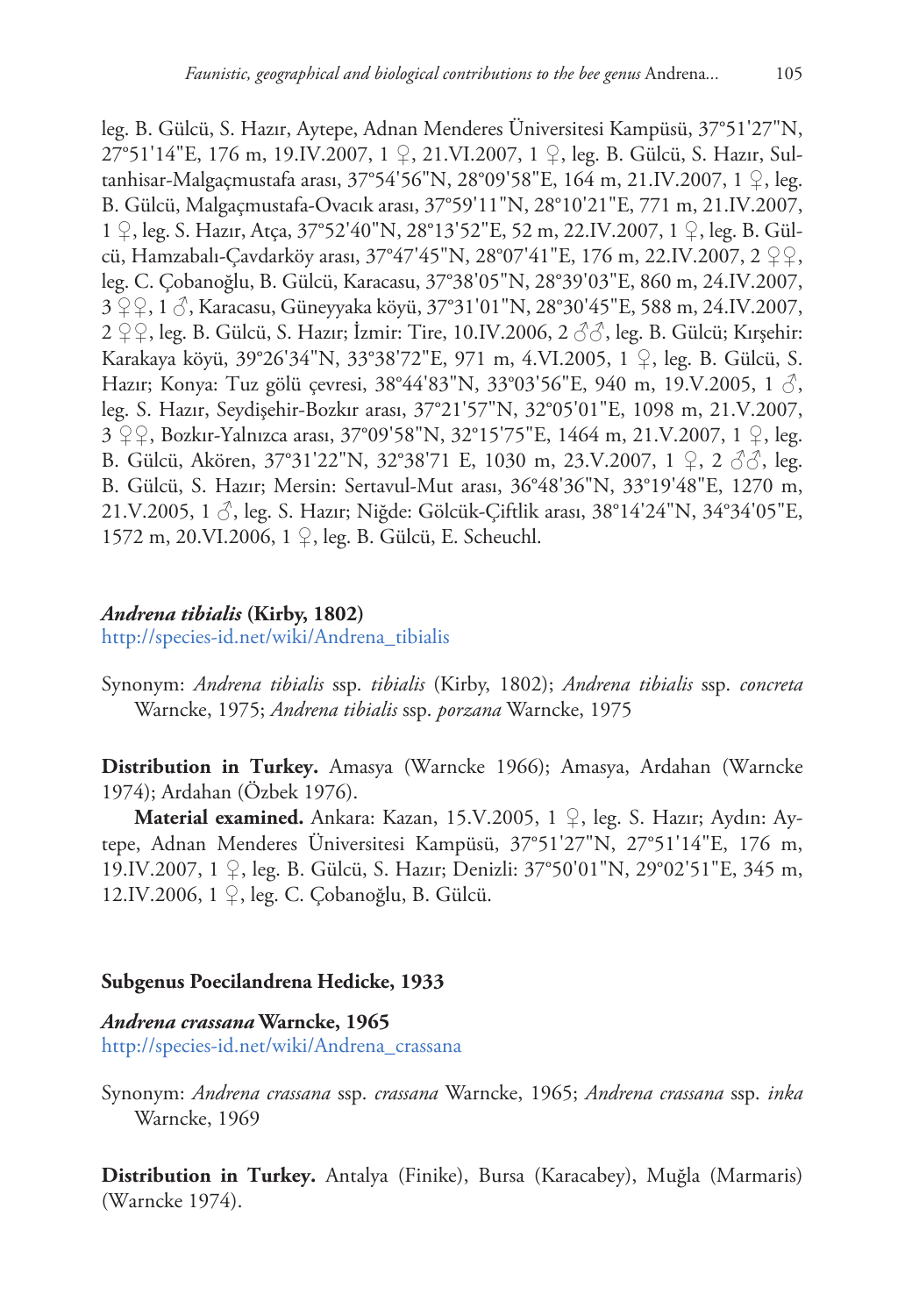**Material examined.** Antalya: Taşağıl, Beydiğin çevresi, 37°00'54"N, 31°22'74"E, 250 m, 20.V.2007, 1 ♀, leg. E. Scheuchl, Manavgat, Başlar köyü-Ormana arası, 37°07'80"N, 31°30'92"E, 1063 m, 21.V.2007, 1 ♀, leg. E. Scheuchl; Hatay: Serinyol, 36°22'07"N, 36°11'89"E, 152 m, 4.V.2007, 2 ♀♀, 36°23'24"N, 36°11'75"E, 261 m, 4.V.2007, 3 ♀♀, leg. B. Gülcü, C. Hazır; Kütahya: Simav-Saphane arası, 39°03'06"N, 29°06'02"E, 966 m, 4.VI.2007, 1 ♀, leg. E. Scheuchl; Muğla: Yatağan, 37°12'54"N, 28°20'10"E, 625 m, 26.V.2005, 1 ♀, leg. S. Hazır.

# *Andrena efeana* **Scheuchl & Hazir, 2012**

[http://species-id.net/wiki/Andrena\\_efeana](http://species-id.net/wiki/Andrena_efeana)

# **Distribution in Turkey.** Aydın (Scheuchl and Hazir 2012).

**Material examined.** Aydın: Malgaçmustafa-Ovacık arası, 38°01'17' N, 28°09'57' E, 1084 m, 21.IV.2007, 7 ♀♀, 1 ♂, leg. S. Hazır, B. Gülcü.

# *Andrena hybrida* **Warncke, 1975**

[http://species-id.net/wiki/Andrena\\_hybrida](http://species-id.net/wiki/Andrena_hybrida)

**Distribution in Turkey.** Erzurum, Konya, Muş (Warncke 1974); Erzurum, Muş (Özbek 1976); Konya (Blank and Kraus 1994).

**Material examined.** Aydın: Madran dağı, 37°39'12"N, 28°11'51"E, 1546 m, 17.V.2007, 6  $\varphi$   $\varphi$ , 2  $\varphi$  $\varphi$ , leg. B. Gülcü, S. Hazır; Konya: Eskil-Karapınar arası, 38°08'18"N, 33°30'49"E, 900 m, 19.V.2005, 1 ♀, leg. E. Scheuchl, Kulu-Cihanbeyli arası, 39°40'85"N, 32°55'32"E, 985 m, 19.V.2005, 1 ♀, leg. E. Scheuchl, Karapınar, 38°02'05"N, 33°34'75"E, 945 m, 1 ♀, leg. E. Scheuchl.

# *Andrena iliaca* **Warncke, 1969**

[http://species-id.net/wiki/Andrena\\_iliaca](http://species-id.net/wiki/Andrena_iliaca)

# **Distribution in Turkey.** Diyarbakır (Hazir et al. 2012). **Material examined.** Diyarbakır: Karacadağ çevresi, 31.V.2005, 1 ♂, leg. B. Gülcü.

# *Andrena labiata* **Fabricius, 1781**

[http://species-id.net/wiki/Andrena\\_labiata](http://species-id.net/wiki/Andrena_labiata)

Synonym: *Andrena labiata* ssp. *labiata* Fabricius, 1781

**Distribution in Turkey.** Ankara, Osmaniye (Warncke 1974), Erzurum, Iğdır (Özbek 1976).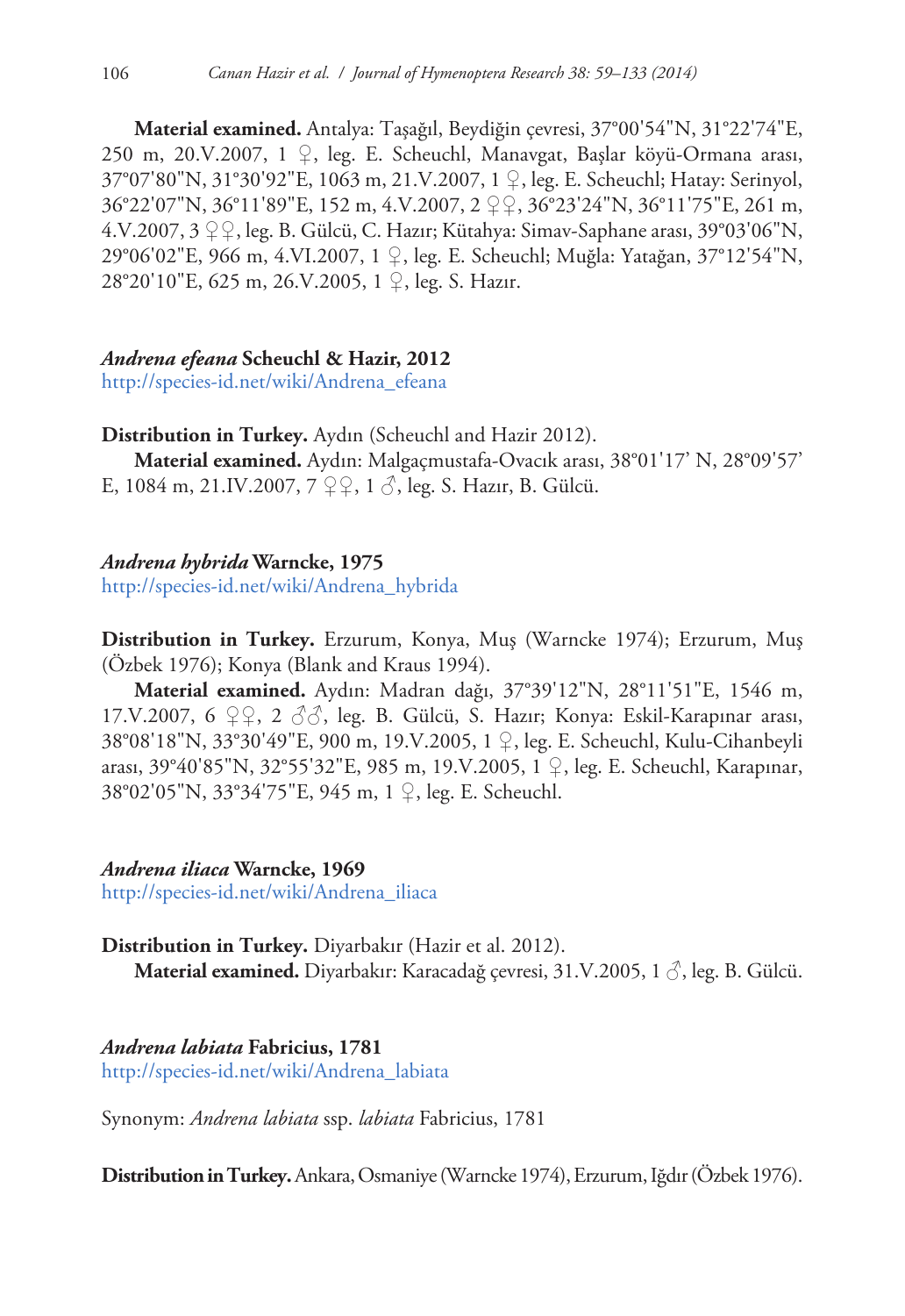**Material examined.** Ankara: Güvem-Çerkes arası, 40°41'15"N, 32°43'57"E, 1606 m, 18.VI.2006, 3 ♀♀, 1 ♂, leg. B. Gülcü, E. Scheuchl; Karaman: Taşkent 36°53'16"N, 32°31'37"E, 1735 m, 22.V.2007, 1 3, leg. B. Gülcü, S. Hazır; Kastamonu: Tosya-İskilip arası, 40°58'43"N, 34°11'23"E, 1171 m, 19.VI.2006, 2 ♀♀, Türbe dağı geçiti, 40°56'14"N, 34°12'33"E, 1625 m, 19.VI.2006, 1 ♂, leg. B. Gülcü, E. Scheuchl.

#### *Andrena laticeps* **Morawitz, 1877**

[http://species-id.net/wiki/Andrena\\_laticeps](http://species-id.net/wiki/Andrena_laticeps)

**Distribution in Turkey.** Adapazarı, Kayseri, Konya (Warncke 1966); Adapazarı, Erzincan (Refahiye), Kayseri, Konya, Niğde (Ulukışla), Mersin (Sertavul), Sivas (Gürün) (Warncke 1974); Erzincan (Refahiye) (Özbek 1976).

**Material examined.**Ankara: Hacettepe Üniversitesi Beytepe kampüsü, 17.V.2005, 3 ♂%, leg. C. Çobanoğlu, 27.V.2005, 1 3, 29.V.2005, 1 ♀, leg. E. Scheuchl, Güvem-Çerkes arası, 40°41'15"N, 32°43'57"E, 1606 m, 18.VI.2006, 1 ♀, leg. B. Gülcü, E. Scheuchl; Karaman: Göktepe-Ermenek arası, 36°38'95"N, 32°41'13"E, 1616 m, 22.V.2007, 4 ♀♀, 1 ♂, leg. B. Gülcü, S. Hazır, Taşkent çevresi, 36°53'16"N, 32°31'37"E, 1735 m, 22.V.2007, 1 ♂, leg. E. Scheuchl; Kütahya: Emet, 39°20'06"N, 29°18'12"E, 1044 m, 5.VI.2007, 1 ♀, leg. E. Scheuchl; Mersin: Akova, 36°22'98"N, 33°12'23"E, 1215 m, 24.V.2005, 2 ♀♀, leg. E. Scheuchl; Niğde: 37°34'79"N, 34°31'94"E, 1516 m, 19.V.2006, 2 ♀♀, leg. C. Çobanoğlu.

# *Andrena seminuda* **Friese, 1896**

[http://species-id.net/wiki/Andrena\\_seminuda](http://species-id.net/wiki/Andrena_seminuda)

**Distribution in Turkey.** Balıkesir (Bigadiç, Sındırgı), Çorum (İskilip), İstanbul (Üsküdar), Gümüşhane (Zigana köyü), Samsun (Warncke 1974).

**Material examined.** Ankara: Güvem-Çerkes arası, 40°41'15"N, 32°43'57"E, 1606 m, 18.VI.2006, 1 ♀, leg. B. Gülcü, E. Scheuchl; Bursa: Uludağ, Soğuk Pınar yolu, 40°03'84"N, 29°07'11"E, 1029 m, 3.VI.2009, 1 ♀, leg. B. Gülcü, C. Demirtaş.

#### *Andrena semirubra* **Morawitz, 1875**

[http://species-id.net/wiki/Andrena\\_semirubra](http://species-id.net/wiki/Andrena_semirubra)

**Distribution in Turkey.** Ankara, Antalya (Akseki), Bursa (Uludağ), Erzincan (Refahiye), Erzurum (Tortum, İspir), Sivas (Gürün) (Warncke 1974); Erzincan (Refahiye), Erzurum (Tortum, İspir) (Özbek 1976).

**Material examined.** Adana: Göksun-Tufanbeyli arası, 38°14'76"N, 36°18'22"E, 1449 m, 6.V.2007, 1 ♂, leg. B. Gülcü, C. Hazır; Ankara: Hacettepe Üniversitesi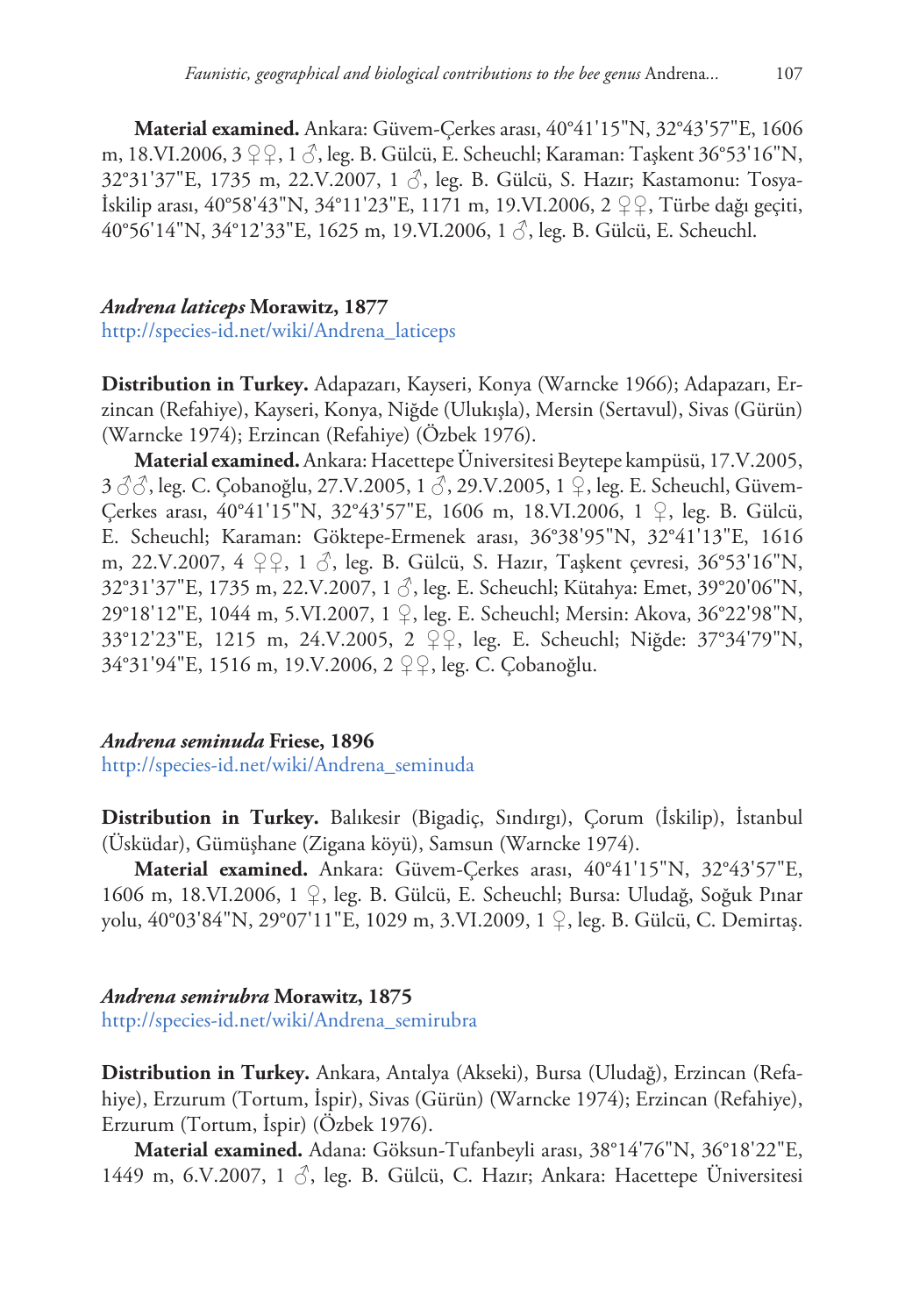Beytepe kampüsü, 29.V.2005, 1 ♂, leg. E. Scheuchl; Karaman: Göktepe-Ermenek arası, 36°38'95"N, 32°41'13"E, 1616 m, 22.V.2007, 1 ♀, Taşkent, 36°53'16"N, 32°31'37"E, 1735 m, 22.V.2007, 9 ♀♀, leg. B. Gülcü, S. Hazır; Kastamonu: Türbe dağı geçiti, 40°56'14"N, 34°12'33"E, 1625 m, 19.VI.2006, 1 ♀, leg. B. Gülcü, E. Scheuchl; Kütahya: Emet, 39°20'06"N, 29°18'12"E, 1044 m, 5.VI.2007, 1 ♀, leg. E. Scheuchl; Niğde: 37°34'79"N, 34°31'94"E, 1516 m, 19.V.2006, 1 ♀, leg. C. Çobanoğlu, S. Hazır.

#### **Subgenus** *Poliandrena* **Warncke, 1968**

# *Andrena kriechbaumeri* **Schmiedeknecht, 1883** [http://species-id.net/wiki/Andrena\\_kriechbaumeri](http://species-id.net/wiki/Andrena_kriechbaumeri)

## **Distribution in Turkey.** Amasya, Ankara (Warncke 1974).

**Material examined.** Ankara: Kızılcahamam-Gerede arası, 40°32'17"N, 32°36'33"E, 1001 m, 17.VI.2006, 1 ♀, leg. C. Çobanoğlu; Antalya: Manavgat, Başlar köyü-Ibradi arası, 37°05'71"N, 31°33'47"E, 1010 m, 21.V.2007, 1 $\beta$ , leg. E. Scheuchl; Balıkesir: Kazdağları, Küçükkuyu-Kırcı yolu, 39°36'01"N, 26°34'51"E, 477 m, 30.V.2009, 1 ♀, leg. B. Gülcü, C. Demirtaş; Kırklareli: Çukurpınar, 41°52'65"N, 27°30'78"E, 369 m, 1.VI.2009, 5 ♀♀, 41°51'41"N, 27°29'72"E 409 m, 1.VI.2009, 4 ♀♀, Sarpdere çıkışı mağara yolu, 41°51'92"N, 27°34'93"E, 390 m, 1.VI.2009, 1 ♀, 1 ♂, Sarpdere, Dupnitsa mağarası yolu, 41°50'71"N, 27°33'57"E, 410 m, 1.VI.2009,  $1 \circled{?}$ , leg. B. Gülcü, C. Demirtaş; Mersin: Gülnar, 36°20'84"N, 33°37'58"E, 1010 m, 24.V.2005, 1 ♂, Silifke-Gülnar arası, 36°22'42"N, 33°46'46"E, 740 m, 24.V.2005, 2 ♀♀, leg. S. Hazır; Muğla: Gökova, Akyaka, 37°03'09"N, 28°18'67"E, 0 m, 26.V.2005, 5  $99, 6$   $33$ , leg. S. Hazır.

# *Andrena limbata* **Eversmann, 1852**

[http://species-id.net/wiki/Andrena\\_limbata](http://species-id.net/wiki/Andrena_limbata)

**Distribution in Turkey.** Çanakkale, Konya (Beyşehir) (Warncke 1966); Ankara, Çanakkale, Erzurum (Horasan), İstanbul, İzmir, Konya (Beyşehir), Mersin (Mut) (Warncke 1974); Erzurum (Horasan) (Özbek 1976).

**Material examined.** Ankara: Kızılcahamam-Çerkes arası, 40°31'18"N, 32°38'11"E, 1113 m, 17.VI.2006, 3 ♀♀, leg. B. Gülcü, E. Scheuchl; Aydın: Akçaköy-Ödemiş arası, 37°58'21"N, 28°01'04"E, 627 m, 28.V.2006, 1 ♀, leg. E. Scheuchl; Çankırı: Saçakbeli dağ geçiti, 40°41'53"N, 33°00'46"E, 1473 m, 18.VI.2006, 1 ♀, leg. B. Gülcü, E. Scheuchl; Burdur: Dirimli dağ geçiti, 36°57'57"N, 29°34'53"E, 1581 m, 6.VI.2006, 2 ♀♀, leg. C. Çobanoğlu, E. Scheuchl.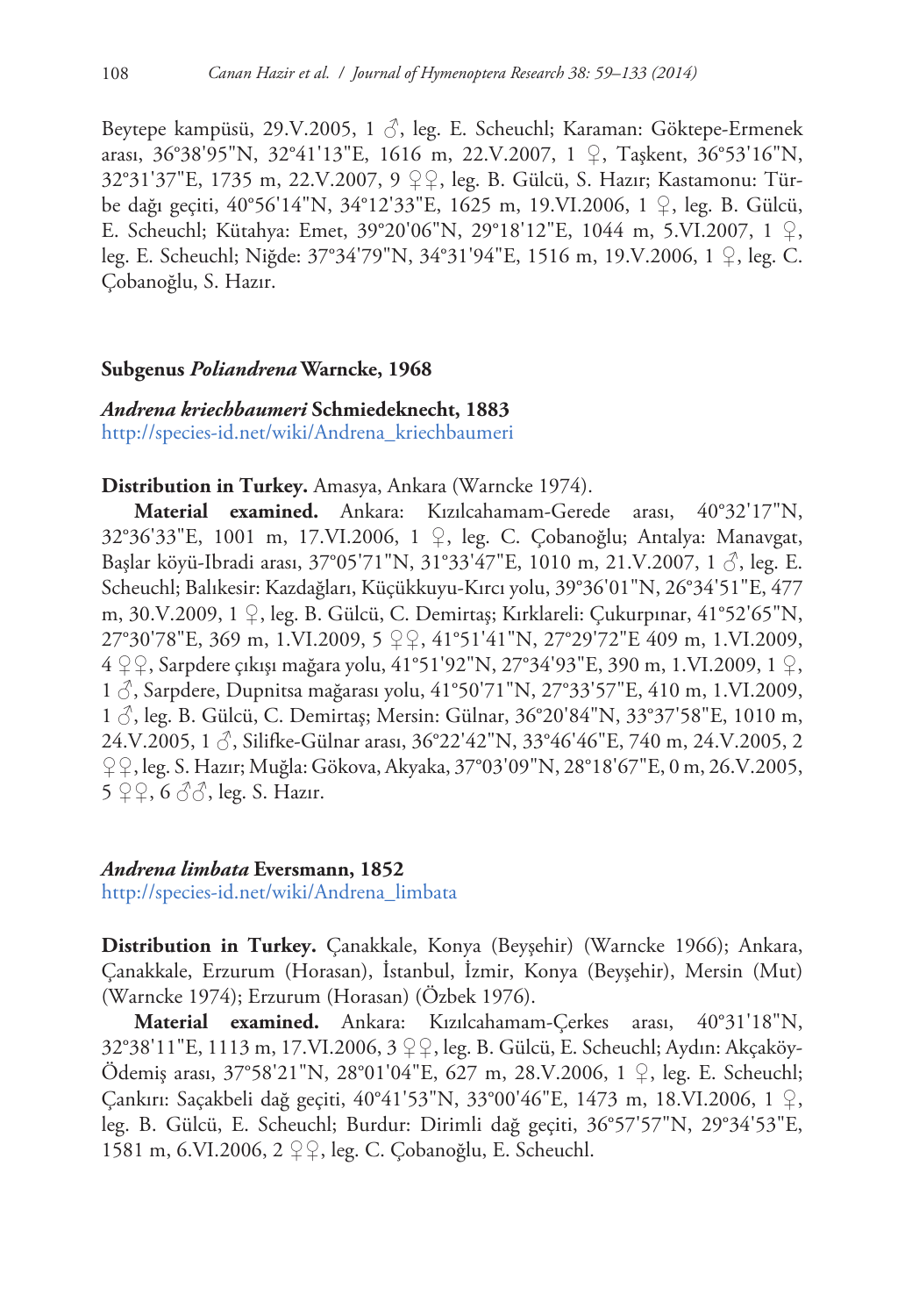## *Andrena polita* **Smith, 1847**

[http://species-id.net/wiki/Andrena\\_polita](http://species-id.net/wiki/Andrena_polita)

Synonym: *Andrena polita* ssp. *polita* Smith, 1847

**Distribution in Turkey.** Hatay, Toros dağları (Warncke 1966); Ardahan, Erzincan (Refahiye, Tanyeri), Erzurum (Oltu), Karaman (Madenşehir), Konya, Nevşehir (Ürgüp), Sinop, Sivas (Gürün) (Warncke 1974); Ardahan, Erzincan (Refahiye), Erzurum (Oltu) (Özbek 1976).

**Material examined.** Ankara: Emirdağ, 40°09'14"N, 32°38'12"E, 854 m, 17.VI.2006, 2 ♀♀, 1 ♂, Kızılcahamam-Gerede arası, 40°32'17"N, 32°36'33"E, 1001 m, 17.VI.2006, 1 ♀, leg. B. Gülcü, E. Scheuchl; Antalya: Korkuteli-Tefenni arası, 37°07'42"N, 30°04'28"E, 1234 m, 8.VI.2006, 3 ♀♀, 4 ♂♂, 37°08'08"N, 30°04'07"E, 1325 m, 8.VI.2006, 2 ♀♀, 14 ♂♂, 37°08'14"N, 30°03'51"E, 1353 m, 8.VI.2006, 3 ♀♀, leg. C. Çobanoğlu, E. Scheuchl; Aydın: Aytepe, Adnan Menderes Üniversitesi Kampüsü, 37°51'27"N, 27°51'14"E, 176 m, 21.VI.2006, 1 ♀, 2 ♂♂, 19.IV.2007, 3 ♀♀, leg. B. Gülcü, S. Hazır; Kütahya: Emet-Tavşanlı arası, 39°27'30"N, 29°19'03"E, 881 m, 5.VI.2007, 1 ♂, leg. E. Scheuchl; Yozgat: Ozan köyü, 39°48'82"N, 35°08'42"E, 1166 m, 18.VI.2005, 1  $\delta$ , leg. A.B. Yasan.

# *Andrena toelgiana* **Friese, 1921**

[http://species-id.net/wiki/Andrena\\_toelgiana](http://species-id.net/wiki/Andrena_toelgiana)

**Distribution in Turkey.** Amanos dağları, Balıkesir (Ayvalık) (Warncke 1966); Adana (Ceyhan), Amanos dağları, Antalya (Side), Balıkesir (Ayvalık) (Warncke 1974).

**Material examined.** Adana: Çukurova Üniversitesi, Balcalı kampüsü, 16.VI.2005, 1 ♀, leg. S. Hazır; Aydın: Aytepe, Adnan Menderes Üniversitesi kampüsü, 37°51'30"N, 27°51'07"E, 182 m, 21.IV.2011, 1 ♀, leg. E. Scheuchl.

## *Andrena westensis* **Warncke, 1965**

[http://species-id.net/wiki/Andrena\\_westensis](http://species-id.net/wiki/Andrena_westensis)

Synonym: *Andrena polita* ssp. *westensis* Warncke, 1965

**Distribution in Turkey.** Ankara, Antalya (Anamur, Finike), Balıkesir (Bigadiç), Manisa (Kayapınar), Mersin (Gülek) (Warncke 1974).

**Material examined.** Antalya: Ibradi-Akseki arası, 37°03'02"N, 31°43'54"E, 98 m, 21.V.2007, 1  $\circ$ , leg. E. Scheuchl; Aydın: Yılmazköy-Paşayaylası arası, 37°52'49"N, 27°53'57"E, 339 m, 30.IV.2006, 1 ♀, Karacasu, 37°40'16"N, 28°38'49"E 630 m, 24.IV.2007, 1 ♀, 1 ♂, leg. B. Gülcü, S. Hazır.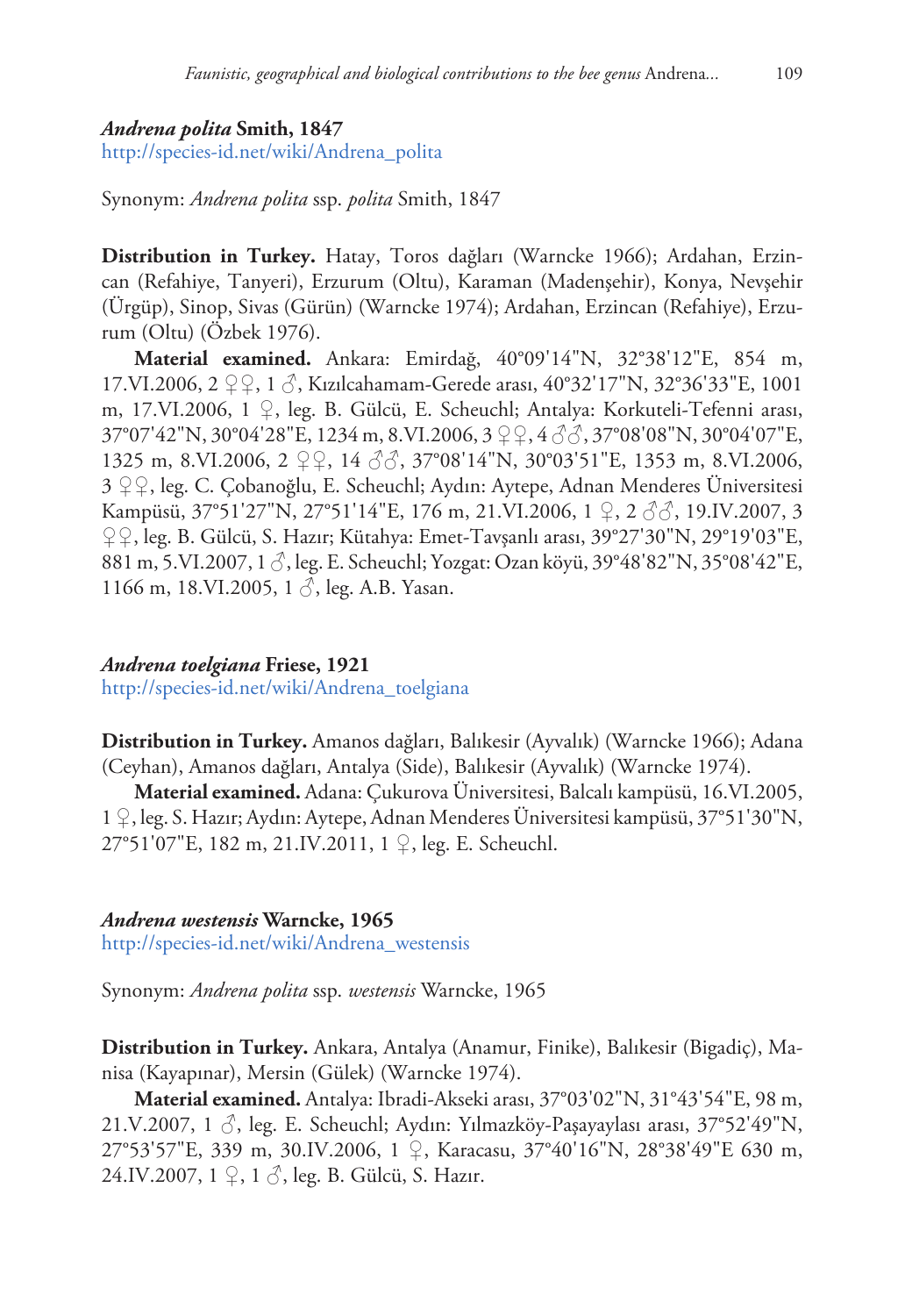# **Subgenus** *Proxiandrena* **Schmid-Egger, 2005**

## *Andrena alutacea* **Stöckhert, 1942**

[http://species-id.net/wiki/Andrena\\_alutacea](http://species-id.net/wiki/Andrena_alutacea)

Synonym: *Andrena proxima* sensu Warncke 1974 partim, nec (Kirby 1802)

**Distribution in Turkey.** Ağrı, Amasya, Erzurum (Horasan), Hakkari, Kars (Karakurt), Konya, Mersin (Mut), Muş, Nevşehir, Sivas (Gürün) (Schmid-Egger 2005).

**Material examined.** Ankara: Hacettepe Üniversitesi, Beytepe kampüsü, 39°51'49"N, 32°45'06"E, 29.V.2005, 2 ♀♀, leg. E. Scheuchl, Çamlıdere, 40°32'22"N, 32°30'15"E, 1345 m, 17.VI.2006, 2 ♀♀, leg. E. Scheuchl, Kızılcahamam-Güvem arası, 40°34'05"N, 32°39'23"E, 1070 m, 18.VI.2006, 1 ♀, E. Scheuchl; Aydın: Akçaköy-Ödemiş arası, 37°58'49"N, 28°00'42"E, 711 m, 28.V.2006, 1 ♀, leg. E. Scheuchl; Çankırı: Saçakbeli dağ geçiti, 40°41'53"N, 33°00'46"E, 1473 m, 18.VI.2006, 7 ♀♀, leg. E. Scheuchl; Konya: Akören-Seydişehir arası, 37°28'22"N, 32°20'69"E, 1159 m, 23.V.2007, 1 ♀, leg. E. Scheuchl, Kütahya: Demirci-Simav arası, 39°06'11"N, 28°43'96"E, 1348 m, 4.VI.2007, 1 ♀, leg. E. Scheuchl.

#### **Subgenus** *Ptilandrena* **Robertson, 1902**

*Andrena vetula* **Lepeletier, 1841** [http://species-id.net/wiki/Andrena\\_vetula](http://species-id.net/wiki/Andrena_vetula)

**Distribution in Turkey.** Adana (Karataş), Mersin (Tarsus) (Warncke 1966); Adana (Karataş), Adıyaman (Pınarbaşı), Amasya, Ankara, Erzurum (Narman), Mersin (Gülek, Mut, Namrun, Silifke, Tarsus) (Warncke 1974); Erzurum (Narman, Oltu, Tortum) (Özbek 1976).

**Material examined.** Adana: Karataş, 22.IV.2005, 3 ♀♀, Misis-Ceyhan arası, 23.IV.2005, 1 ♀, leg. S. Hazır; Ankara: Karakeçili, 39°35'00"N, 33°24'67"E, 760 m, 4.VI.2005, 1 ♀, leg. E. Scheuchl; Çorum: 40°37'10"N, 34°17'80"E, 648 m, 17.VI.2005, 1 ♀, leg. A.B. Yasan; Gaziantep: Nizip-Gaziantep arası, 15.V.2005, 2 ♀♀, leg. B. Gülcü, A.B. Yasan; Hatay: Yayladağı, 35°55'20"N, 36°02'86"E, 437 m, 16.V.2006, 2 ♀♀, Yayladağı, Gözene 36°03'91"N, 36°34'68"E, 211 m, 16.V.2006, 1 ♀, Yayladağı-Leylekli arası, 35°57'79"N, 36°02'88"E, 628 m, 16.V.2006, 5 ♀♀, leg. C. Çobanoğlu, S. Hazır; Belen-Kırıkhan arası, 36°28'85"N, 36°15'88"E, 625 m, 4.V.2007, 10 ♀♀, Serinyol, 36°22'07"N, 36°11'89"E, 152 m, 4.V.2007, 1 ♀, leg. B. Gülcü, C. Hazır; Mersin: Esenpınar, 36°35'40"N, 34°07'20"E, 810 m, 23.V.2005, 1 ♀, leg. E. Scheuchl, Limonlu, 36°34'54"N, 34°09'29"E, 590 m, 23.V.2005, 2 ♀♀, leg. E. Scheuchl; Osmaniye: Osmaniye-Gaziantep arası, 15.V.2005, 1 ♀, leg. B. Gülcü, A.B. Yasan; Şanlıurfa: Birecik, Mezra kasabası, 15.V.2005, 1 ♀, leg. B. Gülcü, A.B. Yasan.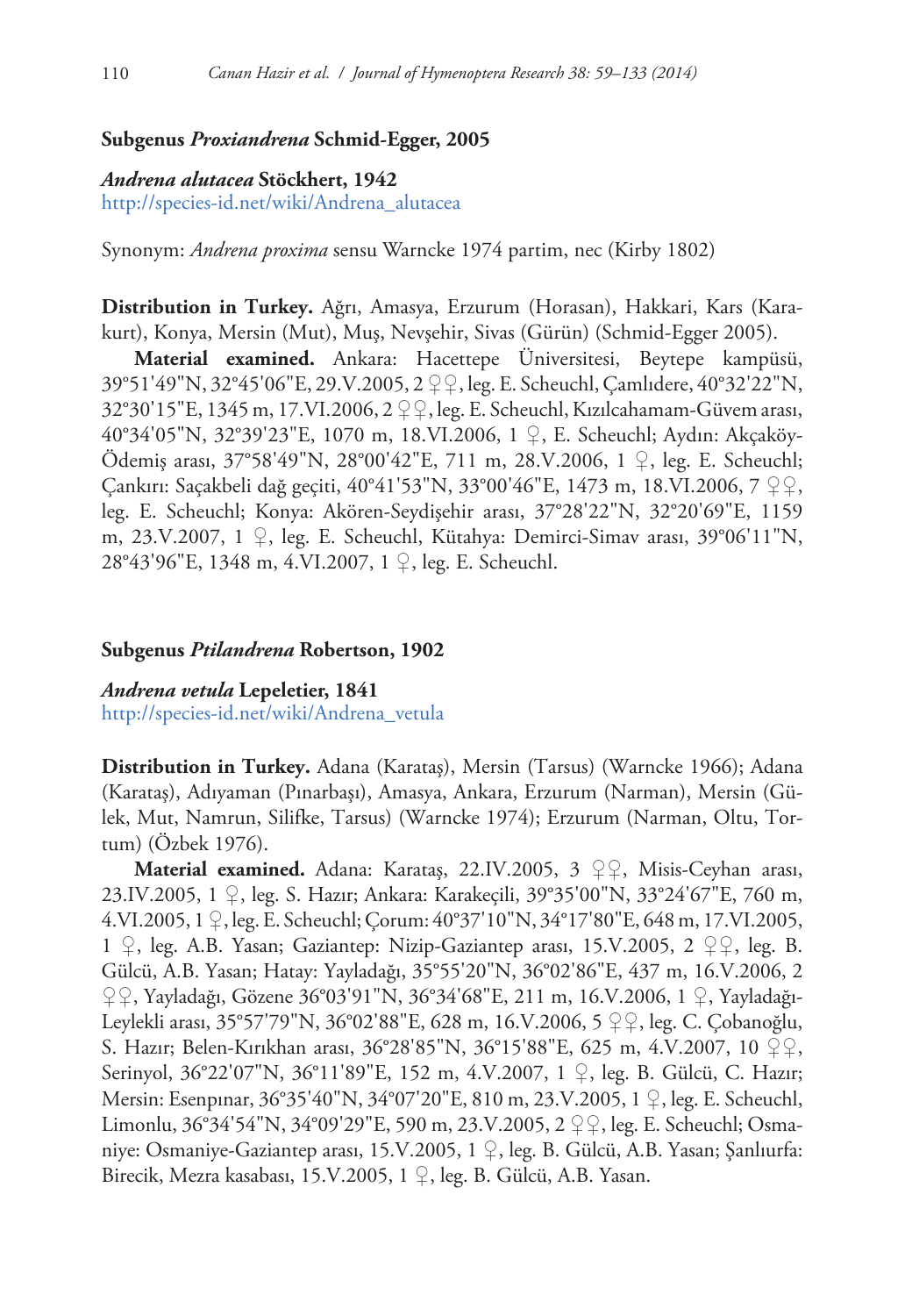# **Subgenus** *Scitandrena* **Warncke, 1968**

# *Andrena scita* **Eversmann, 1852**

[http://species-id.net/wiki/Andrena\\_scita](http://species-id.net/wiki/Andrena_scita)

**Distribution in Turkey.** Aksaray, Ankara, Çanakkale, Bilecik, Denizli (Pamukkale), Kayseri (Erciyes), Konya (Beyşehir), Toros dağları (Warncke 1966); Erzurum (Oltu, Tortum, İspir, Horasan, Hınıs) (Özbek 1976).

**Material examined.** Aksaray: Tuz Gölü çevresi, 38°44'56"N, 33°39'85"E, 928 m, 5.VI.2005, 1 ♀, leg. B. Gülcü, S. Hazır; Ankara: Hacettepe Üniversitesi Beytepe kampüsü, 3.VI.2005, 1  $\Diamond$ , leg. E. Scheuchl, Beypazarı, Boztepe köyü, 9.VI.2005, 1 ♀, Beypazarı, Kargı köyü, 9.VI.2005, 1 ♀, leg. E. Aytekin, Kurtboğazı-Pazar arası, 40°19'36"N, 32°42'12"E, 903 m, 17.VI.2006, 3 ♀♀, 1 ♂, leg. B. Gülcü, E. Scheuchl; Antalya: Korkuteli-Elmalı arası, 36°56'39"N, 30°08'20"E, 1335 m, 7.VI.2006, 1 ♂, leg. E. Scheuchl, Korkuteli-Tefenni arası, 37°08'14"N, 30°03'51"E, 1353 m, 8.VI.2006, 1  $\Diamond$ , leg. E. Scheuchl; Aydın: Aytepe, Adnan Menderes Üniversitesi kampüsü, 37°51'27"N, 27°51'14"E, 176 m, 21.VI.2006, 1 ♀, leg. A.B. Yasan, 19.IV.2007, 2 ♀♀, leg. B. Gülcü, S. Hazır, Ovacık, 38°03'02"N, 28°08'09"E, 1089 m, 24.VI.2008, 2 ♀♀, Uzunlar-Ovacık arası, 37°58'03"N, 28°11'14"E, 912 m, 24.VI.2008, 1 ♀, leg. B. Gülcü, S. Hazır; Balıkesir: Altınoluk, Küçükkuyu Çetmi yolu, 39°34'99"N, 26°36'29"E, 231 m, 30.V.2009, 2 ♂♂, leg. B. Gülcü, C. Demirtaş; Burdur: Gölhisar-Altınyayla arası, 37°05'34"N, 29°31'51"E, 977 m, 6.VI.2006, 1 ♂, Söğüt-Çavdır arası, 37°06'36"N, 29°44'00"E, 1116 m, 6.VI.2006, 2 ♀♀, Tefenni, 37°20'40"N, 29°48'24"E, 1132 m, 8.VI.2006, 1 ♂, leg. C. Çobanoğlu, E. Scheuchl; Çanakkale: Gelibolu yarımadası, Çanakkale şehitlik abidesi yolu, 40°07'49"N, 26°17'75"E, 56 m, 31.V.2009, 1 ♀, leg. B. Gülcü, C. Demirtaş; Denizli: 37°56'46"N, 29°06'97"E, 365 m, 28.V.2005, 1 ♀, leg. S. Hazır; Karaman: Başyayla, 36°41'78"N, 32°46'18"E, 1850 m, 24.V.2005, 1 ♀, leg. S. Hazır; Karabük: Yenice, 11.VII.2004, 1 ♀, leg. B. Gülcü, A.B. Yasan; Kırşehir: Mucur, 39°04'01"N, 34°23'10"E, 1015 m, 4.VI.2005, 1  $\circ$ , leg. E. Scheuchl; Kütahya: Dereköy, 39°11'44"N, 29°17'45"E, 868 m, 4.VI.2007, 1  $\circ$ , leg. E. Scheuchl, Emet, 39°20'06"N, 29°18'12"E, 1044 m, 5.VI.2007, 1 ♀, leg. E. Scheuchl; Mersin: Mut-Sertavul arası, 36°47'94"N, 33°20'00"E, 1165 m, 23.V.2007, 3 ♂♂, leg. B. Gülcü; Nevşehir: Gülhisar, 38°43'42"N, 34°41'00"E, 1011 m, 4.VI.2005, 1  $\Diamond$ , leg. E. Scheuchl;

# **Subgenus** *Simandrena* **Pérez, 1890**

*Andrena combinata* **(Christ, 1791)** [http://species-id.net/wiki/Andrena\\_combinata](http://species-id.net/wiki/Andrena_combinata)

**Distribution in Turkey.** Toroslar (Warncke 1966).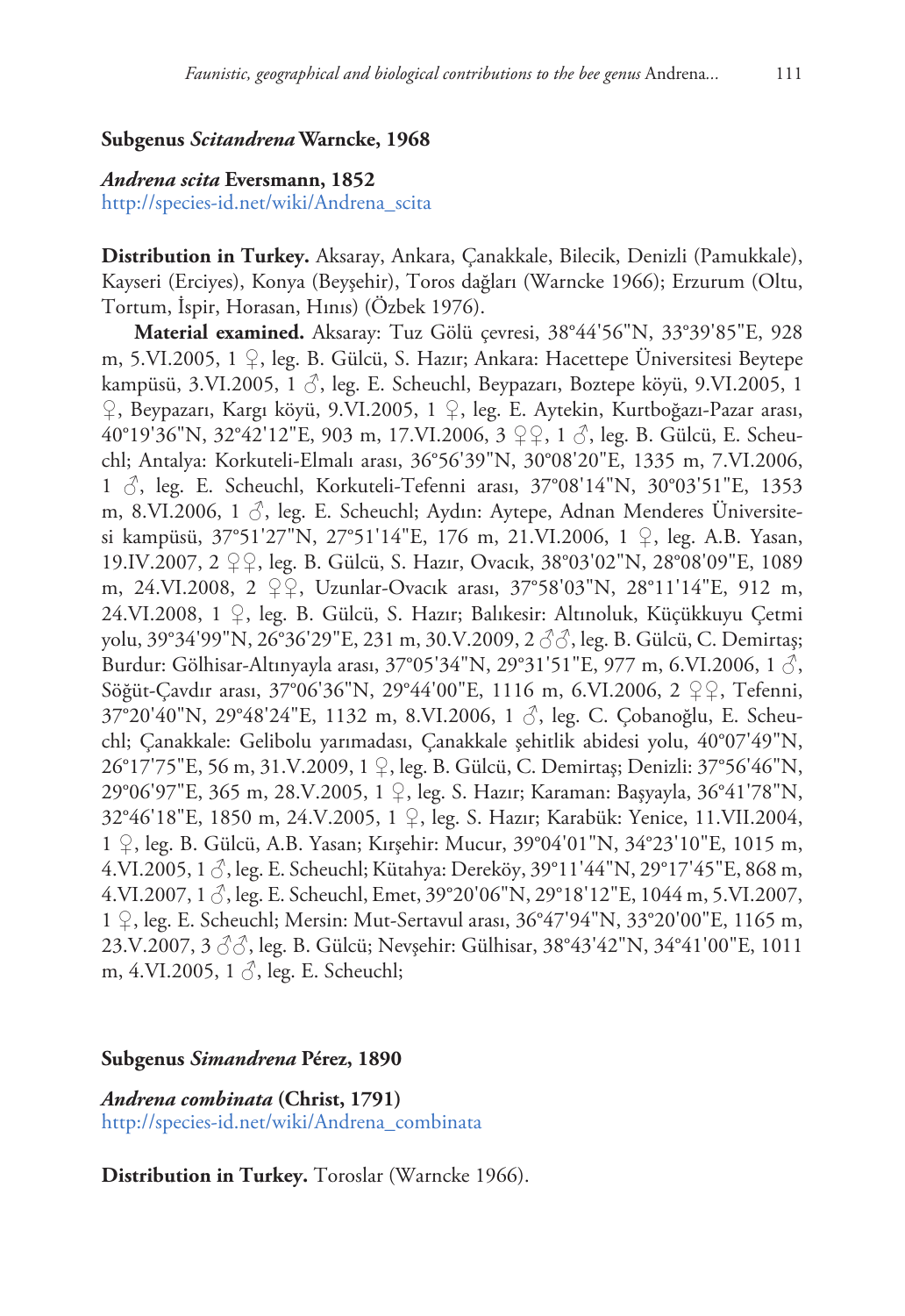**Material examined.** Balıkesir: Kazdağları, Küçükkuyu-Kırcı yolu, 39°36'01"N, 26°34'51"E, 477 m, 30.V.2009, 1 ♀, leg. B. Gülcü, C. Demirtaş; Bursa: Uludağ, Soğuk Pınar yolu, 40°03'84"N, 29°07'11"E, 1029 m, 3.VI.2009, 1 ♀, leg. B. Gülcü, C. Demirtaş; Hatay: Serinyol, 36°23'24"N, 36°11'75"E, 261 m, 4.V.2007, 1 ♀, leg. B. Gülcü, C. Hazır; Mersin: Limonlu, 36°34'54"N, 34°09'29"E, 590 m, 23.V.2005, 1 ♀, leg. E. Scheuchl; Kırklareli: Sarpdere çıkışı mağara yolu, 41°51'92"N, 27°34'93"E, 390 m, 1.VI.2009, 1 ♀, leg. B. Gülcü, C. Demirtaş.

## *Andrena dorsata* **(Kirby, 1802)**

[http://species-id.net/wiki/Andrena\\_dorsata](http://species-id.net/wiki/Andrena_dorsata)

**Distribution in Turkey.** Adana, Adapazarı, Eskişehir (Sivrihisar), İstanbul, Konya, Tekirdağ, Toros dağları (Gülek) (Warncke 1966), Afyon (Çay), Ankara (Delice), Hatay (Samandağ) (Warncke 1969); Bingöl, Erzincan, Erzurum (Oltu), Kars (Kağızman), Muş (Özbek 1976).

**Material examined.** Adana: Göksun-Tufanbeyli arası, 38°14'76"N, 36°18'22"E, 1449 m, 6.V.2007, 1 ♀, leg. B. Gülcü, C. Hazır; Afyon: Köroğlu dağı geçiti, 38°55'20"N, 30°53'40"E, 1294 m, 23.VI.2006, 1 ♀, leg. B. Gülcü; Amasya: Yeşilöz, 40°33'19"N, 36°08'46"E, 822 m, 17.VI.2005, 1 ♀, 1 ♂, leg. B. Gülcü; Ankara: Kazan, 15.V.2005, 1 ♀, leg. E. Scheuchl, 2 ♀♀, leg. S. Hazır, Beypazarı, 9.VI.2005,1 ♂, Beypazarı, Kargı köyü, 12.VI.2005, 1 ♀, leg. E. Aytekin, Emirdağ, 40°09'14"N, 32°38'12"E, 854 m, 17.VI.2006, 7 ♀♀, Kurtboğazı barajı çevresi, 40°16'28"N, 32°41'19"E, 1014 m, 17.VI.2006, 8 ♀♀, 1 ♂, Kurtboğazı-Pazar arası, 40°19'36"N, 32°42'12"E, 993 m, 17.VI.2006, 1 ♀, leg. B. Gülcü, E. Scheuchl; Antalya: Bozova, 37°12'02"N, 30°15'58"E, 935 m, 26.IV.2011, 2 ♀♀, leg. E. Scheuchl; Aydın: Kuşadası, Güzelçamlı-Davutlar arası, 15.IV.2005, 1 ♀, leg. S.Hazır; Baltaköy, 37°47'06"N, 27°53'07"E, 38 m, 23.II.2006, 1 ♂, Yenipazar-Bozdoğan arası, Alamut köyü, 37°48'49"N, 28°18'48"E, 61 m, 23.II.2006, 1 ♂, leg. B. Gülcü, S. Hazır; Burdur: Çavdır-Gölhisar arası, 37°08'41"N, 29°33'13"E, 956 m, 6.VI.2006, 3 ♀♀, leg. C. Çobanoğlu; Çorum: 40°37'10"N, 34°17'80"E, 648 m, 17.VI.2005, 1 ♀, leg. A.B. Yasan; Denizli: 37°40'27"N, 29°13'32"E, 987 m, 5.VI.2006, 2 ♀♀, leg. C. Çobanoğlu, B. Gülcü; Hatay: Kırıkhan-Belen arası, 36°27'23"N, 36°18'70"E, 90 m, 17.V.2006, 1 ♀, leg. B. Gülcü, C. Hazır; Isparta: Gelendost, 38°04'08"N, 30°58'70"E, 940 m, 25.V.2005, 1 ♀, leg. E. Scheuchl; Kahramanmaraş: Kahramanmaraş-Türkoğlu arası, 37°29'08"N, 36°53'67"E, 460 m, 18.V.2006, 1 ♀, leg. C. Çobanoğlu, S. Hazır; Karabük: Bartın-Safranbolu arası, 41°26'54"N, 32°44'52"E, 364 m, 10.VII.2005, 2 ♂♂, leg. B. Gülcü; Kastamonu: Kastamonu-Ilgaz arası, 41°07'04"N, 33°45'14"E, 1274 m, 11.VII.2005, 1 ♀, leg. B. Gülcü; Kırıkkale: 39°55'25"N, 33°59'05"E, 822 m, 18.VI.2005, 1 ♀, leg. A.B. Yasan; Kırşehir: 39°19 43 N, 34°13 17 E, 1150 m, 4.VI.2005, 1 ♂, leg. E. Scheuchl; Konya: Ahırlı-Bozkır arası, 37°11'48"N, 32°12'89"E, 1200 m, 21.V.2007, 1 ♂, leg. E. Scheuchl; Mersin: Mut çevresi, 21.V.2005, 2 ♂♂, leg. E. Scheuchl; Samsun: Samsun-Ankara arası, 41°05'24"N, 36°05'04"E, 728 m, 3.VII.2006, 1 ♀, leg. E. Scheuchl.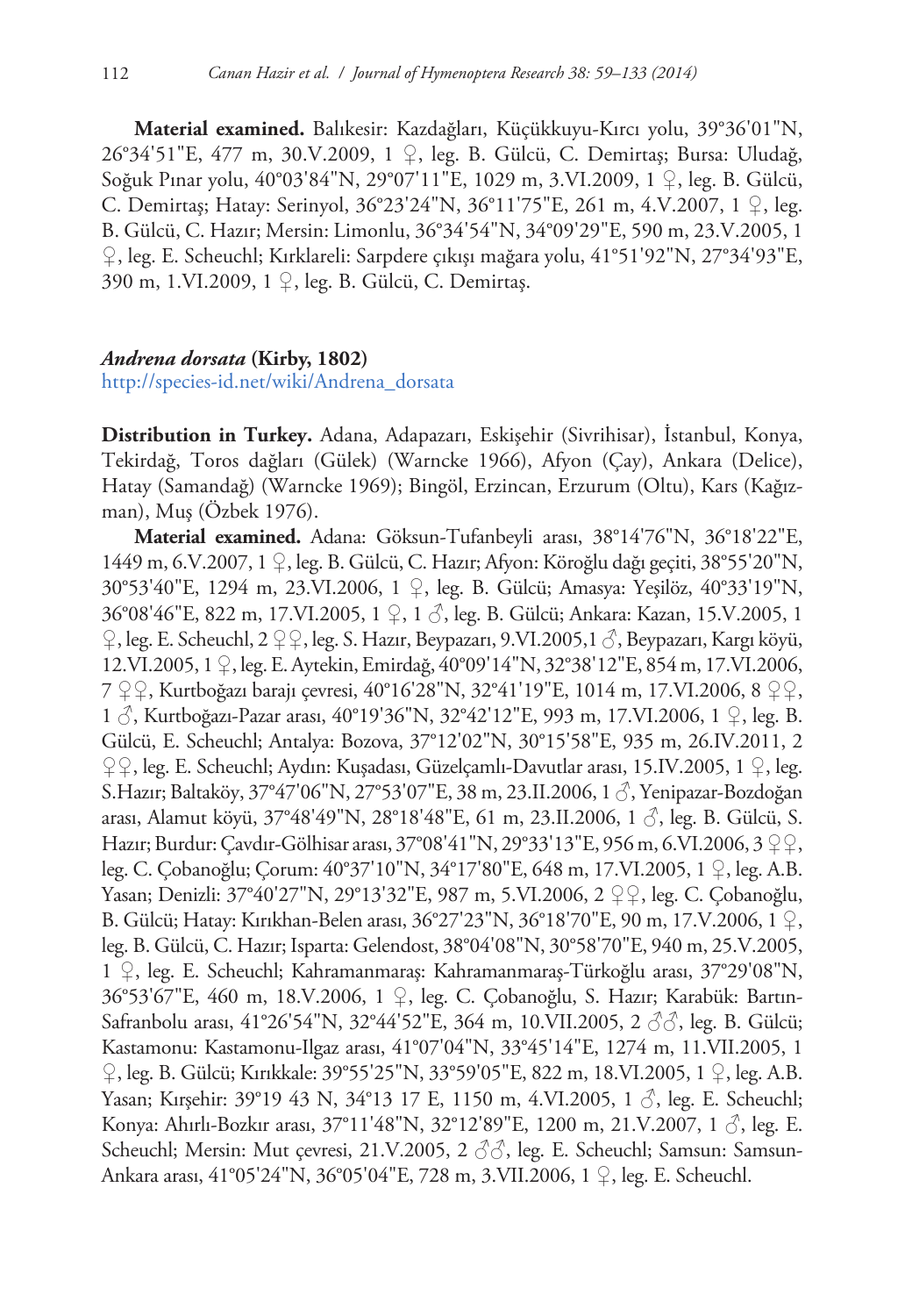#### *Andrena lepida* **Schenck, 1859**

[http://species-id.net/wiki/Andrena\\_lepida](http://species-id.net/wiki/Andrena_lepida)

Synonym: *Andrena lepida* ssp. *eleonorae* Warncke, 1967

**Distribution in Turkey.** Ankara, Balıkesir (Ayvalık), Eskişehir, Konya (Warncke 1966); Erzurum (Özbek 1976).

**Material examined.** Adana: Pozantı otoban çevresi, 25.IV.2004, 4 ♀♀, leg. C. Çobanoğlu; Ankara: Hacettepe Üniversitesi Beytepe kampüsü, 11.V.2005, 1 ♀, 21.IV.2006, 1 ♀, leg. C. Çobanoğlu, 11.V.2005, 1 ♀, leg. E. Scheuchl, Kazan, 15.V.2005, 1 ♀, leg. S. Hazır, Beypazarı, Boztepe, 9.VI.2005, 1 ♀, leg. E. Aytekin, Kurtboğazı-Pazar arası, 40°19'36"N, 32°42'12"E, 993 m, 17.VI.2006, 1 ♀, Güvem-Çerkes arası, 40°41'15"N, 32°43'57"E, 1606 m, 18.VI.2006, 1 ♀ leg. B. Gülcü, E. Scheuchl; Antalya: Taşağıl, Beydiğin köyü, 37°00'55"N, 31°22'74"E, 250 m, 20.V.2007, 4 ♀♀, Başlar köyü, 37°07'95"N, 31°28'36"E, 952 m, 21.V.2007, 1 *√*, leg. C. Çobanoğlu; Aydın: Aytepe, Adnan Menderes Üniversitesi Kampüsü, 37°51'27"N, 27°51'14"E, 176 m, 21.VI.2006, 1 ♀, leg. B. Gülcü, S. Hazır; Burdur: Söğüt-Çavdır arası, 37°06'36"N, 29°44'00"E, 1116 m, 6.VI.2006, 1 ♀, leg. E. Scheuchl; Karamanlı-Yeşilova arası, 37°29'01"N, 29°46'37"E, 1239 m, 8.VI.2006, 3 ♀♀, leg. E. Scheuchl, Çorum: Bayat, 40°40'06"N, 34°27'19"E, 715 m, 17.VI.2005, 1 ♀, leg. A.B. Yasan; Denizli: Serinhisar-Acıpayam arası, 37°29'31"N, 29°19'03"E, 879 m, 12.IV.2006, 1 ♀, leg. C. Çobanoğlu, B. Gülcü; Kahramanmaraş: Kahramanmaraş-Türkoğlu arası, 37°29'08"N, 36°53'67"E, 460 m, 18.V.2006, 3 ♀♀, leg. C. Çobanoğlu, S. Hazır; Karaman: Başyayla, 36°41'78"N, 32°46'18"E, 1850 m, 24.V.2005, 1 ♀, leg. S. Hazır; Kastamonu: Tosya-İskilip arası, 40°58'43"N, 34°11'23"E, 1171 m, 19.VI.2006, 1 ♀, leg. B. Gülcü, E. Scheuchl; Kırıkkale: 39°55'25"N, 33°59'05"E, 1165 m, 18.VI.2005, 4 ♀♀, leg. A.B. Yasan; Kırşehir: Karakaya köyü, 39°26'34"N, 33°38'24"E, 971 m, 4.VI.2005, 1 ♀, leg. E. Scheuchl; Konya: Eskil-Aksaray arası, 37°42'74"N, 33°05'85"E, 920 m, 19.V.2005, 1 ♀, leg. E. Scheuchl; Mersin: Gülnar, 36°20'40"N, 33°28'77"E, 1140 m, 24.V.2005, 1 ♀, leg. E. Scheuchl; Yozgat: Ozan köyü, 39°48'82"N, 35°08'42"E, 1166 m, 18.VI.2005, 1 ♀, Saray, 39°41'26"N, 35°38'65"E, 1165 m, 18.VI.2005, 1 ♀, leg. A.B. Yasan.

# *Andrena melba* **Warncke, 1965**

[http://species-id.net/wiki/Andrena\\_melba](http://species-id.net/wiki/Andrena_melba)

**Distribution in Turkey.** Ağrı (Ararat), Erzurum (Horasan) (Warncke 1974); Ağrı, Erzurum (Horasan), Kars (Karakurt) (Özbek 1976).

**Material examined.** Antalya: Başlar köyü, 37°07'95"N, 31°28'36"E, 952 m, 21.V.2007, 1 ♀, leg. C. Çobanoğlu; Aydın: Aytepe, Adnan Menderes Üniversitesi Kampüsü, 37°51'27"N, 27°51'14"E, 176 m, 21.VI.2006, 1 ♀, leg. B. Gülcü, S. Hazır.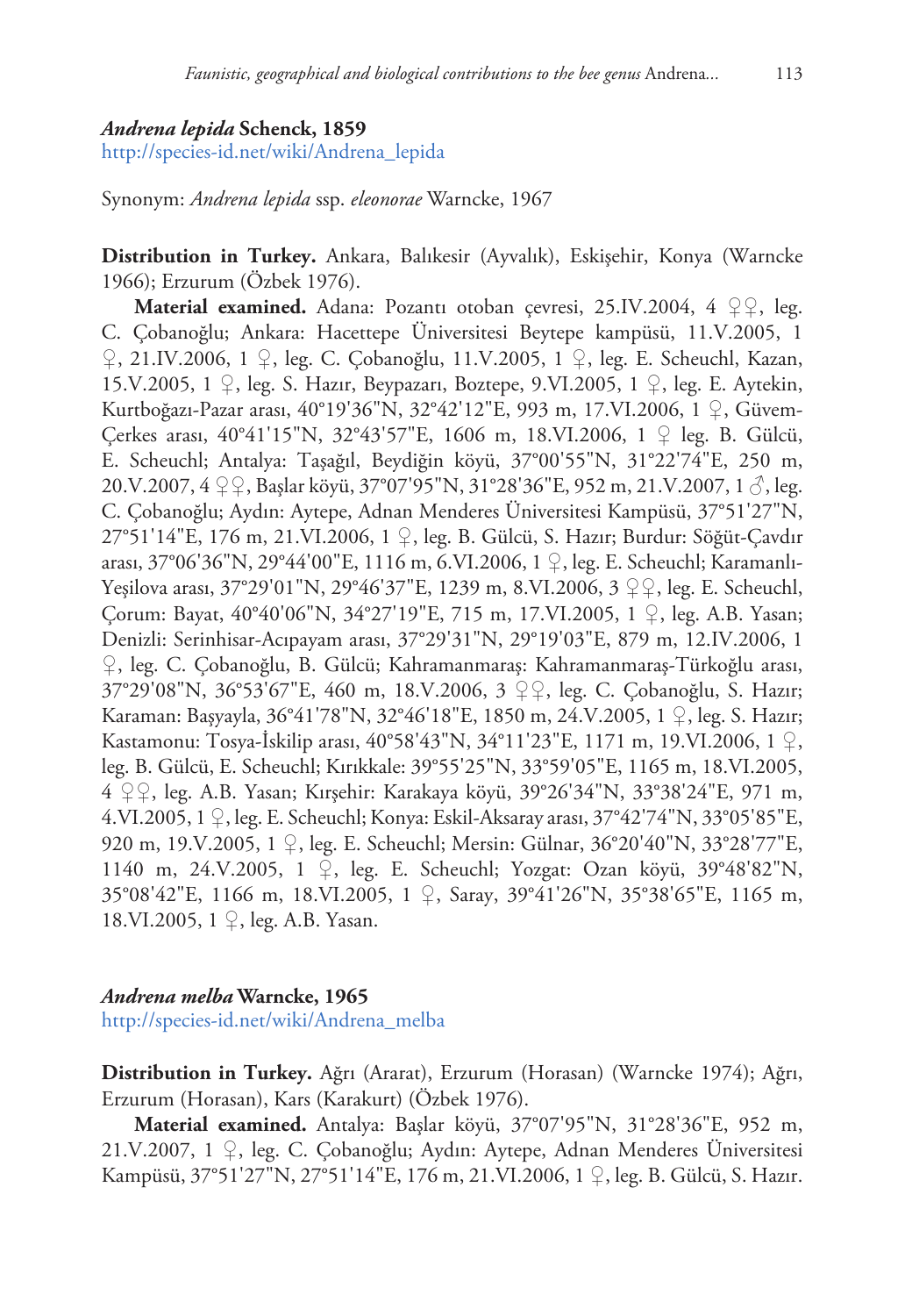#### *Andrena nucleola* **Warncke, 1973**

[http://species-id.net/wiki/Andrena\\_nucleola](http://species-id.net/wiki/Andrena_nucleola)

**Distribution in Turkey.** Amasya, Erzurum (Oltu, Tortum) (Warncke 1974); Erzurum (Oltu, Tortum) (Özbek 1976).

**Material examined.** Ankara: Kazan, 14.V.2005, 1  $\mathcal{Q}$ , leg. S. Hazır, 2  $\mathcal{Q}\mathcal{Q}$ , leg. E. Scheuchl, Hacettepe Üniversitesi Beytepe kampüsü, 21.IV.2006, 1 ♀, leg. C. Çobanoğlu; Kastamonu: Türbe dağı geçiti, 40°56'14"N, 34°12'33"E, 1625 m, 19.VI.2006, 1 ♀, leg. E. Scheuchl.

## *Andrena propinqua* **Schenck, 1853**

[http://species-id.net/wiki/Andrena\\_propinqua](http://species-id.net/wiki/Andrena_propinqua)

#### **Distribution in Turkey.** No record

**Material examined.** Aydın: Çine çayı çevresi, 16.IV.2005, 1 ♀, leg. S. Hazır.

#### *Andrena transitoria* **Morawitz, 1871**

[http://species-id.net/wiki/Andrena\\_transitoria](http://species-id.net/wiki/Andrena_transitoria)

**Distribution in Turkey.** Ankara, Elazığ, Eskişehir, Hatay, Konya (Beyşehir), Nevşehir (Ürgüp) (Warncke 1966); Erzurum (Tortum), Kars (Kağızman) (Özbek 1976).

**Material examined.** Aksaray: Tuz gölü çevresi, 38°49'80"N, 33°35'71"E, 930 m, 5.VI.2005, 1 ♀, leg. B. Gülcü, S. Hazır; Ankara: Hacettepe Üniversitesi Beytepe kampüsü, 3.VI.2005, 1 ♀, 28.IV.2006, 1 ♀, leg. C. Çobanoğlu, Beypazarı, 9.VI.2005, 1 ♀, leg. E. Aytekin; Antalya: Bozova, 37°12'02"N, 30°15'58"E, 935 m, 26.IV.2011, 1 ♂, leg. E. Scheuchl; Bolu: Seben, 10.VII.2004, 1 ♀, leg. S. Hazır; Burdur: Söğüt-Çavdır arası, 37°06'36"N, 29°44'00"E, 1116 m, 6.VI.2006, 1 ♀, leg. C. Çobanoğlu, E. Scheuchl; Gaziantep: Gaziantep-Kahramanmaraş arası, 37°14'58"N, 37°15'56"E, 849 m, 5.V.2007, 1 ♀, leg. B. Gülcü, C.Hazır; Isparta: Gelendost, 38°06'82"N, 31°01'45"E, 960 m, 25.V.2005, 1 ♀, leg. S. Hazır; Kırşehir: 39°19'43"N, 34°13'17"E, 1147 m, 4.VI.2005, 1  $\circ$ , Kaman, 39°22'16"N, 33°47'71"E, 1057 m, 4.VI.2005, 1  $\circ$ , leg. B. Gülcü, S. Hazır; Konya: Bozkır-Seydişehir arası, 37°15'92"N, 32°07'86"E, 1170 m, 25.V.2005, 2 ♀♀, Seydişehir, 37°23'45"N, 32°02'19"E, 1090 m, 25.V.2005, 1 ♀, leg. S. Hazır, Bozkır-Yalnızca arası, 37°09'58"N, 32°15'75"E, 1464 m, 21.V.2007, 2 ♀♀, leg. B. Gülcü, Akören-Seydişehir arası, 37°28'22"N, 32°20'69"E, 1159 m, 23.V.2007, 1 ♀, leg. B. Gülcü, S. Hazır, Seydişehir-Beyşehir arası, 37°32'18"N, 31°48'36"E, 1166 m, 23.V.2007, 2 ♀♀, leg. B. Gülcü; Kütahya: Emet-Tavşanlı arası, 39°23'66"N, 29°21'27"E, 1172 m, 5.VI.2007, 2 ♀♀, Tavşanlı-Harmancık arası, 39°34'91"N, 29°24'85"E, 851 m, 5.VI.2007, 1 ♂, leg. C. Hazır, S. Hazır; Nevşehir: Mucur-Nevşehir arası, 38°58'59"N, 34°32'76"E, 1149 m, 4.VI.2005, 7 ♂♂, leg. B. Gülcü, S. Hazır.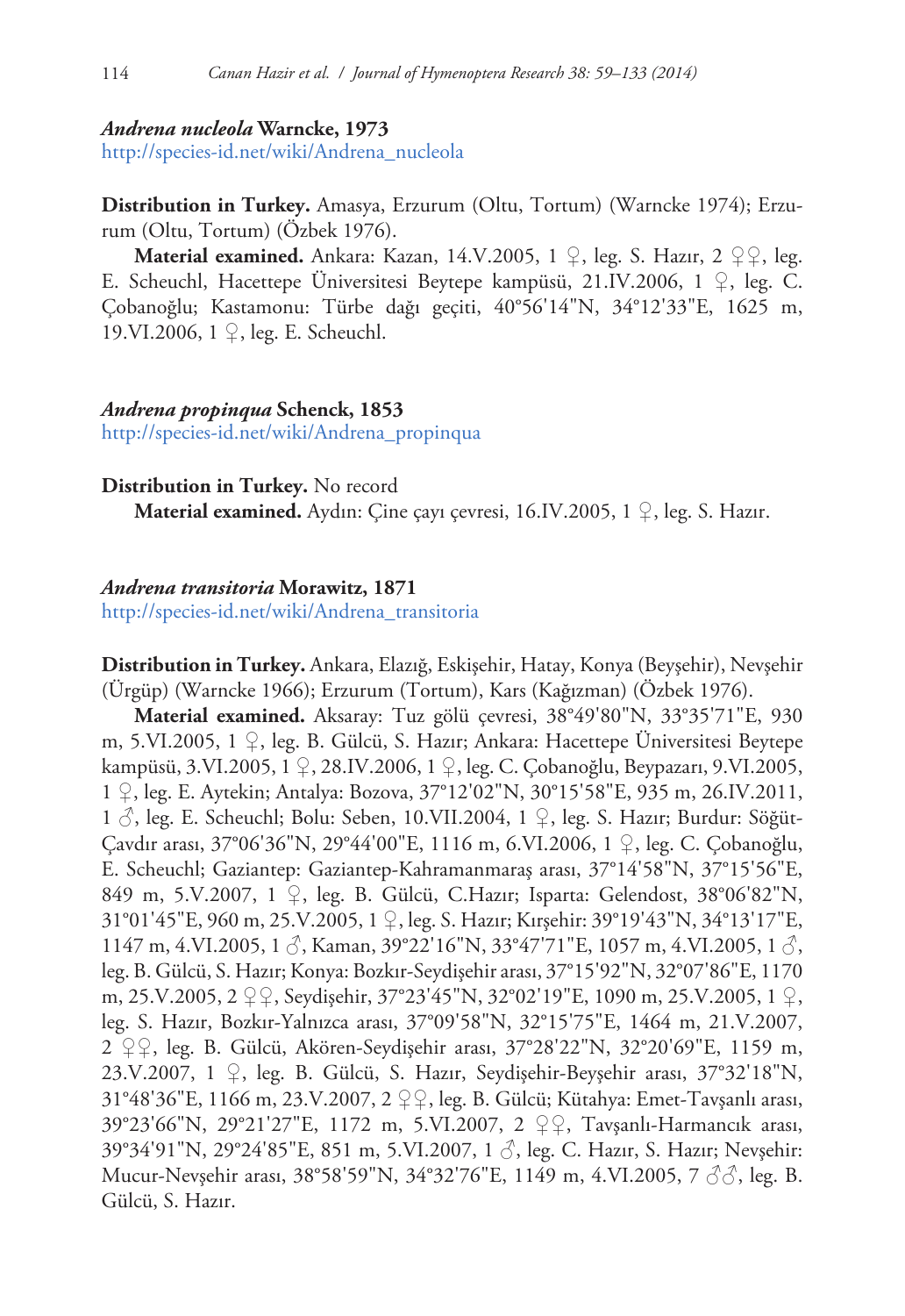## **Subgenus** *Thysandrena* **Lanham, 1949**

#### *Andrena albiscopa* **Warncke, 1967**

[http://species-id.net/wiki/Andrena\\_albiscopa](http://species-id.net/wiki/Andrena_albiscopa)

Synonym: *Andrena numida* ssp. *albiscopa* Warncke, 1967

**Distribution in Turkey.** Ağrı (Ararat), Amasya, Ankara (Şereflikoçhisar), Erzurum (Horasan), Eskişehir (Sivrihisar), Hatay (Antakya), Kayseri (Sultanhanı, Yeşilhisar), Konya (Kulu, Sarayönü), Kütahya, Mersin (Sertavul), Nevşehir, Samsun (Vezirköprü), Şanlıurfa, Tokat (Niksar) (Warncke 1974); Erzurum (Horasan) (Özbek 1976).

**Material examined.** Aksaray: 38°28'97"N, 33°53'30"E, 975 m, 5.VI.2005, 1 ♀, leg. E. Scheuchl; Çorum: 40°37'10"N, 34°17'80"E, 648 m, 17.VI.2005, 1 ♀, leg. A.B. Yasan; Konya: Akören, 37°31'22"N, 32°38'71"E, 1030 m, 23.V.2007, 1 ♀, leg. E. Scheuch.

# *Andrena ranunculorum* **Morawitz, 1877** [http://species-id.net/wiki/Andrena\\_ranunculorum](http://species-id.net/wiki/Andrena_ranunculorum)

**Distribution in Turkey.** Ankara, Çorum (İskilip), Erzurum (Horasan, İspir, Kandilli, Oltu, Tortum), Eskişehir (Sivrihisar), Kayseri (Yeşilhisar), Konya (Sarayönü), Niğde (Ulukışla), Mersin (Sertavul), Trabzon (Soğanlı geçiti) (Warncke 1974); Erzurum (Horasan, İspir, Kandilli, Oltu, Tortum) (Özbek 1976).

**Material examined.** Ankara: Hacettepe Üniversitesi, Beytepe kampüsü, 39°51'49"N, 32°45'06"E, 11.V.2005, 2 ♂♂, 29.V.2005, 1 ♀, leg. E. Scheuchl, Burdur: Altınyayla, Dirimli dağ geçiti, 36°57'57"N, 29°34'53"E, 1581 m, 6.VI.2006, 1 ♀, leg. E. Scheuchl; Kütahya: Demirci-Simav arası, 39°06'11"N, 28°43'96"E, 1348 m, 4.VI.2007, 2 ♀♀, leg. E. Scheuchl; Manisa: Demirci, 39°04'48"N, 28°43'36"E, 1260 m, 4.VI.2007, 1 ♀, leg. E. Scheuchl; Sivas: Karakaya köyü, 39°49'07"N, 36°17'21"E, 1222 m, 18.VI.2005, 1 ♀, leg. A.B. Yasan; Yozgat: 39°40'86"N, 35°45'89"E, 1254 m, 18.VI.2005, 2 ♀♀, leg. B. Gülcü, S. Hazır.

#### **Subgenus** *Trachandrena* **Robertson, 1902**

*Andrena haemorrhoa* **(Fabricius, 1781)** [http://species-id.net/wiki/Andrena\\_haemorrhoa](http://species-id.net/wiki/Andrena_haemorrhoa)

**Distribution in Turkey.** Antalya (Akseki), İstanbul (Belgrad ormanı), Erzurum (Horasan), Kütahya, Samsun (Çarşamba), Tekirdağ (Warncke 1974); Erzurum (Horasan) (Özbek 1976).

**Material examined.** Aydın: Umurlu, Serçeköy köyü, 37°49'59"N, 27°55'50"E, 30 m, 13.III.2010, 1 ♀, leg. E. Scheuchl.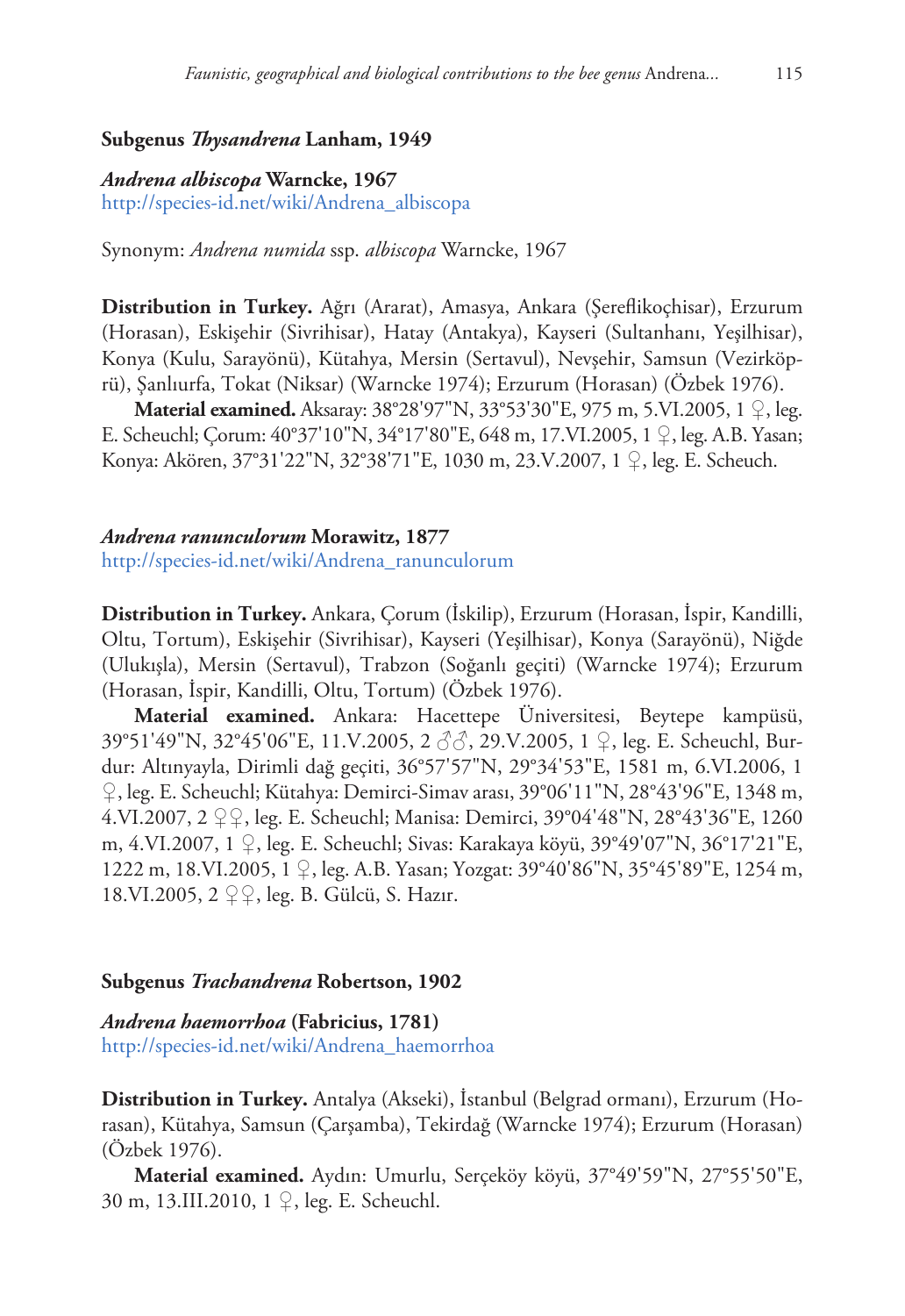## **Subgenus** *Truncandrena* **Warncke, 1968**

# *Andrena asiatica* **Friese, 1921**

[http://species-id.net/wiki/Andrena\\_asiatica](http://species-id.net/wiki/Andrena_asiatica)

**Distribution in Turkey.** Ağrı dağı, Amanos dağları (Warncke 1966); Amanos dağları, Balıkesir (Sındırgı-Karaköy), Erzurum (Horasan), Manisa (Akhisar) (Warncke 1974); Erzurum (Horasan) (Özbek 1976).

**Material examined.** Aydın: Beyköy-Ödemiş arası, 37°56'51"N, 28°01'30"E, 457 m, 28.V.2006, 1 ♀, leg. B. Gülcü, S. Hazır, Paşayaylası, 37°54'10"N, 27°54'00"E, 696 m, 3.VI.2006, 1  $\mathcal{Q}$ , 37°55'47"N, 27°53'44"E, 1151 m, 3.VI.2006, 4  $\mathcal{Q} \mathcal{Q}$ , 1  $\mathcal{S}$ , leg. B. Gülcü, E. Scheuchl, Karacasu, 37°32'19"N, 28°31'15"E, 349 m, 24.IV.2007, 9 ♀♀, 4 *&&*, leg. B. Gülcü, S. Hazır, Madran dağı, 17.V.2007, 1 ♀, leg. B. Gülcü; İzmir: Ödemiş-Bozdağ arası, 38°17'45"N, 28°03'56"E, 1018 m, 28.V.2006, 1 ♀, leg. B. Gülcü, S. Hazır; Manisa: Spil dağı milli parkı, 38°32'08"N, 27°27'03"E, 972 m, 3.VI.2007, 1 ♀, leg. C. Hazır, S. Hazır; Kütahya: Simav-Saphane arası, 39°03'06"N, 29°06'02"E, 966 m, 4.VI.2007, 1 ♂, leg. E. Scheuchl.

## *Andrena bassana* **ssp.** *etesiaca* **Warncke, 1975**

**Distribution in Turkey.** Amasya, Ankara (Gölbaşı), Kayseri (Sultanhanı) (Warncke 1974). **Material examined.** Ankara: Hacettepe Üniversitesi, Beytepe kampüsü, 39°51'49"N, 32°45'06"E, 3.VI.2005, 1 ♀, leg. E. Scheuchl.

#### *Andrena caneae* **Strand, 1915**

[http://species-id.net/wiki/Andrena\\_caneae](http://species-id.net/wiki/Andrena_caneae)

**Distribution in Turkey.** Adıyaman (Pınarbaşı), Antalya, İstanbul (Prens adaları) (Warncke 1974).

**Material examined.** Aydın: Aytepe, Adnan Menderes Üniversitesi kampüsü, 3.III.2010, 1 ♀, 7.III.2010, 1 ♀, 13.III.2010, 1 ♀, 14.III.2010, 2 ♀♀,15.III.2010, 1  $\varphi$ , 21.IV.2011, 1  $\varphi$ , leg. E. Scheuchl.

*Andrena combusta* **Morawitz, 1876** [http://species-id.net/wiki/Andrena\\_combusta](http://species-id.net/wiki/Andrena_combusta)

Synonym: *Andrena oulskii* ssp. *oulskii* sensu Warncke 1974, nec Radoszkowski 1867.

**Distribution in Turkey.** Ağrı (Ararat), Kayseri (Yeşilhisar) (Warncke 1974); Erzurum (Oltu), Iğdır (Özbek 1976).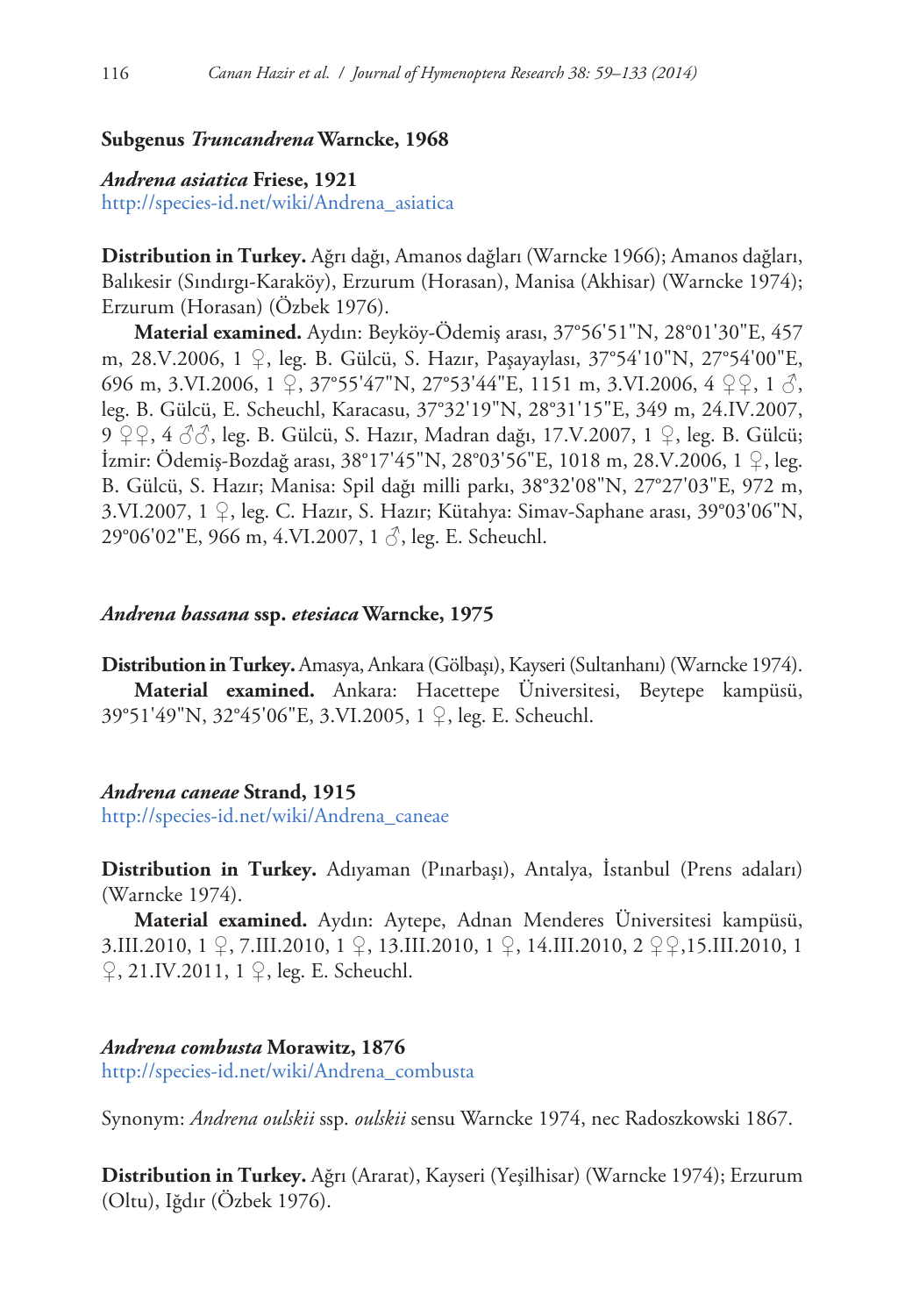**Material examined.**Ankara: Hacettepe Üniversitesi, Beytepe kampüsü, 17.V.2005, 1 ♀, leg. E. Scheuchl, 3.VI.2005, 1 ♀, leg. C. Çobanoğlu, Kazan, 14.V.2005, 1 ♀, leg. E. Scheuchl; Mersin: Silifke-Mut arası, 36°25'09"N, 33°47'52"E, 70 m, 21.V.2005, 4  $\mathcal{Q} \mathcal{Q}$ , 1  $\mathcal{S}$ , leg. S. Hazır.

# *Andrena delphiensis* **Warncke, 1965** [http://species-id.net/wiki/Andrena\\_delphiensis](http://species-id.net/wiki/Andrena_delphiensis)

**Distribution in Turkey.** Denizli (Hazir et al. 2012).

**Material examined.** Denizli: 37°50'01"N, 29°02'51"E, 345 m, 12.IV.2006, 1 ♀, leg. C. Çobanoğlu, B. Gülcü.

# *Andrena medeninensis* **ssp.** *usura* **Warncke, 1967**

**Distribution in Turkey.** Antalya (Akseki), Balıkesir (Ayvalık, Bigadiç), Çorum (İskilip), Malatya, Mersin (Gülek) (Warncke 1974); Malatya (Özbek 1976).

**Material examined.** Aydın: Karacasu, 37°34'10"N, 28°39'48"E, 806 m, 24.IV.2007, 2 ♀♀, leg. B. Gülcü, S. Hazır; Burdur: Dağarcık, göl kenarı, 37°31'13"N, 30°33'31"E, 840 m, 26.IV.2011, 1 ♀, leg. E. Scheuchl; Denizli: Serinhisar yakını, dağkenarı, 37°36'55"N, 29°16'14"E, 1030 m, 25.IV.2011, 1 ♀, 1 ♂, leg. E. Scheuchl; Niğde: Ulukışla, 37°32'82"N, 34°31'40"E, 1389 m, 19.V.2006, 4 ♀♀, leg. C. Çobanoğlu, S. Hazır.

# *Andrena noacki* **Alfken, 1935**

[http://species-id.net/wiki/Andrena\\_noacki](http://species-id.net/wiki/Andrena_noacki)

Synonym: *Andrena oulskii* ssp. *noacki* Alfken, 1935

**Distribution in Turkey.** Ankara (Şereflikoçhisar), Erzurum (Warncke 1974); Erzurum (Özbek 1976).

**Material examined.** Ankara: Hacettepe Üniversitesi, Beytepe kampüsü, 39°51'49"N, 32°45'06"E, 29.V.2005, 1 ♀, 1 ♂, leg. E. Scheuchl; Denizli: 37°50'01"N, 25°02'51"E, 345 m, 12.IV.2006, 2 ♂♂, leg. C. Çobanoğlu, B. Gülcü; Nevşehir: 38°32'49"N, 34°28'27"E, 1270 m, 5.VI.2005, 1 ♀, leg. E. Scheuchl.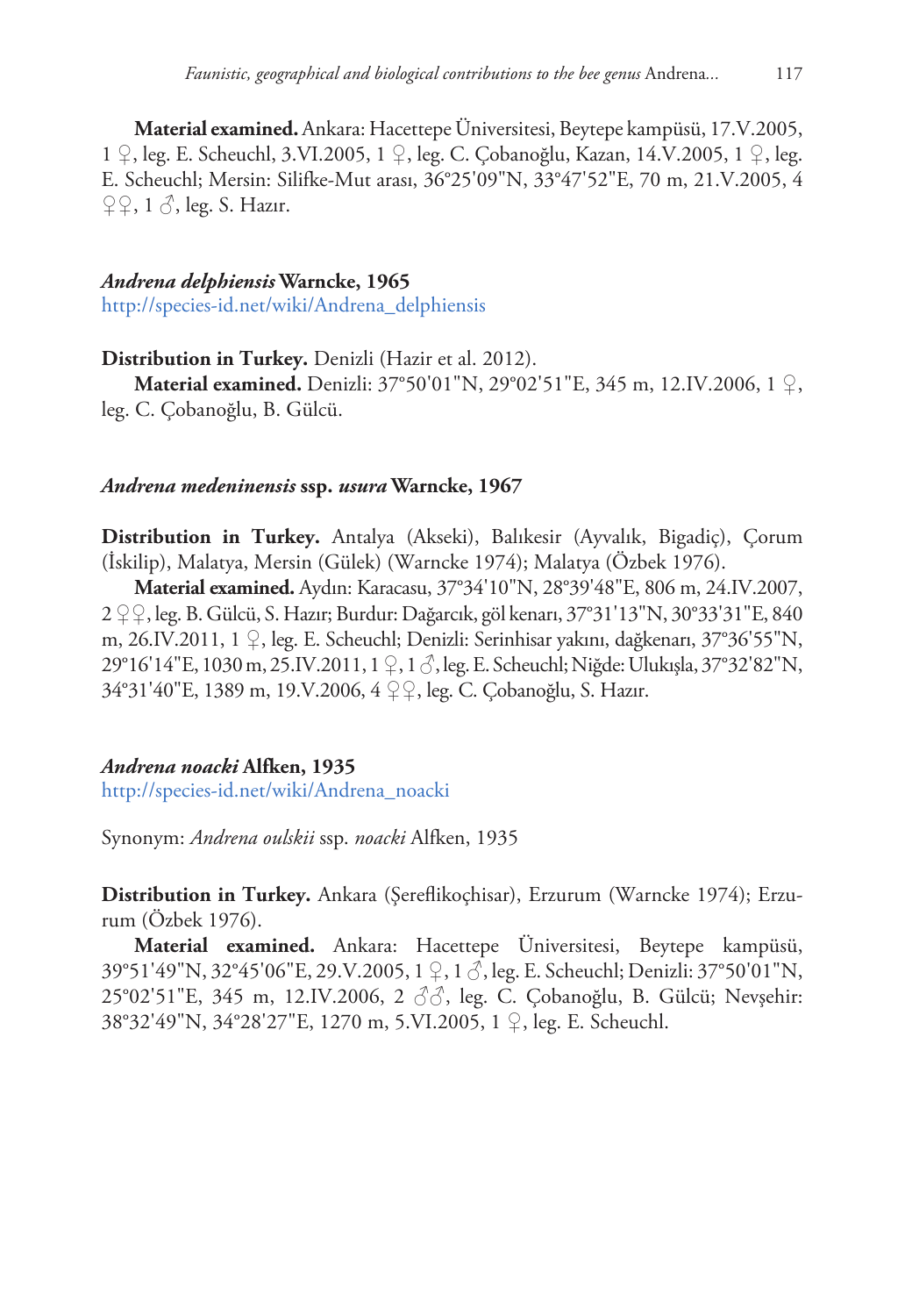## *Andrena optata* **Warncke, 1975**

[http://species-id.net/wiki/Andrena\\_optata](http://species-id.net/wiki/Andrena_optata)

Synonym: *Andrena rufomaculata* ssp. *optata* Warncke, 1975

**Distribution in Turkey.** Antalya (Serik, Side), Aydın (Kuşadası), Balıkesir (Ayvalık), Bursa, Denizli (Acıgöl), İstanbul (Üsküdar), İzmir (Selçuk), Konya, Manisa (Kayapınar) (Warncke 1974).

**Material examined.** Antalya: Kemer, 36°35'14"N, 30°32'32"E, 30 m, 13.IV.2006, 1 ♀, 1 ♂, Manavgat-Alanya arası, 36°44'57"N, 31°30'31"E, 6 m, 13.IV.2006, 1 ♀, Akseki, 36°43'51"N, 31°34'34"E, 8 m, 14.IV.2006, 2 ♀♀, Akseki, Gençler köyü, 36°47'23"N, 31°42'53"E, 269 m, 14.IV.2006, 1 ♀, Hacıobası-Akseki arası, 36°44'01"N, 31°36'10"E, 17 m, 14.IV.2006, 9 ♀♀, 1 ♂, Taşağıl-Beşkonak arası, 36°56'53"N, 31°13'00"E, 68 m, 14.IV.2006, 1 ♀, leg. C. Çobanoğlu, B. Gülcü; Aydın: Aytepe, Adnan Menderes Üniversitesi kampüsü, 37°51'27"N, 27°51'14"E, 176 m, 20.IV.2005, 1 ♀, leg. B. Gülcü, 17.III.2006, 2 ♂♂, 31.III.2006, 1 ♂, leg. B. Gülcü, S. Aydın, Söke, 37°40'40"N, 27°20'55"E, 20 m, 10.IV.2006, 1 ♀, 1 ♂, Kuşadası, Dilek yarımadası milli parkı, 37°41'56"N, 27°09'55"E, 0 m, 10.IV.2006, 4 ♀♀, leg. C. Çobanoğlu, B. Gülcü, Karacasu, 37°38'05"N, 28°39'03"E, 860 m, 24.IV.2007, 1 ♂, leg. B. Gülcü, S. Hazır; Manisa: Spil dağı, 38°34'21"N, 27°24'00"E, 972 m, 23.IV.2007, 1 ♀, leg. B. Gülcü, S. Hazır.

## *Andrena paramythensis* **Mavromoustakis, 1957**

[http://species-id.net/wiki/Andrena\\_paramythensis](http://species-id.net/wiki/Andrena_paramythensis)

Synonym: *Andrena rufomaculata* ssp. *paramythensis* Mavromoustakis, 1957

## **Distribution in Turkey.** No record.

**Material examined.** Osmaniye: Osmaniye-Gaziantep arası, 13.V.2005, 1  $\mathcal{Q}$ , leg. B. Gülcü, A.B. Yasan.

## *Andrena roseotincta* **Warncke, 1975**

[http://species-id.net/wiki/Andrena\\_roseotincta](http://species-id.net/wiki/Andrena_roseotincta)

Synonym: *Andrena oulskii* ssp. *roseotincta* Warncke, 1975

## **Distribution in Turkey.** Şanlıurfa (Birecik) (Warncke 1974).

**Material examined.** Aksaray: Zengen, 1.V.2004, 1 ♀, leg. S. Hazır; Antalya: Bozova, 37°12'02"N, 30°15'58"E, 935 m, 26.IV.2011, 2 ♀♀, 1 ♂, leg. E. Scheuchl; Gaziantep: Gaziantep-Şanlıurfa arası, 13.V.2005, 1 ♀, leg. B. Gülcü, A.B. Yasan; Şanlıurfa: Birecik, 15.V.2005, 3 ♀♀, Mezra kasabası, 15.V.2005, 2 ♀♀, leg. B. Gülcü, A.B. Yasan.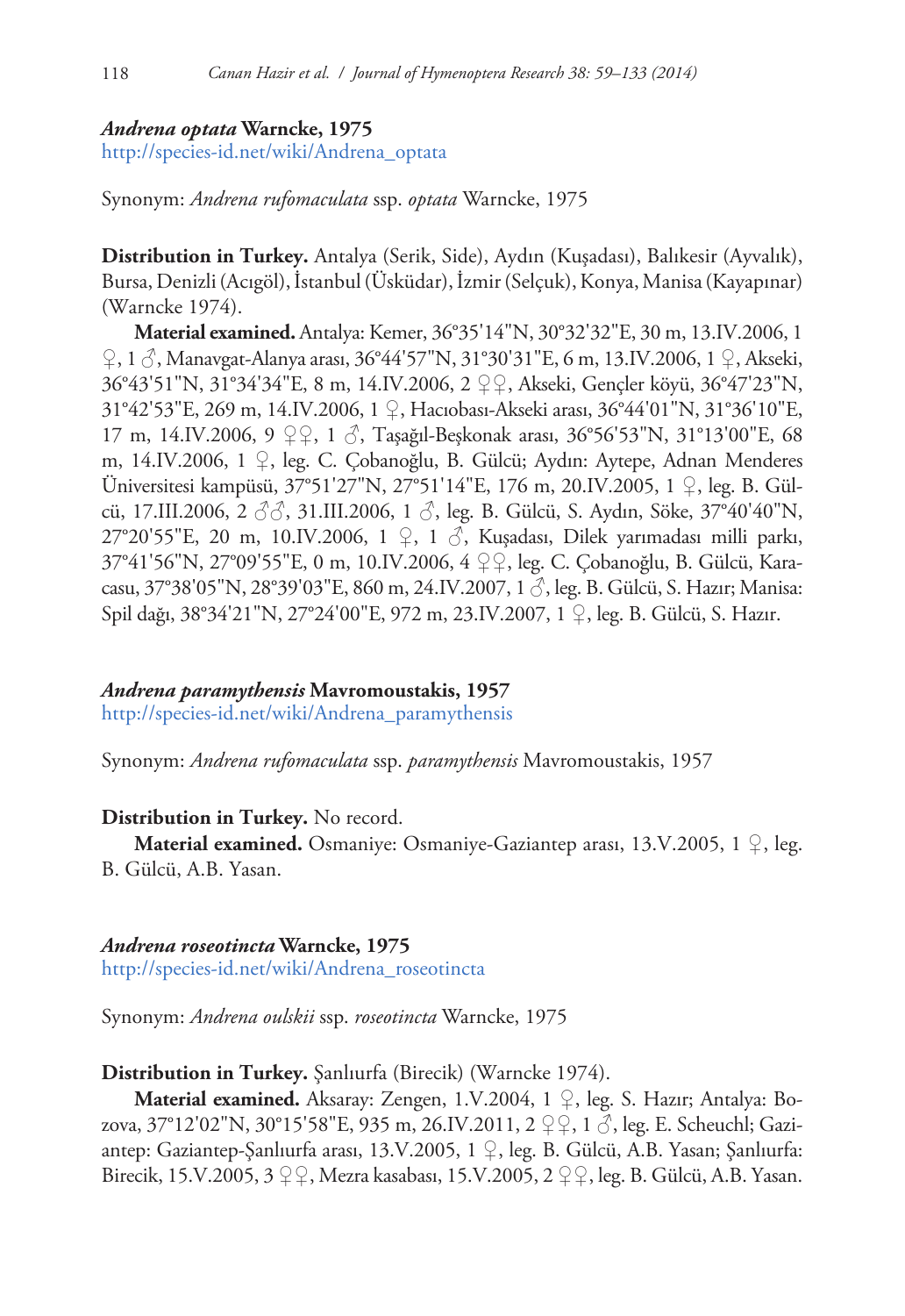#### *Andrena rotundilabris* **Morawitz, 1877**

[http://species-id.net/wiki/Andrena\\_rotundilabris](http://species-id.net/wiki/Andrena_rotundilabris)

**Distribution in Turkey.** Adana (Warncke 1966); Adana, Erzurum (Horasan), Hakkari (Zapsuyu), İstanbul, Kayseri (Pınarbaşı), Mersin (Gözne, Gülek, Sertavul), Niğde (Çiftehan), Sivas (Gürün) (Warncke 1974); Erzurum (Horasan) (Özbek 1976).

**Material examined.** Ankara: Kızılcahamam-Çerkes arası, 40°31'18"N, 32°38'11"E, 1113 m, 18.VI.2006, 1 ♀, leg. E. Scheuchl; Bursa: Uludağ, Soğuk Pınar-Keleş yolu, 40°01'74"N, 29°07'44"E, 798 m, 3.VI.2009, 2 ♂♂, leg. B. Gülcü, C. Demirtaş; Mersin: Şahmurlu köyü, 36°38'58"N, 34°01'23"E, 970 m, 23.V.2005, 1 ♀, 2 ♂♂, leg. E. Scheuchl.

## *Andrena rufomaculata* **Friese, 1921**

[http://species-id.net/wiki/Andrena\\_rufomaculata](http://species-id.net/wiki/Andrena_rufomaculata)

Synonym: *Andrena rufomaculata* ssp. *rufomaculata* Friese, 1921

**Distribution in Turkey.** Amanos dağları (Warncke 1966, 1974). **Material examined.** Hatay: Belen-Kırıkhan arası, 36°28'85"N, 36°15'88"E, 625

m, 4.V.2007, 1 ♀, leg. B. Gülcü, C. Hazır.

## *Andrena schmiedeknechti* **Magretti, 1883**

[http://species-id.net/wiki/Andrena\\_schmiedeknechti](http://species-id.net/wiki/Andrena_schmiedeknechti)

**Distribution in Turkey.** Adapazarı, Balıkesir (Ayvalık, Bigadiç) (Warncke 1966); Adapazarı, Balıkesir (Ayvalık, Bigadiç), Bursa (Mustafakemalpaşa), Erzurum (Horasan), İzmir (Selçuk), Karaman (Madenşehir), Kars (Sarıkamış), Kayseri (Yeşilhisar), Konya, Manisa, Nevşehir (Ürgüp), Niğde (Ulukışla) (Warncke 1974); Erzurum (Horasan), Kars (Sarıkamış) (Özbek 1976).

**Material examined.** Ankara: Gölbaşı, 39°31'10"N, 32°52'02"E, 19.V.2005, 1 ♀, leg. S. Hazır, Hacettepe Üniversitesi Beytepe kampüsü, 3.VI.2005, 1 ♀, 21.IV.2006, 1 ♀, 1 ♂, 28.IV.2006, 2 ♀, leg. C. Çobanoğlu; Antalya: Korkuteli civarı, ormanlık alan, 36°59'00"N, 30°09'07"E, 1170 m, 26.IV.2011, 1 ♂, leg. E. Scheuchl; Aydın: Söke, 37°40'40"N, 27°20'55"E, 20 m, 10.IV.2006, 1 ♀, 37°41'47"N, 27°21'58"E, 13 m, 10.IV.2006, 1 ♀, Bafa Gölü çevresi, 37°28'58"N, 27°24'12"E, 9 m, 11.IV.2006, 1 ♀, leg. B. Gülcü, C. Çobanoğlu, Karacasu, 37°38'05"N, 28°39'03"E, 860 m, 24.IV.2007, 1 ♀, leg. B. Gülcü, S. Hazır; Karaman: Göktepe-Ermenek arası, 36°38'95"N, 32°41'13"E, 1616 m, 22.V.2007, 1 ♀, 3 ♂♂, leg. B. Gülcü, S. Hazır; Konya: Eskil-Aksaray arası, 37°42'74"N, 33°05'85"E, 920 m, 19.V.2005, 1 ♂, leg. E. Scheuchl, Akören-Seydişehir arası, 37°28'22"N, 32°20'69"E, 1159 m, 23.V.2007, 1 ♀, leg. E. Scheuchl; Mersin: Sertavul-Mut arası, 36°48'36"N, 33°19'48"E, 1270 m, 21.V.2005, 1 √, leg. S. Hazır.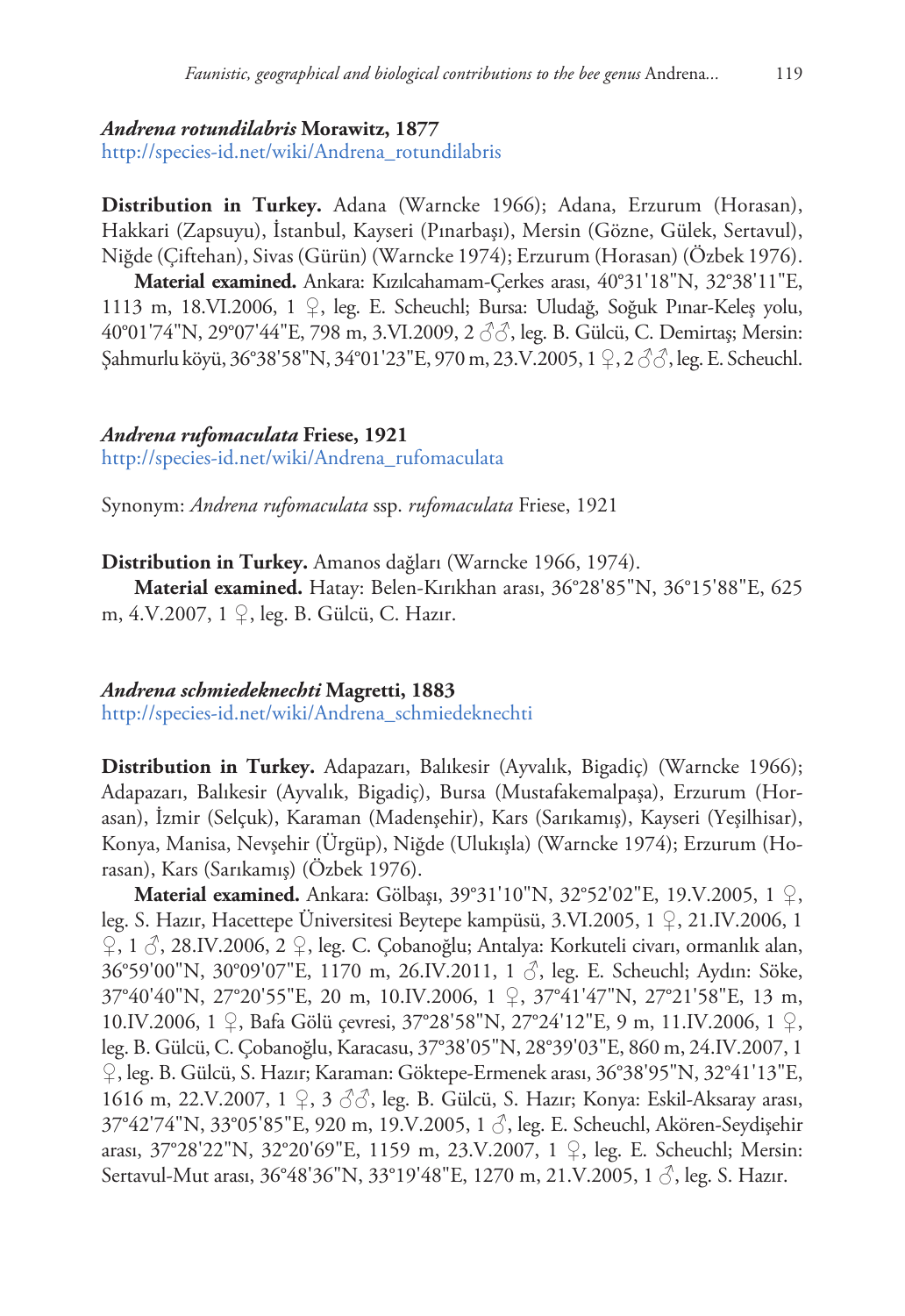#### *Andrena seitzi* **Alfken, 1935**

[http://species-id.net/wiki/Andrena\\_seitzi](http://species-id.net/wiki/Andrena_seitzi)

Synonym: *Andrena citrinella* Warncke, 1967

**Distribution in Turkey.** Ankara (Warncke 1966); Ankara, Diyarbakır, Konya (Warncke 1974).

**Material examined.** Adana: Pozantı, 25.IV.2004, 1♀, leg. S. Hazır.

# *Andrena truncatilabris* **Morawitz, 1877** [http://species-id.net/wiki/Andrena\\_truncatilabris](http://species-id.net/wiki/Andrena_truncatilabris)

**Distribution in Turkey.** Adana, Adapazarı, Amanos dağları, Ankara, Balıkesir (Ayvalık), Konya, Mersin (Tarsus) (Warncke 1966); All parts of the country (Warncke 1974); Erzurum (Tortum, Oltu, Narman, İspir, Horasan), Kars, Muş (Özbek 1976).

**Material examined.** Adana: Ceyhan, 23.IV.2005, 3 ♀♀, leg. S. Hazır; Aksaray: Tuz Gölü çevresi, 38°49'80"N, 33°35'71"E, 930 m, 5.VI.2005, 2 ♀♀, 38°28'97"N, 33°53'30"E, 973 m, 5.VI.2005, 1 ♀, 1 ♂, leg. S. Hazır, B. Gülcü; Amasya: Mecidözü, 40°32'44"N, 35°20'85"E, 757 m, 17.VI.2005, 1 ♀, leg. B. Gülcü; Ankara: Hacettepe Üniversitesi Beytepe kampüsü, 3.VI.2005, 17 ♀♀, 3.VI.2006, 1 ♂, 21.IV.2006, 1♀, 1  $\Diamond$ , leg. C. Çobanoğlu, Beypazarı, 9.VI.2005, 3  $\Diamond \Diamond$ , Beypazarı, Kargı köyü, 12.VI.2005, 1  $\varphi$ , leg. E. Aytekin, Kazan, 15.V.2005, 1  $\circ$ , leg. E. Scheuchl, Eryaman 5. Etap, 9.V.2007, 2 ♀♀, leg. S. Hazır; Antalya: Bozova, 37°12'02"N, 30°15'58"E, 935 m, 26.IV.2011, 1 ♂, leg. E. Scheuchl; Aydın: Söke, Güllübahçe, 37°40'40"N, 27°20'55"E, 20 m, 10.IV.2006, 1 ♀, leg. B. Gülcü, C. Çobanoğlu, Aytepe, Adnan Menderes Üniversitesi kampüsü, 37°51'27"N, 27°51'14"E, 176 m, 21.VI.2006, 1 ♀, leg. S. Hazır, B. Gülcü, Karacasu, 37°33'21"N, 28°37'45"E, 554 m, 24.IV.2007, 1 ♀, leg. B. Gülcü, S. Hazır; Balıkesir: Altınoluk, Küçükkuyu-Çetmi yolu, 39°34'99"N, 26°36'29"E, 231 m, 30.V.2009, 1 ♀, leg. B. Gülcü, C. Demirtaş; Burdur: Söğüt-Çavdır arası, 37°06'36"N, 29°44'00"E, 1116 m, 6.VI.2006, 3 ♀♀, leg. C. Çobanoğlu, E. Scheuchl; Çanakkale: Bayramlı, Himidiye yaylası yolu, 40°08'74"N, 26°17'60"E, 197 m, 31.V.2009, 2 ♀♀, leg. B. Gülcü, C. Demirtaş; Çorum: 40°34'47"N, 34°38'73"E, 646 m, 17.VI.2005, 1 ♀, leg. A.B. Yasan, Bayat, 40°40'06"N, 34°27'19"E, 715 m, 17.VI.2005, 1 ♀, leg. S. Hazır, B. Gülcü; Gaziantep: Gaziantep-Şanlıurfa arası, 13.V.2005, 1 ♀, leg. B. Gülcü, A.B. Yasan; Hatay: Yayladağı, 36°01'35"N, 36°02'36"E, 490 m, 16.V.2006, 2 ♀♀, Kırıkhan-Belen arası, 36°27'23"N, 36°18'70"E, 90 m, 17.V.2006, 1 ♀, leg. S. Hazır, C. Çobanoğlu, Belen-Kırıkhan arası, 36°28'85"N, 36°15'88"E, 625 m, 4.V.2007, 1 ♀, leg. C. Hazır, B. Gülcü; Isparta: Gelendost, 38°04'08"N, 30°58'70"E, 937 m, 25.V.2005, 1  $\varphi$ , 1  $\varphi$ , 38°06'82"N, 31°01'45"E, 960 m, 25.V.2005, 1  $\varphi$ , leg. S. Hazır; Kahramanmaraş: Balkayası: 37°19'82"N, 37°09'88"E, 693 m, 18.V.2006, 1 ♀, leg. S. Hazır, C. Çobanoğlu; Karaman: Göktepe-Ermenek arası, 36°38'95"N, 32°41'13"E, 1616 m, 22.V.2007, 2 ♀♀, leg. B. Gülcü, S. Hazır; Kırşehir: Karakaya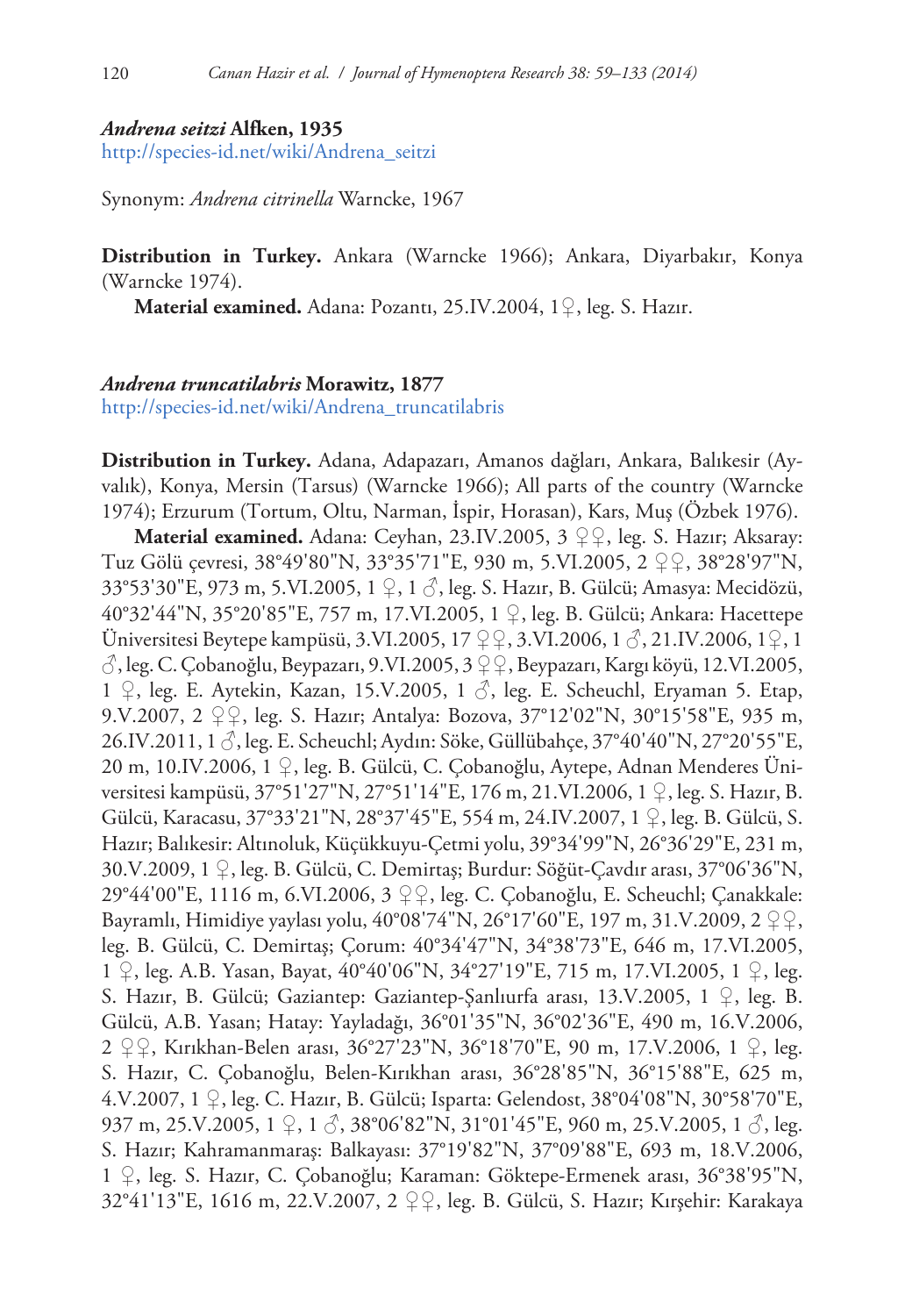köyü, 39°26'34"N, 33°38'24"E, 971 m, 4.VI.2005, 5 ♀♀, leg. S. Hazır, B. Gülcü; Konya: Kulu, 38°54'98"N, 32°59'56"E, 1140 m, 19.V.2005, 1  $\circ$ , leg. S. Hazır, Seydişehir-Bozkır arası, 37°23'56"N, 32°01'06"E, 1097 m, 21.V.2007, 3 ♀♀, leg. B. Gülcü, S. Hazır; Kütahya: Emet-Tavşanlı arası, 39°20'16"N, 29°18'22"E, 1047 m, 5.VI.2007, 4 ♀♀, leg. C. Hazır, S. Hazır; Muğla: Milas-Yatağan arası, Tuzabat çevresi, 37°18'46"N, 27°59'88"E, 675 m, 27.V.2007, 2 ♀♀, leg. B. Gülcü, S. Hazır; Mersin: Sarıkaya-Sarıkavak arası, 37°05'80"N, 34°42'40"E, 920 m, 22.V.2005, 5 ♂♂, Gülnar-Ermenek arası, 36°21'38"N, 33°18'84"E, 1070 m, 24.V.2005, 1 ♂, leg. S. Hazır; Nevşehir: 38°32'49"N, 34°28'27"E, 1270 m, 5.VI.2005, 1 ♀, leg. E. Scheuchl; Sivas: Karakaya köyü, 39°49'07"N, 36°17'21"E, 1222 m, 18.VI.2005, 1 ♀, Yıldızeli, 39°53'26"N, 36°34'28"E, 1380 m, 18.VI.2005, 3 ♀♀, 1 ♂, A.B. Yasan; Yozgat: 39°40'86"N, 35°45'89"E, 1254 m, 18.VI.2005, 3 ♀♀, leg. S. Hazır, B. Gülcü; Ozan köyü, 39°48'82"N, 35°08'42"E, 1166 m, 18.VI.2005, 1 ♀, Saray, 39°41'26"N, 35°38'65"E, 1165 m, 18.VI.2005, 1 ♀, leg. A.B. Yasan.

# *Andrena tscheki* **Morawitz, 1872**

[http://species-id.net/wiki/Andrena\\_tscheki](http://species-id.net/wiki/Andrena_tscheki)

Synonym: *Andrena tscheki* ssp. *tritica* Warncke, 1965

**Distribution in Turkey.** Elma Dağı, Karaman (Göktepe), Bulgar Dağ (Bolkar dağı) (Warncke 1974).

**Material examined.** Aydın: Çine, Çine Çayı, Söğütçük kuzeyi, 37°28'08"N, 28°09'33"E, 236 m, 12.III.2010, 1 ♀, leg. E. Scheuchl.

## *Andrena ulula* **Warncke, 1969**

[http://species-id.net/wiki/Andrena\\_ulula](http://species-id.net/wiki/Andrena_ulula)

**Distribution in Turkey.** Diyarbakır, Karaman (Madenşehir), Konya (Beyşehir) (Warncke 1974).

**Material examined.** Ankara: Haymana, 39°20'77"N, 32°45'58"E, 1095 m, 5.VI.2005, 1 ♀, leg. E. Scheuchl; Bursa: Uludağ, Soğuk Pınar-Keleş yolu, 40°01'74"N, 29°07'44"E, 798 m, 3.VI.2009, 1 ♂, leg. B. Gülcü, C. Demirtaş; Konya: Görmeli, 36°31'47"N, 33°59'62"E, 1400 m, 24.V.2005, 2 ♀♀, Bozkır-Seydişehir arası, 37°15'92"N, 32°07'86"E, 1170 m, 25.V.2005, 9 ♀♀, Seydişehir çevresi, 37°23'45"N, 32°02'18"E, 1090 m, 25.V.2005, 1 ♀, leg. S. Hazır, Ahırlı-Bozkır arası, 37°11'48"N, 32°12'89"E, 1200 m, 21.V.2007, 1 ♀, 2 ♂♂, Akören-Seydişehir arası, 37°28'22"N, 32°20'69"E, 1159 m, 23.V.2007, 1 ♀, leg. B. Gülcü, S. Hazır; Kütahya: Emet-Tavşanlı arası, 39°23'66"N, 29°21'27"E, 1172 m, 5.VI.2007, 1 ♀, leg. C. Hazır, S. Hazır; Manisa: Akhisar-Soma arası, 38°58'45"N, 27°47'36"E, 111 m, 23.IV.2007, 7 ♀♀, leg. B. Gülcü, C. Hazır.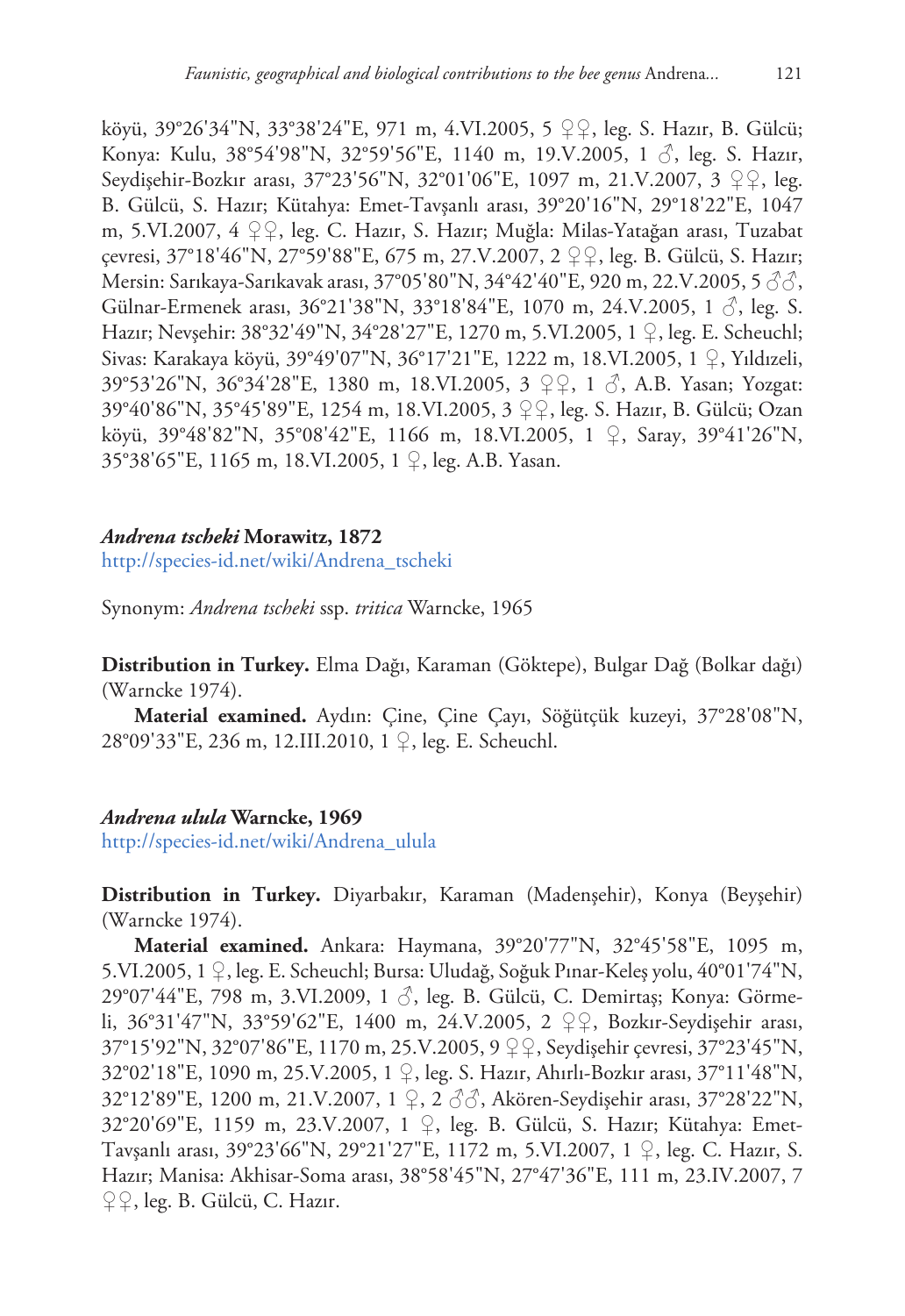# *Andrena urfanella* **Scheuchl & Hazir, 2012**

[http://species-id.net/wiki/Andrena\\_urfanella](http://species-id.net/wiki/Andrena_urfanella)

**Distribution in Turkey.** Ankara, Aksaray, Diyarbakır, Hatay (Altınözü), Gaziantep, Kahramanmaraş, Konya (Beyşehir), Kilis, Mersin, Mardin (Derik), Şanlıurfa (Ceylanpınar, Harran) (Scheuchl and Hazir 2012).

**Material examined.** Ankara: Hacettepe Üniversitesi, Beytepe kampüsü, 39°51'49"N, 32°45'06"E, 11.V.2005, 1 ♂, 15.V.2005, 1 ♂, 18.V.2005, 1 ♀, 1  $\circ$ , 3.VI.2005, 1  $\circ$ , leg. E. Scheuchl, Aksaray: 38°38'22"N, 33°44'30"E, 929 m, 5.VI.2005, 1 ♀, leg. S. Hazır, B. Gülcü, 38°38'22"N, 33°44'31"E, 930 m, 5.VI.2005, 1 ♀, leg. E. Scheuchl; Diyarbakır: Şanlıurfa-Karacadağ arası, 37°49'32"N, 39°38'06"E, 14.V.2005, 3 ♀♀, leg. B. Gülcü, A.B. Yasan; Gaziantep: Gaziantep-Şanlıurfa arası, 13.V.2005, 1 ♀, leg. B. Gülcü, A.B. Yasan; Hatay: Altınözü, 36°06'57"N, 36°16'27"E, 204 m, 17.V.2006, 2 ♀♀, leg. S. Hazır, C.Çobanoğlu; Kahramanmaraş: 37°20'93"N, 37°08'98"E, 601 m, 18.V.2006, 1 ♀, leg. S. Hazır, C.Çobanoğlu; Konya: Beyşehir, 37°51'36"N, 31°36'19"E, 1140 m, 25.V.2005, 3 ♀♀, leg. S. Hazır, 2 ♀♀, leg. E. Scheuchl; Mersin: Gülnar-Ermenek arası, 36°21'38"N, 33°18'84"E, 1075 m, 24.V.2005, 2  $\mathcal{Q}$ , leg. S. Hazır; Sanlıurfa: Siverek-Viranşehir arası, 37°44'38"N, 39°18'64"E, 835 m, 14.V.2005, 10 ♀♀, leg. B. Gülcü, A.B. Yasan.

# **Subgenus** *Ulandrena* **Warncke, 1968**

# *Andrena cantiaca* **Warncke, 1975**

[http://species-id.net/wiki/Andrena\\_cantiaca](http://species-id.net/wiki/Andrena_cantiaca)

**Distribution in Turkey.** Erzurum (Horasan), Konya, Mersin (Sertavul), Nevşehir, Niğde (Ulukışla), Şalıurfa (Birecik) (Warncke 1974); Erzurum (Horasan) (Özbek 1976); Niğde (Ulukışla) (Blank and Kraus 1994).

**Material examined.** Ankara: Hacettepe Üniversitesi Beytepe kampüsü, 5.V.2004, 1 ♀, leg. A. Korkmaz; Aydın: Kuşadası, Dilek yarımadası milli parkı, İçmeler koyu, 15.IV.2005, 1 ♀, Orhaneli-Bahçearası arası, 16.IV.2005, 1 ♀, leg. S. Hazır, 31-03- 2006 Aytepe, Adnan Menderes Üniversitesi kampüsü, 37°51'27"N, 27°51'14"E, 176 m, 31.III.2006, 1 ♀, 6 ♂♂, 4.IV.2006, 2 ♀♀, leg. B. Gülcü, S. Aydın, Kuşadası, Ağaçlı-Davutlar arası, 37°44'00"N, 27°19'17"E, 187 m, 10.IV.2006, 1 ♂, Dilek yarımadası milli parkı, 37°41'56"N, 27°09'55"E, 0 m, 10.IV.2006, 1 ♀, Bafa gölü çevresi, 37°29'46"N, 27°32'21"E, 11 m, 11.IV.2006, 1 ♀, leg. B. Gülcü, C. Çobanoğlu, Aytepe, Adnan Menderes Üniversitesi kampüsü, 37°51'27"N, 27°51'14"E, 176 m, 21.VI.2006, 1 ♀, Atça, 37°52'40"N, 28°13'52"E, 52 m, 22.IV.2007, 7 ♀♀, 2 ♂♂, Karacasu, 37°38'05"N, 28°39'03"E, 860 m, 24.IV.2007, 1 ♂, leg. B. Gülcü, S. Hazır; Karaman: Başyayla-Ermenek arası, 36°40'02"N, 32°37'60"E, 1558 m, 22.V.2007, 2 ♂♂, Göktepe-Ermenek arası, 36°38'95"N, 32°41'13"E, 1616 m, 22.V.2007, 1 ♂, leg. B. Gülcü, S. Hazır; Konya: Ahırlı-Bozkır arası, 37°11'48"N, 32°12'89"E, 1200 m, 21.V.2007, 1 ♂, Akören-Seydişehir arası, 37°28'22"N, 32°20'69"E, 1159 m, 23.V.2007, 1 ♀, leg. B. Gülcü, S. Hazır.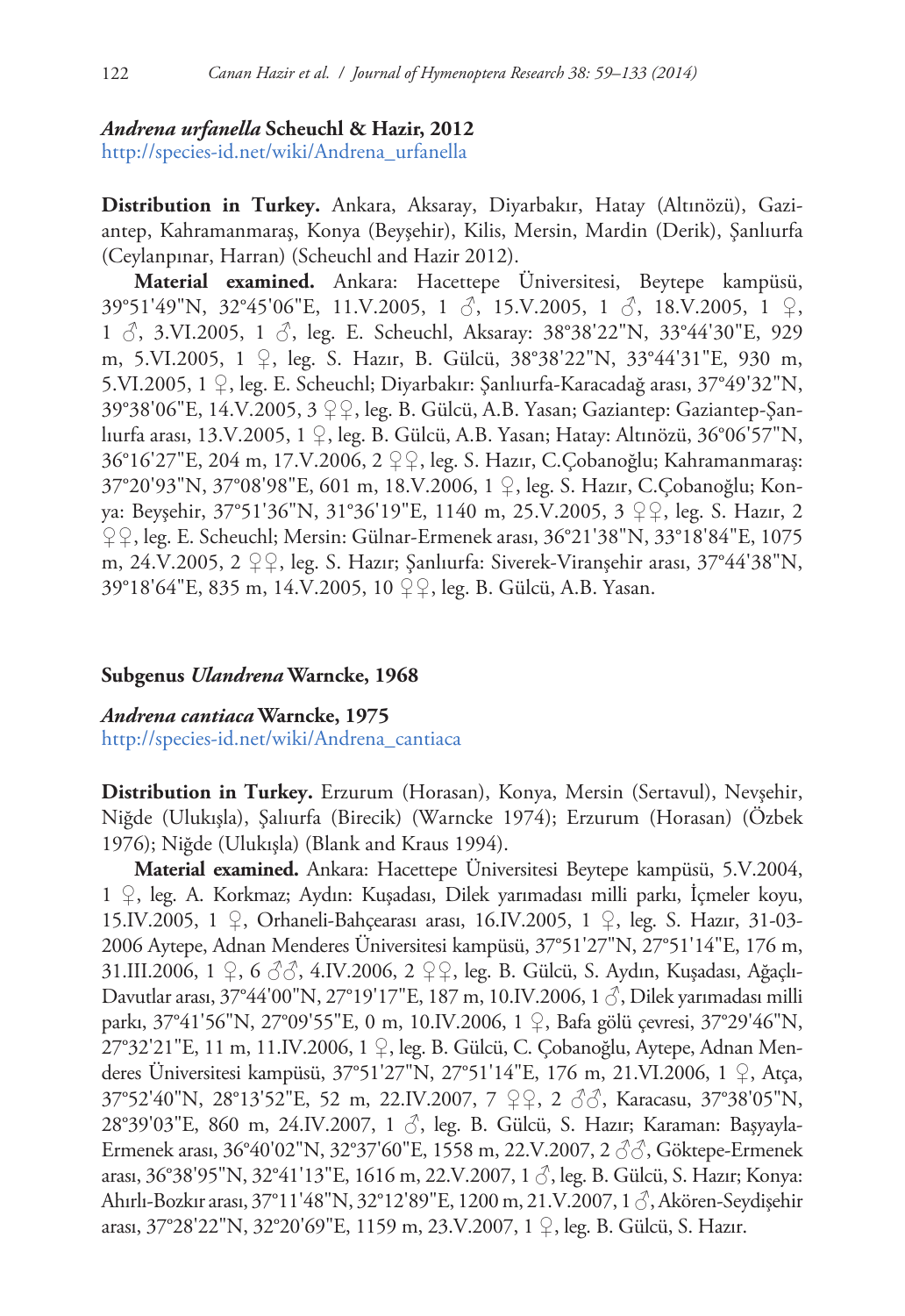#### *Andrena combaella* **Warncke, 1966**

[http://species-id.net/wiki/Andrena\\_combaella](http://species-id.net/wiki/Andrena_combaella)

**Distribution in Turkey.** Erzurum (Horasan), Konya (Warncke 1974); Erzurum (Horasan) (Özbek 1976).

**Material examined.** Ankara: Peçenek-Çamlıdere arası, 40°27'21"N, 32°25'21"E, 1144 m, 17.VI.2006, 1 ♀, leg. E. Scheuchl; Çankırı: Saçakbeli dağ geçidi, 40°41'53"N, 33°00'46"E, 1473 m, 18.VI.2006, 1 ♀, 1 ♂, leg. B. Gülcü, E. Scheuchl.

#### *Andrena crecca* **Warncke, 1965**

[http://species-id.net/wiki/Andrena\\_crecca](http://species-id.net/wiki/Andrena_crecca)

Synonym: *Andrena concinna* ssp. *crecca* Warncke, 1965

**Distribution in Turkey.** Amasya, Ankara, Bursa (Uludağ), Erzincan (Tanyeri), Erzurum (Horasan), İzmir, Konya (Beyşehir), Niğde (Ulukışla) (Warncke 1974); Erzurum (Horasan) (Özbek 1976).

**Material examined.** Afyon: Köroğlu dağ geçidi, 38°55'20"N, 30°53'40"E, 1294 m, 23.VI.2006, 1 ♀, leg. S. Hazır, B. Gülcü; Aksaray: Sivrihisar dağ geçidi, 38°14'36"N, 34°25'35"E, 1706 m, 20.VI.2006, 1 ♀, leg. B. Gülcü, E. Scheuchl; Amasya: Mahmutlar köyü, 17.VI.2005, 1 ♂, leg. B. Gülcü; Ankara: Haymana, 39°22'72"N, 32°49'19"E, 1051 m, 5.VI.2005, 1 ♀, leg. S. Hazır, Hacettepe Üniversitesi Beytepe kampüsü, 16.VI.2006, 1 ♂, leg. E. Scheuchl; Bolu: Seben, 12.VII.2004, 1 ♀, leg. S. Hazır; Burdur: Dirimli dağ geçiti, 36°55'56"N, 29°38'39"E, 1350 m, 6.VI.2006, 1 ♂, leg. E. Scheuchl; Çankırı: Saçakbeli dağ geçidi, 40°41'53"N, 33°00'46"E, 1473 m, 18.VI.2006, 2 ♀♀, 1 ♂, leg. E. Scheuchl, Şabanözü-Çankırı arası, 40°30'23"N, 33°24'54"E, 1487 m, 18.VI.2006, 2 ♂♂, leg. E. Scheuchl; Karaman: Göktepe-Ermenek arası, 36°38'95"N, 32°41'13"E, 1616 m, 22.V.2007, 2  $\Im$ , leg. B. Gülcü, S. Hazır; Kütahya: Tavşanlı-Ermenek arası, 39°34'91"N, 29°24'85"E, 851 m, 5.VI.2007, 2 ♀♀, leg. C. Hazır, S. Hazır, Tavşanlı-Harmancık arası, 5.VI.2007, 1 ♂, leg. B. Gülcü, S. Hazır; Niğde: Gölcük-Çiftlik arası, 38°14'24"N, 34°34'05"E, 1572 m, 20.VI.2006, 1 ♀, leg. B. Gülcü, E. Scheuchl.

#### *Andrena elegans* **Giraud, 1863**

[http://species-id.net/wiki/Andrena\\_elegans](http://species-id.net/wiki/Andrena_elegans)

**Distribution in Turkey.** Ankara (Beynam), Erzincan (Tanyeri), Erzurum (Oltu) (Warncke 1974); Erzurum (Oltu) (Özbek 1976).

**Material examined.** Amasya: Mahmutlar köyü, 17.VI.2005, 4 ♀♀, 2 ♂♂, leg. B. Gülcü, A.B. Yasan; Ankara: Akyurt, 40°08'11"N, 38°11'95"E, 1329 m, 16.VI.2005, 1 ♀, leg. A.B. Yasan; Antalya: Elmalı, 36°46'08"N, 29°59'05"E, 1181 m, 7.VI.2006, 2 ♀♀, 1 ♂, leg. B. Gülcü, A.B. Yasan, Gökova-Korkuteli arası, 36°48'31"N, 29°00'50"E, 1143 m, 7.VI.2006, 1 ♀, leg. C. Çobanoğlu.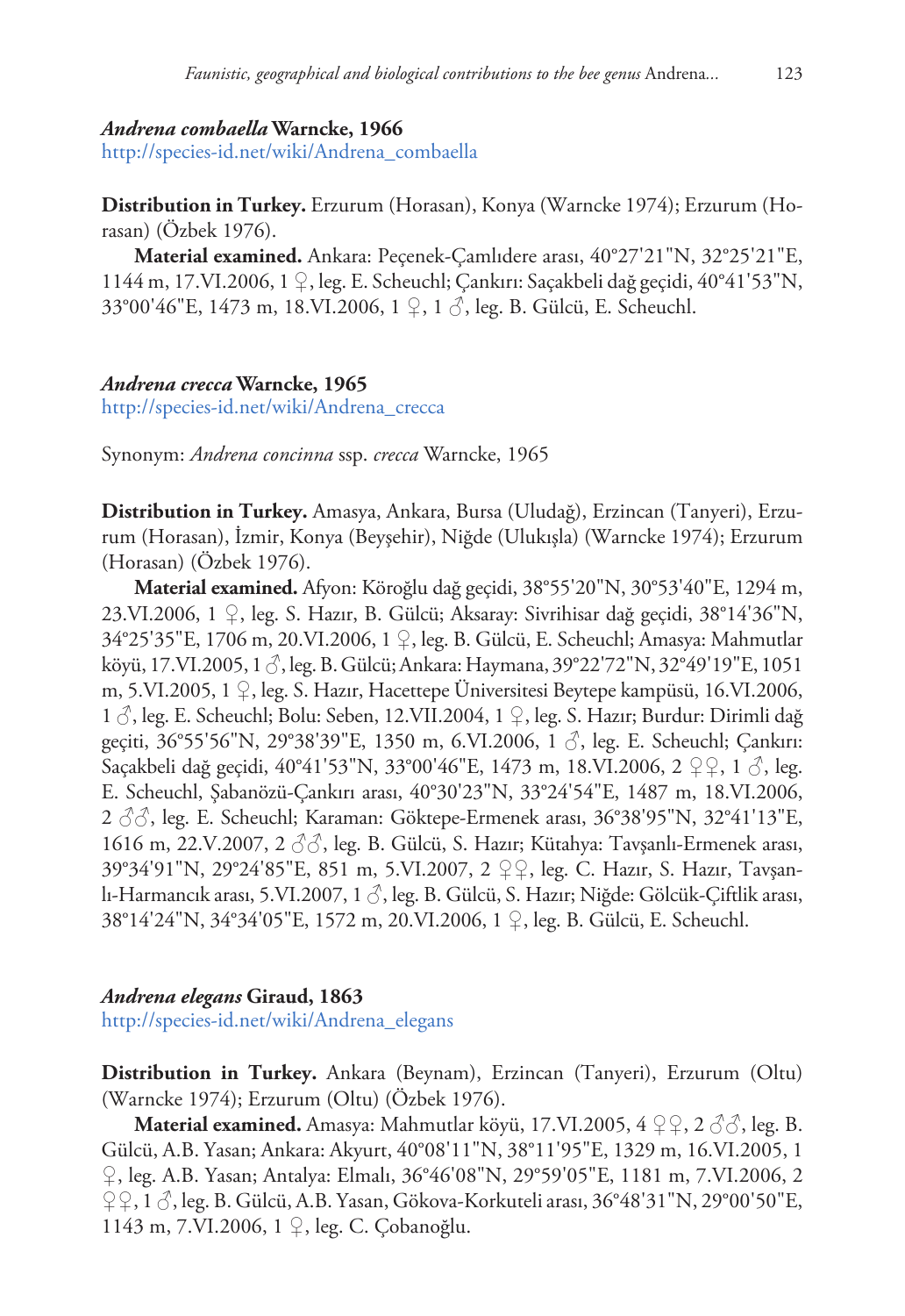#### *Andrena fulvitarsis* **Brullé, 1832**

[http://species-id.net/wiki/Andrena\\_fulvitarsis](http://species-id.net/wiki/Andrena_fulvitarsis)

**Distribution in Turkey.** Adana, Ankara, Çanakkale, İstanbul (Belgrat ormanı, Halkalı), Toros dağları (Warncke 1966); Adana, Ankara, Antalya (Anamur, Side), Çanakkale, Diyarbakır, Edirne, Erzurum (Horasan), İstanbul (Belgrat ormanı, Büyükdere), Karaman (Madenşehir), Kayseri (Yeşilhisar), Mersin (Gilindire, Gülek), Muğla (Marmaris), Niğde (Ulukışla), Şanlıurfa (Birecik) (Warncke 1974); Erzurum (Horasan) (Özbek 1976).

**Material examined.** Adana: Saimbeyli, 38°04'25"N, 36°09'88"E, 1468 m, 6.V.2007, 1 ♂, leg. B. Gülcü, C. Hazır; Ankara: Güvem-Çerkes arası, 40°41'15"N, 32°43'57"E, 1606 m, 18.VI.2006, 1 ♀, leg. B. Gülcü, E. Scheuchl; Antalya: Taşağıl, Beydiğin köyü, 37°00'54"N, 31°22'74"E, 250 m, 20.V.2007, 1 ♀, leg. B. Gülcü, C. Hazır; Aydın: Çakırbeyli-Koçarlı arası, 2.V.2004, 1 ♀, leg. B. Gülcü, Kuşadası, Dilek yarımadası milli parkı, İçmeler koyu, 15.IV.2005, 1 ♀, leg. B. Gülcü, S. Hazır, Koçarlı, Menderesin Çiftliği, 16.IV.2005, 2 ♀, leg. S. Hazır, Orhaneli-Bahçearası arası, 16.IV.2005, 4 ♀♀, Aytepe, Adnan Menderes Üniversitesi Kampüsü, 20.IV.2005, 1  $\Diamond$ , leg. B. Gülcü, S. Hazır, 4.IV.2006, 1 $\Diamond$ , leg. B. Gülcü, S. Aydın, Kuşadası, Ağaçlı-Davutlar arası, 37°44'00"N, 27°19'17"E, 187 m, 10.IV.2006, 1 ♀, Söke, Akçakonak köyü, 37°41'30"N, 27°21'35"E, 20 m, 10.IV.2006, 1 ♀, Bafa gölü, Kapıkırı, 37°29'46"N, 27°32'21"E, 11 m, 11.IV.2006, 1 ♀, leg. C. Çobanoğlu, B. Gülcü, Atça, 37°52'40"N, 28°13'52"E, 52 m, 22.IV.2007, 5 ♀♀, leg. B. Gülcü, S. Hazır, Karacasu, 37°35'51"N, 28°37'00"E, 795 m, 24.IV.2007, 1 ♀, leg. B. Gülcü, C. Hazır; Gaziantep: Gaziantep-Kahramanmaraş arası, 37°14'58"N, 37°15'56"E, 849 m, 5.V.2007, 1 ♂, leg. B. Gülcü, C. Hazır; İzmir: Selçuk civarı, 37°55'29"N, 27°21'44"E, 36 m, 13.III.2010, 1 ♂, leg. E. Scheuchl Karabük: Eflani yolu, Yağlıca köyü, 41°23'13"N, 32°50'06"E, 953 m, 10.VII.2005, 2 ♀♀, leg. B. Gülcü; Karaman: Başyayla-Ermenek arası, 36°40'02"N, 32°37'60"E, 1558 m, 22.V.2007, 1 $\Diamond$ , leg. B. Gülcü, S. Hazır; Kırşehir: Karakaya köyü, 39°26'34"N, 33°28'24"E, 971 m, 4.VI.2005, 1 ♀, leg. E. Scheuchl; Konya: Ahırlı-Bozkır arası, 37°11'48"N, 32°12'89"E, 1200 m, 21.V.2007, 1 ♂, leg. B. Gülcü, S. Hazır, Akören-Seydişehir arası, 37°28'22"N, 32°20'69"E, 1159 m, 23.V.2007, 2 ♀♀, leg. B. Gülcü; Kütahya: Emet-Tavşanlı arası, 39°23'66"N, 29°21'27"E, 1172 m, 5.VI.2007, 3 ♀♀, 1 ♂, Tavşanlı-Harmancık arası, 39°34'91"N, 29°24'85"E, 851 m, 5.VI.2007, 1 ♀, leg. C. Hazır, S. Hazır; Manisa: Akhisar-Soma arası, 38°58'45"N, 27°47'36"E, 111 m, 23.IV.2007, 1 ♀, leg. B. Gülcü, S. Hazır.

## *Andrena heinrichi* **Grünwaldt, 2005**

[http://species-id.net/wiki/Andrena\\_heinrichi](http://species-id.net/wiki/Andrena_heinrichi)

# **Distribution in Turkey.** Aydın (Kuşadası) (Grünwaldt et al. 2005).

**Material examined.** Aydın: Çakırbeyli-Koçarlı arası, Çine çayı çevresi, 2.V.2004, 1 ♀, leg. B. Gülcü, Aytepe, Adnan Menderes Üniversitesi Kampüsü, 37°51'27"N, 27°51'14"E, 176 m, 19.IV.2007, 3 ♂♂, leg. B. Gülcü, S. Hazır.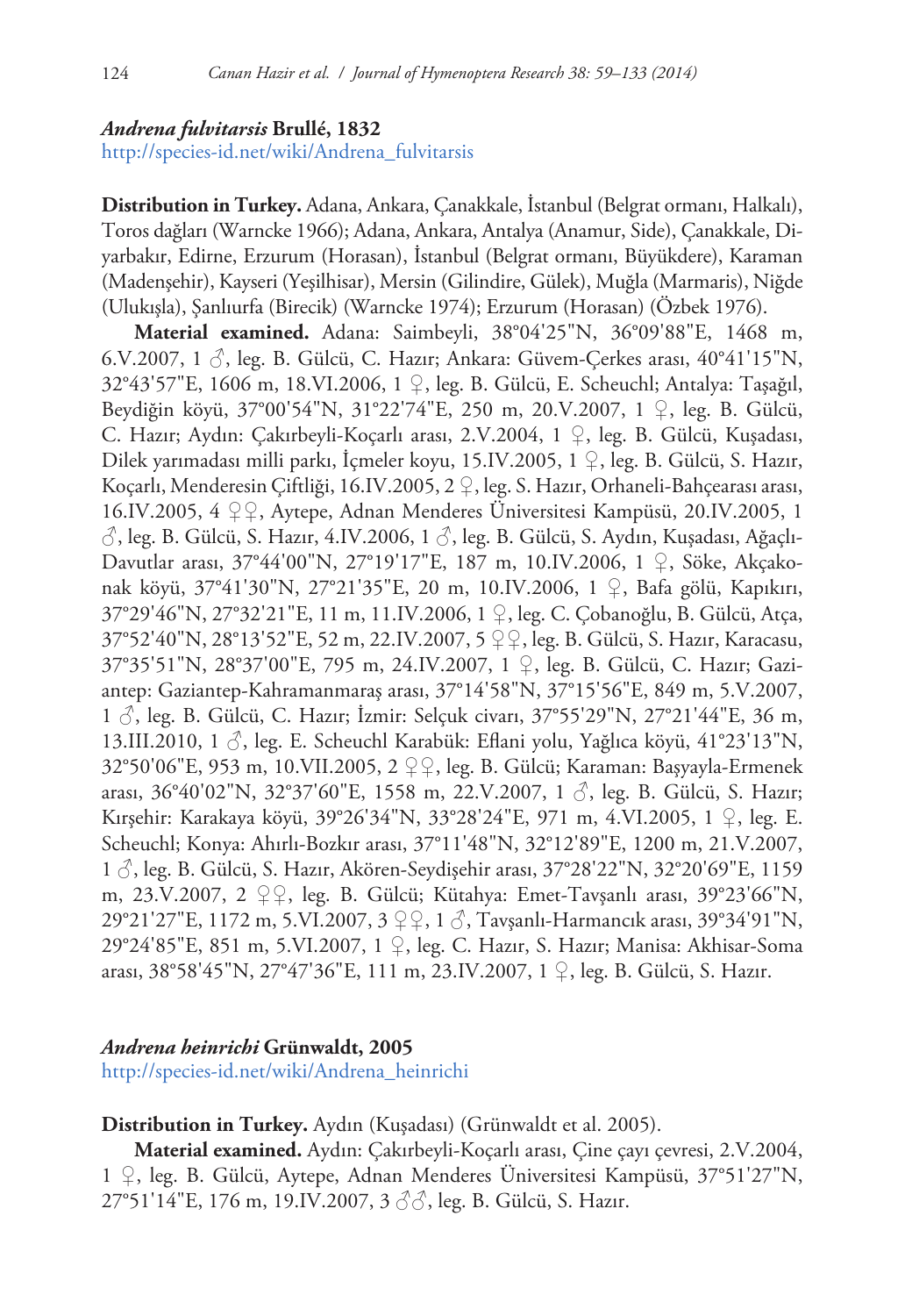#### *Andrena neocypriaca* **Mavromoustakis, 1956**

[http://species-id.net/wiki/Andrena\\_neocypriaca](http://species-id.net/wiki/Andrena_neocypriaca)

**Distribution in Turkey.** Adapazarı, Hatay (Warncke 1966); Adapazarı, Antalya (Anamur, Side), Hatay (Antakya, Topboğazı), İzmir, Mersin (Mut), Muğla (Fethiye, Marmaris), Şanlıurfa (Birecik) (Warncke 1974).

**Material examined.** Aydın: Söke, 37°45'24"N, 27°21'94"E, 95 m, 28.V.2005, 1 ♀, leg. S. Hazır, Yılmazköy-Paşayaylası arası, 37°52'49"N, 27°53'57"E, 339 m, 30.IV.2006, 3 ♀♀, leg. B. Gülcü, S. Hazır; Gaziantep: Nurdağı-Gaziantep arası, 14.V.2005, 1 ♀, leg. B. Gülcü, A.B. Yasan; Kahramanmaraş: Kahramanmaraş-Göksun arası, 37°39'69"N, 36°41'75"E, 546 m, 5.V.2007, 1 ♀, leg. B. Gülcü, C. Hazır; Mersin: Erdemli, 36°37'21"N, 34°19'96"E, 180 m, 22.V.2005, 1 ♀, leg. S. Hazır.

## *Andrena osychniukae* **Osytshnjuk, 1977**

[http://species-id.net/wiki/Andrena\\_osychniukae](http://species-id.net/wiki/Andrena_osychniukae)

Synonym: *Andrena abbreviata* ssp. *osychniuki* Warncke, 1972 [recte: 1975]

**Distribution in Turkey.** All regions of the country (Warncke 1974); Erzurum (Horasan, Tortum) (Özbek 1976).

**Material examined.** Aksaray: 38°38'22"N, 33°44'31"E, 930 m, 5.VI.2005, 4  $\Im$  $\Im$ , leg. E. Scheuchl Ankara: Kazan, 40°11'54"N, 32°60'73"E, 848 m, 6.VI.2004, 1 ♀, leg. S. Hazır; Aydın: Atça, 37°52'40"N, 28°13'52"E, 52 m, 22.IV.2007, 1 ♀, leg. B. Gülcü, S. Hazır; Çanakkale: Gelibolu yarımadası, Bayramlı-Çiftlik yolu, 40°08'04"N, 26°16'79"E, 95 m, 31.V.2009, 1 ♀, Bayramlı, Himidiye yaylası yolu, 40°08'74"N, 26°17'60"E, 197 m, 31.V.2009, 1 ♀, leg. B. Gülcü, C. Demirtaş; Gaziantep: Gaziantep-Kahramanmaraş arası, 37°14'58"N, 37°15'56"E, 849 m, 5.V.2007, 2 ♀♀, leg. B. Gülcü, C. Hazır; Hatay: Serinyol, 36°22'07"N, 36°11'89"E, 152 m, 4.V.2007, 2 ♂♂, leg. B. Gülcü, C. Hazır; Karaman: Göktepe-Ermenek arası, 36°38'95"N, 32°41'13"E, 1616 m, 22.V.2007, 5 ♂♂, leg. B. Gülcü, S. Hazır; Kırklareli: Sarpdere çıkışı mağara yolu, 41°51'92"N, 27°34'93"E, 390 m, 1.VI.2009, 1 ♀, leg. B. Gülcü, C. Demirtaş; Kırşehir: Karakaya köyü, 39°26'34"N, 33°28'24"E, 971 m, 4.VI.2005, 1 ♀, leg. E. Scheuchl; Konya: Eskil-Aksaray arası, 37°42'74"N, 33°05'85"E, 920 m, 19.V.2005, 6 ♂♂, Tuz gölü çevresi, 38°44'83"N, 33°03'56"E, 940 m, 19.V.2005, 2 ♂♂, leg. S. Hazır, Ahırlı-Bozkır arası, 37°11'48"N, 32°12'89"E, 1200 m, 21.V.2007, 5 ♂♂, Bozkır-Yalnızca arası, 37°09'58"N, 32°15'75"E, 1464 m, 21.V.2007, 1 ♀, leg. B. Gülcü, Akören-Seydişehir arası, 37°28'22"N, 32°20'69"E, 1159 m, 23.V.2007, 1 ♀, 2 ♂ , leg. B. Gülcü, S. Hazır; Kütahya: Emet-Tavşanlı arası, 39°23'66"N, 29°21'27"E, 1172 m, 5.VI.2007, 1 ♀, leg. C. Hazır, S. Hazır; Mersin: Sertavul-Mut arası, 36°48'36"N, 33°19'48"E, 1270 m, 21.V.2005, 1 ♂, leg. S. Hazır.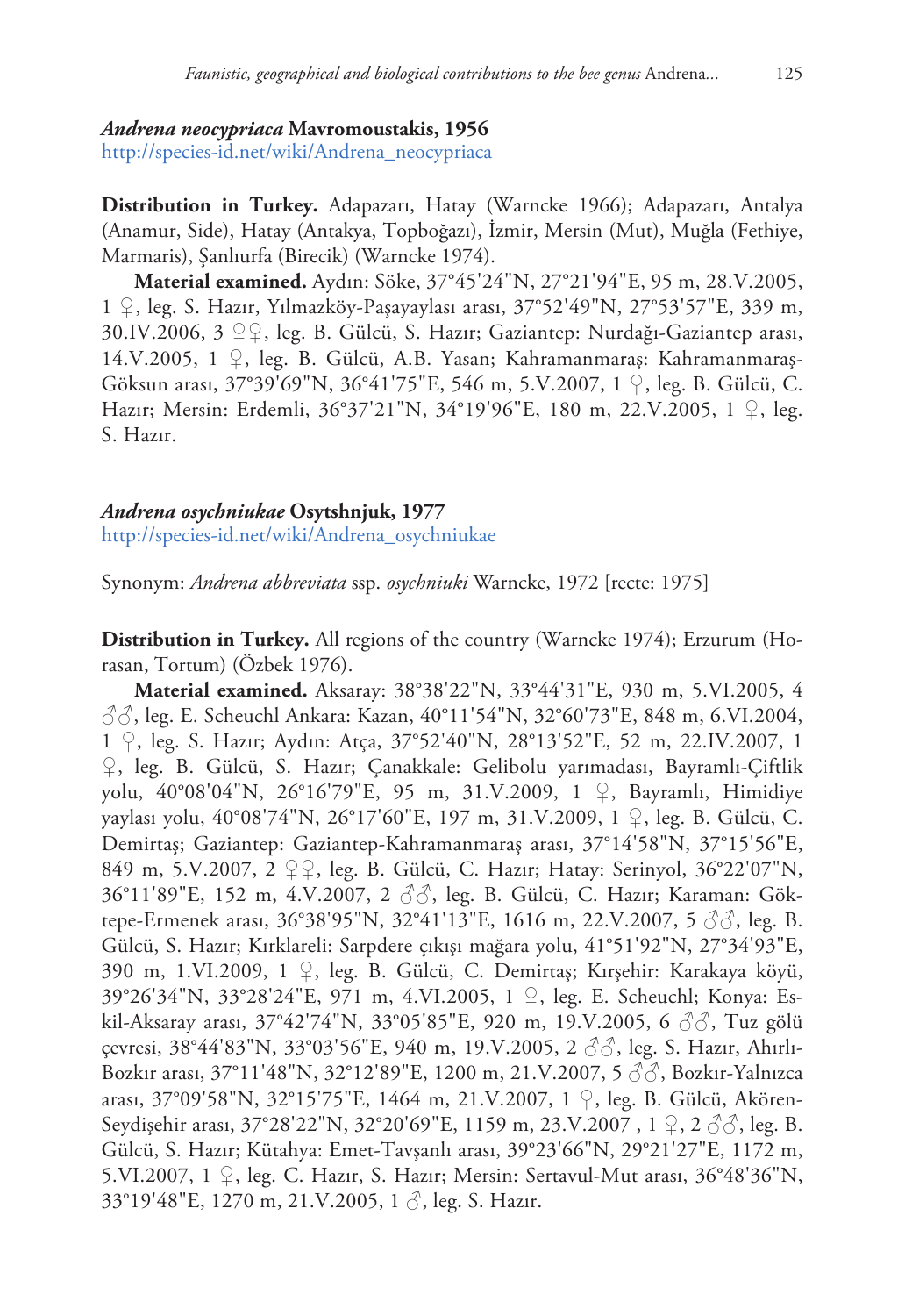## *Andrena paradoxa* **Friese, 1921**

[http://species-id.net/wiki/Andrena\\_paradoxa](http://species-id.net/wiki/Andrena_paradoxa)

Synonym: *Andrena concinna* ssp. *paradoxa* Friese, 1921

## **Distribution in Turkey.** Mersin (Gülek), Amanos dağları (Warncke 1974).

**Material examined.**Ankara: Hacettepe Üniversitesi Beytepe kampüsü, 29.V.2005, 1 ♀, leg. E. Scheuchl; Konya: Seydişehir-Beyşehir arası, 37°32'18"N, 31°48'36"E, 1166 m, 23.V.2007, 1 ♀, leg. B. Gülcü, S. Hazır.

# *Andrena schulzi* **Strand, 1921**

[http://species-id.net/wiki/Andrena\\_schulzi](http://species-id.net/wiki/Andrena_schulzi)

**Distribution in Turkey.** Çanakkale (Hazir et al. 2012).

**Material examined.** Çanakkale: Çanakkaleye 10 km kala, 31.V.2009, 1 ♂, leg. B. Gülcü, C. Demirtaş.

# **Subgenus** *Zonandrena* **Hedicke, 1933**

# *Andrena flavipes* **Panzer, 1798** [http://species-id.net/wiki/Andrena\\_flavipes](http://species-id.net/wiki/Andrena_flavipes)

**Distribution in Turkey.** Balıkesir (Edremit), Bilecik, Bolu (Abant), Burdur, Çanakkale (Truva, Gelibolu), Denizli (Pamukkale), İstanbul (Selimpaşa), İzmir (Ensetepe), Karaman, Samsun (Dikbıyık) (Warncke 1969); All regions of the country (Warncke 1974); Erzurum (Oltu, Tortum, İspir, Horasan, Hınıs, Aşkale), Iğdır, Tunceli, Elazığ (Özbek 1976).

**Material examined.** Adana: Bekirli köyü, 37°11'59"N, 35°12'57"E, 131 m, 23.IV.2004, 2 ♀♀, leg. C. Çobanoğlu, Ceyhan, 23.IV.2005, 2 ♀♀, Misis-Ceyhan arası, 23.IV.2005, 1 ♀, Çukurova Üniversitesi, Balcalı kampüsü, 16.VI.2005, 1 ♀, leg. S. Hazır, Göksun-Tufanbeyli arası, 38°14'76"N, 36°18'22"E, 1449 m, 6.V.2007, 1 ♀, leg. B. Gülcü, C. Hazır; Afyon: Köroğlu dağ geçiti, 38°55'20"N, 30°53'40"E, 1295 m, 21.VI.2006, 1 ♀, leg. E. Scheuchl; Aksaray: 38°28'97"N, 33°53'30"E, 973 m, 5.VI.2005, 1 ♂, leg. B. Gülcü, S. Hazır, 38°37'29"N, 33°45'21"E, 921 m, 3.V.2007, 4 ♀♀, leg. B. Gülcü, C. Hazır; Amasya: Mecidözü: 40°32'44"N, 35°20'85"E, 757 m, 17.VI.2005, 1 ♂, leg. B. Gülcü; Ankara: Kazan, 29.VI.2004, 1 ♀, 1 ♂, leg. S. Hazır, Hacettepe Üniversitesi, Beytepe kampüsü, 11.V.2005, 1 ♂, leg. C. Çobanoğlu, 1 ♀, leg. E. Scheuchl, Gölbaşı, 39°31'10"N, 32°52'02"E, 19.V.2005, 1 ♂, leg. S. Hazır, Hacettepe Üniversitesi, Beytepe kampüsü, 3.VI.2005, 3 ♀♀, 1 ♂, leg. C. Çobanoğlu, Beypazarı, Boztepe, 9.VI.2005, 4 ♀♀, leg. E. Aytekin, Hacettepe Üniversitesi, Beytepe kampüsü, 27.VI.2005, 1 ♀, leg. E. Scheuchl, Beypazarı, Dölek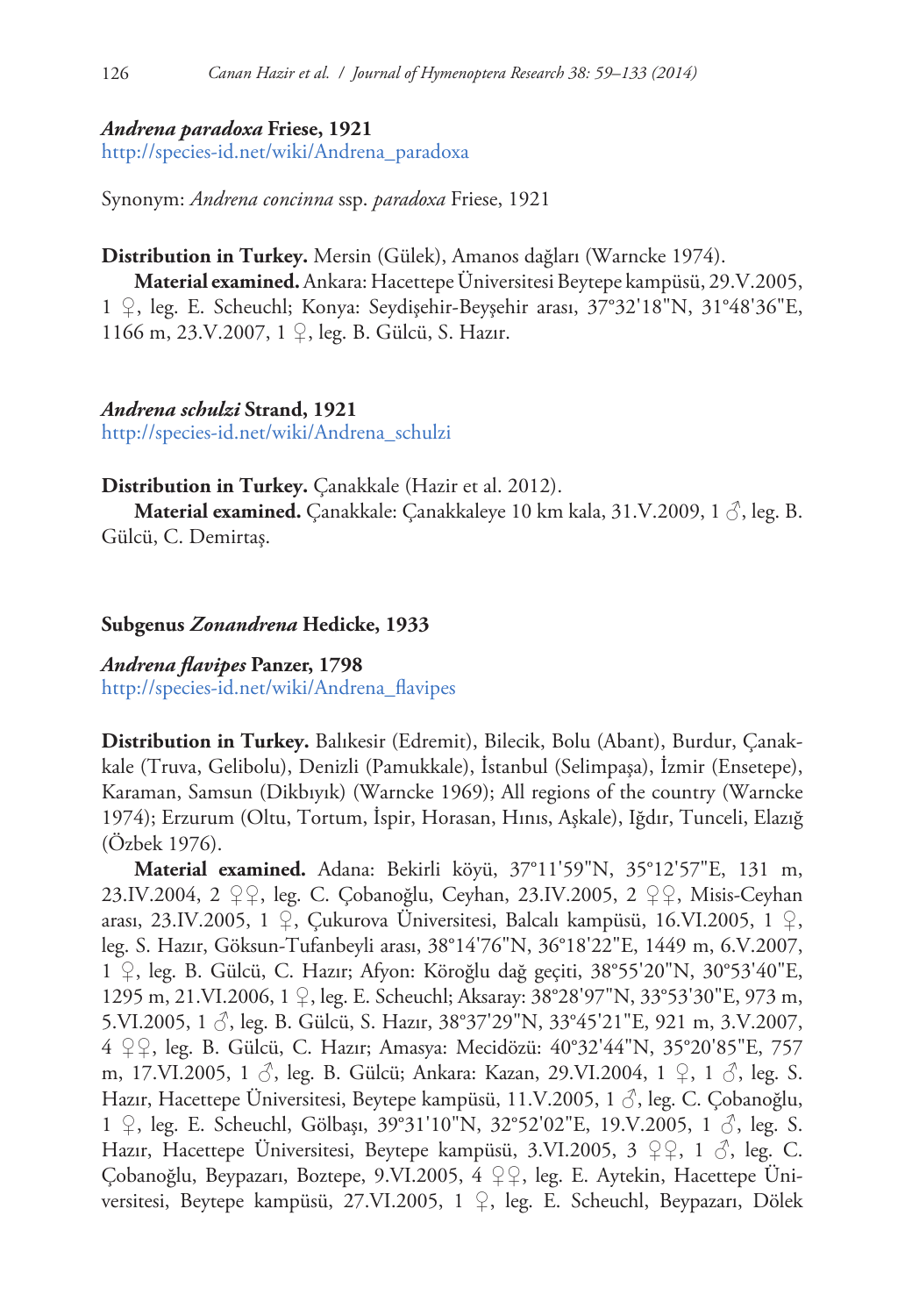yolu, Kargı köyü, 4.VIII.2005, 3  $\mathcal{Q} \mathcal{Q}$ , 1  $\mathcal{S}$ , leg. E. Aytekin, Hacettepe Üniversitesi, Beytepe kampüsü, 21.IV.2006, 8 ♀♀, 28.IV.2006 9 ♀♀, 4 ♂♂, leg. C. Çobanoğlu, Çamlıdere, 40°32'22"N, 32°30'15"E, 1345 m, 17.VI.2006, 1 ♀, Kurtboğazı barajı çevresi, 40°16'28"N, 32°41'19"E, 1014 m, 17.VI.2006, 2 ♀♀, leg. B. Gülcü, E. Scheuchl; Antalya: Kemer: 36°35'14"N, 30°32'32"E, 30 m, 13.IV.2006, 9 ♀♀, Manavgat-Alanya arası, 36°44'57"N, 31°30'31"E, 6 m, 13.IV.2006, 3 ♀♀, Hacıobası-Akseki arası, 36°44'01"N, 31°36'10"E 17 m, 14.IV.2006 1 ♀, leg. C. Çobanoğlu, B. Gülcü, Kemerköy-Gömbe arası, 36°25'47"N, 29°40'08"E, 1540 m, 7.VI.2006, 1 ♀, leg. C. Çobanoğlu, E. Scheuchl, Taşağıl, Beydiğin köyü, 37°00'54"N, 31°22'74"E, 250 m, 20.V.2007, 4 ♀♀, leg. B. Gülcü, S. Hazır, Başlar köyü, 37°07'95"N, 31°28'36"E, 952 m, 21.V.2007, 3 ♀♀, leg. C. Hazır; Aydın: Kuşadası, Davutlar, 15.IV.2005, 1 ♀, Bahçelerarası, 16.IV.2005, 1 ♀, Aytepe, Adnan Menderes Üniversitesi Kampüsü, 20.IV.2005, 1 ♀, leg. B. Gülcü, S. Hazır, Kuşadası, Dilek yarımadası milli parkı, 37°41'52"N, 27°09'12"E, 0 m, 27.V.2005, 1 ♂, leg. S. Hazır, Aytepe, Adnan Menderes Üniversitesi Kampüsü, 37°51'27"N, 27°51'14"E, 176 m, 21.II.2006, 1 ♀, 2 ♂♂, leg, B. Gülcü, S. Aydın, Yenipazar-Bozdoğan arası, Alamut köyü, 37°48'49"N, 28°18'48"E, 61 m, 23.II.2006, 1  $\mathcal{S}$ , leg. B. Gülcü, S. Hazır; Aytepe, Adnan Menderes Üniversitesi Kampüsü, 37°51'27"N, 27°51'14"E, 176 m, 1.III.2006, 2 ♂♂, 31.III.2006, 1 ♂, leg. B. Gülcü, S. Aydın, Söke, Akçakonak köyü, 37°41'30"N, 27°21'35"E, 20 m, 10.IV.2006, 1 ♀, Söke, Tuzburgazi, 37°37'13"N, 27°12'20"E, 4 m, 10.IV.2006, 6 ♀♀, Bafa gölü çevresi, 37°28'25"N, 27°25'17"E, 11 m, 11.IV.2006, 1 ♂, leg. C. Çobanoğlu, B. Gülcü, Aytepe, Adnan Menderes Üniversitesi Kampüsü, 37°51'27"N, 27°51'14"E, 176 m, 21.VI.2006, 5 ♀♀, Atça, 37°52'40"N, 28°13'52"E, 52 m, 22.IV.2007, 1 ♀, Hamzabalı-Çavdarköy arası, 37°47'45"N, 28°07'41"E, 176 m, 22.IV.2007, 1 ♀, Karacasu, Yazır-Bingeş arası, 37°38'05"N, 28°39'03"E, 860 m, 24.IV.2007, 3 ♀♀, Karacasu, Yazır-Nargedik arası, 37°40'16"N, 28°38'49"E, 630 m, 24.IV.2007, 1 ♀, Karacasu, Yukarıgörle-Karabağlar arası, 37°33'21"N, 28°37'45"E, 554 m, 24.IV.2007, 1 ♀, Ovacık, 38°03'02"N, 28°08'09"E, 1089 m, 24.VI.2008, 1 ♀, leg. B. Gülcü, S. Hazır; Bayburt: 26.VII.2004, 1 ♀, leg. S. Hazır; Bolu: Seben, 10.VII.2004, 1 ♀, leg. S. Hazır; Burdur: Dirimli dağ geçiti, 36°55'56"N, 29°38'39"E, 1350 m, 6.VI.2006, 1 ♀, Söğüt-Çavdır arası, 37°06'36"N, 29°44'00"E, 1116 m, 6.VI.2006, 1  $\varphi$ , 2  $\Im$   $\Im$ , Tefenni, 37°20'40"N, 29°48'24"E 1132 m, 8.VI.2006, 1 ♂, leg. C. Çobanoğlu, E. Scheuchl; Çanakkale: Gelibolu yarımadası, Bayramlı-Çiftlik yolu, 40°08'04"N, 26°16'79"E, 95 m, 31.V.2009, 1  $\varphi$ , Çanakkale şehitlik abidesi yolu, 40°07'49"N, 26°17'75"E, 56 m, 31.V.2009 2  $\Im \Im$ , Bayramlı, Himidiye yaylası yolu, 40°08'74"N, 26°17'60"E, 197 m, 31.V.2009, 2  $\mathcal{Q}$   $\mathcal{Q}$ , leg. B. Gülcü, C. Demirtaş; Çankırı: Saçakbeli dağ geçiti, 40°41'53"N, 33°00'46"E, 1473 m, 18.VI.2006, 3  $\Im$ , leg. E. Scheuchl; Corum: 40°34'47"N, 34°38'73"E, 646 m, 17.VI.2005, 1 ♂, Bayat, 40°40'06"N, 34°27'19"E, 715 m, 17.VI.2005, 1 ♀, leg. A.B. Yasan; Denizli: 37°50'01"N, 29°02'51"E, 345 m, 12.IV.2006, 4 ♀♀, Denizli-Serinhisar arası, 37°42'38"N, 29°12'17"E, 697 m, 12.IV.2006, 1 ♀, Serinhisar-Acıpayam arası, 37°29'31"N, 29°19'03"E, 879 m, 12.IV.2006, 2 ♀♀, leg. C. Çobanoğlu, B.

Gülcü; Düzce: Düzce-Akçakoca arası, 41°00'05"N, 31°11'15"E, 261 m, 9.VII.2005, 3 ♂♂, leg. B. Gülcü; Hatay: Yayladağı, 35°55'20"N, 36°02'86"E, 437 m, 16.V.2006,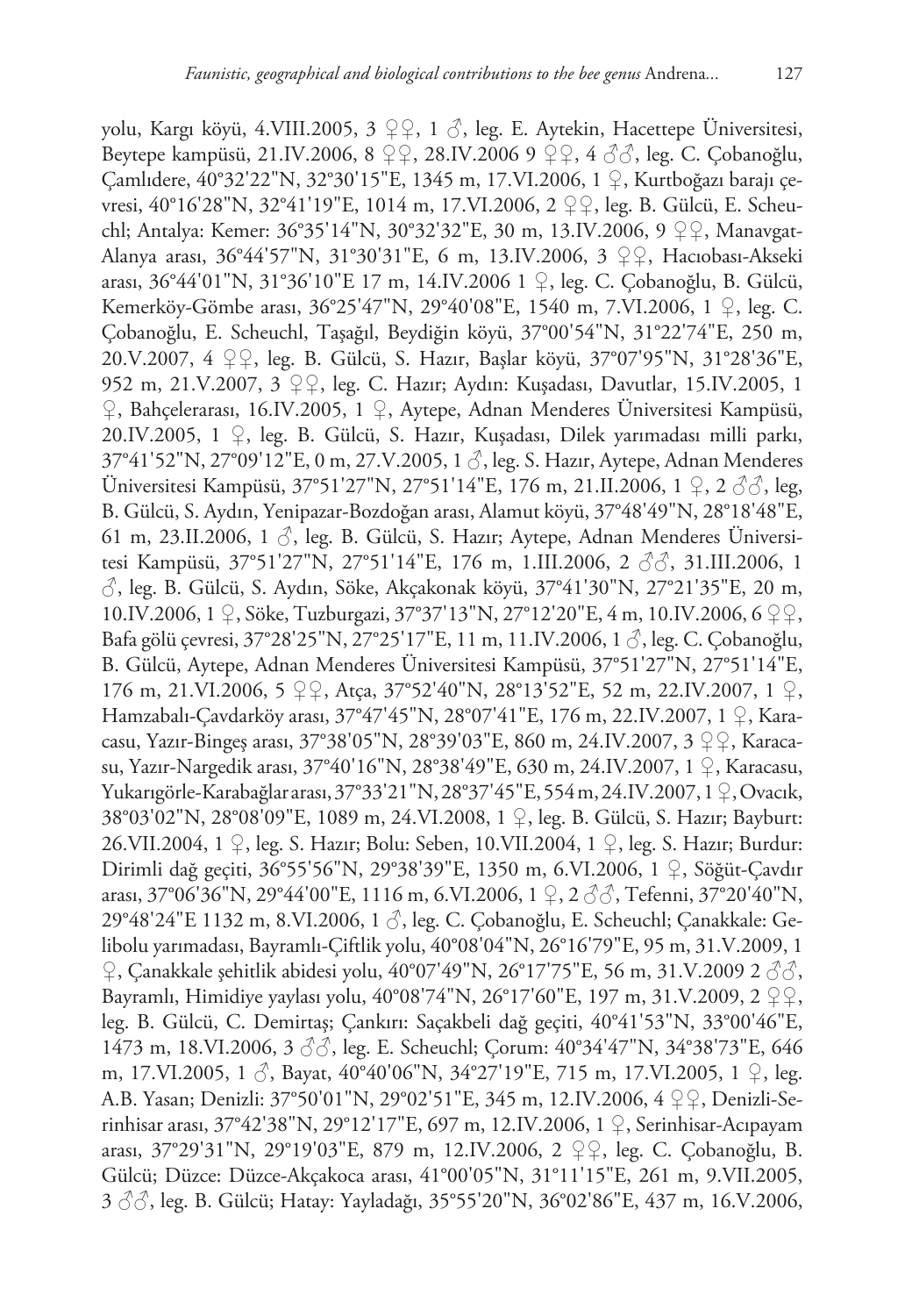8 ♀♀, Altınözü, 36°06'57"N, 36°16'27"E, 204 m, 17.V.2006, 3 ♀♀, Kırıkhan-Belen arası, 36°27'23"N, 36°18'70"E, 90 m, 17.V.2006, 6 ♀♀, leg. C. Çobanoğlu, S. Hazır; Kahramanmaraş: Kahramanmaraş-Türkoğlu arası, 37°29'08"N, 36°53'67"E, 460 m, 18.V.2006, 2 ♀♀, leg. C. Çobanoğlu, S. Hazır; Karabük: Bartın-Safranbolu arası, 41°26'54"N, 32°44'52"E, 364 m, 10.VII.2005, 2 ♂♂, leg. B. Gülcü; Kastamonu: Kastamonu-Ilgaz arası, 41°07'04"N, 33°45'14"E, 1274 m, 11.VII.2005, 1 $\beta$ , leg. B. Gülcü, Tosya-İskilip arası, 40°56'18"N, 34°15'10"E, 1507 m, 19.VI.2006, 1 ♀, 1 ♂, Türbe dağı geçiti, 40°56'14"N, 34°12'33"E, 1625 m, 19.VI.2006, 2 ♀♀, leg. B. Gülcü, E. Scheuchl; Kayseri: Kayseri-Erciyes arası, 38°36'57"N, 35°30'48"E, 1680 m, 20.VI.2006, 2 ♀♀, leg. E. Scheuchl; Kırıkkale: 39°55'25"N, 33°59'05"E, 1165 m, 18.VI.2005, 1 ♀, leg. A.B. Yasan; Kırşehir: Mucur-Nevşehir arası, 38°58'59"N, 34°32'76"E, 1149 m, 4.VI.2005, 2 ♂♂, leg. B. Gülcü, S. Hazır; Konya: Kulu, 38°54'98"N, 32°59'56"E, 1140 m, 19.V.2005, 3  $\Im$ , Seydişehir, 37°23'45"N, 32°02'18"E, 1090 m, 25.V.2005, 1 ♂, leg. S. Hazır, Ahırlı-Bozkır arası, 37°15'06"N, 32°09'00"E, 1201 m, 21.V.2007, 1 ♀, leg. B. Gülcü, S. Hazır, Bozkır-Yalnızca arası, 37°09'58"N, 32°15'75"E, 1464 m, 21.V.2007, 1 ♀, leg. B. Gülcü, Akören, 37°31'22"N, 32°38'71"E, 1030 m, 23.V.2007, 1 ♀, Akören-Seydişehir arası, 37°28'22"N, 32°20'69"E, 1159 m, 23.V.2007, 2 ♀♀, leg. B. Gülcü, S. Hazır; Kütahya: Emet-Tavşanlı arası, 39°23'66"N, 29°21'27"E, 1172 m, 5.VI.2007. 4 ♀♀, 39°27'30"N, 29°19'03"E, 881 m, 5.VI.2007, 1 ♀, Tavşanlı-Harmancık arası, 39°34'91"N, 29°24'85"E, 851 m, 5.VI.2007, 4 ♀♀, leg. C. Hazır, S. Hazır; Manisa: Salihli, 16.VII.2005, 1 ♀, leg. B. Gülcü, S. Hazır, Demirci-Simav arası, 39°04'48"N, 28°43'36"E, 1260 m, 4.VI.2007, 1 ♂, leg. C. Hazır, S. Hazır; Mersin: Mut, 21.V.2005, 1 ♂, Sarıkaya-Sarıkavak arası, 37°05'80"N, 34°42'40"E, 920 m, 22.V.2005 1  $\circ$ , Esenpinar, 36°35'40"N, 34°07'20"E, 810 m, 23.V.2005, 1  $\circ$ , leg. S. Hazır, Mut-Sertavul arası, 36°47'94"N, 33°20'00"E, 1165 m, 23.V.2007, 1 ♀, leg. B. Gülcü; Muğla: Milas-Yatağan arası, 37°18'46"N, 27°59'88"E, 675 m, 27.V.2007, 2  $\varphi$ , leg. E. Scheuchl; Nevşehir: 38°58'59"N, 34°32'76"E, 1150 m, 4.VI.2005, 1 $\beta$ , leg. E. Scheuchl; Samsun: Tekkeköy, 24.VII.2004, 1 ♀, leg. S. Hazır; Sivas: Koyulhisar-Mesudiye arası, 40°18'24"N, 37°51'38"E, 1221 m, 12.VIII.2005, 1 ♀, leg. B. Gülcü, S. Hazır; Yozgat: Akdağ madeni çevresi, 39°40'86"N, 35°45'89"E, 1254 m, 18.VI.2005, 1 ♀, Ozan köyü, 39°48'82"N, 35°08'42"E, 1166 m, 18.VI.2005, 1 ♀, leg. A.B. Yasan.

## *Andrena gazella* **Friese, 1922**

[http://species-id.net/wiki/Andrena\\_gazella](http://species-id.net/wiki/Andrena_gazella)

Synonym: *Andrena gazella* ssp. *gazella* Friese, 1922

**Distribution in Turkey.** Diyarbakır, Erzurum, Mersin (Sertavul), Şanlıurfa (Warncke 1974); Erzurum (Özbek 1976).

**Material examined.** Ankara: Güvem-Çerkes arası, 40°41'15"N, 32°43'57"E, 1606 m, 18.VI.2006, 1 ♀, leg. B. Gülcü, E. Scheuchl; Çankırı: Saçakbeli dağ geçiti, 40°41'53"N, 33°00'46"E, 1473 m, 18.VI.2006, 3 ♀♀, 1 ♂, leg. B. Gülcü, E. Scheu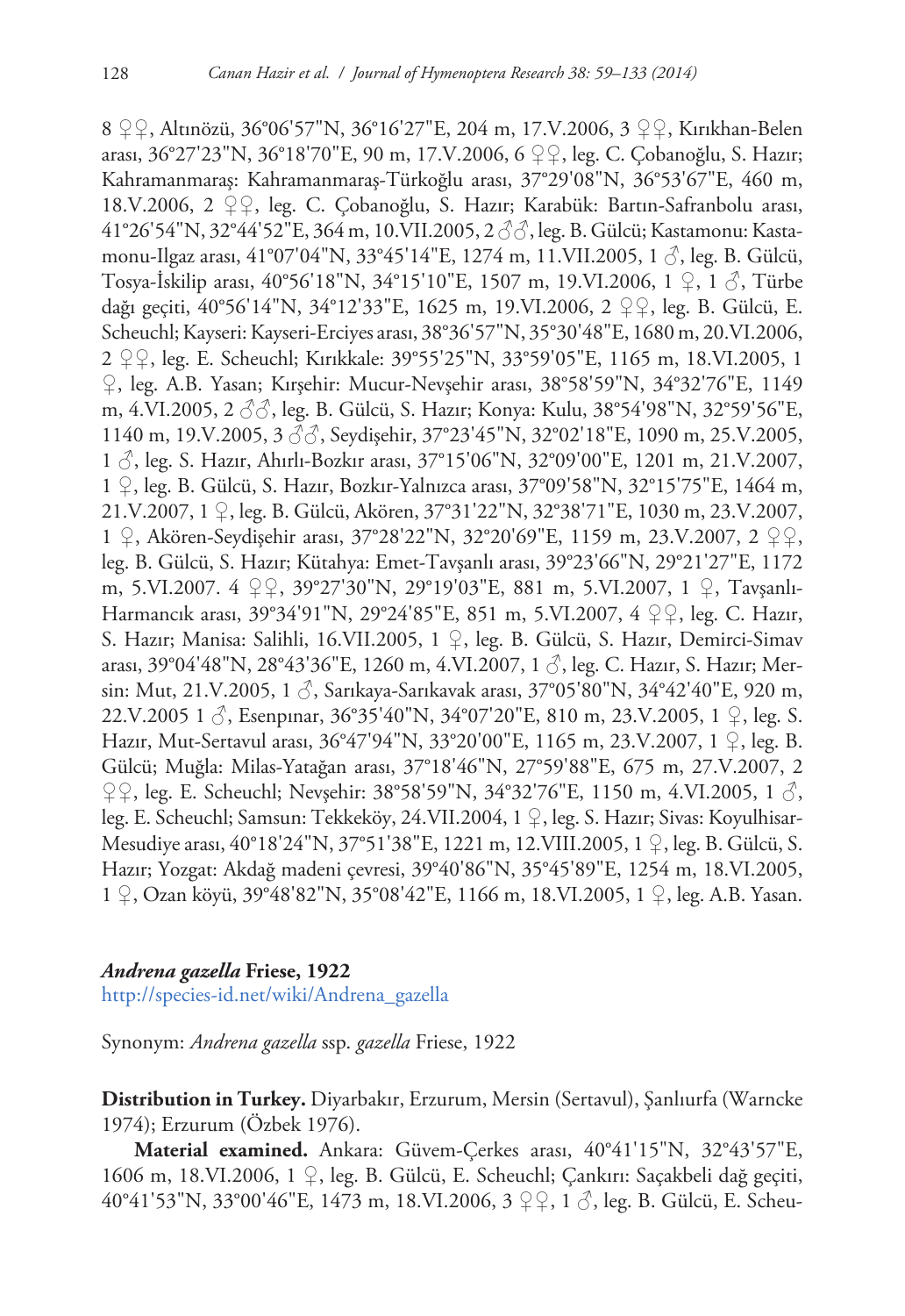chl; Burdur: Dirimli dağ geçiti, 36°55'56"N, 29°38'39"E, 1350 m, 6.VI.2006, 1 ♀, leg. C. Çobanoğlu, E. Scheuchl; Karabük: Eflani yolu, Yağlıca köyü, 41°23'13"N, 32°50'06"E, 953 m, 10.VII.2005, 1 ♀, leg. B. Gülcü.

# *Andrena gravida* **Imhoff, 1832** [http://species-id.net/wiki/Andrena\\_gravida](http://species-id.net/wiki/Andrena_gravida)

**Distribution in Turkey.** Balıkesir (Bigadiç), İstanbul (Büyükdere, Belgrad ormanı), İzmir (Selçuk), Karaman (Madenşehir), Kayseri (Erciyes dağı), Manisa (Kayapınar) (Warncke 1974).

**Material examined.** Aydın: Aytepe, Adnan Menderes Üniversitesi Kampüsü, 37°51'48"N, 27°51'49"E, 197 m, 24.IV.2011, 1 ♀, 3 ♂, leg. E. Scheuchl.

# **Discussion**

Sandbees are morphologically similar and genera or subgenera are often difficult to differentiate typologically (Michener 2007). Currently 101 subgenera have been recognized with 51 of them restricted to the Palearctic (Dubitzky et al. 2010). Warncke (1975) recorded 294 species and 53 subgenera from Turkey demonstrating that it has a rich *Andrena* fauna with more than half of the subgenera and about 20% of species in the world. This result can be partially explained by its climatic richness. Turkey has Mediterranean, Iranian-Turanian and Euro-Siberian phytogeographical regions which lie at the intersection of different topographic-climatic features. This produces a wealth of plants and arid land which is suitable for building nests of *Andrena* species and may have been a driver in bee diversity.

The present study was a faunistic survey to determine the distribution of biological diversity of the genus *Andrena* in Turkey. The highest number of *Andrena* species (107 species) was found in Central Anatolia. This region has steppes and a dry continental climate. It occurs in the Iran-Turanian phytogeographic region with rich floral diversity (Avcı 2005). This wealth of plant diversity and an abundance of dry land is conducive for nest building and may have encouraged *Andrena* species diversity.

The numbers of *Andrena* species in the Black Sea, Eastern and Southeastern Anatolia regions were lower than those found in Central Anatolia for reasons relegated mostly to access to collecting sites. In the case of the Black Sea region it is because it receives rain at any time of the year which often prevents the collection of sufficient samples at flowers. Warncke collected bee samples in Black Sea region in different years and identified 59 species. Compared with other regions in Turkey, the Black Sea region represents the lowest number of *Andrena* species (Warncke 1966, 1969, 1974, 1975). Contrastingly, security problems in East and Southeast Anatolia regions substantially limited our field studies for political and safety reasons. We hypothesize that the diversity of *Andrena* species will be higher in future field studies in these regions with unfettered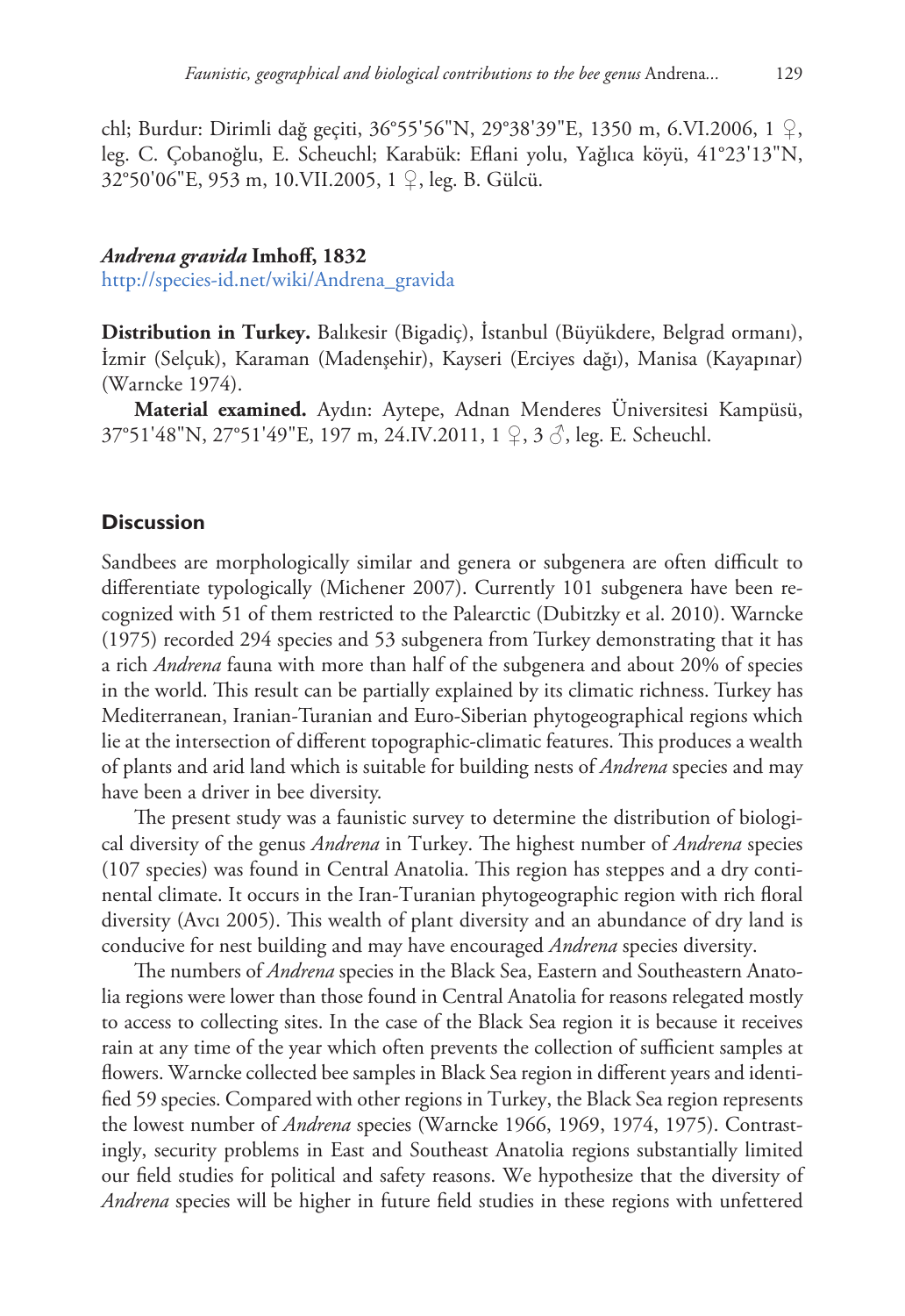access because Özbek (1976) identified 134 species in the Eastern region and Warncke (1966, 1969, 1974, 1975) also identified 64 species in the South East region.

In this study, 9 species in the genus *Andrena* in the Eastern region were identified. Seven of them had been recorded by Özbek (1975) in the same region. However, *A. dubiosa* and *A. cubiceps* species were recorded as a first time from Erzincan and Erzurum province, respectively.

The distribution of *A. dubiosa* in Central and Southern Anatolia regions and *A. cubiceps* in Aegean, Central, Marmara, Mediterranean and Southern Anatolia regions had been reported by Warncke (1966, 1969, 1974).

According to our data, *A. humilis*, *A. labialis* and *A. truncatilabris* are the most widely spread species in Turkey. These species were found in 6 geographic regions. *A. humilis* was reported in two regions of Turkey before (the Black Sea and Marmara regions) by Warncke (1966, 1969) whereas, *A. labialis* was reported in five regions of Turkey (Fahringer and Friese 1921, Fahringer 1922, Warncke 1974, Özbek 1976). *A. humilis* species was found for the first time in Aegean region with this study. It is known that *A. truncatilabris* prefers steppe areas and we have commonly found them in Central Anatolia. Although we haven't found *A. truncatilabris* in the Eastern region, previous studies reported that this species was present in this region (Özbek 1976). Thus, *A. truncatilabris* has been reported in every region of Turkey. Other common species are *A. lamiana*, *A. flavipes, A. panurgimorpha* and *A. fulvitarsis* have seen in all parts of the country (Warncke 1974).

The most number of specimens (154 females and 45 males) belong to *A. flavipes*. This species was collected from 5 different geographical regions (the Mediterranean, Aegean, Central Anatolia, Black Sea, and Marmara regions) and 31 provinces. However, this species was recorded in the Eastern region (Özbek 1976). Warncke (1974) reported that *A. flavipes* was an ubiquitous species. Özbek (1978) reported that populations of this species could be found close to honey bee populations in some regions in apple orchards. The high prevalence of *A. flavipes* may be explained by having a long flight period with two generations per year, polylectic host behavior and high ecological flexibility of the species (Özbek 1975; Osytshnjuk et al. 2005). Although *A. flavipes* species had generally big populations, some of the species were rarely encountered. These were: *A. erberi, A. astica, A. torda, A. cubicepsella, A. mucida, A. cussariensis, A. nitida, A. oralis, A. iliaca, A. propinqua, A. haemorrhoa*, *A. bassana* ssp. *etesiaca*, *A. delphiensis*, *A. paramythensis*, *A. rufomaculata*, *A. seitzi*, *A. tscheki*, *A. schulzi*. Only one specimen was caught from these species. Having a short flight period and/or specific host plant preference could be the reason of low prevalence.

The presence of *A. elisaria* and *A. platalea* are confirmed in the Mediterranean region for the first time with this study. However, the previous studies recorded *A. elisaria* and *A. platalea* species in the Eastern and Southeastern Anatolia regions (Gusenleitner 1998) and the Central and Eastern Anatolia regions (Warncke 1974, 1975; Özbek 1976), respectively.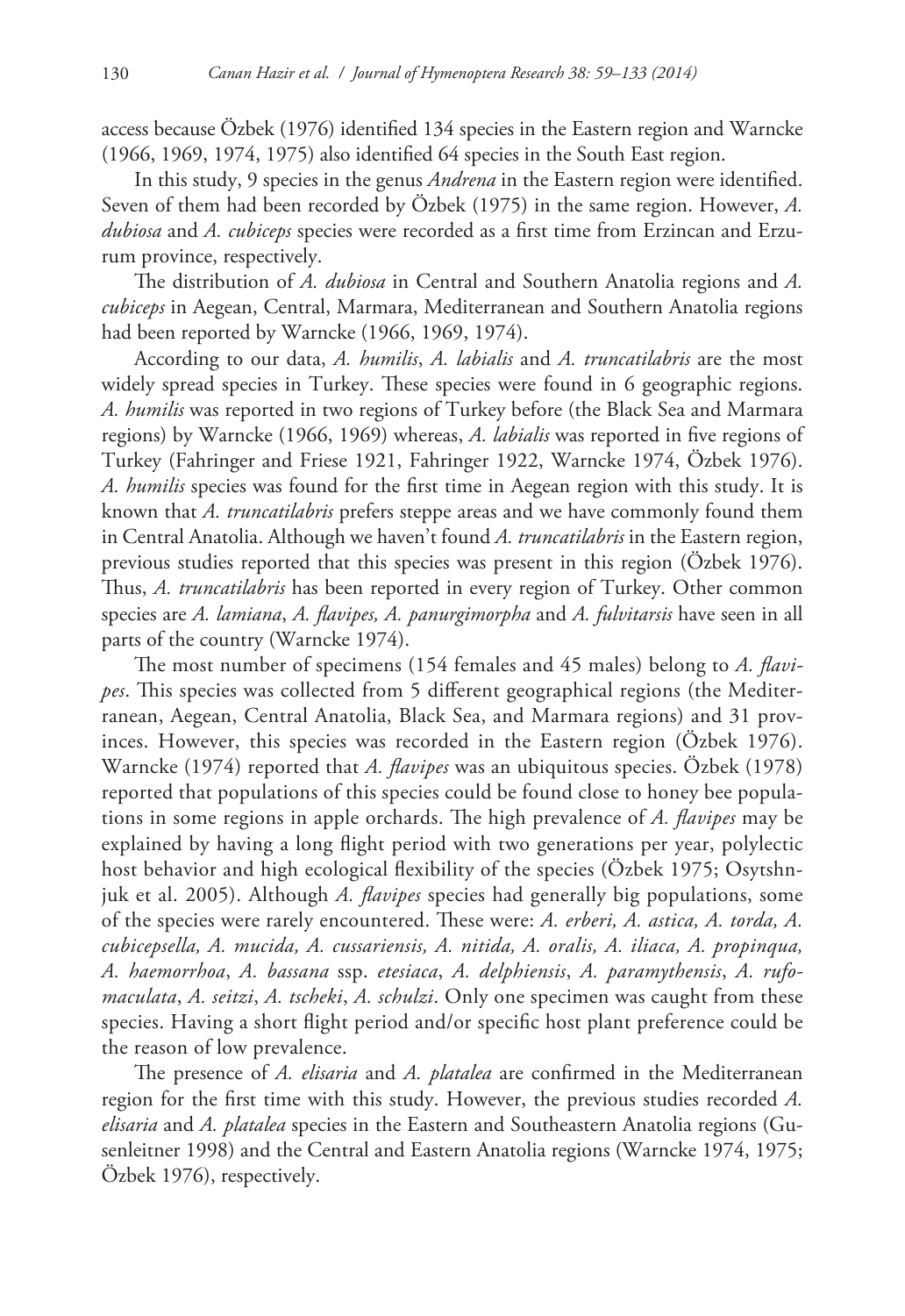Similar to previous studies, we have collected some species from only one region of Turkey. *A. tenuis*, *A. selcuki* and *A. stellaris* were obtained from only Central Anatolia region. On the other hand *A. mistrensis*, *A. efeana*, *A. propinqua*, *A. delphiensis* and *A. heinrichi* were obtained from only Aegean region. *A. paramythensis* and *A. rufomaculata* were determined in Mediterranean region. *A. schulzi* and *A. iliaca* were obtained from only Marmara and Southeastern Anatolia region, respectively. According to the data, the distribution of these species is possibly restricted to the determined regions.

Dubitzky (2005) indicates that most of the *Andrena* species fly from early spring until early summer and a few species occur in the summer or fall. The data obtained in our study support this observation. *Andrena* species are usually active in the spring according to our results. The flight period of the 112 identified species and 2 subspecies were between April and June.

According to our data, *A. bicolor* and *A. thoracica* have a longer flight period than previously reported. Although *A. bicolor* and *A. thoracica* were collected from April to July and April to August, respectively (Warncke 1966, 1974; Özbek 1976), we obtained them from February to August. Considering the long flight period of *A. thoracica* and *A. bicolor,* it is reasonable to hypothesize that these species are bivoltine in Turkey.

In this study, two *Andrena* species, *A. propinqua* and *A. paramythensis* were identified as a first record in Turkey.

## **Acknowledgements**

We thank Prof. Dr. Harry K. Kaya, Prof. Dr. Robin M. Giblin-Davis, Prof. Dr. Selçuk Hazır, Dr. Barış Gülcü and Erdal Aytekin for their assistance.

## **References**

- Ariana A, Scheuchl E, Tadauchi O, Gusenleitner F (2009) A taxonomic revision of the subgenus *Andrena* (*Brachyandrena*) (Hymenoptera: Andrenidae). Zootaxa 2281: 21–39.
- Avcı M (2005) Çeşitlilik ve endemizm açısından Türkiye'nin bitki örtüsü. İstanbul Üniversitesi Edebiyat Fakültesi Coğrafya Bölümü Coğrafya Dergisi 13: 27–55.
- Blank SM, Kraus M (1994) The nominal taxa described by K. Warncke and their types (Insecta, Hymenoptera, Apoidea). Linzer biologische Beiträge 26 (2): 665–761.
- Dubitzky A (2005) Studies in Phylogeny and Biosystematics of Bees: The Bee Genus Andrena (Andrenidae) and the Tribe Anthophorini (Apidae) (Insecta: Hymenoptera: Apoidea). Ph.D. Thesis, Fakultät für Biologie der Ludwig-Maximilians-Universität, München, Germany.
- Dubitzky A (2006) New palearctic species of the bee genus *Andrena* (Insecta: Hymenoptera: Andrenidae). Zootaxa 1284: 1–27.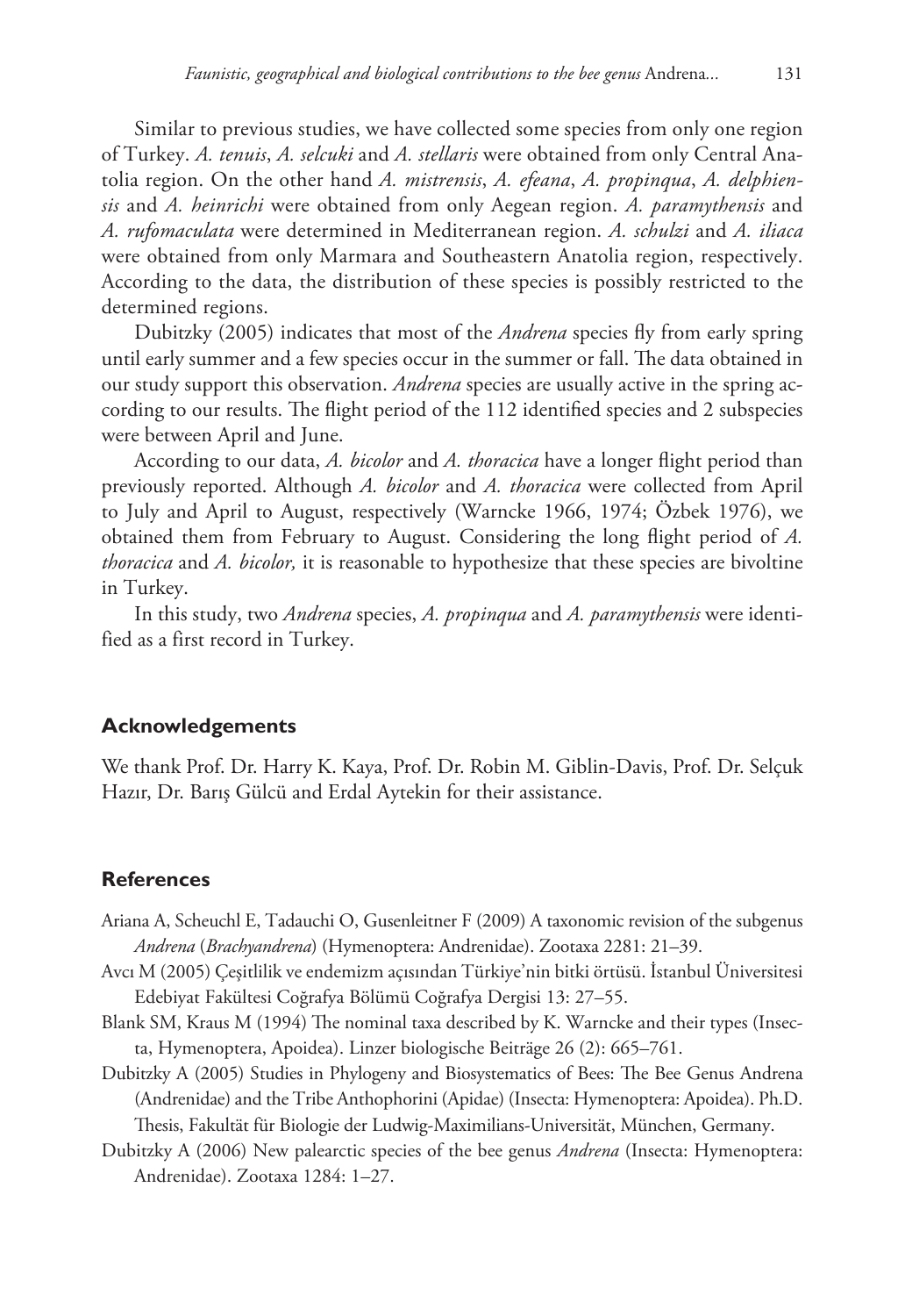- Dubitzky A, Plant J, Schönitzer K (2010) Phylogeny of the bee genus *Andrena* Fabricius based on morphology (Hymenoptera: Andrenidae). Mitteilungen der Münchner Entomologischen Gesellschaft 100: 137–202.
- Fahringer J (1922) Hymenopterologische Ergebnisse einer wissenschsftliche Studienreise nach der Türkei und Kleinasien (mit Ausschlusz des Amanus Gebirges). Archiv für Naturgeschichte A88 (9): 149–222.
- Fahringer J, Friese H (1921) Eine Hymenopteran-Ausbeute aus dem Amanus Gebirge (Kleinasien und Nordsyrien, südl. Armenien). Archiv für Naturgeschichte A87 (3): 150–176.
- Gusenleitner F (1984) Faunistische und morphologische Angaben zu bemerkenswerten Andrena-Arten aus Österreich (Insecta: Hymenoptera: Apoidea: Andrenidae). Linzer biologische Beiträge 16(2): 211–276.
- Gusenleitner F (1998) Neue westpaläarktische *Andrena*-Arten (Hymenoptera: Apidae: Andreninae). Entomofauna 19 (6): 109–144.
- Gusenleitner F, Schwarz M (2000) Nomenklatorische Aktualisierungen in der Bienengattung *Andrena* sowie Beschreibung einer neuen Art (Hymenoptera: Apidae: Andreninae). Entomofauna 21 (10): 105–116.
- Gusenleitner F, Schwarz M (2002) Weltweite Checkliste der Bienengattung *Andrena* mit Bemerkungen und Ergänzungen zu paläarktischen Arten (Hymenoptera, Apidae, Andreninae, *Andrena*). Entomofauna Supplement 12, 1280 pp.
- Grünwaldt W, Osytshnjuk AZ, Scheuchl E (2005) Neue *Andrena*-Arten aus der Paläarktis (Hymenoptera: Apidae: Andreninae). Entomofauna 26 (19): 349–368.
- Hazir C, Keskin N, Scheuchl E (2012) First record of four species of *Andrena* sandbees in Turkey (Hymenoptera: Apoidea: Andrenidae). Zoology in the Middle East 56:142–143. [doi: 10.1080/09397140.2012.10648951](http://dx.doi.org/10.1080/09397140.2012.10648951)
- Michener CD (2000) The Bees of The World. Johns Hopkins University Press, Baltimore & London, UK, 913 pp.
- Michener CD (2007) The Bees of The World. 2nd edition. Johns Hopkins University Press, Baltimore & London, UK, 953 pp.
- Osytshnjuk AZ, Romasenko L, Banaszak J, Cierzniak T (2005) Andreninae of the Central and Eastern Palaearctic Part 1, Polish Entomological Monographs Vol. 2. Polish Entomological Society, Poznan, Bydgoszcz., Poland, 235 pp.
- Özbek H (1975) Erzurum çevresindeki *Andrena* Fabricius arıları üzerinde sistematik çalışmalar. Atatürk Üniversitesi Basımevi, Erzurum, Türkiye, 76 pp.
- Özbek H (1976) Doğu anadolu bölgesi Andrenidae (Hymenoptera: Apoidea) familyası arıları kısım I. Bitki Koruma Bülteni 16 (3): 123–145.
- Patiny S (1998) Description d'une nouvelle espèce turque de *Simandrena* Pérez, 1890 (Hymenoptera, Andrenidae, Andreninae). Bembix 10: 34–36.
- Scheuchl E, Hazir C (2008) Description of a new *Andrena* species from Turkey, *Andrena*  (*Notandrena*) *selcuki* n.sp. (Hymenoptera: Apoidea, Andrenidae). Zootaxa 1763: 63–66.
- Scheuchl E, Hazir C (2012) Description of three new *Andrena* species (Hymenoptera: Apoidea, Andrenidae) from Turkey. Florida Entomologist 95 (4): 831–838. [doi:](http://dx.doi.org/10.1653/024.095.0403) [10.1653/024.095.0403](http://dx.doi.org/10.1653/024.095.0403)